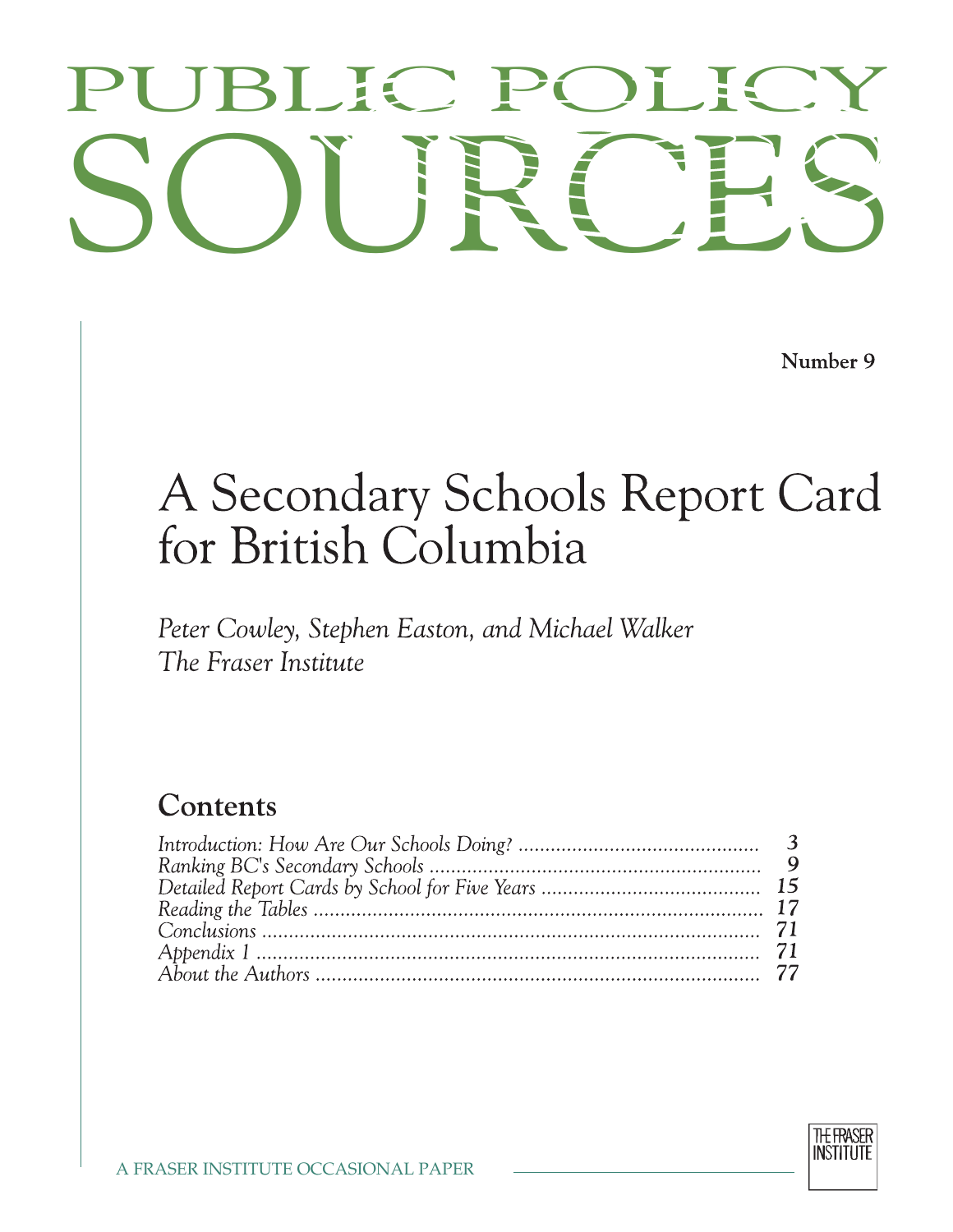**Public Policy Sources** is published periodically throughout the year by The Fraser Institute, Vancouver, B.C., Canada.

The Fraser Institute's vision is a free and prosperous world where individuals benefit from greater choice, competitive markets, and personal responsibility. Our mission is to measure, study, and communicate the impact of competitive markets and government interventions on the welfare of individuals. Founded in 1974, we are an independent research and educational organization with offices in Vancouver, Calgary, and Toronto, and international partners in over 70 countries. Our work is financed by tax-deductible contributions from thousands of individuals, organizations, and foundations. In order to protect its independence, the Institute does not accept grants from government or contracts for research.

For additional copies, or to become a supporter, write or call

**The Fraser Institute, 4th Floor, 1770 Burrard Street, Vancouver, BC, Canada V6J 3G7** Telephone: (604) 688-0221; *Fax*: (604) 688-8539 *Toll-free order line:* 1-800-665-3558 (ext. 580—book orders; ext. 586—development).

Visit our web site at *www.fraserinstitute.ca*

Editor & Designer: *Kristin McCahon*

For media information, please contact Dean Pelkey, Associate Director of Communications, (604) 714-4582 or e-mail *communications@fraserinstitute.ca*

To order additional copies, write or call

**The Fraser Institute, 4th Floor, 1770 Burrard Street, Vancouver, B.C., V6J 3G7** *Toll-free order line:* 1-800-665-3558; *Telephone:* (604) 688-0221, ext. 580; *Fax*: (604) 688-8539 In Toronto, call (416) 363-6575, ext. 580; *Fax:* (416) 601-7322 In Calgary, call (403) 216-7175; *Fax*: (403) 234-9010

Copyright<sup>©</sup> 1998 The Fraser Institute. All rights reserved. No part of this monograph may be reproduced in any manner whatsoever without written permission except in the case of brief quotations embodied in critical articles and reviews.

This study was reviewed by Dr. Peter Gordon, Dr. Michael Walker, and one anonymous reviewer external to The Fraser Institute. The author takes full and complete responsibility for any remaining errors or omissions. As he has worked independently, the views expressed in this study do not necessarily represent the views of the trustees, donors, or staff of The Fraser Institute.

Printed and bound in Canada. ISSN 1206-6257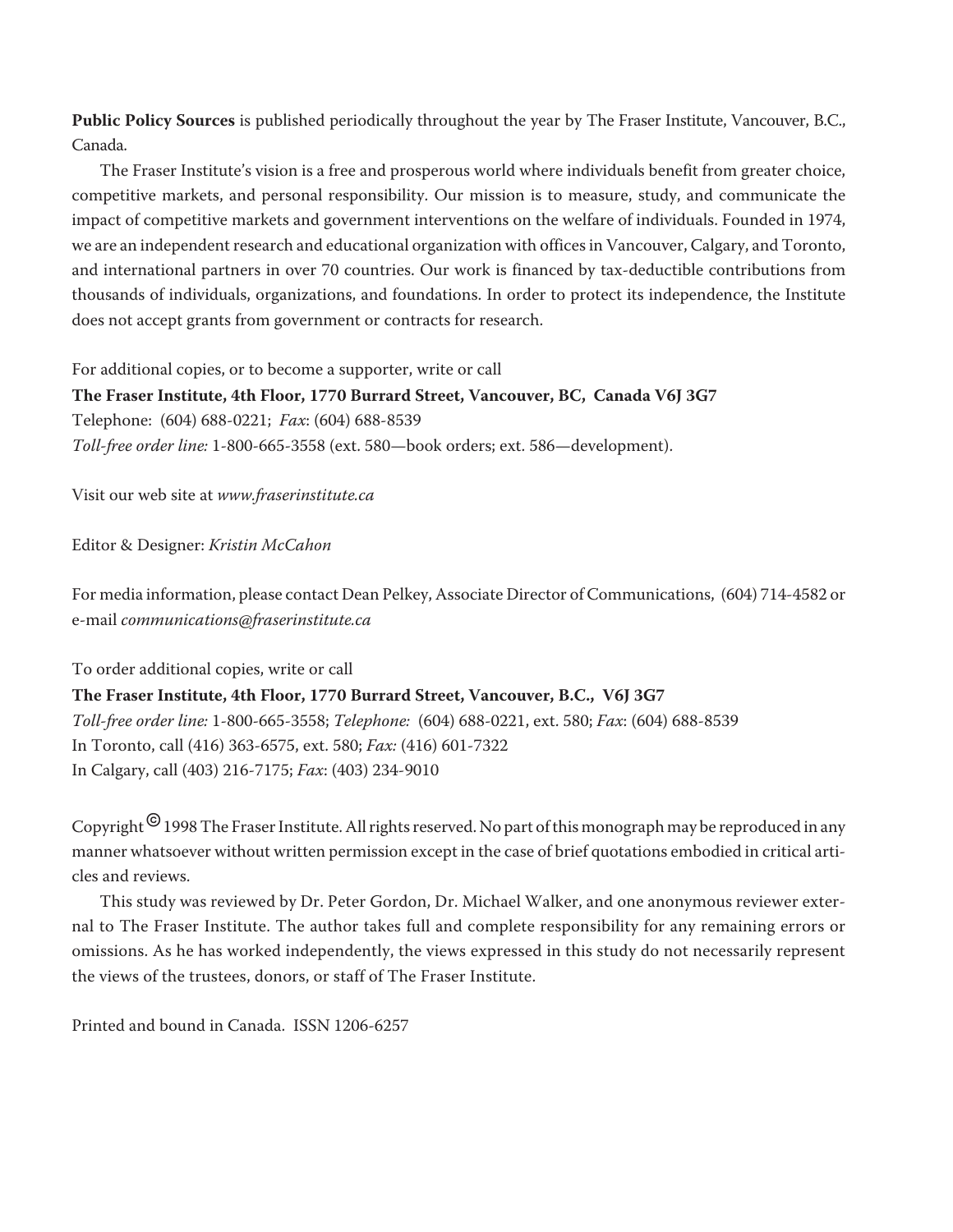#### **Introduction: How Are Our Schools Doing?**

The purpose of the *Secondary Schools Report*<br>Card for British Columbia is to provide a mea-<br>cure of the performance of the province's public *Card for British Columbia* is to provide a measure of the performance of the province's public and independent secondary schools.

In the fiscal year 1997/98, the government of British Columbia will spend four billion dollars roughly 20 percent of its total budget—on providing primary and secondary education to students enrolled in the public schools. Grants to independent schools will add roughly \$160 million more to the cost of education in the province.

The four billion dollars is allocated to the 59 school districts around the province with the intention that each of British Columbia's 680,000 public school students will have the same opportunity to learn the standard provincial curriculum, regardless of local circumstances.

#### How well does this system work?

While the Ministry of Education, Skills, and Training is not certain of the actual number, it believes that somewhere between 20 and 40 percent of grade 8 students do not graduate from high school within the normal five-year period. In substantial parts of the province, more than 50 percent of grade 8 students fail to graduate. $<sup>1</sup>$ </sup>

In the school year 1996/97, grade 12 students in British Columbia wrote nearly 16,000 provincial examinations for which they received a failing grade. For most of these students, failing the final examination meant failing the course. At a cost to taxpayers of over \$700 per course, this represents a waste of \$11.2 million. Similar rates of failure during the lower grades would push the bill beyond \$134 million annually.<sup>2</sup>

British Columbia's colleges and universities are no longer confident that students know how to read and write when they graduate from high school. The University of British Columbia, the University of Victoria, and a number of British Columbia's colleges and institutes do not rely on the results of the grade 12 provincial examinations; they require students to write a literacy test (the Language Proficiency Index) prior to enrollment in certain programs and courses. The University of British Columbia waives this requirement only for students receiving a mark of **A** on the final provincial examinations, as well as for students possessing certain advanced English-language credentials.

#### Reason one for measuring schools: improving performance

But, it is teachers in schools, not the education system as a whole, who teach students. So the most important question for each individual student and parent is: how is our neighbourhood school doing? Remarkably, the British Columbia Ministry of Education makes no systematic effort to determine whether or not each school is effective in the discharge of its duties and, as a result, there is no easily accessible database allowing

<sup>1</sup> *British Columbia Education Atlas for 1994/95 School Year*, Ministry of Education, Planning Branch; also, *Background Notes, High School Non-Completion Rates: A Map of Current Measures*, Education, Culture and Tourism Division, Statistics Canada, May 11, 1993.

<sup>2</sup> Failure rate information from Ministry of Education, Skills, and Training, *Standard Report TRAX 5019, School Year: 1996/97*. Operating cost per student information from Ministry of Education, Skills, and Training, School Finance and Data Management Branch, School District Revenue and Expense Information, 1996/97.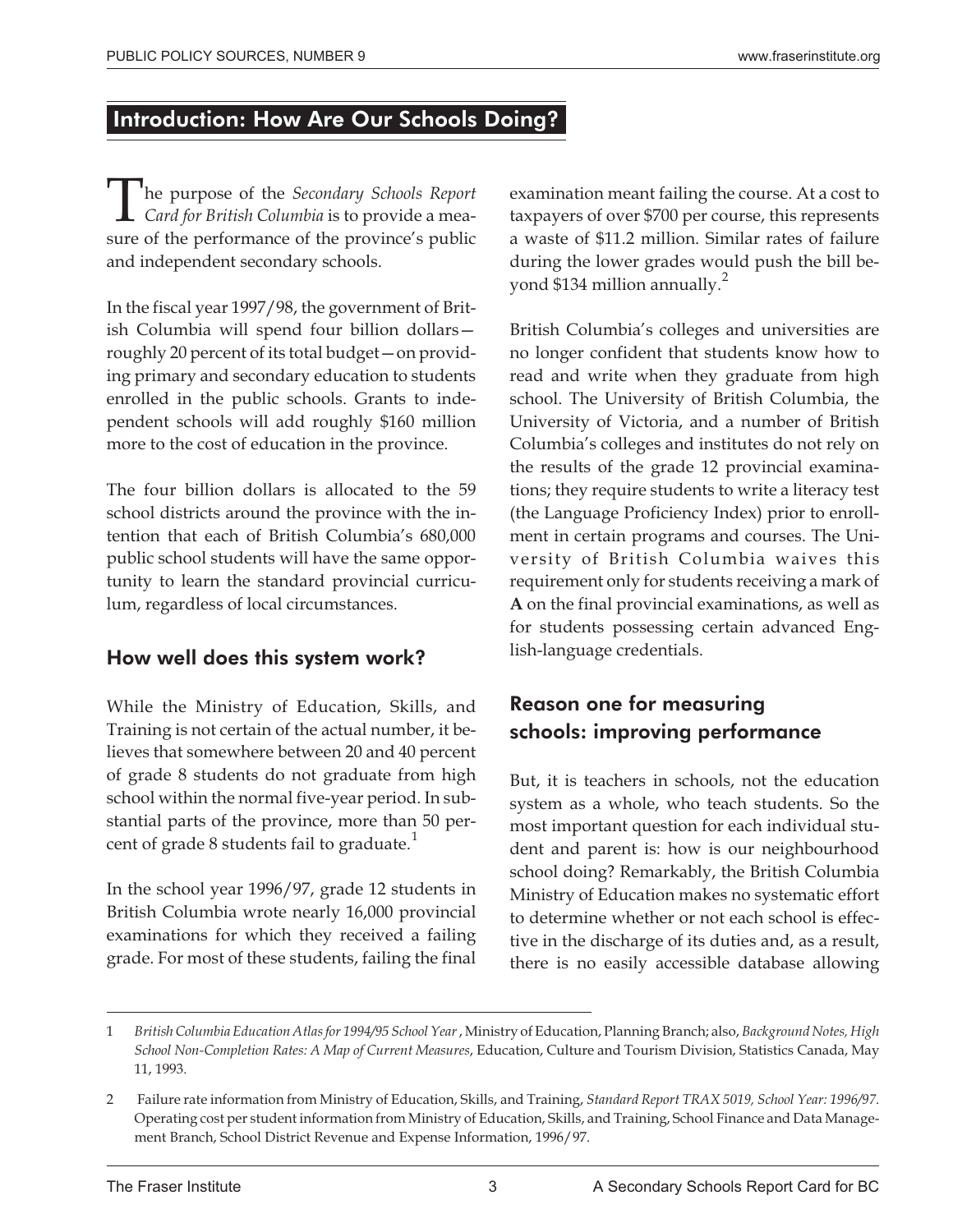school administrators, parents, or other stakeholders to compare one school's performance with that of others—public or independent—in the school district or in the province as a whole. Nor is there a means to compare a school's present and past performances. Is the neighbourhood school doing a good job? Parents simply do not know. Is it getting better over time—or worse? They do not know that either.

The only way to find out whether our schools are doing their job satisfactorily is to measure results in an objective and quantifiable way. The only way to improve our schools is, using these statistics as a base line, to develop a plan each year for improving the school where it is shown to be weak. This "quality spiral"— measure, plan for improvement, execute the plan, measure—will bring continuous improvement.

There is no uniform system for evaluating the performance of individual schools in the province and none is contemplated. In the Comptroller General's *Report on Accountability* in the K-to-12 Education System, delivered to the Ministry of Education in June, 1996, just such a school-by-school performance measure was recommended. The authors, however, hastened to add that,

the reporting of results information should not be focused on listing schools and districts in order of performance. Comparisons between schools and districts should be made to identify why the range of performance exists and to identify what can be done to improve or maintain performance. School boards should be expected to identify factors restricting performance that may require new ap-

proaches or a reallocation of resources to realize improvements.<sup>3</sup>

The Ministry was even more resistant to ranking schools by performance, responding that it

agrees that the ranking of schools or districts based on their performance is not the primary purpose for collecting and reporting performance information. The intent is to meet the statutory obligation to report on how well the school system is doing, and at the same time, to provide information back to the school system about areas requiring improvement, as well as areas of success.<sup>4</sup>

The simple ranking of schools is, quite obviously, not the primary reason for collecting and disseminating data on the performance of British Columbia's schools. It is quite another thing, however, for the Ministry to suggest that meeting a statutory obligation and providing vague, system-wide, feedback are the prime reasons for reporting on the performance of schools in British Columbia. Improvement in the performance of each individual school from year to year is—or should be—the primary motivation for a system of regular measurement.

#### Reason two for measuring schools: consumer awareness

The Ministry of Education should make full disclosure of this kind of information to students, parents, administrators of schools, taxpayers, prospective employers, and any other concerned groups. Each of these groups has a stake in the four-billion-dollar expense of the education system. Yet, the Ministry insists that the perfor-

<sup>3</sup> Executive Summary, *Report on Accountability in the K to 12 Education System*, Internal Audit Branch, Office of the Comptroller General, Ministry of Finance and Corporate Relations, June 1996.

<sup>4</sup> Introduction, *Ministry Response to the Report on Accountability in the K to 12 Education System*, Ministry of Education, Skills, and Training, June, 1996.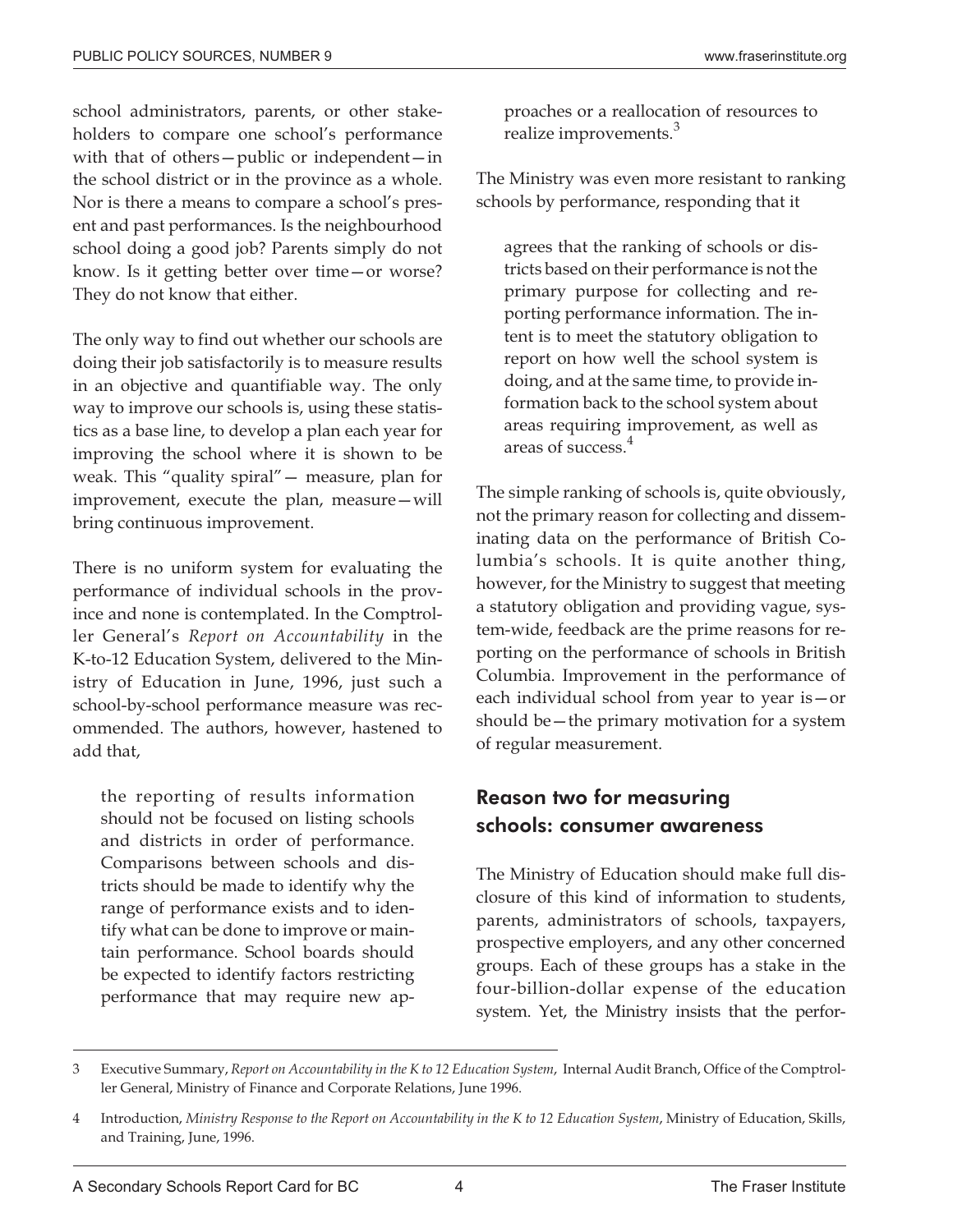mance of its constituent parts—your neighbourhood school—cannot, should not, and shall not be measured. This policy is simply unacceptable.

#### A measure of performance for British Columbia's secondary schools

In the interests of fairness and reliability not all of the province's secondary schools could be included in the survey. Excluded are schools at which the grade 12 enrollment is less than fifteen students; centres for adult education and continuing education; schools which cater solely or largely to non-resident foreign students; and certain alternative schools not offering a full program of courses. All other secondary schools are included.

#### *The keys to success*

Successful schools must offer a well-designed curriculum, practical, well-informed counselling, and effective teaching.

#### **Curriculum**

A well-designed curriculum will provide the students with a selection of courses that is relevant to their educational needs.

#### **Counselling**

Without advice and encouragement, few students are able to take full advantage of the learning opportunities provided by a school. While parents have a significant role to play, school counsellors also play an important part in encouraging and assisting students in making informed and reasoned decisions about education.

#### **Teaching**

It is the teacher's role to develop the learning plan, select resources, and present the material in a way that will enable each student to master the skills and assimilate the knowledge to be derived from a course.

#### *The available data*

Although the Ministry of Education, Skills and Training is timid about measuring school performance and publishing the results, it does generate a substantial annual database that can provide clues about what is being achieved in our schools. Ideally, a measure of school performance would assess the quality of all three components of a successful school. As a first step toward a comprehensive measure of school performance for the province's schools, we have combed the limited data that the Ministry collects for useful and relevant indicators of secondary school performance. Unfortunately, the statistics available from the Ministry allow us to assess only teaching and counselling and this first edition of the *Secondary Schools Report Card for BC* attempts to measure only the extent to which each school offers practical, well-informed counselling and effective teaching.

#### The five indicators of school performance

We have selected a set of indicators that, taken together, can assess with some reliability the school's performance. Only indicators that are generated annually were used so that we can assess not only each school's performance in a year, but, more importantly, its improvement or decline from year to year. We have looked only at indicators available to the public—to parents and taxpayers. These indicators are contained in publicly accessible databases maintained by the Ministry. Because these databases were not created by the Ministry of Education for the purpose of evaluating the performance of schools, they are not entirely suited to the purpose and the indicators derived from them are far from perfect. Nevertheless, the databases include valuable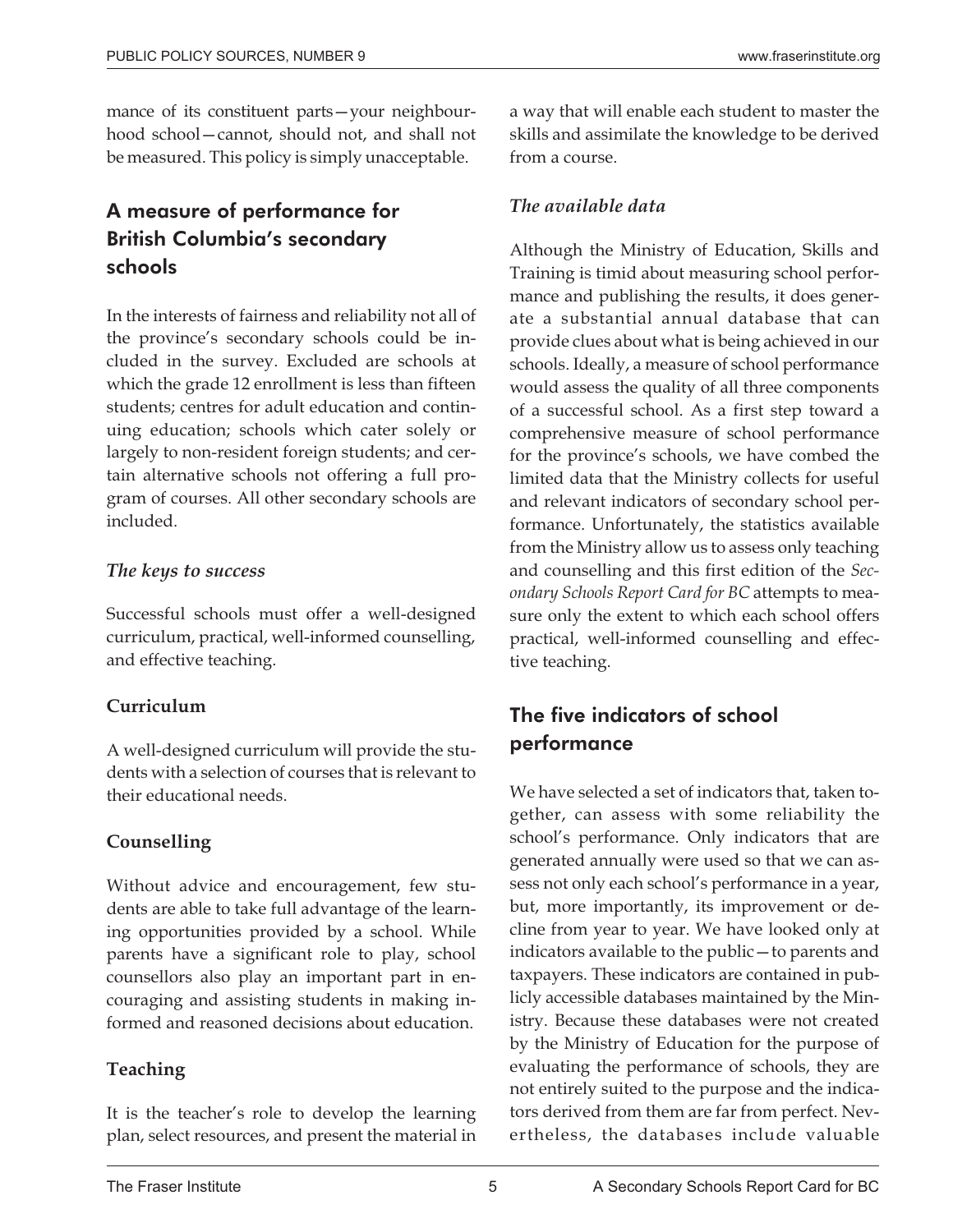information from which we have been able to extract five statistics for the initial *Secondary Schools Report Card for BC*. These indicators provide the best available picture of the performance of British Columbia's secondary schools.<sup>5</sup>

These indicators are:

- 1. Rate of Failure
- 2. Average Mark on Provincial Examination
- 3. Difference between Provincial Examination Mark and School Mark
- 4. Graduation Rate
- 5. Number of Examinable Courses Taken

#### *Concerns about bias*

We have been concerned to protect the indicators from bias. The only built-in bias is the selection of the data itself. However, as noted above, we had very little data from which to choose. In order to avoid any further built-in analysis, the manipulation of the data from the Ministry has been kept to the very minimum required. Indeed, the process by which the five indicators are arrived at involves no significant editing of the Ministry's raw data.

In the construction of the Rate of Failure, Average Mark on Provincial Examinations, and Difference between Provincial Examination Mark and School Mark, course-by-course outcomes are aggregated into an overall average which is weighted by the number of examinations written in the course divided by the total number of exams written in the school. In the case of the difference between the school mark and the government mark, the average mark in the exam-

5 The data from which these indicators are derived is contained in publicly accessible databases maintained by the Ministry which maintains them for two purposes.

School level statistics describing student enrollment, programs offered, and certain characteristics of the school district provide the basis for determining the annual per student operating grant each district will receive. Analysis of this same material aids Ministry staff in the assessment and planning of proposed capital projects as well as general policy planning. This data is collected by the School Finance and Data Management Branch and much of it is available to the public on the Branch's web site (http://www.est.gov.bc.ca/sfdm/welcome.htm). The nature and extent of the data is indicated by the School Level Data Collection Manuals also available on site.

Statistics on individual student performance are captured in order that the Ministry is able to produce a transcript of marks for each student upon his or her graduation from grade 12. This transcript lists all the grade 11 and grade 12 courses that the student attempted and the result he achieved. These results include the school mark for all such courses as well as the provincial examination mark for any provincially examinable grade 12 courses. This data is collected by the Evaluation and Accountability Branch and summary data file (at the school, district, and province levels) are available for public perusal on the Branch's web site (http://www.est.gov.bc.ca/eval\_acctblty/welcome.htm).

Values for the relevant statistics, for all public and independent secondary schools, for each of the five school years between September 1992 to August 1997 are provided by the Ministry.

Because these databases were created by the Ministry of Education for the purposes described above and not for the purpose of evaluating the performance of schools, they are not entirely suited to the purpose and the indicators derived from them are far from perfect. Nevertheless, the databases include valuable information from which we have been able to extract five statistics for the initial *Secondary Schools Report Card for BC*; these indicators provide the best picture available at present of the performance of British Columbia's secondary schools.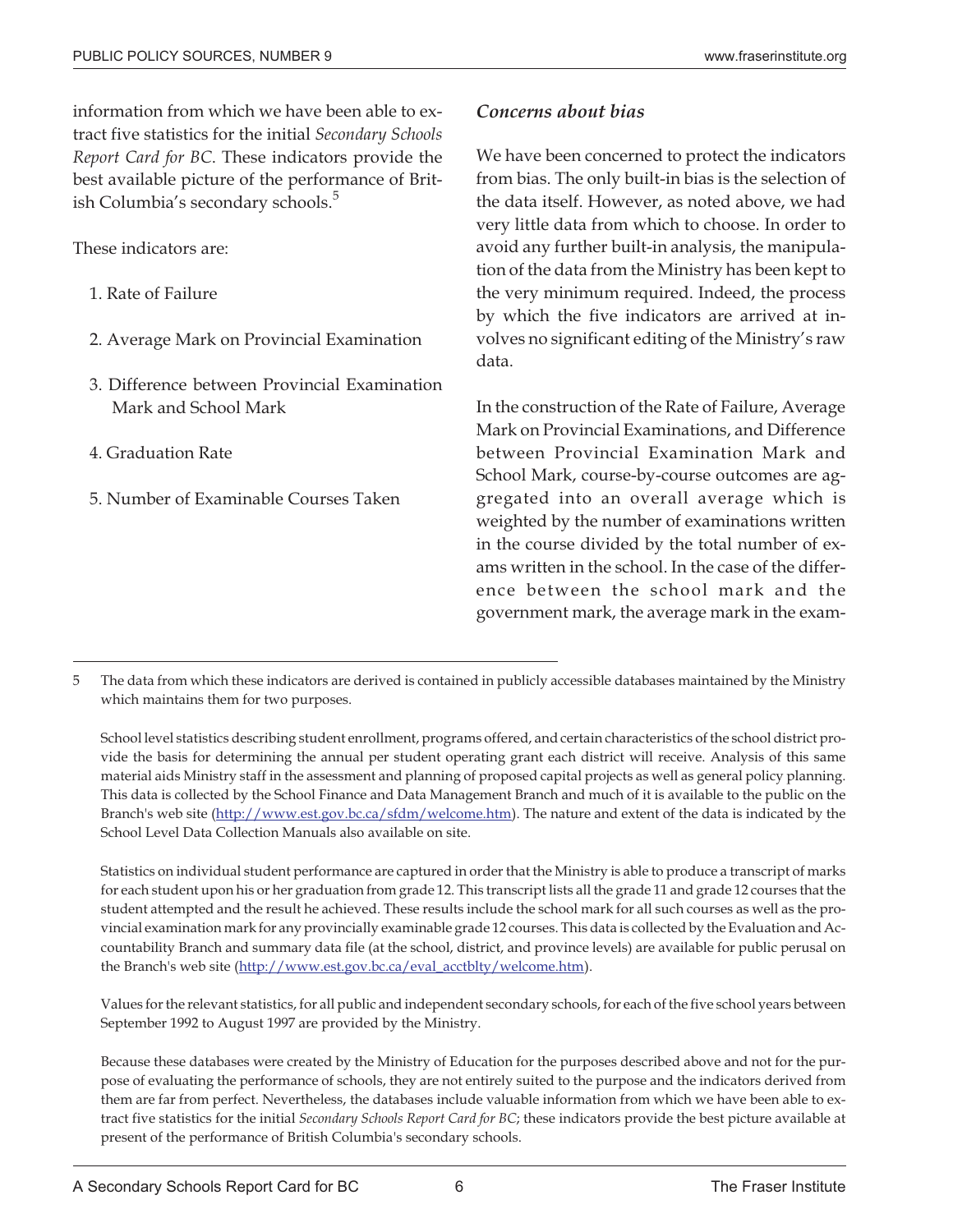inations for each course and the relevant average school mark are compared and the absolute value of the difference is determined. It is this value that is weighted and summed over all courses.

The other two indicators, Graduation Rate and Number of Examinable Courses Taken, are essentially unaltered Ministry data.

It is our intention that subsequent editions of the *Secondary Schools Report Card for British Columbia* will include more indicators from a greater vari-

ety of sources. In particular, we are anxious to examine the breadth and relevance of the curricula offered by schools in British Columbia. In addition, we would like to assess factors like the quality of the physical plant, the personal safety of the students, an atmosphere that fosters learning, and basic rules of conduct that indicate the sort of environment that schools provide for their students. We invite comment and suggestions from interested readers. Please contact us at *info@fraserinstitute.org*.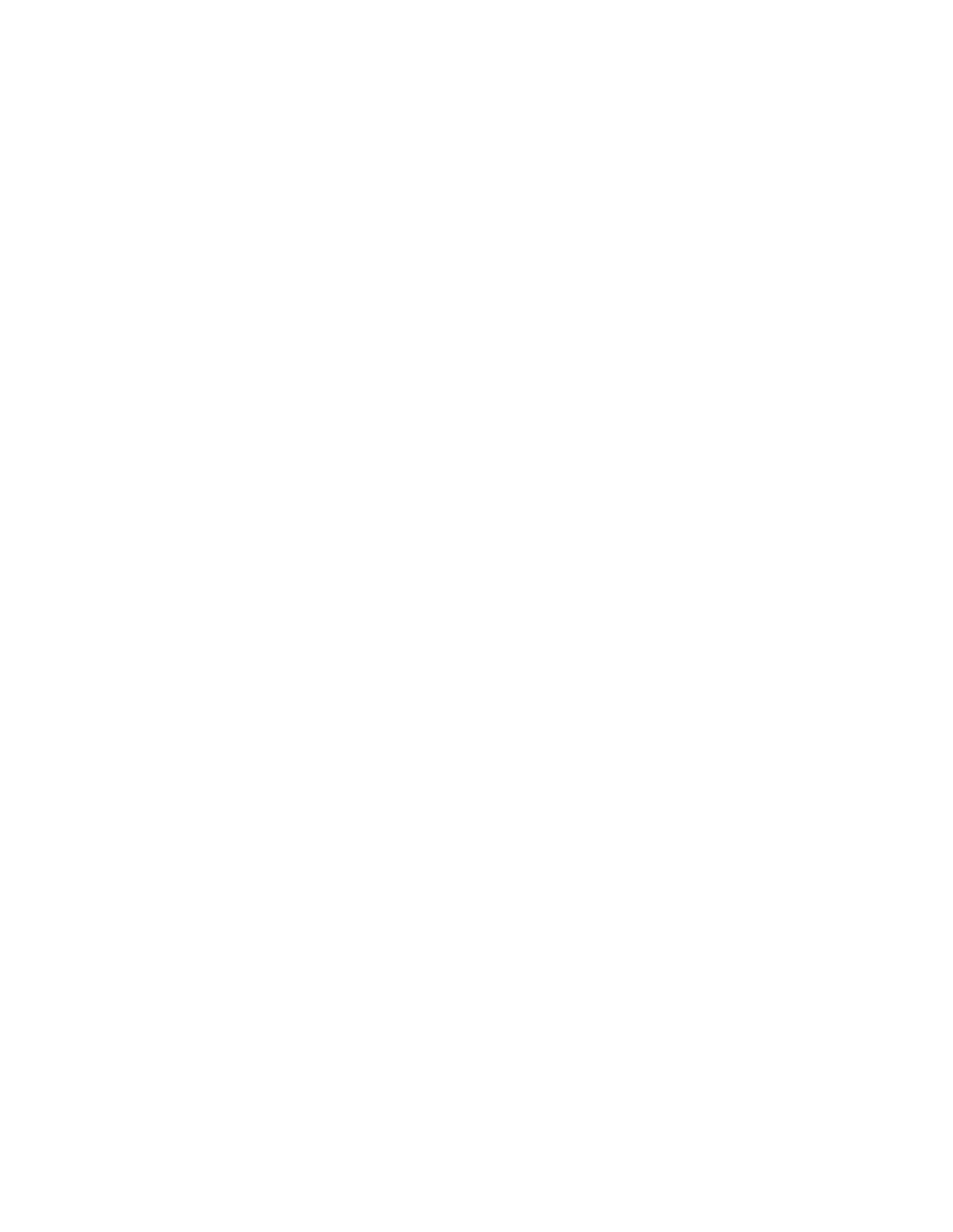Ranking BC's Secondary Schools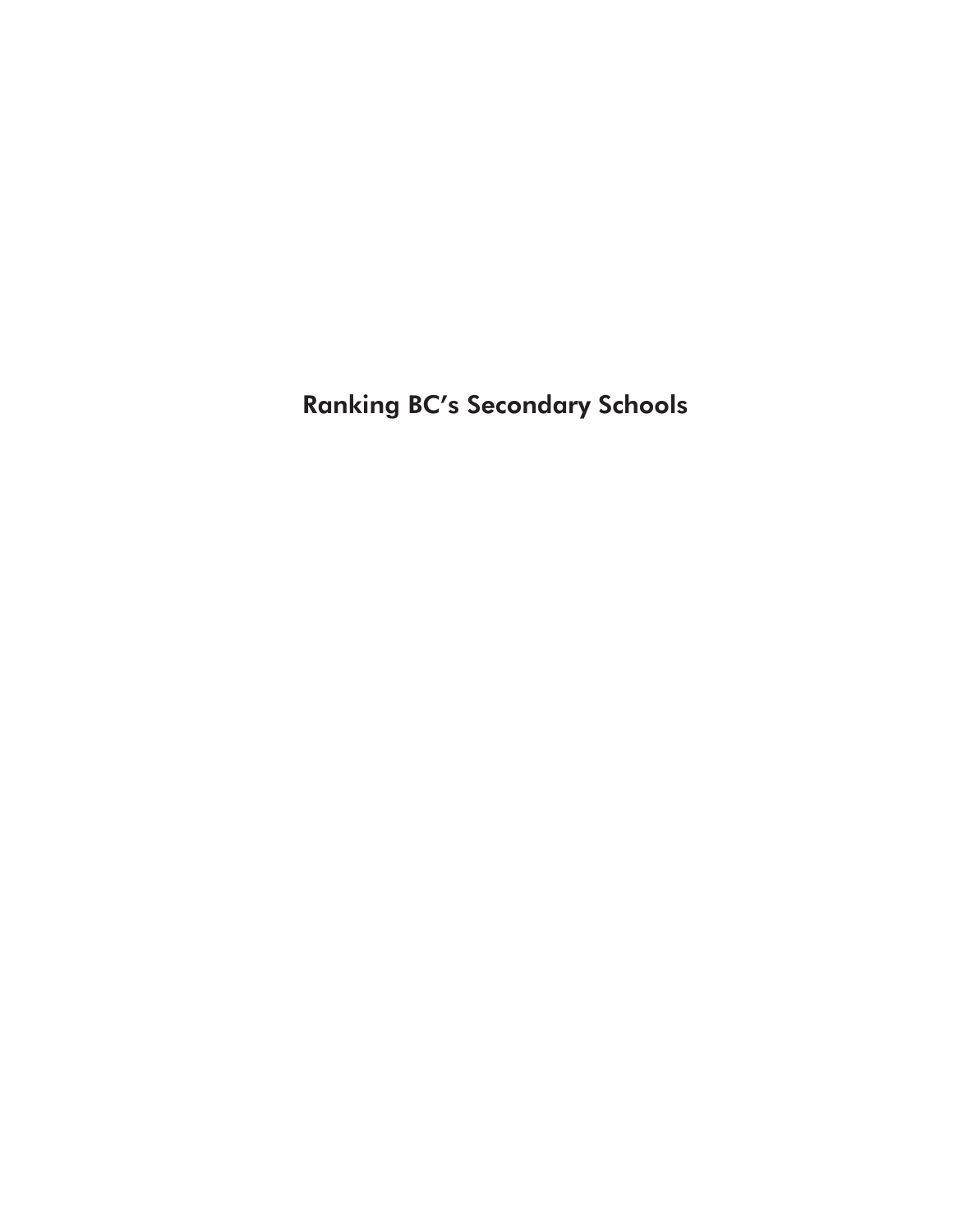#### The Secondary Schools Ranking

| <b>Rank</b>    | <b>District</b><br><b>Name</b>                                                                           | <b>School</b><br>Name                      | 1997<br>Over-   |
|----------------|----------------------------------------------------------------------------------------------------------|--------------------------------------------|-----------------|
|                |                                                                                                          |                                            | all FI<br>Index |
| $\mathbf{1}$   | <b>GREATER</b><br><b>VICTORIA</b>                                                                        | St. Margaret's                             | 10.0            |
| 2              | <b>VANCOUVER</b>                                                                                         | Kitsilano Secondary                        | 9.8             |
| $\overline{2}$ | VANCOUVER                                                                                                | Point Grey Secondary                       | 9.8             |
| $\overline{2}$ | <b>COWICHAN</b><br><b>VALLEY</b>                                                                         | Shawnigan Lake                             | 9.8             |
| $\overline{2}$ | <b>VANCOUVER</b>                                                                                         | University Hill Sec.                       | 9.8             |
| 6              | <b>FRASER-</b><br><b>CASCADE</b>                                                                         | Agassiz Elem.-<br>Secondary                | 9.6             |
| 6              | <b>COWICHAN</b><br><b>VALLEY</b>                                                                         | <b>Brentwood College</b>                   | 9.6             |
| 6              | <b>VANCOUVER</b>                                                                                         | Crofton House                              | 9.6             |
| 6              | <b>VANCOUVER</b>                                                                                         | Prince of Wales Sec.                       | 9.6             |
| 6              | <b>VANCOUVER</b>                                                                                         | St. George's School                        | 9.6             |
| 11             | <b>BURNABY</b>                                                                                           | Burnaby North Sec.                         | 9.4             |
| 11             | VANCOUVER                                                                                                | Eric Hamber Secondary                      | 9.4             |
| 11             | <b>VANCOUVER</b>                                                                                         | Magee Secondary                            | 9.4             |
| 11             | WEST VAN.                                                                                                | Sentinel Elem.-Sec.                        | 9.4             |
| 15             | <b>ABBOTSFORD</b>                                                                                        | Abbotsford Christian<br>School             | 9.2             |
| 15             | NORTH VAN.                                                                                               | Handsworth Secondary                       | 9.2             |
| 15             | VANCOUVER                                                                                                | Little Flower Academy                      | 9.2             |
| 15             | NORTH VAN.                                                                                               | Seycove Community<br>Secondary             | 9.2             |
| 15             | <b>GREATER</b><br><b>VICTORIA</b>                                                                        | St. Michaels Univer-<br>sity-Senior Campus | 9.2             |
| 15             | <b>VANCOUVER</b>                                                                                         | St. Patrick's Regional<br>Secondary        | 9.2             |
| 15             | NORTH VAN.                                                                                               | Windsor Secondary                          | 9.2             |
| 22             | <b>SURREY</b>                                                                                            | Earl Marriott Secondary                    | 9.0             |
| 22             | <b>SURREY</b>                                                                                            | Pacific Academy                            | 9.0             |
| 22             | SOUTHEAST<br>KOOTENAY                                                                                    | Sparwood Secondary                         | 9.0             |
| 22             | <b>VANCOUVER</b>                                                                                         | York House School                          | 9.0             |
| 26             | COQUITLAM                                                                                                | Centennial Sr. Sec.                        | 8.8             |
| 26             | VANCOUVER                                                                                                | David Thompson Sec.                        | 8.8             |
| 26             | <b>SURREY</b>                                                                                            | Elgin Park Secondary                       | 8.8             |
| 26             | <b>SUNSHINE</b><br>COAST                                                                                 | <b>Elphinstone Secondary</b>               | 8.8             |
| 26             | <b>FRANCOPHONE</b><br><b>EDUCATION</b><br>AUTHORITY/<br>CONSEIL<br><b>SCOLAIRE</b><br><b>FRANCOPHONE</b> | Kitsilano Secondary                        | 8.8             |
| 26             | SURREY                                                                                                   | Semiahmoo Secondary                        | 8.8             |

| <b>School</b><br><b>District</b>  |                                        |        |  |  |  |
|-----------------------------------|----------------------------------------|--------|--|--|--|
| Name                              | <b>Name</b>                            | Over-  |  |  |  |
|                                   |                                        | all FI |  |  |  |
|                                   |                                        | Index  |  |  |  |
| <b>VANCOUVER</b>                  | Sir Winston Churchill<br>Secondary     | 8.8    |  |  |  |
| SAANICH                           | Stelly's Secondary                     | 8.8    |  |  |  |
| <b>ALBERNI</b>                    | <b>Ucluelet Secondary</b>              | 8.8    |  |  |  |
| <b>VANCOUVER</b>                  | Vancouver College                      | 8.8    |  |  |  |
| WEST VAN.                         | Collingwood School                     | 8.6    |  |  |  |
| <b>MAPLE RIDGE</b>                | Garibaldi Secondary                    | 8.6    |  |  |  |
| <b>BOUNDARY</b>                   | Grand Forks Secondary                  | 8.6    |  |  |  |
| COURTENAY                         | Highland Secondary                     | 8.6    |  |  |  |
| <b>VANCOUVER</b>                  | Lord Byng Secondary                    | 8.6    |  |  |  |
| NORTH VAN.                        | Argyle Secondary                       | 8.4    |  |  |  |
| <b>RICHMOND</b>                   | Charles E. London Sec.                 | 8.4    |  |  |  |
| RICHMOND                          | Hugh McRoberts Sec.                    | 8.4    |  |  |  |
| <b>SURREY</b>                     | Johnston Heights Sec.                  | 8.4    |  |  |  |
| <b>CENTRAL</b>                    | Kelowna Secondary                      | 8.4    |  |  |  |
| <b>OKANAGAN</b>                   |                                        |        |  |  |  |
| WEST VAN.                         | West Vancouver Sec.                    | 8.4    |  |  |  |
| <b>HOWE SOUND</b>                 | Whistler Secondary                     | 8.4    |  |  |  |
|                                   | Community                              |        |  |  |  |
| SAANICH                           | Claremont Secondary                    | 8.2    |  |  |  |
| <b>GREATER</b><br><b>VICTORIA</b> | Glenlyon-Norfolk Se-<br>nior School    | 8.2    |  |  |  |
| <b>SURREY</b>                     | Holy Cross Regional<br>High            | 8.2    |  |  |  |
| <b>RICHMOND</b>                   | J.N. Burnett Secondary                 | 8.2    |  |  |  |
| <b>VANCOUVER</b>                  | Killarney Secondary                    | 8.2    |  |  |  |
| <b>KOOTENAY</b><br>LAKE           | L.V. Rogers Secondary                  | 8.2    |  |  |  |
| <b>LANGLEY</b>                    | Langley Fine Arts<br>School            | 8.2    |  |  |  |
| <b>GREATER</b><br><b>VICTORIA</b> | Mount Douglas Sr. Sec-<br>ondary       | 8.2    |  |  |  |
| NEW WEST.                         | New Westminster Sec.                   | 8.2    |  |  |  |
| N. OKANAGAN-<br><b>SHUSWAP</b>    | Salmon Arm Sr. Sec-<br>ondary          | 8.2    |  |  |  |
| <b>OKANAGAN</b><br>SIMILKAMEEN    | Southern Okanagan<br>Secondary         | 8.2    |  |  |  |
| NORTH VAN.                        | Sutherland Secondary                   | 8.2    |  |  |  |
| <b>ABBOTSFORD</b>                 | Yale Secondary School                  | 8.2    |  |  |  |
| <b>BOUNDARY</b>                   | <b>Boundary Central Sec-</b><br>ondary | 8.0    |  |  |  |
| NORTH VAN.                        | Carson Graham Sec.                     | 8.0    |  |  |  |
| <b>ROCKY</b><br><b>MOUNTAIN</b>   | David Thompson Sec-<br>ondary          | 8.0    |  |  |  |
| PRINCE GEORGE                     | Duchess Park Sec.                      | 8.0    |  |  |  |
|                                   |                                        |        |  |  |  |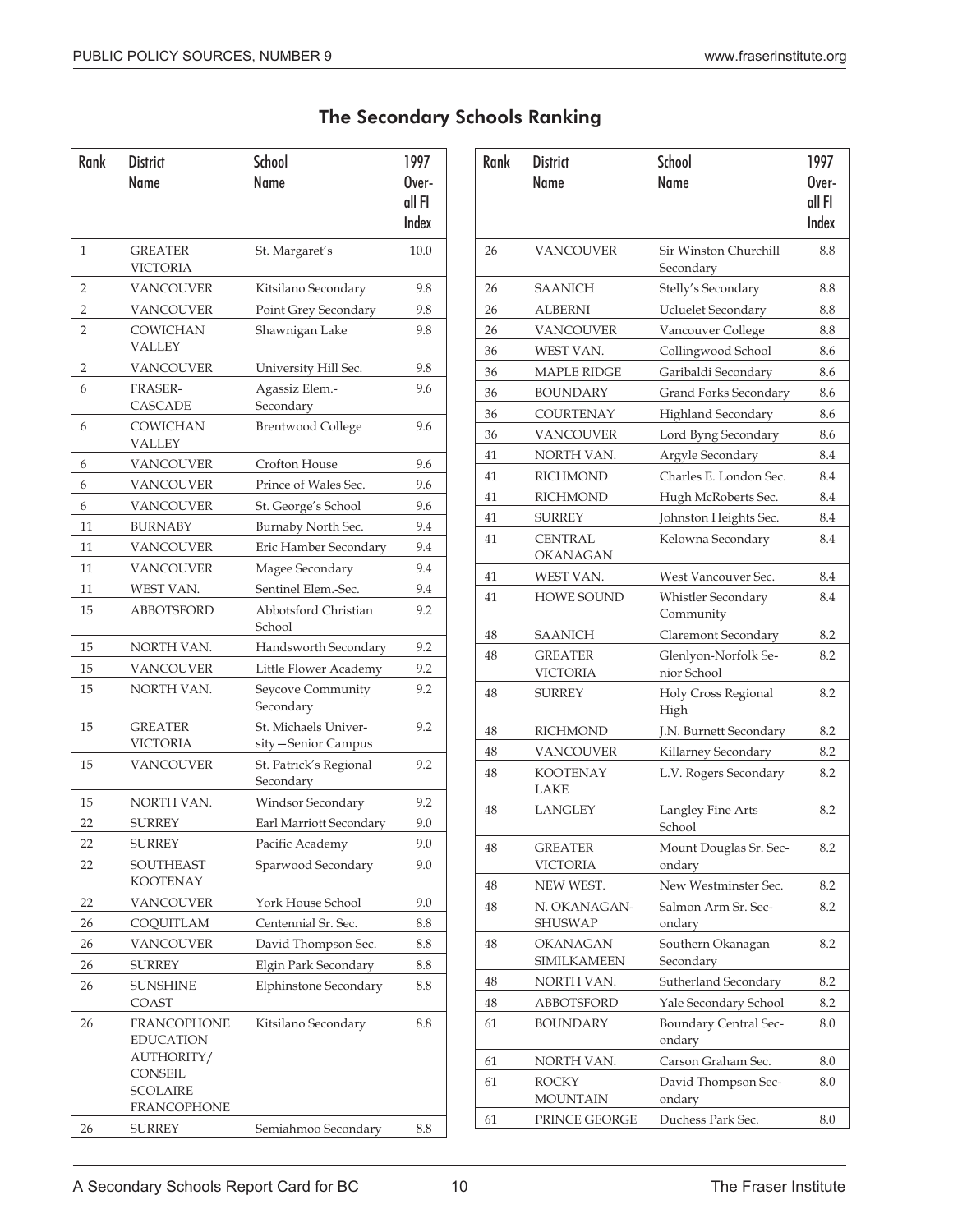| Rank | <b>District</b><br><b>Name</b>    | <b>School</b><br><b>Name</b>                | 1997<br>Over-<br>all FI<br>Index | Rank       |
|------|-----------------------------------|---------------------------------------------|----------------------------------|------------|
| 61   | <b>ARROW LAKES</b>                | Lucerne Elem.-Sec.                          | 8.0                              | 84         |
| 61   | COWICHAN<br>VALLEY                | Maxwell International<br>Baha'i School      | 8.0                              | 84<br>84   |
| 67   | NANAIMO                           | Dover Bay Secondary                         | 7.8                              | 84         |
| 67   | <b>CENTRAL</b><br><b>OKANAGAN</b> | Kelowna Christian<br>School                 | 7.8                              | 84         |
| 67   | VANCOUVER                         | Notre Dame Regional<br>Secondary            | 7.8                              | 100        |
| 67   | <b>OKANAGAN</b><br>SKAHA          | Penticton Secondary                         | 7.8                              | 100<br>100 |
| 67   | <b>RICHMOND</b>                   | Richmond Sr. Sec.                           | 7.8                              | 100        |
| 67   | <b>ABBOTSFORD</b>                 | St. John Brebeuf Re-<br>gional Secondary    | 7.8                              | 100        |
| 67   | NORTH VAN.                        | St. Thomas Aquinas                          | 7.8                              | 100        |
| 67   | <b>NANAIMO</b>                    | <b>Wellington Secondary</b>                 | 7.8                              |            |
| 75   | <b>BULKLEY</b><br><b>VALLEY</b>   | <b>Bulkley Valley Chris-</b><br>tian School | 7.6                              | 100        |
| 75   | <b>SURREY</b>                     | Fraser Valley Christian<br>High             | 7.6                              | 100<br>100 |
| 75   | KAMLOOPS/<br><b>THOMPSON</b>      | Kamloops Christian<br>School                | 7.6                              | 100        |
| 75   | <b>KOOTENAY</b><br>LAKE           | Mount Sentinel<br>Elem.-Secondary           | 7.6                              | 100        |
| 75   | <b>MAPLE RIDGE</b>                | Pitt Meadows Sec.                           | 7.6                              | 111        |
| 75   | <b>RICHMOND</b>                   | Richmond Christian<br>School                | 7.6                              | 111<br>111 |
| 75   | <b>CHILLIWACK</b>                 | Timothy Christian Sch'l                     | 7.6                              |            |
| 75   | VANCOUVER                         | Vancouver Technical Sec.                    | 7.6                              | 111        |
| 75   | <b>ABBOTSFORD</b>                 | W.J. Mouat Secondary                        | 7.6                              | 111        |
| 84   | <b>CAMPBELL</b><br><b>RIVER</b>   | Carihi Secondary                            | 7.4                              | 111        |
| 84   | <b>LANGLEY</b>                    | Credo Christian<br>High School              | 7.4                              |            |
| 84   | <b>GREATER</b>                    | <b>Esquimalt Secondary</b>                  | 7.4                              | 117<br>117 |
|      | <b>VICTORIA</b>                   |                                             |                                  | 117        |
| 84   | COURTENAY                         | Georges P. Vanier Sec.                      | 7.4                              | 117        |
| 84   | <b>NECHAKO</b><br>LAKES           | Lakes District<br>Secondary                 | 7.4                              |            |
| 84   | <b>GREATER</b><br><b>VICTORIA</b> | Lambrick Park<br>Secondary                  | 7.4                              | 117<br>117 |
| 84   | <b>GREATER</b><br><b>VICTORIA</b> | Oak Bay Secondary                           | 7.4                              | 117<br>117 |
| 84   | <b>GREATER</b><br><b>VICTORIA</b> | Pacific Christian School                    | 7.4                              | 117<br>117 |
| 84   | SAANICH                           | Parkland Secondary                          | 7.4                              | 127        |
| 84   | CARIBOO-<br><b>CHILCOTIN</b>      | Peter Skene Ogden<br>Secondary              | 7.4                              | 127        |
| 84   | N. OKANAGAN-<br><b>SHUSWAP</b>    | Pleasant Valley Second-<br>ary              | 7.4                              | 127        |

| Rank | <b>District</b><br>Name             | <b>School</b><br>Name                 | 1997<br>Over-<br>all FI<br>Index |
|------|-------------------------------------|---------------------------------------|----------------------------------|
| 84   | RICHMOND                            | R.C. Palmer Secondary                 | 7.4                              |
| 84   | <b>DELTA</b>                        | Seaquam Secondary Sch'l               | 7.4                              |
| 84   | <b>BULKLEY VALLEY</b>               | Smithers Secondary                    | 7.4                              |
| 84   | <b>CAMPBELL</b><br><b>RIVER</b>     | Southgate Secondary                   | 7.4                              |
| 84   | <b>RICHMOND</b>                     | Steveston Sr. Secondary               | 7.4                              |
| 100  | <b>BURNABY</b>                      | Burnaby Central Sec.                  | 7.2                              |
| 100  | <b>RICHMOND</b>                     | Cambie Secondary                      | 7.2                              |
| 100  | <b>COWICHAN</b><br>VALLEY           | Chemainus Secondary                   | 7.2                              |
| 100  | PRINCE GEORGE                       | D.P. Todd Secondary                   | 7.2                              |
| 100  | <b>VERNON</b>                       | Kalamalka Secondary                   | 7.2                              |
| 100  | <b>ABBOTSFORD</b>                   | Mennonite Educational<br>Institute    | 7.2                              |
| 100  | KOOTENAY-<br><b>COLUMBIA</b>        | Rossland Secondary                    | 7.2                              |
| 100  | CHILLIWACK                          | Sardis Secondary Sch'l                | 7.2                              |
| 100  | KOOTENAY-<br>COLUMBIA               | <b>Stanley Humphries</b><br>Secondary | 7.2                              |
| 100  | COQUITLAM                           | Terry Fox Sr. Secondary               | 7.2                              |
| 100  | KAMLOOPS/<br><b>THOMPSON</b>        | Westsyde Secondary                    | 7.2                              |
| 111  | <b>OUALICUM</b>                     | <b>Ballenas Secondary</b>             | 7.0                              |
| 111  | <b>BURNABY</b>                      | Cariboo Hill Secondary                | 7.0                              |
| 111  | <b>SUNSHINE</b><br><b>COAST</b>     | Chatelech Secondary                   | 7.0                              |
| 111  | <b>CENTRAL</b><br><b>OKANAGAN</b>   | K.L.O. Secondary<br>School            | 7.0                              |
| 111  | <b>SOUTHEAST</b><br><b>KOOTENAY</b> | Mount Baker Secondary                 | 7.0                              |
| 111  | <b>ROCKY</b><br><b>MOUNTAIN</b>     | Selkirk Secondary                     | 7.0                              |
| 117  | <b>LANGLEY</b>                      | <b>Brookswood Secondary</b>           | 6.8                              |
| 117  | HOWE SOUND                          | Howe Sound Secondary                  | 6.8                              |
| 117  | <b>RICHMOND</b>                     | Hugh Boyd Secondary                   | 6.8                              |
| 117  | KOOTENAY-<br>COLUMBIA               | J. Lloyd Crowe Second-<br>ary         | 6.8                              |
| 117  | <b>VANCOUVER</b>                    | King George Secondary                 | 6.8                              |
| 117  | <b>SURREY</b>                       | Lord Tweedsmuir Sec.                  | 6.8                              |
| 117  | <b>POWELL RIVER</b>                 | Max Cameron Sr. Sec.                  | 6.8                              |
| 117  | <b>DELTA</b>                        | North Delta Sr. Sec.                  | 6.8                              |
| 117  | ABBOTSFORD                          | Robert Bateman Sec.                   | 6.8                              |
| 117  | <b>DELTA</b>                        | South Delta Secondary                 | 6.8                              |
| 127  | <b>ALBERNI</b>                      | Alberni District Sec.                 | 6.6                              |
| 127  | KAMLOOPS/<br><b>THOMPSON</b>        | Brocklehurst Secondary                | 6.6                              |
| 127  | <b>NANAIMO</b>                      | Ladysmith Secondary                   | 6.6                              |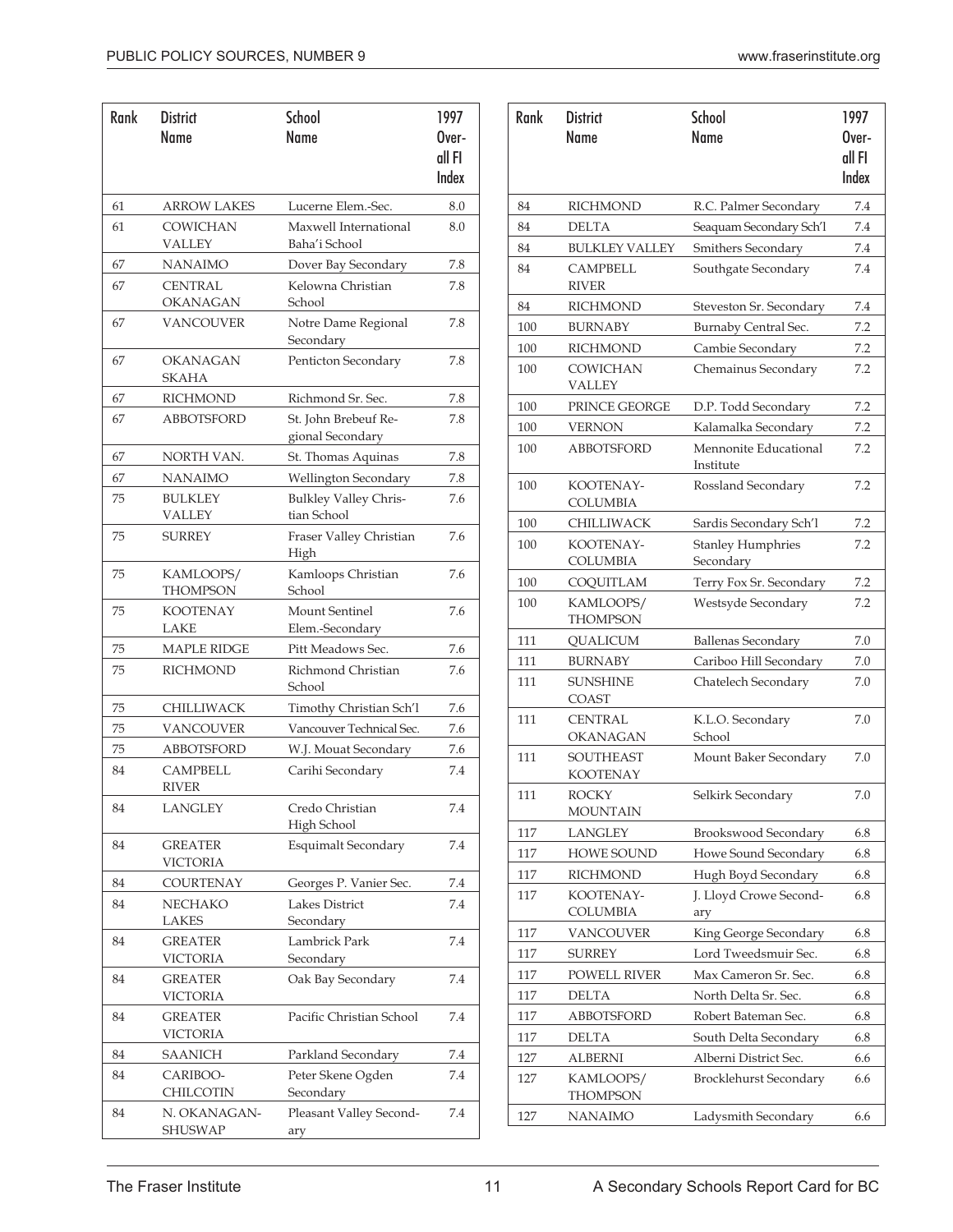| Rank | <b>District</b>                   | 1997                                   |                 |
|------|-----------------------------------|----------------------------------------|-----------------|
|      | <b>Name</b>                       | <b>Name</b>                            | Over-           |
|      |                                   |                                        | all FI<br>Index |
| 127  | LANGLEY                           | Langley Secondary Sch'l                | 66              |
| 127  | PRINCE GEORGE                     | McBride Secondary                      | 6.6             |
| 127  | PRINCE GEORGE                     | O'Grady Catholic High                  | 6.6             |
|      |                                   | School                                 |                 |
| 127  | <b>SUNSHINE</b><br><b>COAST</b>   | Pender Harbour Sec-<br>ondary          | 6.6             |
| 127  | COQUITLAM                         | Port Moody Sr. Sec.                    | 6.6             |
| 127  | <b>GREATER</b><br><b>VICTORIA</b> | Spectrum Community                     | 6.6             |
| 127  | <b>GREATER</b><br><b>VICTORIA</b> | St. Andrew's Regional<br>High School   | 6.6             |
| 127  | <b>BURNABY</b>                    | St. Thomas More Colle-<br>giate        | 6.6             |
| 127  | LANGLEY                           | Walnut Grove Sec.                      | 6.6             |
| 127  | <b>VANCOUVER</b>                  | Windermere Secondary                   | 6.6             |
| 140  | <b>COAST</b><br><b>MOUNTAINS</b>  | Caledonia Sr. Secondary                | 6.4             |
| 140  | <b>COWICHAN</b><br><b>VALLEY</b>  | Duncan Christian<br>School             | 6.4             |
| 140  | <b>SURREY</b>                     | Fleetwood Park Sec.                    | 6.4             |
| 140  | <b>COWICHAN</b><br>VALLEY         | Frances Kelsey Second-<br>ary          | 6.4             |
| 140  | KAMLOOPS/<br><b>THOMPSON</b>      | Kamloops Sr. Second-<br>ary            | 6.4             |
| 140  | PRINCE GEORGE                     | Kelly Road Secondary                   | 6.4             |
| 140  | <b>MAPLE RIDGE</b>                | Maple Ridge Secondary                  | 6.4             |
| 140  | SURREY                            | North Surrey Second-<br>ary            | 6.4             |
| 140  | <b>CENTRAL</b><br>OKANAGAN        | Rutland Secondary                      | 6.4             |
| 149  | <b>VERNON</b>                     | Clarence Fulton Sec.                   | 6.2             |
| 149  | <b>CENTRAL</b><br>OKANAGAN        | Okanagan Mission Sec.                  | 6.2             |
| 149  | <b>CENTRAL COAST</b>              | Sir Alexander Macken-<br>zie Secondary | 6.2             |
| 149  | PEACE RIVER<br>SOUTH              | South Peace Secondary                  | 6.2             |
| 149  | VANCOUVER                         | Templeton Secondary                    | 6.2             |
| 149  | PEACE RIVER<br>SOUTH              | Tumbler Ridge Second-<br>ary           | 6.2             |
| 155  | ABBOTSFORD                        | Abbotsford Sr. Sec.                    | 6.0             |
| 155  | <b>DELTA</b>                      | Delta Secondary                        | 6.0             |
| 155  | <b>SOOKE</b>                      | Edward Milne Commu-<br>nity School     | 6.0             |
| 155  | MISSION                           | Hatzic Secondary                       | 6.0             |
| 155  | OKANAGAN<br><b>SIMILKAMEEN</b>    | Osoyoos Secondary<br>School            | 6.0             |
| 155  | PRINCE RUPERT                     | Prince Rupert Sec.                     | 6.0             |

| 155 | <b>GREATER</b><br><b>VICTORIA</b>  | Reynolds Secondary                       | 6.0 |
|-----|------------------------------------|------------------------------------------|-----|
| 155 | <b>OKANAGAN</b><br><b>SKAHA</b>    | Summerland Secondary                     | 6.0 |
| 155 | <b>SURREY</b>                      | Tamanawis Sec. School                    | 6.0 |
| 155 | <b>MAPLE RIDGE</b>                 | Thomas Haney Sec.                        | 6.0 |
| 165 | <b>VANCOUVER</b>                   | Britannia Secondary                      | 5.8 |
| 165 | <b>BURNABY</b>                     | Burnaby South Sec.                       | 5.8 |
| 165 | <b>LANGLEY</b>                     | D.W. Poppy Secondary                     | 5.8 |
| 165 | <b>LANGLEY</b>                     | H D Stafford Secondary                   | 5.8 |
| 165 | <b>QUALICUM</b>                    | Kwalikum Secondary                       | 5.8 |
| 165 | KAMLOOPS/<br><b>THOMPSON</b>       | St. Ann's Academy                        | 5.8 |
| 165 | <b>VERNON</b>                      | Vernon Secondary                         | 5.8 |
| 165 | <b>MAPLE RIDGE</b>                 | <b>Westview Secondary</b>                | 5.8 |
| 173 | SOOKE                              | <b>Belmont Secondary</b>                 | 5.6 |
| 173 | PRINCE RUPERT                      | Charles Hays Sec.                        | 5.6 |
| 173 | <b>SURREY</b>                      | Frank Hurt Secondary                     | 5.6 |
| 173 | NECHAKO LAKES                      | Fraser Lake Elem.-Sec.                   | 5.6 |
| 173 | SURREY                             | Guildford Park Sec.                      | 5.6 |
| 173 | <b>GULF ISLANDS</b>                | Gulf Islands Secondary                   | 5.6 |
| 179 | CHILLIWACK                         | Chilliwack Secondary                     | 5.4 |
| 179 | COWICHAN<br>VALLEY                 | Cowichan Secondary                       | 5.4 |
| 179 | PEACE RIVER<br><b>SOUTH</b>        | Dr. H.J. O'Brien Educa-<br>tional Centre | 5.4 |
| 179 | SOUTHEAST<br><b>KOOTENAY</b>       | Fernie Secondary                         | 5.4 |
| 179 | <b>CENTRAL</b><br><b>OKANAGAN</b>  | George Elliot Second-<br>ary             | 5.4 |
| 179 | <b>CENTRAL</b><br><b>OKANAGAN</b>  | Immaculata Regional<br>High School       | 5.4 |
| 179 | <b>KOOTENAY</b><br>LAKE            | J.V. Humphries School                    | 5.4 |
| 179 | <b>GOLD TRAIL</b>                  | Lillooet Secondary                       | 5.4 |
| 179 | NICOLA-<br><b>SIMILKAMEEN</b>      | Merritt Secondary                        | 5.4 |
| 179 | VANCOUVER IS-<br><b>LAND NORTH</b> | Port Hardy Secondary                     | 5.4 |
| 179 | <b>SURREY</b>                      | Queen Elizabeth Sr. Sec.                 | 5.4 |
| 179 | <b>CENTRAL</b><br><b>OKANAGAN</b>  | Springvalley Secondary                   | 5.4 |
| 191 | N. OKANAGAN-<br><b>SHUSWAP</b>     | A.L. Fortune Secondary                   | 5.2 |
| 191 | BURNABY                            | Alpha Secondary                          | 5.2 |
| 191 | CARIBOO-<br>CHILCOTIN              | Columneetza Sr. Sec-<br>ondary           | 5.2 |
| 191 | QUESNEL                            | Correlieu Secondary                      | 5.2 |

1997 Overall FI Index

School Name

Rank District Name

155

 $155$ 

 $165$ 

179

179

179

179

179

179

179

179

179

191

191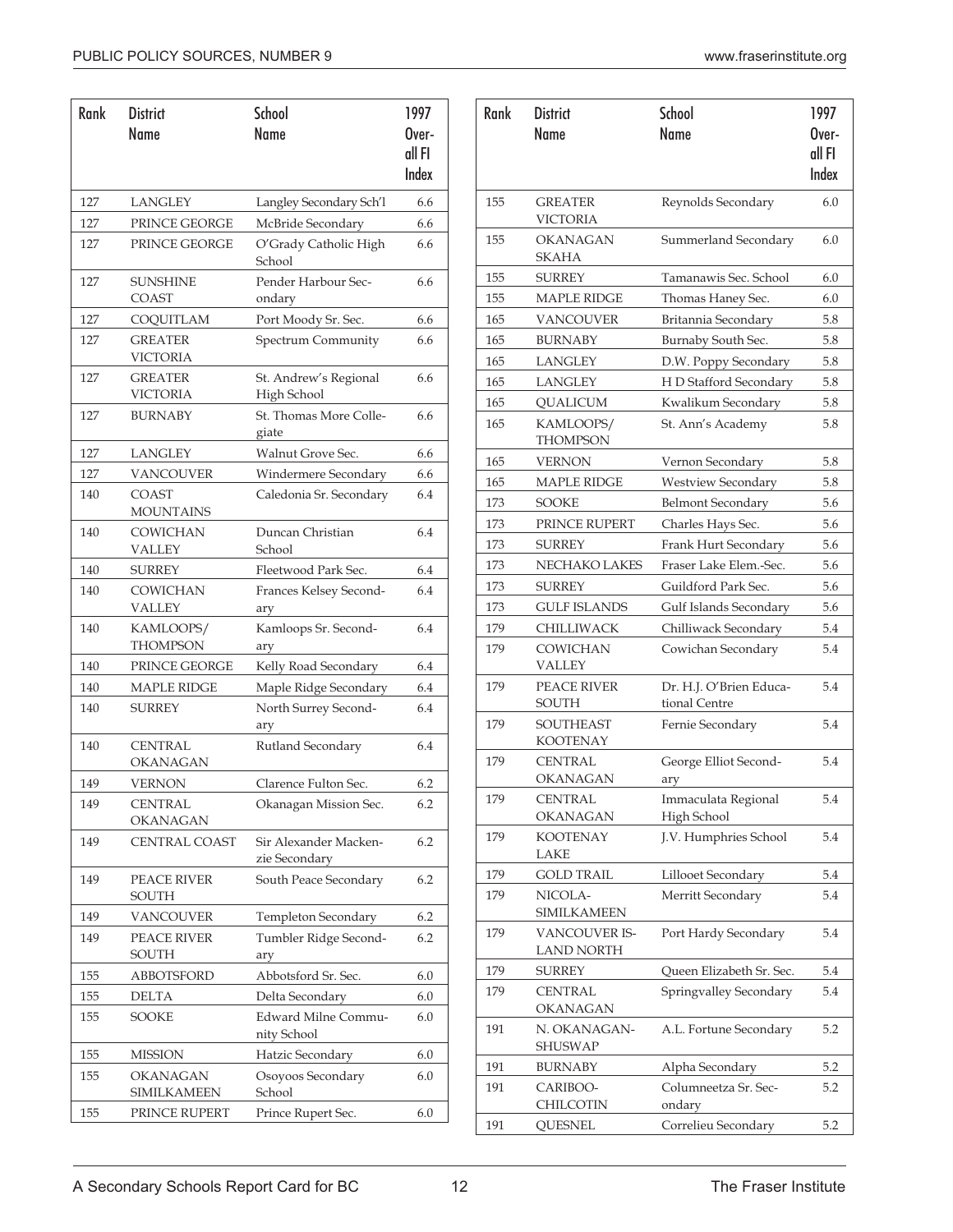| Rank | <b>School</b><br><b>District</b>       |                                    |                 |  |  |  |
|------|----------------------------------------|------------------------------------|-----------------|--|--|--|
|      | Name                                   | <b>Name</b>                        | Over-           |  |  |  |
|      |                                        |                                    | all FI<br>Index |  |  |  |
|      |                                        |                                    |                 |  |  |  |
| 191  | <b>FRASER-</b><br><b>CASCADE</b>       | Hope Secondary                     | 5.2             |  |  |  |
| 191  | <b>KOOTENAY</b><br>LAKE                | Prince Charles Second-<br>ary      | 5.2             |  |  |  |
| 191  | <b>CAMPBELL</b><br><b>RIVER</b>        | Robron Secondary                   | 5.2             |  |  |  |
| 198  | <b>VERNON</b>                          | Charles Bloom Sec.                 | 5.0             |  |  |  |
| 198  | PRINCE GEORGE                          | College Heights Sec.               | 5.0             |  |  |  |
| 198  | <b>VANCOUVER</b><br><b>ISLAND WEST</b> | Gold River Secondary               | 5.0             |  |  |  |
| 198  | <b>BULKLEY VALLEY</b>                  | Houston Secondary                  | 5.0             |  |  |  |
| 198  | NECHAKO LAKES                          | Nechako Valley Sec.                | 5.0             |  |  |  |
| 198  | <b>GREATER</b><br><b>VICTORIA</b>      | Victoria Secondary                 | 5.0             |  |  |  |
| 198  | <b>VERNON</b>                          | W.L. Seaton Secondary              | 5.0             |  |  |  |
| 198  | <b>NANAIMO</b>                         | Woodlands Secondary                | 5.0             |  |  |  |
| 206  | <b>NANAIMO</b>                         | Nanaimo District Sec.              | 4.8             |  |  |  |
| 206  | <b>ABBOTSFORD</b>                      | Rick Hansen Secondary              | 4.8             |  |  |  |
| 206  | KOOTENAY LK.                           | Salmo Secondary                    | 4.8             |  |  |  |
| 206  | <b>OKANAGAN</b><br>SIMILKAMEEN         | Similkameen Second-<br>ary         | 4.8             |  |  |  |
| 210  | GOLD TRAIL                             | Ashcroft Secondary                 | 4.6             |  |  |  |
| 210  | N. OKANAGAN-<br><b>SHUSWAP</b>         | Eagle River Secondary              | 4.6             |  |  |  |
| 210  | <b>CENTRAL</b><br>OKANAGAN             | George Pringle Second-<br>ary      | 4.6             |  |  |  |
| 210  | <b>ROCKY</b><br>MOUNTAIN               | Golden Secondary<br>School         | 4.6             |  |  |  |
| 210  | KAMLOOPS/<br><b>THOMPSON</b>           | Logan Lake Elem.-Sec-<br>ondary    | 4.6             |  |  |  |
| 210  | <b>HOWE SOUND</b>                      | Pemberton Secondary                | 4.6             |  |  |  |
| 210  | <b>SURREY</b>                          | Princess Margaret Sec.             | 4.6             |  |  |  |
| 217  | PEACE RIVER<br>SOUTH                   | Chetwynd Secondary                 | 4.4             |  |  |  |
| 217  | COAST<br><b>MOUNTAINS</b>              | Mount Elizabeth Sec-<br>ondary     | 4.4             |  |  |  |
| 217  | KAMLOOPS/<br><b>THOMPSON</b>           | Norkam Secondary                   | 4.4             |  |  |  |
| 217  | PRINCE GEORGE                          | Prince George Sec.                 | 4.4             |  |  |  |
| 221  | LANGLEY                                | Aldergrove Secondary               | 4.2             |  |  |  |
| 221  | <b>LANGLEY</b>                         | Fraser Valley Adventist<br>Academy | 4.2             |  |  |  |
| 221  | <b>VANCOUVER</b>                       | Gladstone Secondary                | 4.2             |  |  |  |
| 221  | <b>RICHMOND</b>                        | Matthew McNair Sr. Sec.            | 4.2             |  |  |  |
| 221  | <b>CENTRAL</b><br><b>OKANAGAN</b>      | Mount Boucherie Sec-<br>ondary     | 4.2             |  |  |  |
| 221  | QUESNEL                                | Quesnel Secondary Sch'l            | 4.2             |  |  |  |

| Rank | <b>District</b><br>Name                          | <b>School</b><br>Name                     | 1997<br>Over-<br>all FI<br>Index |
|------|--------------------------------------------------|-------------------------------------------|----------------------------------|
| 227  | PRINCE GEORGE                                    | Mackenzie Secondary                       | 4.0                              |
| 228  | <b>POWELL RIVER</b>                              | <b>Brooks Secondary</b>                   | 3.8                              |
| 228  | <b>SOUTHEAST</b><br><b>KOOTENAY</b>              | Elkford Secondary<br>School               | 3.8                              |
| 228  | LANGLEY                                          | Mountain Secondary                        | 3.8                              |
| 228  | <b>REVELSTOKE</b>                                | Revelstoke Secondary                      | 3.8                              |
| 232  | KAMLOOPS/<br><b>THOMPSON</b>                     | <b>Barriere Secondary</b>                 | 3.6                              |
| 232  | <b>NANAIMO</b>                                   | John Barsby Secondary                     | 3.6                              |
| 232  | <b>ARROW LAKES</b>                               | Nakusp Sec. School                        | 3.6                              |
| 232  | VANCOUVER                                        | Sir Charles Tupper Sec-<br>ondary         | 3.6                              |
| 232  | COAST<br><b>MOUNTAINS</b>                        | Stewart Secondary                         | 3.6                              |
| 237  | COAST<br><b>MOUNTAINS</b>                        | Hazelton Secondary                        | 3.4                              |
| 237  | <b>VANCOUVER</b>                                 | John Oliver Secondary                     | 3.4                              |
| 237  | <b>VANCOUVER</b><br><b>ISLAND NORTH</b>          | North Island Second-<br>ary               | 3.4                              |
| 240  | KAMLOOPS/<br>THOMPSON                            | Chase Secondary                           | 3.2                              |
| 240  | PEACE RIVER<br>NORTH                             | North Peace Secondary                     | 3.2                              |
| 240  | NICOLA-<br><b>SIMILKAMEEN</b>                    | Princeton Secondary                       | 3.2                              |
| 243  | <b>MISSION</b>                                   | Heritage Park Sec.                        | 3.0                              |
| 243  | <b>COWICHAN</b><br>VALLEY                        | Lake Cowichan Sec-<br>ondary              | 3.0                              |
| 243  | <b>MISSION</b>                                   | Mission Secondary                         | 3.0                              |
| 245  | VANCOUVER                                        | St. John's School                         | 2.8                              |
| 246  | KAMLOOPS/<br><b>THOMPSON</b>                     | Clearwater Secondary                      | 2.6                              |
| 246  | FORT NELSON                                      | Fort Nelson Secondary                     | 2.6                              |
| 246  | NECHAKO LAKES                                    | Fort St. James Sec.                       | 2.6                              |
| 246  | SURREY                                           | Relevant High School                      | 2.6                              |
| 251  | HAIDA GWAII—<br><b>QUEEN</b><br>CHARLOTTE        | <b>Oueen Charlotte</b><br>Elem.-Secondary | 2.4                              |
| 252  | PRINCE GEORGE                                    | Valemount Secondary                       | 2.2                              |
| 253  | GOLD TRAIL                                       | Kumsheen Secondary                        | 1.8                              |
| 254  | <b>LANGLEY</b>                                   | Langley Education<br>Centre               | 1.6                              |
| 255  | NISGA'A                                          | Nisga'a Elem.-Second-<br>ary              | 1.0                              |
| 256  | <b>HAIDA GWAII-</b><br><b>QUEEN</b><br>CHARLOTTE | George M. Dawson<br>Secondary             | 0.8                              |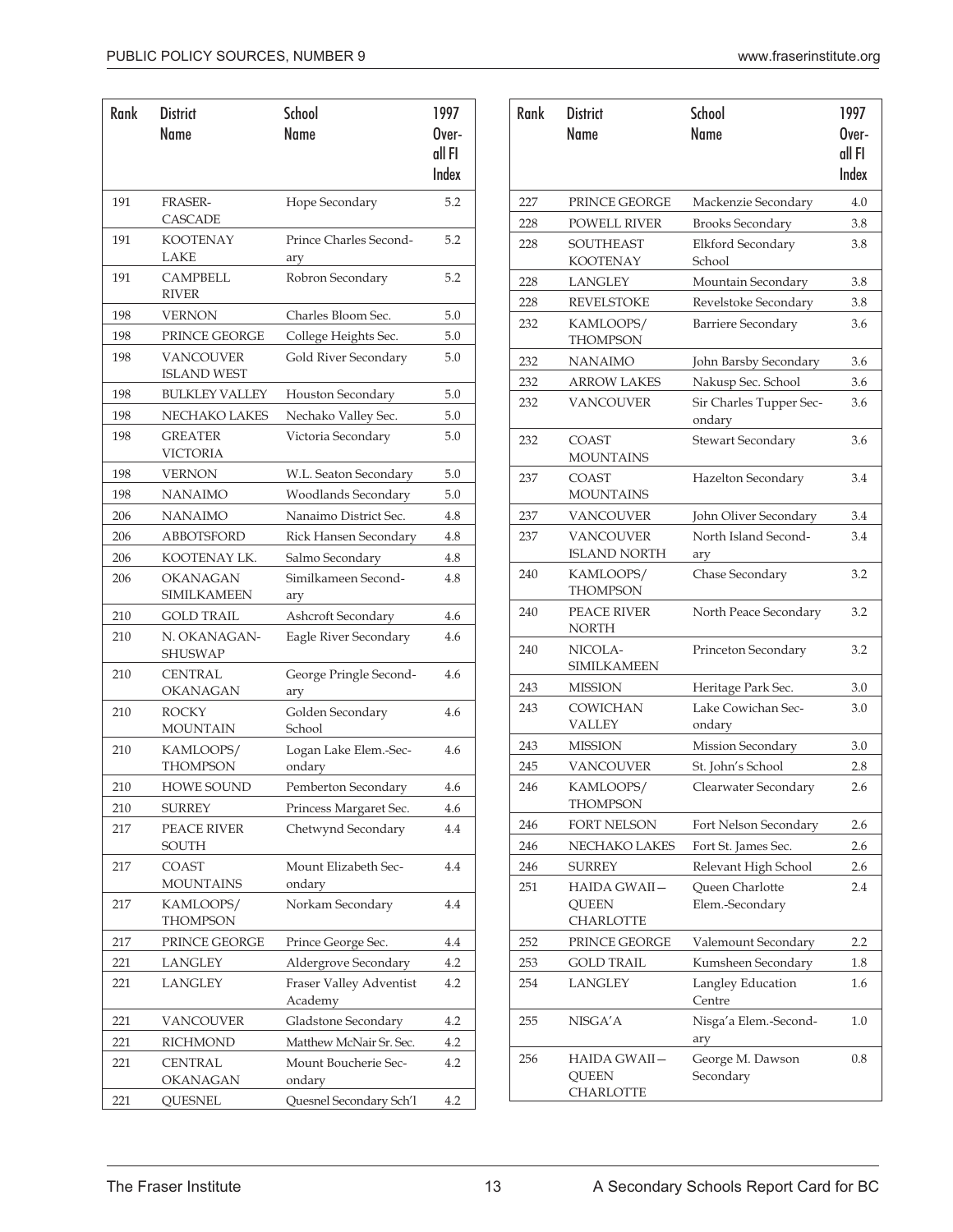Detailed Report Cards by School for Five Years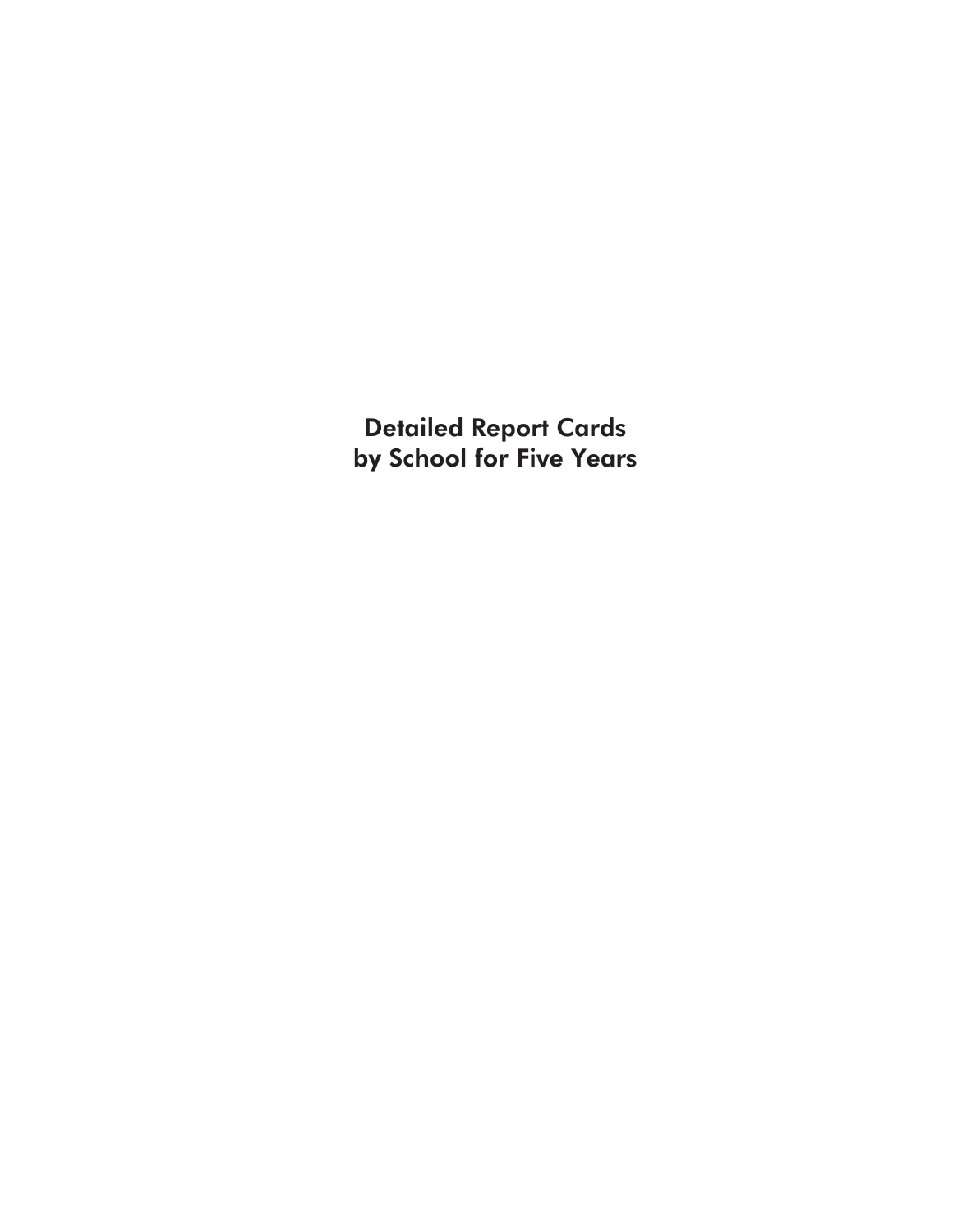#### Reading the Tables

 $\sum_{\text{c} \text{ and } \text{free}}$  full description and discussion of the Secondary Schools Report method used in the *Secondary Schools Report Card for British Columbia* is provided in Appendix 1. Below is a brief explanation of the indicators and the overall rating. In each case there is a value for the indicator, for example, the exam mark, and the FI rating, which is a comparative ranking on a one to 10 scale. The FI rating makes it possible to compare the results from year to year.

#### The teaching indicators

#### *Average exam mark*

Good teachers get the best out of each of their students. They can help all students—from the bottom of the class to the top—to reach their potential. In order to see how all the students of a particular school are doing, we can look at the average mark that students at that school receive on their provincial exams.

These uniform provincial exams are especially good for comparison purposes because, no matter what school the student attends anywhere in the province, the content of the exam is the same. Also, as these grade 12 courses require students to have successfully completed courses in the early grades, they not only indicate the teaching quality at the grade 12 level, but also that at the earlier grade levels as well.

#### *Fail rate*

A very important responsibility of teachers is to ensure that all their students are able to pass the course, and the total number of these exams written. We divided the first by the number of provincial exams written which received a failing grade, to get the percentage of all exams which were failed. We called this the Fail Rate.

#### *Exam mark versus school mark*

An important part of good teaching is accurate feedback. If a student has consistently achieved at, say, the 75 percent level throughout the year, she should reasonably be able to expect that—by investing roughly the same effort—she'll receive roughly the same mark on the exam.

To assess the accuracy of feedback at each school, we compared the average exam mark (see above) with the average school mark—the total of all the results from tests, essays, quizzes, etc. given in class—for all the provincially examinable courses offered at the school. This indicator (Exam Mark vs. School Mark) records the average size of the absolute difference between the exam mark and the school mark for all the provincial exams written at the school.

#### The counselling indicators

#### *Grad rate*

This indicator compares the number of "potential" graduates enrolled in the school on September 30 with the number of students who actually graduate by the end of the same school year.

How many students stick it out, put in the effort to pass their courses, and actually graduate with their class? An effective counselling effort will help boost this number.

#### *Participation Rate*

The provincially examinable courses are, for the most part, of value to every student, regardless of his or her post-secondary plans. They develop or enhance skills which are useful in a wide range of future activities. These are the courses most likely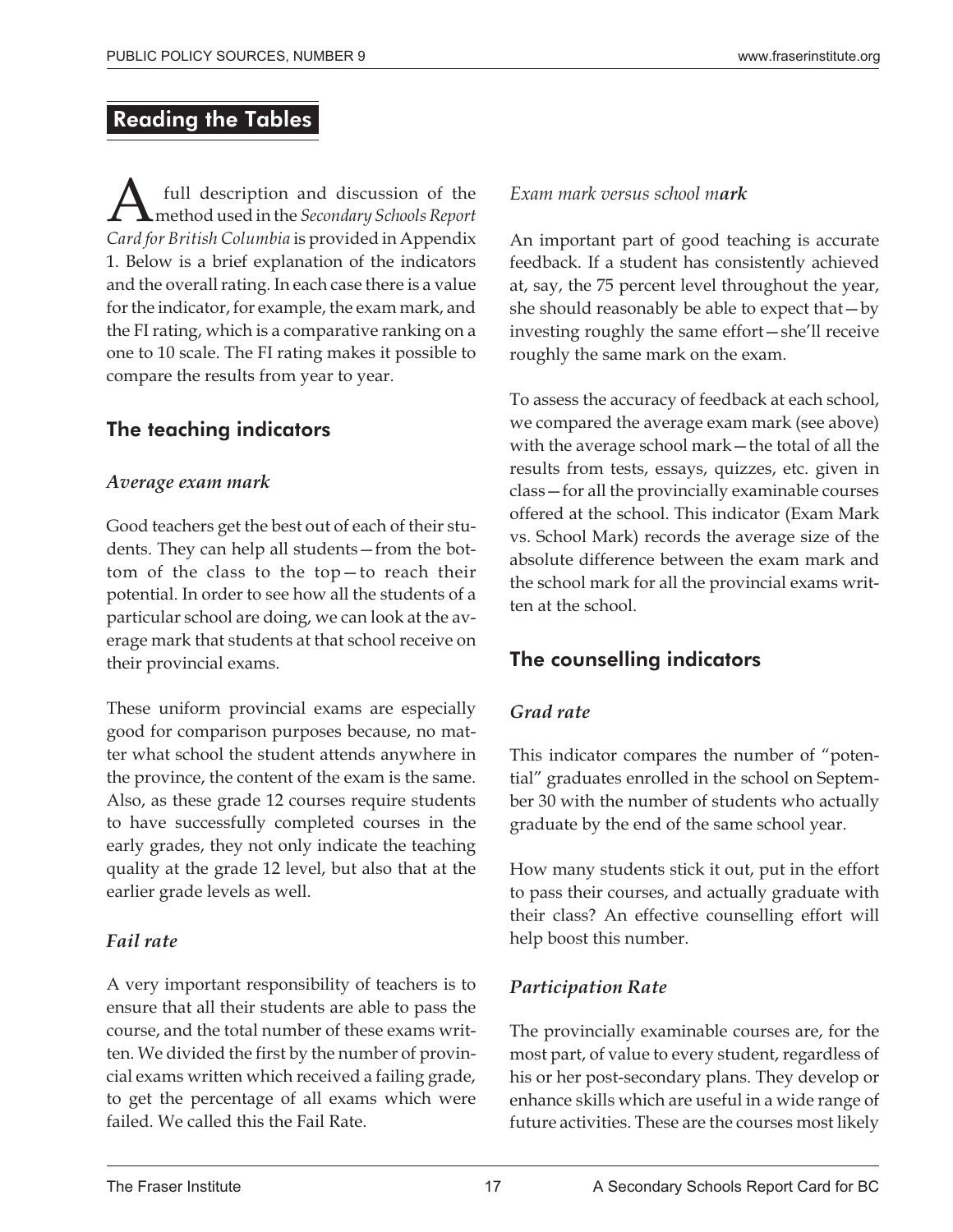to be accepted as pre-requisites to further training at colleges, technical institutes, and universities. A high rate of participation in provincially examinable courses indicates a school's success in helping students get the most out of high school while, at the same time, keeping their post-secondary options open.

The participation rate is the average number of provincial exams written by each student in the school. First, the number of students (see Note 3) who wrote a provincial exam in each of the courses is determined and the total for all the courses is calculated. This total is then divided by the grade 12 enrollment.

#### The FI index values

For each school, for each indicator we calculated an FI index (Fraser Institute Index) value from the raw score. To do this, we compared each raw score to corresponding results in the base year (1992/93). The base year raw scores for each indicator were sorted from highest to lowest and then divided into 10 equal groups. The range of scores in the group that contained the highest scores was assigned an FI index value of 10; the next range of scores was assigned an FI index value of 9; and so on, until the lowest range of scores was assigned an FI index value of one. For each indicator, we simply looked at the range into which the indicator value fell and assigned it the appropriate FI index value.

#### The overall school rating

While each of the indicators is important, it is very often the case that a particular school does better on some indicators than on others. So, just like a teacher must make a decision about a student's overall performance, we need an overall indicator of school performance. As teachers do, we have combined all the indicators to produce an overall School FI index value.

#### Other notes

- - Where the designation "New" appears in the report cards, it indicates that the school either was not in operation or did not meet the several criteria for inclusion (numbers enrolled, provincial exam results reported, etc.) during the years so stipulated.
- - It is possible for a school to receive an FI Rating of "0." This occurs when its annual result is lower than the lowest value in the base-yar (1992-93) range.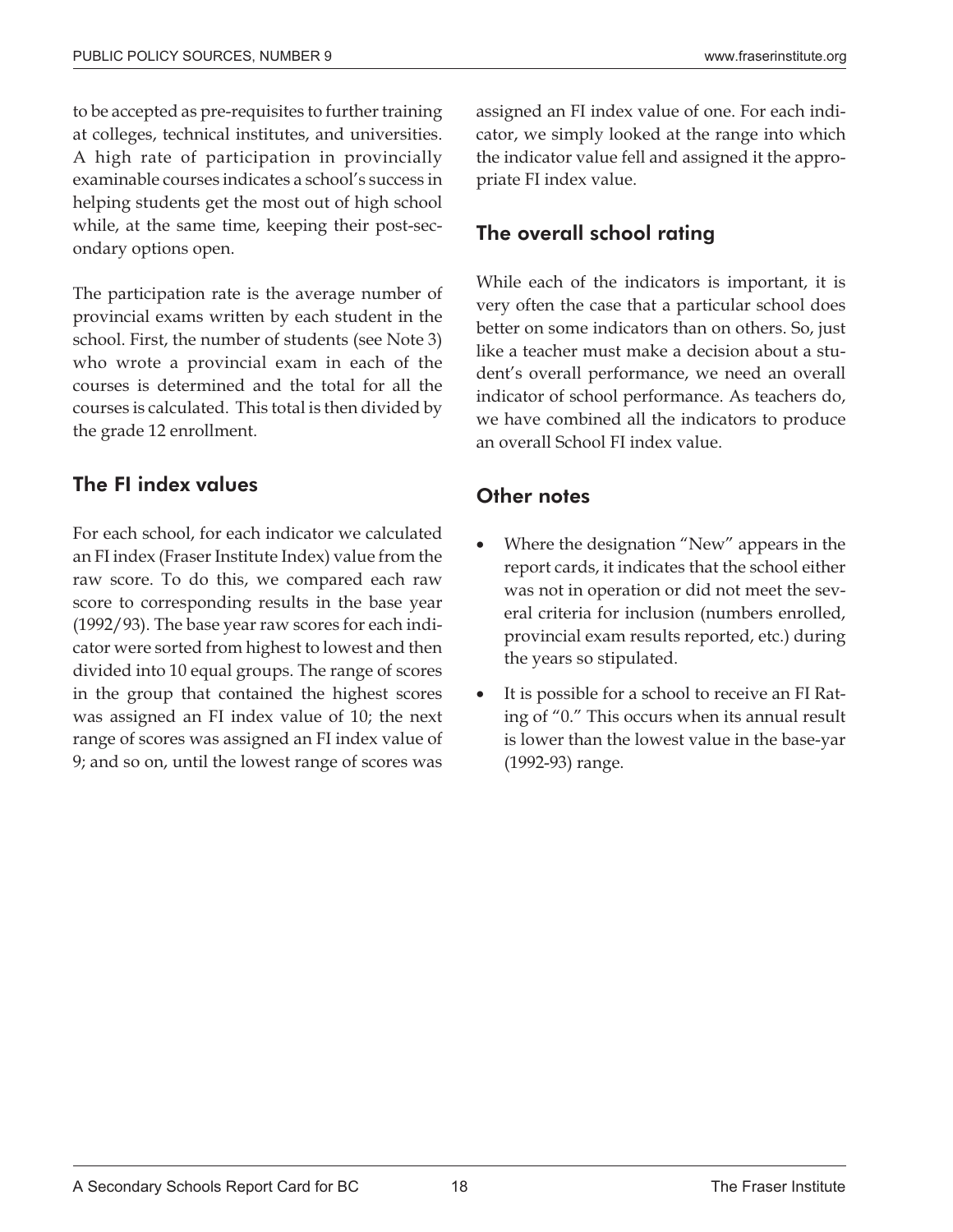|  |  | The Secondary Schools Report Card |  |  |  |
|--|--|-----------------------------------|--|--|--|
|--|--|-----------------------------------|--|--|--|

| Year<br>Teaching                |                        |                |                      |                  | Advising              |                  |              |                  | OVER-                 |                |            |
|---------------------------------|------------------------|----------------|----------------------|------------------|-----------------------|------------------|--------------|------------------|-----------------------|----------------|------------|
|                                 | <b>Exams</b><br>Failed | F<br>Rating    | Avg.<br>Exam<br>Mark | F<br>Rating      | Exam<br>VS.<br>School | FI.<br>Rating    | Grad<br>Rate | FI<br>Rating     | #<br>Courses<br>taken | FI.<br>Rating  | <b>ALL</b> |
| SOUTHEAST KOOTENAY              |                        |                |                      |                  |                       |                  |              |                  |                       |                |            |
| Fernie Secondary                |                        |                |                      |                  |                       |                  |              |                  |                       |                |            |
| 1996/97                         | 14.1                   | 5              | 65.0                 | 5                | 7.4                   | 3                | 93.1         | 9                | 2.4                   | 5              | 5.40       |
| 1995/96                         | 13.2                   | 6              | 65.0                 | 5                | 5.8                   | 5                | 88.7         | $\overline{7}$   | 2.4                   | 5              | 5.60       |
| 1994/95                         | 13.3                   | 5              | 65.8                 | 6                | 6.7                   | $\overline{4}$   | 92.3         | 9                | 2.5                   | 6              | 6.00       |
| 1993/94                         | 18.0                   | 3              | 61.4                 | $\overline{2}$   | 6.8                   | $\overline{4}$   | 80.4         | $\mathfrak{Z}$   | 2.6                   | 6              | 3.60       |
| 1992/93                         | 22.9                   | $\overline{2}$ | 60.7                 | $\overline{2}$   | 7.5                   | $\mathfrak{Z}$   | 85.3         | $\mathbf 5$      | 2.4                   | 5              | 3.40       |
| <b>Sparwood Secondary</b>       |                        |                |                      |                  |                       |                  |              |                  |                       |                |            |
| 1996/97                         | 4.3                    | $10\,$         | 71.4                 | 10               | $4.0\,$               | 9                | 100.0        | $10\,$           | 2.6                   | 6              | 9.00       |
| 1995/96                         | 16.0                   | $\overline{4}$ | 65.1                 | 5                | 9.0                   | $\overline{2}$   | 98.3         | 10               | 2.7                   | 7              | 5.60       |
| 1994/95                         | 9.2                    | 8              | 66.3                 | 6                | 6.5                   | $\overline{4}$   | 95.2         | 9                | 2.5                   | 6              | 6.60       |
| 1993/94                         | 18.8                   | 3              | 62.2                 | 3                | 9.9                   | $\mathbf{1}$     | 93.9         | $\overline{9}$   | 2.6                   | 6              | 4.40       |
| 1992/93                         | 15.0                   | 5              | 62.0                 | $\mathfrak{Z}$   | 7.4                   | $\mathfrak{Z}$   | 98.7         | 10               | 2.2                   | $\overline{4}$ | 5.00       |
| <b>Elkford Secondary School</b> |                        |                |                      |                  |                       |                  |              |                  |                       |                |            |
| 1996/97                         | 24.2                   | $\mathbf{1}$   | 60.5                 | $\overline{2}$   | 9.1                   | $\overline{2}$   | 88.5         | $\boldsymbol{7}$ | 2.7                   | 7              | 3.80       |
| 1995/96                         | 16.4                   | 4              | 63.0                 | 3                | 7.2                   | 3                | 89.6         | $8\,$            | 2.2                   | 3              | 4.20       |
| 1994/95                         | 17.4                   | 3              | 64.3                 | 5                | $7.3\,$               | $\mathfrak{Z}$   | 84.1         | $\mathbf 5$      | 2.8                   | 7              | 4.60       |
| 1993/94                         | 21.2                   | $\overline{2}$ | 61.8                 | $\sqrt{2}$       | 8.8                   | $\overline{2}$   | 75.9         | $\overline{2}$   | 2.1                   | 3              | 2.20       |
| 1992/93                         | 13.3                   | 5              | 65.6                 | 6                | 8.5                   | $\overline{2}$   | 79.2         | $\mathfrak{Z}$   | 2.3                   | $\overline{4}$ | 4.00       |
| <b>Mount Baker Secondary</b>    |                        |                |                      |                  |                       |                  |              |                  |                       |                |            |
| 1996/97                         | 10.8                   | 7              | 67.2                 | $\overline{7}$   | 4.7                   | $\,8\,$          | 93.8         | 9                | 2.2                   | $\overline{4}$ | $7.00\,$   |
| 1995/96                         | $11.1\,$               | 7              | 65.6                 | 6                | 6.5                   | $\overline{4}$   | 88.6         | 7                | 2.0                   | $\overline{2}$ | 5.20       |
| 1994/95                         | 14.6                   | 5              | 64.7                 | 5                | 5.3                   | $\boldsymbol{6}$ | 91.1         | $8\,$            | 2.6                   | 6              | 6.00       |
| 1993/94                         | 15.4                   | 4              | 63.7                 | $\overline{4}$   | 5.7                   | $\boldsymbol{6}$ | 89.4         | $8\,$            | 2.3                   | $\overline{4}$ | 5.20       |
| 1992/93                         | 20.3                   | $\overline{2}$ | 62.4                 | $\mathfrak{Z}$   | $4.4\,$               | $8\,$            | 76.7         | $\overline{2}$   | 2.0                   | $\overline{2}$ | 3.40       |
| <b>ROCKY MOUNTAIN</b>           |                        |                |                      |                  |                       |                  |              |                  |                       |                |            |
| Selkirk Secondary               |                        |                |                      |                  |                       |                  |              |                  |                       |                |            |
| 1996/97                         | $8.0\,$                | 9              | 67.4                 | $\overline{7}$   | $5.0\,$               | $\overline{7}$   | 96.4         | 9                | 2.2                   | $\mathfrak{Z}$ | 7.00       |
| 1995/96                         | $10.4\,$               | 7              | 67.4                 | $\boldsymbol{7}$ | $5.0\,$               | 7                | 98.4         | 10               | 2.1                   | 3              | 6.80       |
| 1994/95                         | 22.3                   | $\overline{2}$ | 60.8                 | $\overline{2}$   | $7.5\,$               | $\mathfrak{Z}$   | 96.6         | 9                | 2.5                   | 5              | 4.20       |
| 1993/94                         | 15.5                   | $\overline{4}$ | 65.0                 | $\mathbf 5$      | 5.3                   | $\boldsymbol{6}$ | 92.0         | 9                | 2.4                   | 5              | 5.80       |
| 1992/93                         | 18.6                   | $\mathfrak{Z}$ | 63.9                 | $\,4$            | 5.5                   | $\boldsymbol{6}$ | 84.4         | $\mathbf 5$      | 2.4                   | 5              | 4.60       |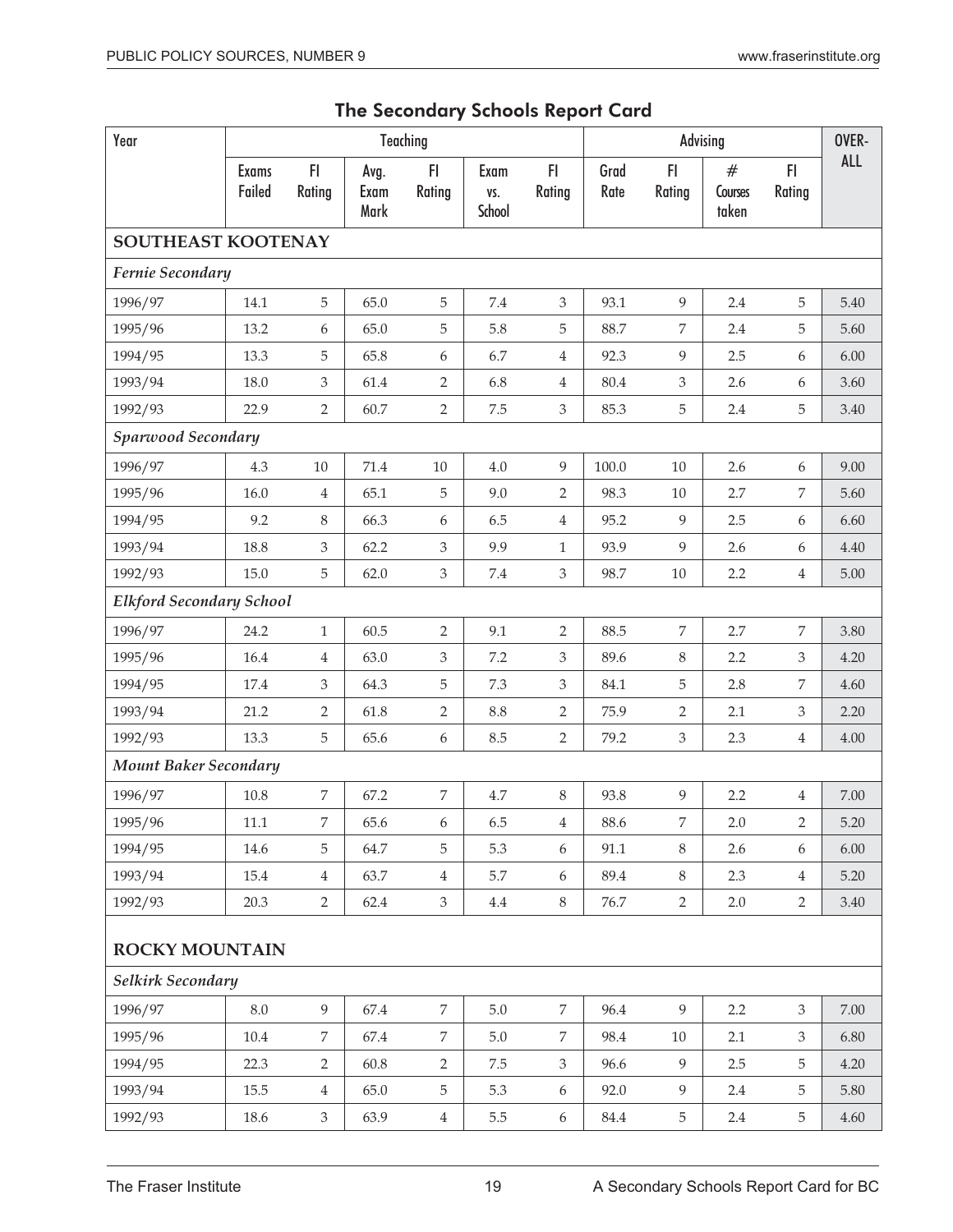| Year                           | Teaching                 |                |                      |                             |                       | Advising         |              |                  |                       | OVER-            |            |
|--------------------------------|--------------------------|----------------|----------------------|-----------------------------|-----------------------|------------------|--------------|------------------|-----------------------|------------------|------------|
|                                | <b>Exams</b><br>Failed   | FI<br>Rating   | Avg.<br>Exam<br>Mark | F1<br>Rating                | Exam<br>VS.<br>School | FI.<br>Rating    | Grad<br>Rate | FI<br>Rating     | #<br>Courses<br>taken | FI.<br>Rating    | <b>ALL</b> |
|                                | David Thompson Secondary |                |                      |                             |                       |                  |              |                  |                       |                  |            |
| 1996/97                        | $10.0\,$                 | $\,8\,$        | 67.8                 | $\,8\,$                     | 4.6                   | $\,8$            | 88.2         | $\boldsymbol{7}$ | 3.1                   | 9                | 8.00       |
| 1995/96                        | 6.7                      | $10\,$         | 69.8                 | $\overline{9}$              | 5.8                   | 5                | 85.4         | 6                | 2.6                   | 7                | 7.40       |
| 1994/95                        | 10.7                     | 7              | 67.7                 | $\,8\,$                     | 8.2                   | $\overline{2}$   | 91.8         | $8\,$            | 2.2                   | $\overline{4}$   | 5.80       |
| 1993/94                        | 18.9                     | 3              | 62.9                 | $\ensuremath{\mathfrak{Z}}$ | 6.5                   | $\overline{4}$   | 87.5         | 7                | 2.5                   | 6                | 4.60       |
| 1992/93                        | 22.4                     | $\overline{2}$ | 60.5                 | $\overline{2}$              | 8.6                   | $\overline{2}$   | 91.5         | $\,8\,$          | 2.8                   | 7                | 4.20       |
| Golden Secondary School        |                          |                |                      |                             |                       |                  |              |                  |                       |                  |            |
| 1996/97                        | 16.3                     | 4              | 65.6                 | 6                           | 9.9                   | $1\,$            | 87.1         | 6                | 2.5                   | 6                | 4.60       |
| 1995/96                        | 20.4                     | $\overline{2}$ | 63.3                 | 4                           | 6.6                   | $\overline{4}$   | 84.4         | 5                | 2.1                   | 3                | 3.60       |
| 1994/95                        | 15.8                     | 4              | 63.5                 | 4                           | 5.8                   | 5                | 88.5         | 7                | 1.4                   | 1                | 4.20       |
| 1993/94                        | 16.9                     | 3              | 64.6                 | 5                           | 6.5                   | $\overline{4}$   | 78.4         | $\overline{2}$   | 1.6                   | 1                | 3.00       |
| 1992/93                        | 15.4                     | 4              | 62.9                 | $\ensuremath{\mathsf{3}}$   | 4.4                   | $\,8$            | 82.5         | $\,4\,$          | $1.4\,$               | $\mathbf{1}$     | 4.00       |
| <b>KOOTENAY LAKE</b>           |                          |                |                      |                             |                       |                  |              |                  |                       |                  |            |
| Salmo Secondary                |                          |                |                      |                             |                       |                  |              |                  |                       |                  |            |
| 1996/97                        | 13.3                     | 5              | 66.7                 | $\overline{7}$              | 14.6                  | $1\,$            | 100.0        | 10               | 1.7                   | $\mathbf{1}$     | 4.80       |
| 1995/96                        | 19.4                     | $\overline{2}$ | 65.7                 | $\boldsymbol{6}$            | 11.2                  | $\mathbf{1}$     | 72.7         | 1                | 3.0                   | 8                | 3.60       |
| 1994/95                        | 6.3                      | $10\,$         | 67.6                 | $\,8\,$                     | 4.9                   | 7                | 85.2         | 5                | 2.9                   | 8                | 7.60       |
| 1993/94                        | 2.4                      | 10             | 65.5                 | $\mathbf 5$                 | 5.7                   | $\boldsymbol{6}$ | 84.6         | 5                | 2.6                   | 6                | 6.40       |
| 1992/93                        | 6.4                      | $10\,$         | 65.2                 | $\mathbf 5$                 | 7.3                   | $\mathfrak{Z}$   | 83.3         | $\mathbf 5$      | 2.4                   | 5                | 5.60       |
| L.V. Rogers Secondary          |                          |                |                      |                             |                       |                  |              |                  |                       |                  |            |
| 1996/97                        | $7.0\,$                  | 9              | 69.6                 | 9                           | 3.4                   | 9                | $90.4\,$     | 8                | 2.5                   | 6                | 8.20       |
| 1995/96                        | 5.5                      | $10\,$         | 72.2                 | $10\,$                      | 1.8                   | $10\,$           | 93.6         | 9                | 2.8                   | $\overline{7}$   | 9.20       |
| 1994/95                        | 6.5                      | 10             | 69.7                 | $\overline{9}$              | $5.2\,$               | $\boldsymbol{6}$ | 92.0         | 9                | 2.5                   | $\boldsymbol{6}$ | 8.00       |
| 1993/94                        | 6.9                      | 9              | 69.2                 | 9                           | 2.6                   | $10\,$           | 93.0         | 9                | 2.7                   | $\overline{7}$   | 8.80       |
| 1992/93                        | 9.9                      | $8\,$          | 68.3                 | $\, 8$                      | $2.7\,$               | $10\,$           | 88.9         | $\boldsymbol{7}$ | 2.5                   | 6                | 7.80       |
| Mount Sentinel Elem.-Secondary |                          |                |                      |                             |                       |                  |              |                  |                       |                  |            |
| 1996/97                        | 4.2                      | $10\,$         | 69.9                 | $\overline{9}$              | 5.7                   | 6                | 89.7         | $8\,$            | 2.4                   | 5                | 7.60       |
| 1995/96                        | 4.6                      | $10\,$         | 70.2                 | $\overline{9}$              | 5.9                   | 5                | 95.0         | $\overline{9}$   | $1.8\,$               | $\mathbf{1}$     | 6.80       |
| 1994/95                        | 13.7                     | 5              | 65.3                 | 5                           | $5.4\,$               | $\boldsymbol{6}$ | 92.2         | 9                | 2.4                   | 5                | 6.00       |
| 1993/94                        | $8.8\,$                  | 8              | 66.5                 | $\overline{7}$              | 5.2                   | $\boldsymbol{6}$ | 92.9         | 9                | 2.2                   | $\mathfrak{Z}$   | 6.60       |
| 1992/93                        | 5.3                      | $10\,$         | 68.1                 | $8\,$                       | $3.7\,$               | 9                | 78.6         | $\overline{2}$   | 2.8                   | $8\,$            | 7.40       |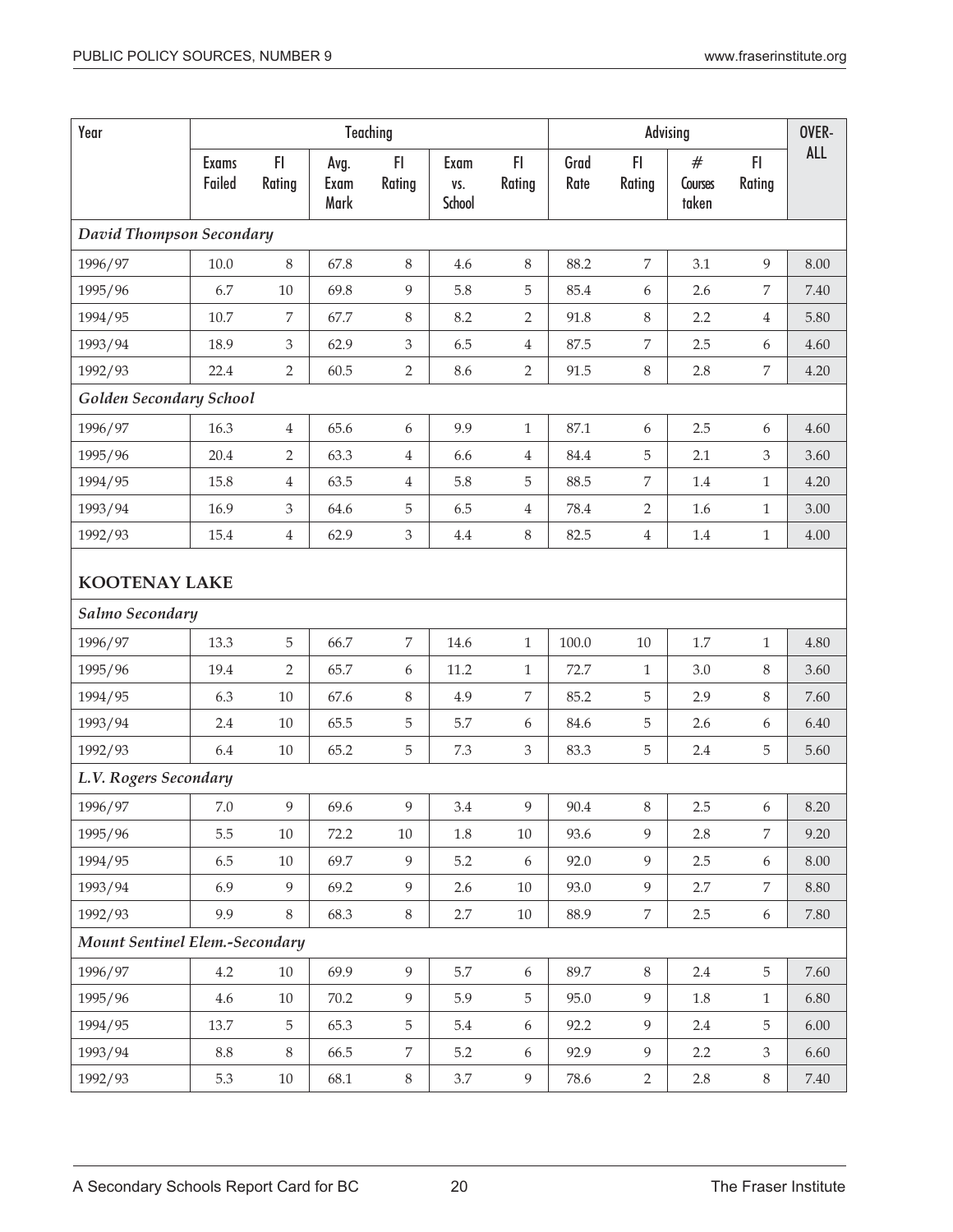| Year                                          |                        |                |                      | Teaching         |                       |                  |              |                | Advising              | F1             | OVER-      |
|-----------------------------------------------|------------------------|----------------|----------------------|------------------|-----------------------|------------------|--------------|----------------|-----------------------|----------------|------------|
|                                               | <b>Exams</b><br>Failed | F1<br>Rating   | Avg.<br>Exam<br>Mark | FI<br>Rating     | Exam<br>VS.<br>School | FI.<br>Rating    | Grad<br>Rate | FI<br>Rating   | #<br>Courses<br>taken | Rating         | <b>ALL</b> |
| <b>Prince Charles Secondary</b>               |                        |                |                      |                  |                       |                  |              |                |                       |                |            |
| 1996/97                                       | 13.2                   | 6              | 63.1                 | $\mathfrak{Z}$   | 8.1                   | 3                | 94.1         | 9              | 2.4                   | 5              | 5.20       |
| 1995/96                                       | 15.6                   | 4              | 63.9                 | $\overline{4}$   | 6.6                   | $\overline{4}$   | 87.8         | 7              | 2.7                   | 7              | 5.20       |
| 1994/95                                       | 19.1                   | 3              | 63.7                 | $\overline{4}$   | 9.0                   | $\overline{2}$   | 84.4         | 5              | 3.1                   | 9              | 4.60       |
| 1993/94                                       | 16.8                   | 3              | 64.7                 | $\mathbf 5$      | 8.7                   | $\overline{2}$   | 81.8         | $\overline{4}$ | 2.7                   | 7              | 4.20       |
| 1992/93                                       | 25.7                   | $\mathbf{1}$   | 57.1                 | $\,1\,$          | 12.8                  | $\,1$            | 86.4         | 6              | 2.7                   | $\overline{7}$ | 3.20       |
| J.V. Humphries School                         |                        |                |                      |                  |                       |                  |              |                |                       |                |            |
| 1996/97                                       | 13.9                   | 5              | 67.9                 | 8                | 9.4                   | $\overline{2}$   | 93.1         | 9              | 2.1                   | $\mathfrak{Z}$ | 5.40       |
| 1995/96                                       | 12.1                   | 6              | 66.1                 | 6                | 9.2                   | $\overline{2}$   | 95.5         | 9              | 2.4                   | 5              | 5.60       |
| 1994/95                                       | 25.4                   | $\mathbf{1}$   | 60.5                 | $\overline{2}$   | 10.0                  | $1\,$            | 63.6         | $\mathbf{1}$   | $1.5\,$               | $\mathbf{1}$   | 1.20       |
| 1993/94                                       | 13.7                   | 5              | 66.0                 | $\boldsymbol{6}$ | 5.8                   | 5                | 75.9         | 2              | 2.9                   | $\,8\,$        | 5.20       |
| 1992/93                                       | 14.6                   | 5              | 64.3                 | 4                | 6.2                   | 5                | 84.9         | 5              | 2.6                   | 7              | 5.20       |
| <b>ARROW LAKES</b><br>Nakusp Secondary School |                        |                |                      |                  |                       |                  |              |                |                       |                |            |
| 1996/97                                       | 13.9                   | 5              | 63.1                 | $\mathfrak{Z}$   | 6.3                   | 5                | 81.3         | $\overline{4}$ | 1.8                   | $\mathbf{1}$   | 3.60       |
| 1995/96                                       | 11.6                   | 6              | 65.7                 | 6                | 7.8                   | $\mathfrak{Z}$   | 77.4         | $\overline{2}$ | 2.4                   | 5              | 4.40       |
| 1994/95                                       | 20.1                   | $\overline{2}$ | 60.0                 | 2                | 8.2                   | $\overline{2}$   | 87.0         | 6              | 2.8                   | $\, 8$         | 4.00       |
| 1993/94                                       | 21.6                   | 2              | 59.8                 | $1\,$            | $7.7\,$               | $\mathfrak{Z}$   | 78.6         | 2              | 2.8                   | 7              | 3.00       |
| 1992/93                                       | 28.2                   | $\mathbf{1}$   | 56.6                 | $\mathbf{1}$     | $7.5\,$               | $\mathfrak{Z}$   | 76.5         | $\overline{2}$ | 3.1                   | 9              | 3.20       |
| Lucerne Elem.-Secondary                       |                        |                |                      |                  |                       |                  |              |                |                       |                |            |
| 1996/97                                       | 0.0                    | $10\,$         | $76.1\,$             | $10\,$           | $3.0\,$               | $10\,$           | 93.8         | 9              | 1.6                   | 1              | $8.00\,$   |
| 1995/96                                       | 16.0                   | 4              | 65.2                 | 5                | 9.7                   | 2                | 83.3         | 5              | 1.9                   | 1              | 3.40       |
| 1994/95                                       | 9.1                    | 8              | 63.9                 | $\overline{4}$   | 11.9                  | $\mathbf{1}$     | 100.0        | $10\,$         | 2.2                   | 3              | 5.20       |
| 1993/94                                       | 6.9                    | 9              | 70.7                 | 9                | 7.1                   | $\mathfrak{Z}$   | 93.3         | 9              | 1.6                   | 1              | 6.20       |
| 1992/93                                       | 11.3                   | $\overline{7}$ | 67.0                 | $\,7$            | 5.5                   | $\boldsymbol{6}$ | 73.3         | $1\,$          | 3.0                   | 9              | $6.00\,$   |
| <b>REVELSTOKE</b>                             |                        |                |                      |                  |                       |                  |              |                |                       |                |            |
| Revelstoke Secondary                          |                        |                |                      |                  |                       |                  |              |                |                       |                |            |
| 1996/97                                       | 18.6                   | $\mathfrak{Z}$ | 61.8                 | 2                | 7.9                   | 3                | 91.0         | $8\,$          | 2.2                   | 3              | 3.80       |
| 1995/96                                       | 17.7                   | $\mathfrak{Z}$ | 62.6                 | 3                | 8.7                   | 2                | 88.2         | 7              | 1.7                   | 1              | 3.20       |
| 1994/95                                       | 21.0                   | $\overline{2}$ | 61.7                 | $\overline{2}$   | 5.4                   | 6                | 87.5         | $\overline{7}$ | 2.3                   | $\overline{4}$ | 4.20       |
| 1993/94                                       | 14.4                   | 5              | 64.3                 | $\overline{4}$   | 4.7                   | $8\,$            | 87.1         | 6              | 2.4                   | 5              | 5.60       |
| 1992/93                                       | 14.5                   | 5              | 63.3                 | $\overline{4}$   | 6.8                   | $\overline{4}$   | 74.7         | $\overline{2}$ | 2.3                   | $\overline{4}$ | 3.80       |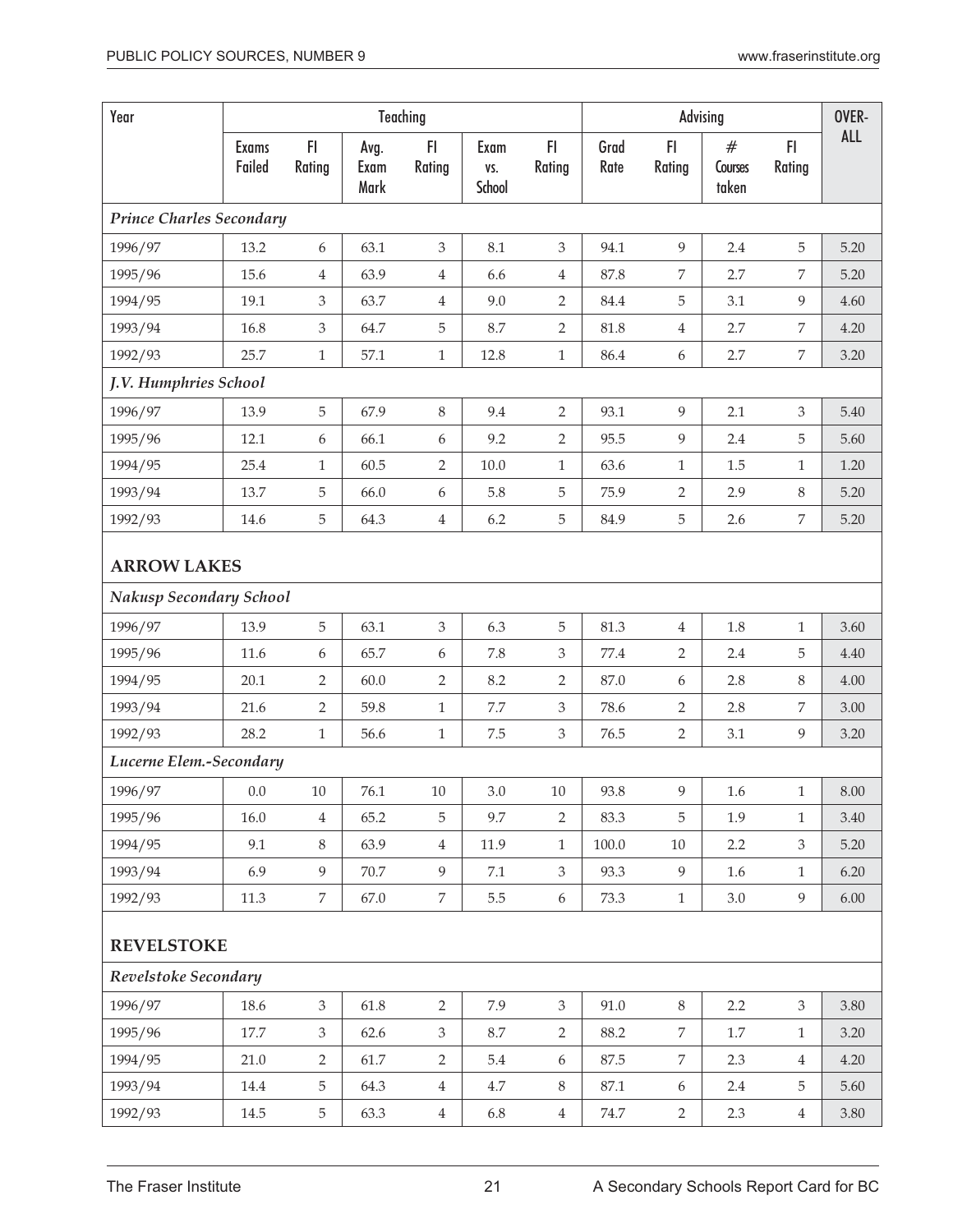| Year                               |                        |                  |                      | Teaching       |                       |                  |              | Advising       |                       |                | OVER-      |
|------------------------------------|------------------------|------------------|----------------------|----------------|-----------------------|------------------|--------------|----------------|-----------------------|----------------|------------|
|                                    | <b>Exams</b><br>Failed | F1<br>Rating     | Avg.<br>Exam<br>Mark | FI.<br>Rating  | Exam<br>VS.<br>School | FI.<br>Rating    | Grad<br>Rate | FI<br>Rating   | #<br>Courses<br>taken | FI.<br>Rating  | <b>ALL</b> |
| KOOTENAY-COLUMBIA                  |                        |                  |                      |                |                       |                  |              |                |                       |                |            |
| <b>Stanley Humphries Secondary</b> |                        |                  |                      |                |                       |                  |              |                |                       |                |            |
| 1996/97                            | 11.6                   | 6                | 68.1                 | 8              | 4.5                   | $8\,$            | 90.3         | 8              | 2.5                   | 6              | 7.20       |
| 1995/96                            | 13.5                   | 5                | 66.3                 | 6              | 6.2                   | 5                | 89.6         | 8              | 2.1                   | 3              | 5.40       |
| 1994/95                            | 8.8                    | 8                | 67.6                 | 7              | 5.8                   | 5                | 89.6         | 8              | 2.1                   | 3              | 6.20       |
| 1993/94                            | 11.4                   | 7                | 66.5                 | 7              | 6.8                   | $\overline{4}$   | 89.8         | $8\,$          | 2.7                   | 7              | 6.60       |
| 1992/93                            | 14.9                   | 5                | 64.0                 | $\,4\,$        | 8.3                   | $\overline{2}$   | 87.1         | 6              | 2.6                   | 6              | 4.60       |
| J. Lloyd Crowe Secondary           |                        |                  |                      |                |                       |                  |              |                |                       |                |            |
| 1996/97                            | 8.1                    | 9                | 67.5                 | 7              | 6.1                   | 5                | 94.0         | 9              | 2.3                   | $\overline{4}$ | 6.80       |
| 1995/96                            | 13.3                   | 5                | 64.9                 | $\mathbf 5$    | 4.8                   | $8\,$            | 93.0         | 9              | 2.6                   | 6              | 6.60       |
| 1994/95                            | 18.7                   | 3                | 62.3                 | 3              | 6.8                   | $\overline{4}$   | 88.8         | 7              | 2.3                   | 4              | 4.20       |
| 1993/94                            | 23.5                   | $\mathbf{1}$     | 61.1                 | $\overline{2}$ | 7.6                   | $\mathfrak{Z}$   | 84.5         | 5              | 2.2                   | 4              | 3.00       |
| 1992/93                            | 16.2                   | $\overline{4}$   | 63.1                 | 3              | 7.2                   | $\mathfrak{Z}$   | 81.4         | $\,4\,$        | 2.4                   | 5              | 3.80       |
| <b>Rossland Secondary</b>          |                        |                  |                      |                |                       |                  |              |                |                       |                |            |
| 1996/97                            | 8.2                    | 9                | 67.1                 | $\overline{7}$ | 5.5                   | $\boldsymbol{6}$ | 97.2         | $10\,$         | 2.2                   | 4              | 7.20       |
| 1995/96                            | 4.6                    | $10\,$           | 71.5                 | $10\,$         | $3.0\,$               | $10\,$           | 95.7         | 9              | 2.3                   | 4              | 8.60       |
| 1994/95                            | 7.5                    | 9                | 65.6                 | 6              | 4.9                   | $\overline{7}$   | 93.3         | 9              | 1.9                   | $\overline{2}$ | 6.60       |
| 1993/94                            | 9.5                    | 8                | 64.6                 | 5              | 4.1                   | 8                | 88.2         | 7              | 2.0                   | $\overline{2}$ | 6.00       |
| 1992/93                            | 11.1                   | 7                | 65.8                 | 6              | 4.5                   | $8\,$            | 85.5         | 6              | 2.7                   | 7              | 6.80       |
| <b>VERNON</b>                      |                        |                  |                      |                |                       |                  |              |                |                       |                |            |
| <b>Charles Bloom Secondary</b>     |                        |                  |                      |                |                       |                  |              |                |                       |                |            |
| 1996/97                            | 12.0                   | 6                | 64.3                 | $\overline{4}$ | 5.9                   | 5                | 89.7         | 8              | 2.0                   | $\overline{2}$ | 5.00       |
| 1995/96                            | 10.4                   | $\overline{7}$   | 66.0                 | 6              | 4.2                   | $8\,$            | 95.8         | 9              | 2.1                   | $\mathfrak{Z}$ | 6.60       |
| 1994/95                            | 16.1                   | $\overline{4}$   | 63.8                 | $\overline{4}$ | 8.6                   | $\overline{2}$   | 88.9         | $\,7$          | $1.7\,$               | $\mathbf{1}$   | 3.60       |
| 1993/94                            | 16.9                   | 3                | 63.1                 | $\mathfrak{Z}$ | 7.3                   | $\mathfrak{Z}$   | $81.0\,$     | $\overline{4}$ | 2.1                   | $\overline{2}$ | 3.00       |
| 1992/93                            | 8.6                    | 8                | 64.6                 | $\mathbf 5$    | 6.9                   | $\overline{4}$   | 98.1         | 10             | 2.3                   | $\overline{4}$ | 6.20       |
| W.L. Seaton Secondary              |                        |                  |                      |                |                       |                  |              |                |                       |                |            |
| 1996/97                            | 13.4                   | $\overline{5}$   | 66.7                 | $\overline{7}$ | $7.1\,$               | $\mathfrak{Z}$   | 89.2         | $\,7$          | 2.2                   | $\mathfrak{Z}$ | 5.00       |
| 1995/96                            | $10.5\,$               | 7                | 69.9                 | $\overline{9}$ | 5.5                   | 6                | 92.6         | 9              | 2.8                   | 8              | 7.80       |
| 1994/95                            | 15.5                   | $\overline{4}$   | 66.4                 | 6              | $8.8\,$               | $\overline{2}$   | 92.6         | 9              | 2.5                   | 5              | 5.20       |
| 1993/94                            | 15.6                   | $\overline{4}$   | 63.5                 | $\overline{4}$ | 7.8                   | $\mathfrak{Z}$   | 77.4         | $\overline{2}$ | 2.0                   | $\overline{2}$ | 3.00       |
| 1992/93                            | 11.8                   | $\boldsymbol{6}$ | 65.4                 | $\overline{5}$ | $4.8\,$               | 8                | 79.3         | $\mathfrak{Z}$ | 2.0                   | $\overline{2}$ | $4.80\,$   |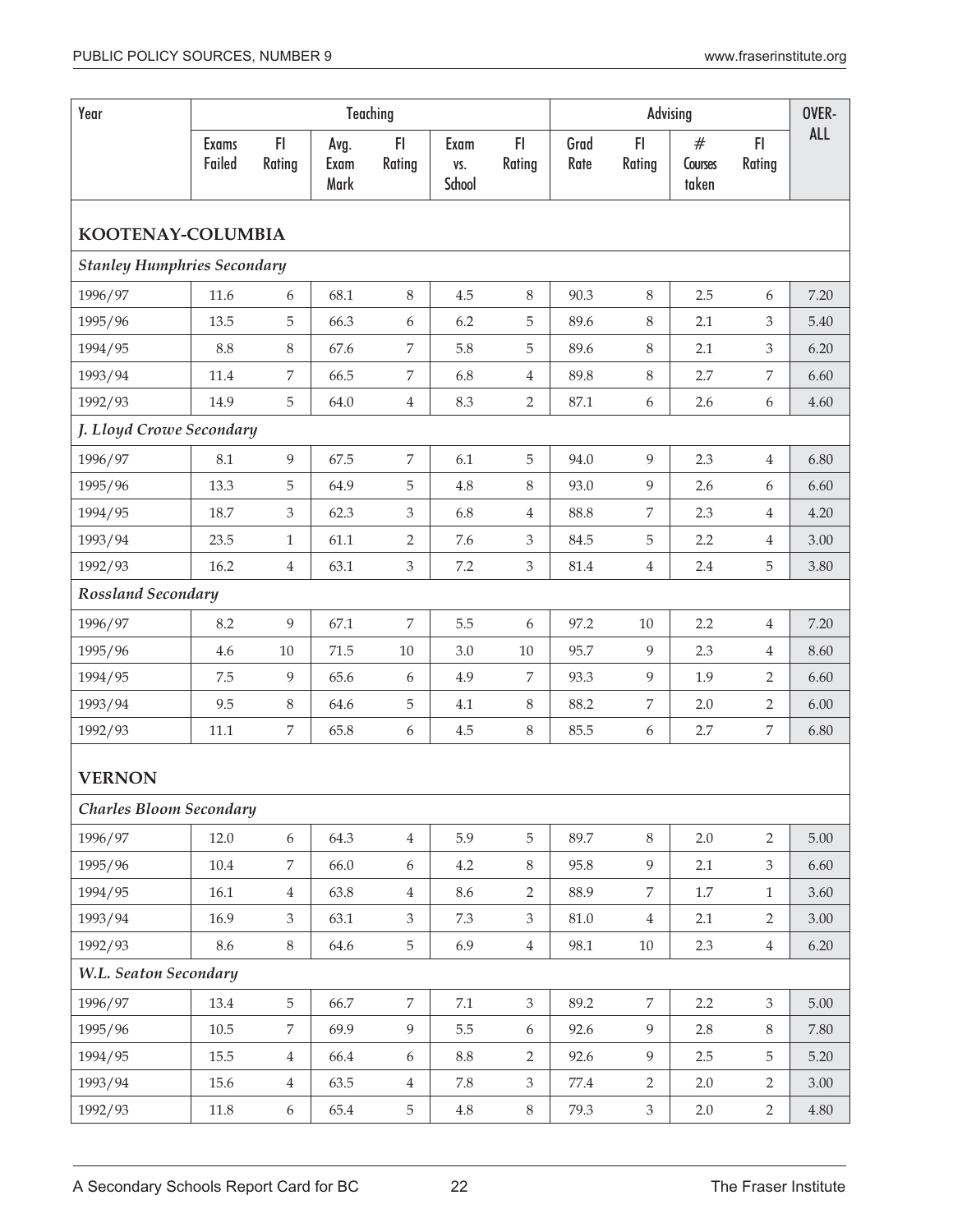| Year                             |                        |                  |                      | Teaching         |                       |                  | Advising     |                  |                       |                  | OVER-      |
|----------------------------------|------------------------|------------------|----------------------|------------------|-----------------------|------------------|--------------|------------------|-----------------------|------------------|------------|
|                                  | <b>Exams</b><br>Failed | F<br>Rating      | Avg.<br>Exam<br>Mark | F<br>Rating      | Exam<br>VS.<br>School | F1<br>Rating     | Grad<br>Rate | F1<br>Rating     | #<br>Courses<br>taken | F1<br>Rating     | <b>ALL</b> |
| Vernon Secondary                 |                        |                  |                      |                  |                       |                  |              |                  |                       |                  |            |
| 1996/97                          | 10.8                   | 7                | 67.2                 | 7                | 5.9                   | $\mathbf 5$      | 90.2         | $\,8\,$          | 2.0                   | $\overline{2}$   | 5.80       |
| 1995/96                          | 11.7                   | 6                | 67.9                 | $\,8\,$          | 6.5                   | $\overline{4}$   | 86.4         | 6                | 2.1                   | 3                | 5.40       |
| 1994/95                          | 13.6                   | 5                | 65.1                 | 5                | 5.4                   | 6                | 85.7         | 6                | 2.1                   | 3                | 5.00       |
| 1993/94                          | 15.2                   | 5                | 63.6                 | 4                | 5.8                   | 5                | 84.2         | 5                | 1.9                   | $\overline{2}$   | 4.20       |
| 1992/93                          | 8.4                    | $8\,$            | 68.1                 | $\,8\,$          | 4.7                   | $\, 8$           | 84.5         | $\mathbf 5$      | 2.1                   | 3                | 6.40       |
| Kalamalka Secondary              |                        |                  |                      |                  |                       |                  |              |                  |                       |                  |            |
| 1996/97                          | $10.7\,$               | 7                | 68.3                 | $\,8\,$          | 8.1                   | $\mathfrak{Z}$   | 92.8         | 9                | 3.3                   | 9                | 7.20       |
| 1995/96                          | 14.3                   | 5                | 66.1                 | 6                | 9.1                   | 2                | 96.1         | 9                | 3.4                   | 9                | 6.20       |
| 1994/95                          | 13.0                   | 6                | 66.1                 | 6                | 8.8                   | 2                | 97.2         | 10               | 2.8                   | 7                | 6.20       |
| 1993/94                          | 10.3                   | 7                | 67.4                 | 7                | 9.6                   | $\overline{2}$   | 99.0         | $10\,$           | 3.7                   | 10               | 7.20       |
| <b>NEW</b>                       | 0.0                    | $\mathbf{0}$     | $0.0\,$              | $\boldsymbol{0}$ | 0.0                   | $\boldsymbol{0}$ | $0.0\,$      | $\boldsymbol{0}$ | $0.0\,$               | $\boldsymbol{0}$ | 0.00       |
| <b>Clarence Fulton Secondary</b> |                        |                  |                      |                  |                       |                  |              |                  |                       |                  |            |
| 1996/97                          | 9.4                    | $\,8\,$          | 67.5                 | 7                | 5.9                   | 5                | 95.1         | 9                | 2.0                   | $\overline{2}$   | 6.20       |
| 1995/96                          | 14.4                   | 5                | 65.1                 | 5                | 8.9                   | $\overline{2}$   | 93.0         | 9                | 2.4                   | 5                | 5.20       |
| 1994/95                          | 14.7                   | 5                | 65.0                 | 5                | 8.6                   | $\overline{2}$   | 95.3         | 9                | 2.4                   | 5                | 5.20       |
| 1993/94                          | 11.9                   | 6                | 65.8                 | 6                | 6.4                   | $\,4\,$          | 88.1         | $\overline{7}$   | 2.0                   | $\overline{2}$   | 5.00       |
| <b>NEW</b>                       | 0.0                    | $\boldsymbol{0}$ | 0.0                  | $\boldsymbol{0}$ | 0.0                   | $\boldsymbol{0}$ | $0.0\,$      | $\boldsymbol{0}$ | $0.0\,$               | $\boldsymbol{0}$ | 0.00       |
| <b>CENTRAL OKANAGAN</b>          |                        |                  |                      |                  |                       |                  |              |                  |                       |                  |            |
| George Pringle Secondary         |                        |                  |                      |                  |                       |                  |              |                  |                       |                  |            |
| 1996/97                          | 12.3                   | 6                | 65.1                 | 5                | 6.7                   | $\,4$            | 87.7         | 7                | $1.8\,$               | 1                | 4.60       |
| 1995/96                          | 23.9                   | $\mathbf{1}$     | 60.4                 | 2                | $10.1\,$              | $\mathbf{1}$     | 92.4         | 9                | 2.2                   | $\mathfrak{Z}$   | 3.20       |
| 1994/95                          | 21.7                   | $\overline{2}$   | 60.5                 | $\overline{2}$   | $8.0\,$               | $\mathfrak{Z}$   | 83.0         | $\,4\,$          | 2.1                   | $\overline{2}$   | 2.60       |
| 1993/94                          | 18.6                   | 3                | 61.1                 | $\overline{2}$   | 7.9                   | $\mathfrak{Z}$   | 82.8         | $\,4\,$          | 2.2                   | $\overline{4}$   | 3.20       |
| 1992/93                          | 11.6                   | $\boldsymbol{6}$ | 64.3                 | 5                | 5.9                   | $\overline{5}$   | 75.6         | $\overline{2}$   | 2.0                   | $\overline{2}$   | 4.00       |
| Kelowna Secondary                |                        |                  |                      |                  |                       |                  |              |                  |                       |                  |            |
| 1996/97                          | 8.3                    | 9                | $70.2\,$             | 9                | 5.6                   | $6\,$            | 94.0         | 9                | 3.3                   | 9                | 8.40       |
| 1995/96                          | 7.2                    | 9                | 71.1                 | $10\,$           | 5.7                   | 6                | 91.0         | $\,8\,$          | 2.8                   | 7                | 8.00       |
| 1994/95                          | 12.5                   | $\boldsymbol{6}$ | 70.0                 | $\overline{9}$   | 6.1                   | 5                | 85.0         | $\mathbf 5$      | 2.7                   | 7                | 6.40       |
| 1993/94                          | 6.9                    | 9                | 70.6                 | 9                | 4.4                   | $8\,$            | 87.1         | $\boldsymbol{6}$ | 3.0                   | $8\,$            | 8.00       |
| 1992/93                          | 6.8                    | 10               | 70.7                 | 9                | 4.7                   | $8\,$            | 85.5         | 6                | 2.9                   | 8                | 8.20       |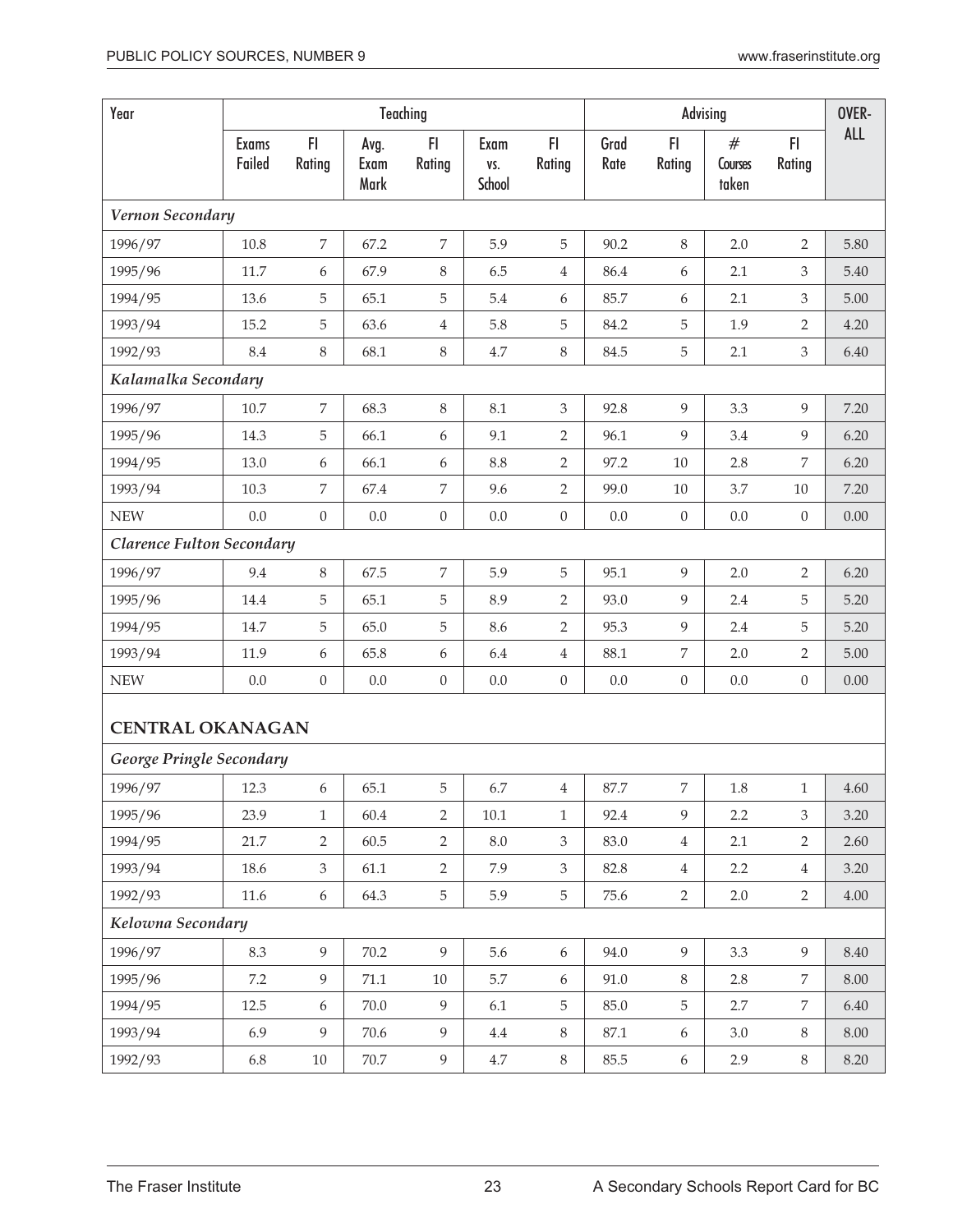| Year                          |                        |                |                      | Teaching         |                       |                             |              |                  | Advising | FI.<br>#<br>Rating<br>Courses<br>taken |            |
|-------------------------------|------------------------|----------------|----------------------|------------------|-----------------------|-----------------------------|--------------|------------------|----------|----------------------------------------|------------|
|                               | <b>Exams</b><br>Failed | FI<br>Rating   | Avg.<br>Exam<br>Mark | FI<br>Rating     | Exam<br>VS.<br>School | FI.<br>Rating               | Grad<br>Rate | FI<br>Rating     |          |                                        | <b>ALL</b> |
| George Elliot Secondary       |                        |                |                      |                  |                       |                             |              |                  |          |                                        |            |
| 1996/97                       | 14.6                   | $\mathbf 5$    | 64.2                 | $\overline{4}$   | 6.3                   | $\overline{4}$              | 97.9         | 10               | 2.2      | $\overline{4}$                         | 5.40       |
| 1995/96                       | 12.1                   | 6              | 68.0                 | $\,8\,$          | 3.9                   | 9                           | 91.7         | 8                | 2.7      | 7                                      | 7.60       |
| 1994/95                       | 15.4                   | $\overline{4}$ | 65.3                 | 5                | 8.9                   | $\overline{2}$              | 91.0         | $8\,$            | 2.7      | 7                                      | 5.20       |
| 1993/94                       | 9.4                    | $\,8\,$        | 67.8                 | $\,8\,$          | 3.9                   | 9                           | 87.5         | 7                | 2.5      | 6                                      | 7.60       |
| 1992/93                       | 14.6                   | 5              | 66.1                 | 6                | 6.0                   | 5                           | 85.2         | 5                | 2.6      | 6                                      | 5.40       |
| K.L.O. Secondary School       |                        |                |                      |                  |                       |                             |              |                  |          |                                        |            |
| 1996/97                       | 9.3                    | $\,8\,$        | 69.3                 | 9                | 3.8                   | 9                           | 85.1         | 5                | 2.3      | $\overline{4}$                         | 7.00       |
| 1995/96                       | 8.9                    | $\,8\,$        | 69.6                 | $\overline{9}$   | 5.4                   | $\boldsymbol{6}$            | 92.9         | 9                | 2.8      | 8                                      | 8.00       |
| 1994/95                       | $11.4\,$               | 7              | 66.9                 | 7                | 5.5                   | 6                           | 88.1         | 7                | 2.9      | 8                                      | 7.00       |
| 1993/94                       | 10.9                   | 7              | 67.7                 | $\, 8$           | 4.2                   | $8\,$                       | 79.3         | 3                | 2.7      | 7                                      | 6.60       |
| 1992/93                       | 9.5                    | $\,8\,$        | 67.2                 | 7                | 5.5                   | 6                           | 80.2         | $\mathfrak{Z}$   | 2.5      | 6                                      | 6.00       |
| Rutland Secondary             |                        |                |                      |                  |                       |                             |              |                  |          |                                        |            |
| 1996/97                       | 9.8                    | $\,8\,$        | 67.1                 | 7                | $4.5\,$               | $8\,$                       | 91.4         | 8                | $1.5\,$  | $\mathbf{1}$                           | 6.40       |
| 1995/96                       | 13.1                   | 6              | 65.0                 | $\mathbf 5$      | 5.8                   | 5                           | 88.0         | $\overline{7}$   | 1.8      | $\mathbf{1}$                           | 4.80       |
| 1994/95                       | 15.9                   | $\overline{4}$ | 63.3                 | $\overline{4}$   | $7.0\,$               | 3                           | 84.8         | 5                | 1.7      | $\mathbf{1}$                           | 3.40       |
| 1993/94                       | 20.4                   | $\overline{2}$ | 62.0                 | $\overline{2}$   | 7.3                   | $\ensuremath{\mathfrak{Z}}$ | $75.5\,$     | $\overline{2}$   | 1.8      | $\mathbf{1}$                           | 2.00       |
| 1992/93                       | 18.1                   | $\mathfrak{Z}$ | 62.7                 | 3                | 7.2                   | $\mathfrak{Z}$              | 77.1         | 2                | 1.8      | $\mathbf{1}$                           | 2.40       |
| <b>Springvalley Secondary</b> |                        |                |                      |                  |                       |                             |              |                  |          |                                        |            |
| 1996/97                       | 9.9                    | $\,8\,$        | 66.2                 | 6                | $8.0\,$               | $\mathfrak{Z}$              | 93.3         | 9                | 1.7      | $\mathbf{1}$                           | 5.40       |
| 1995/96                       | 23.6                   | $\mathbf{1}$   | 60.1                 | $\overline{2}$   | 8.3                   | $\overline{2}$              | 84.0         | 5                | 1.8      | $1\,$                                  | 2.20       |
| 1994/95                       | 13.8                   | 5              | 65.6                 | 6                | $4.3\,$               | $8\,$                       | 86.5         | $6\,$            | 1.9      | $\mathbf{1}$                           | $5.20\,$   |
| 1993/94                       | 19.2                   | 3              | 62.4                 | 3                | 10.1                  | $\mathbf{1}$                | 78.1         | $\overline{2}$   | 2.3      | $\overline{4}$                         | 2.60       |
| 1992/93                       | 19.6                   | $\overline{2}$ | 61.5                 | 2                | 9.5                   | $\overline{2}$              | 74.7         | $\overline{2}$   | 2.8      | 7                                      | 3.00       |
| Mount Boucherie Secondary     |                        |                |                      |                  |                       |                             |              |                  |          |                                        |            |
| 1996/97                       | 18.2                   | $\mathfrak{Z}$ | 63.5                 | $\overline{4}$   | $7.7\,$               | $\mathfrak{Z}$              | 86.8         | $\boldsymbol{6}$ | 2.4      | 5                                      | 4.20       |
| 1995/96                       | 10.4                   | 7              | 67.4                 | 7                | 4.2                   | 8                           | 83.5         | 5                | 2.7      | 7                                      | 6.80       |
| 1994/95                       | 12.5                   | 6              | 66.2                 | $\boldsymbol{6}$ | 6.1                   | 5                           | 89.7         | $8\,$            | 3.0      | 8                                      | 6.60       |
| 1993/94                       | 12.2                   | 6              | 68.5                 | $\, 8$           | $5.0\,$               | 7                           | 88.0         | 7                | 2.7      | 7                                      | $7.00\,$   |
| 1992/93                       | $7.2\,$                | 9              | 67.8                 | $8\,$            | $4.6\,$               | 8                           | 84.3         | 5                | 2.8      | 7                                      | $7.40\,$   |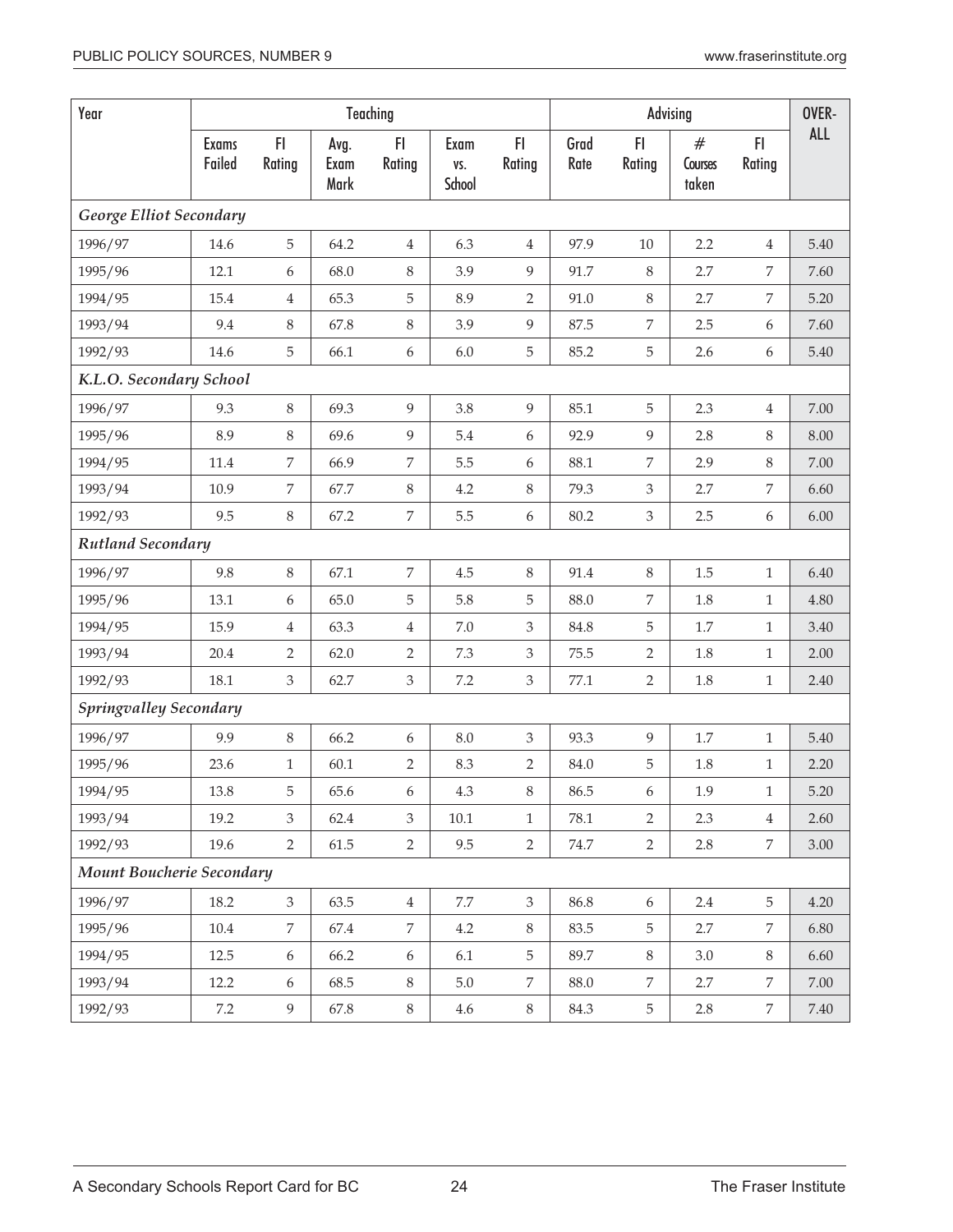| Year                              |                        |                         |                      | Teaching                    |                              | Advising                    |              |                  |                       |                | OVER- |
|-----------------------------------|------------------------|-------------------------|----------------------|-----------------------------|------------------------------|-----------------------------|--------------|------------------|-----------------------|----------------|-------|
|                                   | <b>Exams</b><br>Failed | FI<br>Rating            | Avg.<br>Exam<br>Mark | FI<br>Rating                | Exam<br>VS.<br><b>School</b> | FI.<br>Rating               | Grad<br>Rate | F1<br>Rating     | #<br>Courses<br>taken | FI.<br>Rating  | ALL   |
| <b>Okanagan Mission Secondary</b> |                        |                         |                      |                             |                              |                             |              |                  |                       |                |       |
| 1996/97                           | 13.3                   | 5                       | 66.4                 | 6                           | 7.6                          | 3                           | 94.8         | 9                | 2.8                   | 8              | 6.20  |
| 1995/96                           | 14.7                   | 5                       | 66.3                 | 6                           | 5.4                          | 6                           | 88.6         | $\boldsymbol{7}$ | 2.8                   | 7              | 6.20  |
| 1994/95                           | 12.6                   | 6                       | 65.7                 | 6                           | 6.6                          | $\overline{4}$              | 94.3         | 9                | 2.9                   | 8              | 6.60  |
| 1993/94                           | 11.2                   | 7                       | 67.9                 | 8                           | 6.4                          | 4                           | 83.2         | $\,4\,$          | 2.8                   | 7              | 6.00  |
| 1992/93                           | 17.3                   | 3                       | 62.8                 | 3                           | $7.1\,$                      | $\mathfrak{Z}$              | 89.1         | $\boldsymbol{7}$ | 3.1                   | 9              | 5.00  |
| Immaculata Regional High School   |                        |                         |                      |                             |                              |                             |              |                  |                       |                |       |
| 1996/97                           | 20.7                   | 2                       | 62.4                 | 3                           | 6.3                          | 5                           | 89.3         | 7                | 3.8                   | 10             | 5.40  |
| 1995/96                           | 28.5                   | $\mathbf{1}$            | 59.4                 | $\mathbf{1}$                | 9.4                          | $\overline{2}$              | 88.5         | 7                | 4.9                   | 10             | 4.20  |
| 1994/95                           | 31.9                   | 1                       | 55.4                 | $\mathbf{1}$                | 11.5                         | 1                           | 82.6         | $\overline{4}$   | 4.2                   | 10             | 3.40  |
| 1993/94                           | 18.5                   | 3                       | 62.7                 | $\ensuremath{\mathfrak{Z}}$ | 7.7                          | $\ensuremath{\mathfrak{Z}}$ | 90.3         | $\,8\,$          | 3.6                   | 10             | 5.40  |
| 1992/93                           | 23.6                   | $\mathbf{1}$            | 60.4                 | 2                           | 10.8                         | 1                           | 96.4         | 9                | 3.7                   | 10             | 4.60  |
| Kelowna Christian School          |                        |                         |                      |                             |                              |                             |              |                  |                       |                |       |
| 1996/97                           | 8.5                    | $\,8\,$                 | 69.6                 | 9                           | 6.8                          | $\overline{4}$              | 95.5         | 9                | 3.3                   | 9              | 7.80  |
| 1995/96                           | 2.7                    | $10\,$                  | 71.3                 | $10\,$                      | 5.1                          | 7                           | 100.0        | $10\,$           | 2.9                   | 8              | 9.00  |
| 1994/95                           | 5.3                    | $10\,$                  | 65.0                 | 5                           | 6.0                          | 5                           | 100.0        | 10               | 2.1                   | 3              | 6.60  |
| 1993/94                           | 8.5                    | 8                       | 64.6                 | 5                           | 8.5                          | 2                           | 91.3         | $\,8\,$          | 3.6                   | 9              | 6.40  |
| 1992/93                           | 21.0                   | $\overline{2}$          | 63.8                 | $\overline{4}$              | 12.7                         | $\mathbf{1}$                | 90.0         | $\,8\,$          | 3.1                   | 9              | 4.80  |
| <b>CARIBOO-CHILCOTIN</b>          |                        |                         |                      |                             |                              |                             |              |                  |                       |                |       |
| Columneetza Sr. Secondary         |                        |                         |                      |                             |                              |                             |              |                  |                       |                |       |
| 1996/97                           | $16.4\,$               | $\overline{\mathbf{4}}$ | 63.1                 | 3                           | 4.2                          | 8                           | 88.9         | 7                | 2.2                   | $\overline{4}$ | 5.20  |
| 1995/96                           | 16.4                   | 4                       | 64.1                 | $\overline{4}$              | 2.6                          | $10\,$                      | $81.0\,$     | $\overline{4}$   | 2.1                   | 3              | 5.00  |
| 1994/95                           | 18.8                   | 3                       | 62.5                 | $\mathfrak{Z}$              | 4.5                          | $8\,$                       | 87.0         | $\boldsymbol{6}$ | 2.7                   | $\overline{7}$ | 5.40  |
| 1993/94                           | 23.2                   | $\overline{2}$          | 60.4                 | $\overline{2}$              | 4.2                          | $8\,$                       | 75.2         | $\overline{2}$   | 2.0                   | 2              | 3.20  |
| 1992/93                           | 16.0                   | $\overline{4}$          | 62.7                 | $\mathfrak{Z}$              | 5.3                          | $\boldsymbol{6}$            | 78.7         | $\mathfrak{Z}$   | 2.2                   | $\mathfrak{Z}$ | 3.80  |
| Peter Skene Ogden Secondary       |                        |                         |                      |                             |                              |                             |              |                  |                       |                |       |
| 1996/97                           | 7.0                    | 9                       | 70.6                 | 9                           | 3.4                          | 9                           | 94.5         | 9                | 1.6                   | $1\,$          | 7.40  |
| 1995/96                           | 8.6                    | $8\,$                   | 67.7                 | 8                           | $5.0\,$                      | $\overline{7}$              | 88.4         | $\overline{7}$   | 1.6                   | $\mathbf{1}$   | 6.20  |
| 1994/95                           | 9.7                    | 8                       | 67.0                 | 7                           | 5.2                          | 6                           | 83.6         | 5                | 1.8                   | $\mathbf{1}$   | 5.40  |
| 1993/94                           | $10.1\,$               | 7                       | 66.9                 | 7                           | 4.3                          | $\,8\,$                     | 88.7         | 7                | 2.3                   | $\overline{4}$ | 6.60  |
| 1992/93                           | 9.3                    | 8                       | 69.0                 | 9                           | 3.4                          | 9                           | 79.5         | $\mathfrak{Z}$   | 2.0                   | $\overline{2}$ | 6.20  |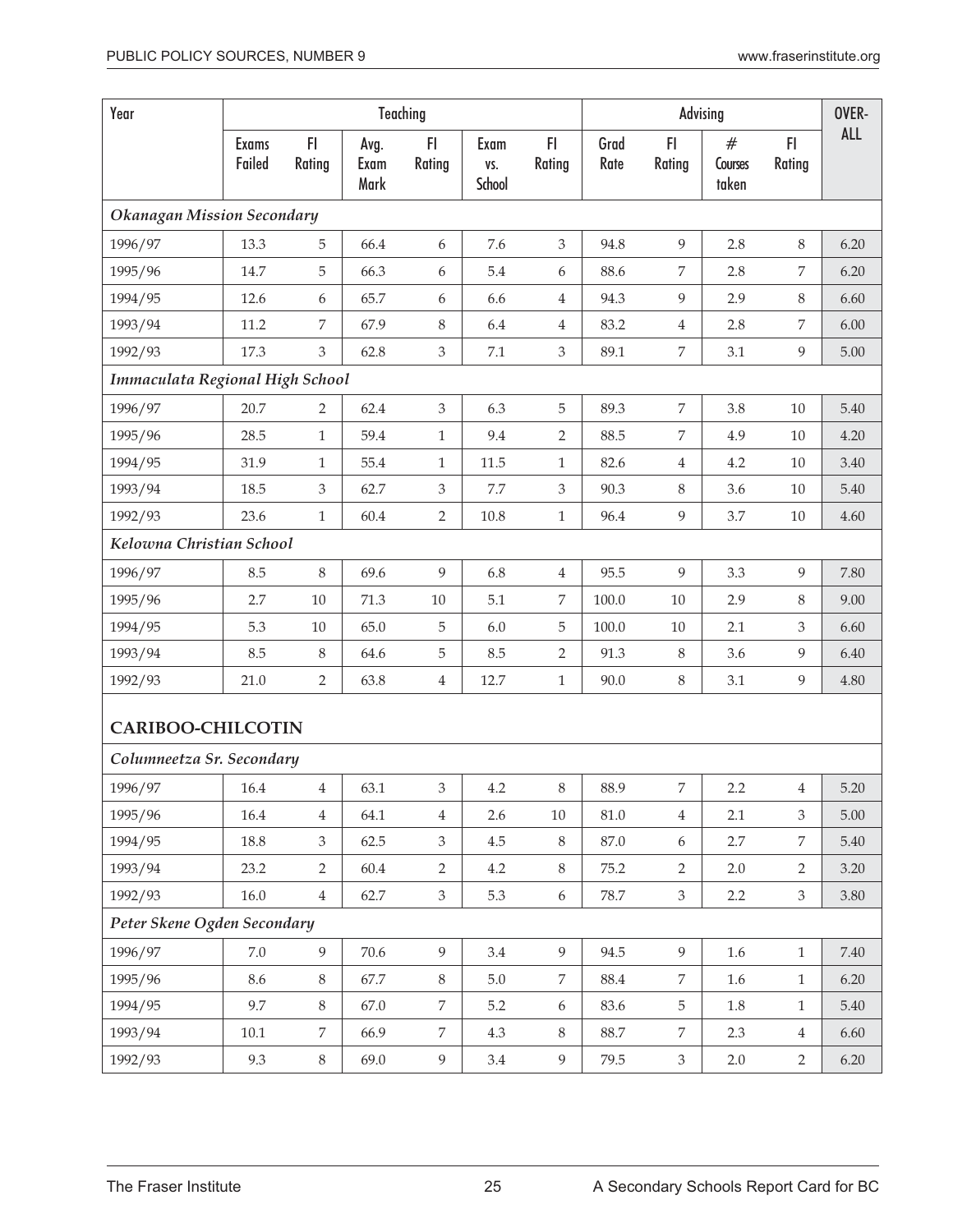| Year                            |                        |                |                      | Teaching                    |                       |                |              |                  | Advising              |                | OVER-      |
|---------------------------------|------------------------|----------------|----------------------|-----------------------------|-----------------------|----------------|--------------|------------------|-----------------------|----------------|------------|
|                                 | <b>Exams</b><br>Failed | F1<br>Rating   | Avg.<br>Exam<br>Mark | F1<br>Rating                | Exam<br>VS.<br>School | FI.<br>Rating  | Grad<br>Rate | FI<br>Rating     | #<br>Courses<br>taken | FI.<br>Rating  | <b>ALL</b> |
| <b>QUESNEL</b>                  |                        |                |                      |                             |                       |                |              |                  |                       |                |            |
| Quesnel Secondary School        |                        |                |                      |                             |                       |                |              |                  |                       |                |            |
| 1996/97                         | 16.4                   | $\overline{4}$ | 63.1                 | $\mathfrak{Z}$              | 6.6                   | $\overline{4}$ | 91.0         | 8                | 2.0                   | $\overline{2}$ | 4.20       |
| 1995/96                         | 17.1                   | 3              | 62.8                 | 3                           | 5.4                   | 6              | 83.3         | 5                | 1.7                   | $\mathbf{1}$   | 3.60       |
| 1994/95                         | 28.3                   | $\mathbf{1}$   | 57.4                 | $\,1\,$                     | 12.6                  | $\mathbf{1}$   | 89.3         | $\boldsymbol{7}$ | 2.3                   | $\overline{4}$ | 2.80       |
| 1993/94                         | 30.9                   | $\mathbf{1}$   | 56.7                 | $\mathbf{1}$                | 13.9                  | $\mathbf{1}$   | 84.4         | 5                | 2.1                   | 3              | 2.20       |
| 1992/93                         | 19.6                   | $\overline{2}$ | 62.4                 | $\ensuremath{\mathfrak{Z}}$ | 8.3                   | $\overline{2}$ | 82.5         | $\,4\,$          | 2.1                   | $\overline{2}$ | 2.60       |
| Correlieu Secondary             |                        |                |                      |                             |                       |                |              |                  |                       |                |            |
| 1996/97                         | 11.5                   | 6              | 66.6                 | 7                           | 6.6                   | $\overline{4}$ | 89.5         | 8                | 1.8                   | 1              | 5.20       |
| 1995/96                         | 16.6                   | 4              | 63.6                 | $\overline{4}$              | 6.2                   | 5              | 91.9         | 9                | 2.1                   | 3              | 5.00       |
| 1994/95                         | 14.1                   | 5              | 65.0                 | 5                           | 4.6                   | $\,8\,$        | 83.3         | 5                | 2.0                   | $\overline{2}$ | 5.00       |
| 1993/94                         | 7.7                    | 9              | 66.3                 | 6                           | 5.8                   | 5              | 91.5         | $8\,$            | 2.0                   | $\overline{2}$ | 6.00       |
| 1992/93                         | 15.3                   | $\overline{4}$ | 63.3                 | 3                           | 7.6                   | $\mathfrak{Z}$ | 74.1         | $\mathbf{1}$     | 2.1                   | $\mathfrak{Z}$ | 2.80       |
| <b>CHILLIWACK</b>               |                        |                |                      |                             |                       |                |              |                  |                       |                |            |
| Chilliwack Secondary            |                        |                |                      |                             |                       |                |              |                  |                       |                |            |
| 1996/97                         | 14.0                   | 5              | 66.3                 | 6                           | 7.1                   | $\mathfrak{Z}$ | 97.3         | 10               | 2.2                   | 3              | 5.40       |
| 1995/96                         | 13.1                   | 6              | 66.5                 | 6                           | 7.9                   | 3              | 89.0         | 7                | 1.9                   | 2              | 4.80       |
| 1994/95                         | 15.6                   | 4              | 64.6                 | 5                           | 8.0                   | $\mathfrak{Z}$ | 89.1         | $\boldsymbol{7}$ | 2.1                   | 3              | 4.40       |
| 1993/94                         | 18.8                   | 3              | 62.3                 | $\mathfrak{Z}$              | 9.7                   | $\overline{2}$ | 91.3         | 8                | 2.1                   | 3              | 3.80       |
| 1992/93                         | 15.2                   | 4              | 65.2                 | 5                           | 7.0                   | 4              | 85.6         | 6                | 1.9                   | 2              | 4.20       |
| <b>Sardis Secondary School</b>  |                        |                |                      |                             |                       |                |              |                  |                       |                |            |
| 1996/97                         | 10.3                   | $\overline{7}$ | 67.8                 | $\,8\,$                     | 4.2                   | $8\,$          | 89.8         | 8                | 2.5                   | $\mathbf 5$    | 7.20       |
| 1995/96                         | $10.7\,$               | $\overline{7}$ | 67.5                 | $\overline{7}$              | $4.7\,$               | $8\,$          | 87.4         | 6                | 2.3                   | $\overline{4}$ | 6.40       |
| 1994/95                         | $10.5\,$               | $\overline{7}$ | 67.6                 | $\overline{7}$              | 6.3                   | $\overline{5}$ | 86.2         | $\boldsymbol{6}$ | 2.7                   | $\overline{7}$ | 6.40       |
| 1993/94                         | 11.5                   | $\overline{7}$ | 65.9                 | 6                           | 4.9                   | $\overline{7}$ | 85.0         | 5                | 2.7                   | $\overline{7}$ | 6.40       |
| 1992/93                         | 7.9                    | 9              | 66.7                 | 7                           | $7.1\,$               | 3              | 85.0         | 5                | 2.5                   | 6              | 6.00       |
| <b>Timothy Christian School</b> |                        |                |                      |                             |                       |                |              |                  |                       |                |            |
| 1996/97                         | $1.7\,$                | $10\,$         | 74.0                 | $10\,$                      | 6.8                   | $\overline{4}$ | 96.0         | 9                | 2.4                   | 5              | 7.60       |
| 1995/96                         | 5.2                    | $10\,$         | 69.2                 | 9                           | 7.3                   | 3              | 100.0        | $10\,$           | 2.1                   | 2              | 6.80       |
| 1994/95                         | 7.4                    | 9              | 70.6                 | 9                           | 6.6                   | $\,4\,$        | 100.0        | 10               | 2.0                   | $\overline{2}$ | 6.80       |
| 1993/94                         | 7.0                    | 9              | 72.4                 | $10\,$                      | $7.0\,$               | $\mathfrak{Z}$ | 95.7         | 9                | 1.9                   | $\mathbf{1}$   | 6.40       |
| 1992/93                         | 13.9                   | $\overline{5}$ | 67.9                 | $\,8\,$                     | 9.4                   | $\overline{2}$ | 100.0        | 10               | 2.3                   | $\overline{4}$ | 5.80       |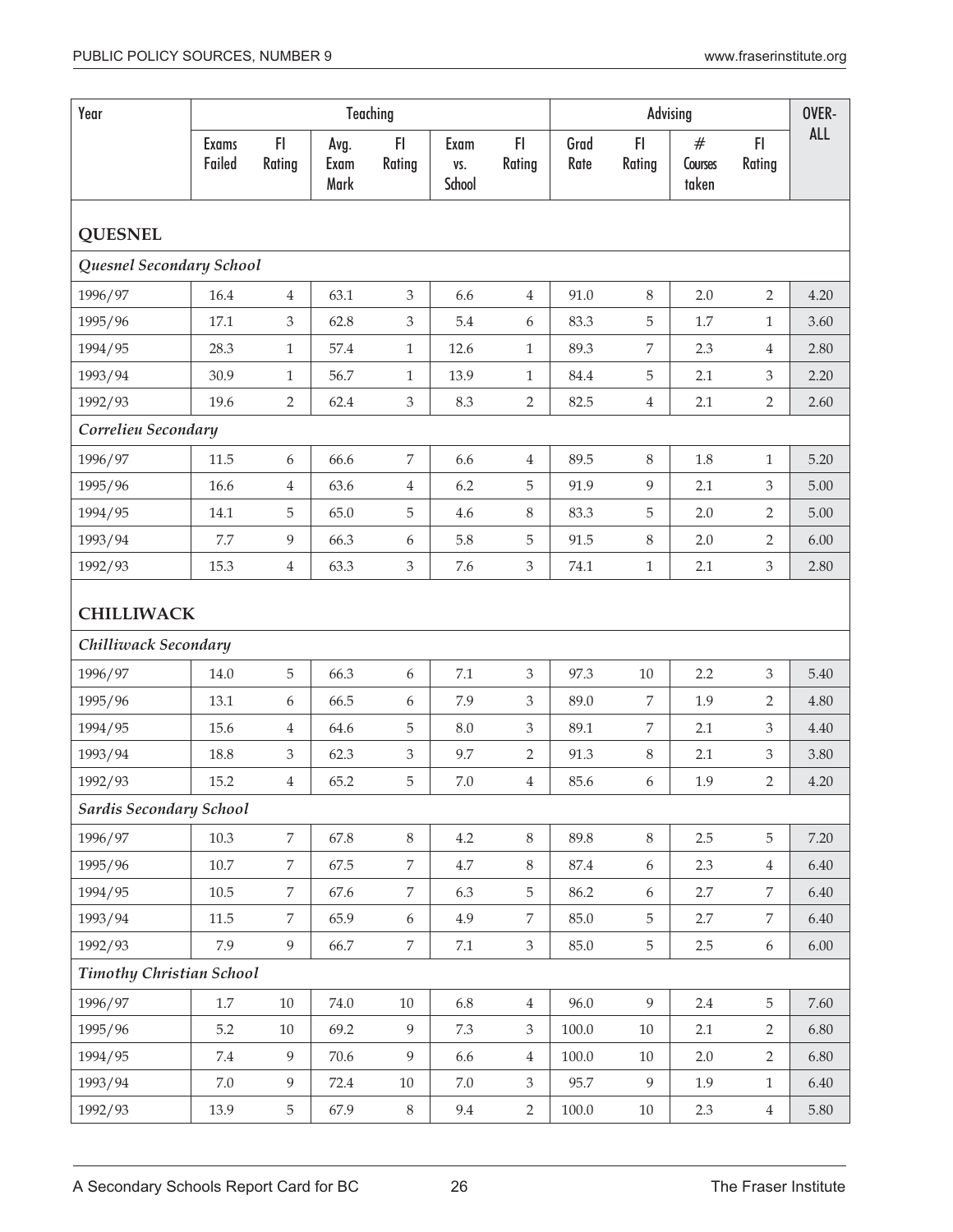| Year                         |                        |                  |                      | Teaching         |                       | Advising         |              |                  |                          |                  | OVER-      |
|------------------------------|------------------------|------------------|----------------------|------------------|-----------------------|------------------|--------------|------------------|--------------------------|------------------|------------|
|                              | <b>Exams</b><br>Failed | F1<br>Rating     | Avg.<br>Exam<br>Mark | FI<br>Rating     | Exam<br>VS.<br>School | FI<br>Rating     | Grad<br>Rate | FI.<br>Rating    | $\#$<br>Courses<br>taken | FI.<br>Rating    | <b>ALL</b> |
| <b>ABBOTSFORD</b>            |                        |                  |                      |                  |                       |                  |              |                  |                          |                  |            |
| Abbotsford Sr. Secondary     |                        |                  |                      |                  |                       |                  |              |                  |                          |                  |            |
| 1996/97                      | $10.0\,$               | $\,8\,$          | 68.6                 | $\,8\,$          | 5.6                   | 6                | 89.0         | 7                | 1.8                      | $\mathbf{1}$     | 6.00       |
| 1995/96                      | 15.8                   | $\,4\,$          | 66.0                 | 6                | 5.8                   | 5                | 89.5         | $\,8\,$          | 2.0                      | $\overline{2}$   | 5.00       |
| 1994/95                      | 13.9                   | 5                | 66.3                 | 6                | 5.5                   | 6                | 83.1         | $\overline{4}$   | 2.0                      | 2                | 4.60       |
| 1993/94                      | 14.6                   | 5                | 65.0                 | 5                | 5.5                   | 6                | 79.5         | 3                | 2.1                      | 3                | 4.40       |
| 1992/93                      | 13.3                   | 5                | 65.6                 | 6                | 6.0                   | $\mathbf 5$      | 83.6         | 5                | 2.1                      | 3                | 4.80       |
| Yale Secondary School        |                        |                  |                      |                  |                       |                  |              |                  |                          |                  |            |
| 1996/97                      | 4.9                    | $10\,$           | 72.4                 | $10\,$           | 3.4                   | 9                | 91.0         | 8                | 2.3                      | $\overline{4}$   | 8.20       |
| 1995/96                      | 11.2                   | 7                | 71.4                 | 10               | 6.0                   | 5                | 86.2         | 6                | 2.2                      | $\overline{4}$   | 6.40       |
| 1994/95                      | 8.4                    | $\,8\,$          | 70.8                 | $\overline{9}$   | $5.0\,$               | 7                | 88.0         | 7                | 2.1                      | 3                | 6.80       |
| 1993/94                      | 7.2                    | $\overline{9}$   | 68.7                 | $\,8\,$          | 8.1                   | $\mathfrak{Z}$   | 85.0         | 5                | 2.1                      | 2                | 5.40       |
| 1992/93                      | 8.3                    | 9                | 70.9                 | $10\,$           | $7.0\,$               | $\mathfrak{Z}$   | 89.1         | 7                | 2.5                      | 5                | 6.80       |
| W.J. Mouat Secondary         |                        |                  |                      |                  |                       |                  |              |                  |                          |                  |            |
| 1996/97                      | 10.3                   | $\boldsymbol{7}$ | 68.6                 | $8\,$            | 6.9                   | $\overline{4}$   | 97.1         | 10               | 3.1                      | 9                | 7.60       |
| 1995/96                      | 11.3                   | $\overline{7}$   | 66.5                 | $\boldsymbol{7}$ | 6.9                   | $\overline{4}$   | 95.6         | 9                | 3.0                      | 8                | 7.00       |
| 1994/95                      | 12.2                   | 6                | 67.0                 | $\boldsymbol{7}$ | 6.7                   | $\overline{4}$   | 90.3         | 8                | 2.8                      | 7                | 6.40       |
| 1993/94                      | 15.8                   | 4                | 64.7                 | $\mathbf 5$      | 6.3                   | 5                | 82.4         | 4                | 2.5                      | 6                | 4.80       |
| 1992/93                      | 10.1                   | 7                | 67.3                 | 7                | 6.6                   | $\overline{4}$   | 88.4         | 7                | 2.7                      | 7                | 6.40       |
| <b>Rick Hansen Secondary</b> |                        |                  |                      |                  |                       |                  |              |                  |                          |                  |            |
| 1996/97                      | 13.4                   | 5                | 65.9                 | 6                | 6.4                   | $\overline{4}$   | 84.3         | 5                | 2.3                      | $\overline{4}$   | $4.80\,$   |
| 1995/96                      | 15.7                   | $\overline{4}$   | 65.4                 | 5                | 7.0                   | 3                | 79.6         | 3                | 2.6                      | 6                | 4.20       |
| 1994/95                      | 27.7                   | $\mathbf{1}$     | 58.7                 | $\mathbf{1}$     | 8.1                   | $\mathfrak{Z}$   | 80.6         | $\mathfrak{Z}$   | 2.4                      | 5                | 2.60       |
| ${\rm NEW}$                  | 0.0                    | $\overline{0}$   | $0.0\,$              | $\boldsymbol{0}$ | $0.0\,$               | $\boldsymbol{0}$ | $0.0\,$      | $\boldsymbol{0}$ | 0.0                      | $\mathbf{0}$     | 0.00       |
| ${\rm NEW}$                  | $0.0\,$                | $\boldsymbol{0}$ | $0.0\,$              | $\boldsymbol{0}$ | $0.0\,$               | $\boldsymbol{0}$ | $0.0\,$      | $\boldsymbol{0}$ | $0.0\,$                  | $\boldsymbol{0}$ | 0.00       |
| Robert Bateman Secondary     |                        |                  |                      |                  |                       |                  |              |                  |                          |                  |            |
| 1996/97                      | 6.3                    | $10\,$           | 69.8                 | $\overline{9}$   | 3.3                   | 9                | 81.1         | $\overline{4}$   | 2.0                      | $\overline{2}$   | 6.80       |
| 1995/96                      | 10.9                   | $\overline{7}$   | 67.0                 | $\,7$            | 4.5                   | 8                | $81.0\,$     | $\overline{4}$   | 2.2                      | $\mathfrak{Z}$   | 5.80       |
| 1994/95                      | 7.5                    | $\overline{9}$   | 68.5                 | $\,8\,$          | 4.0                   | $8\,$            | 83.6         | $\mathbf 5$      | 2.0                      | 2                | 6.40       |
| ${\rm NEW}$                  | $0.0\,$                | $\boldsymbol{0}$ | $0.0\,$              | $\boldsymbol{0}$ | $0.0\,$               | $\boldsymbol{0}$ | $0.0\,$      | $\boldsymbol{0}$ | $0.0\,$                  | $\overline{0}$   | $0.00\,$   |
| ${\rm NEW}$                  | $0.0\,$                | $\boldsymbol{0}$ | $0.0\,$              | $\boldsymbol{0}$ | $0.0\,$               | $\boldsymbol{0}$ | $0.0\,$      | $\boldsymbol{0}$ | $0.0\,$                  | $\boldsymbol{0}$ | $0.00\,$   |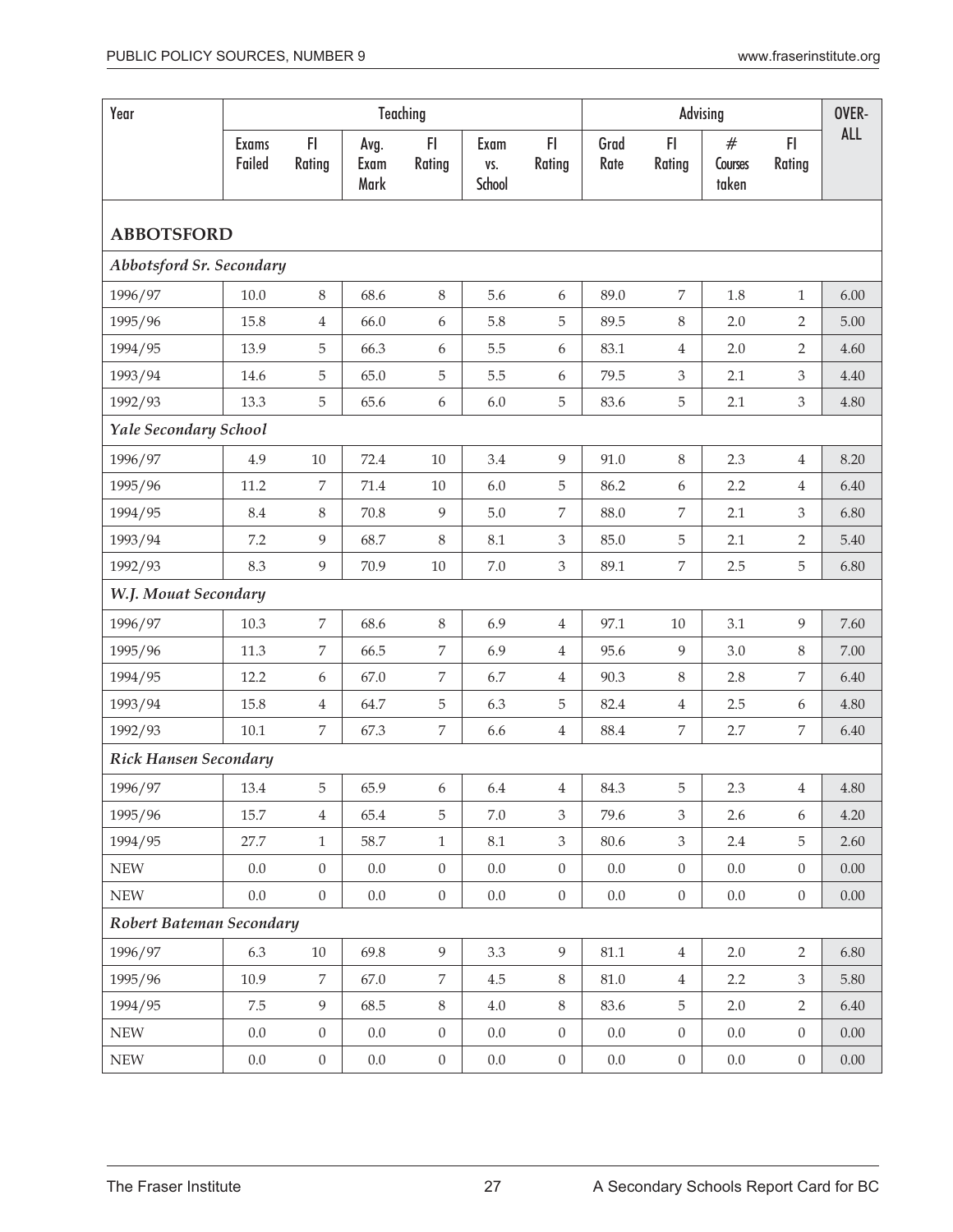| Year                                       |                        |                  |                      | Teaching         |                       |                  |              |                  | Advising                    |                  | OVER-      |
|--------------------------------------------|------------------------|------------------|----------------------|------------------|-----------------------|------------------|--------------|------------------|-----------------------------|------------------|------------|
|                                            | <b>Exams</b><br>Failed | F1<br>Rating     | Avg.<br>Exam<br>Mark | FI<br>Rating     | Exam<br>VS.<br>School | FI.<br>Rating    | Grad<br>Rate | FI<br>Rating     | $^{\#}$<br>Courses<br>taken | F1<br>Rating     | <b>ALL</b> |
| <b>Mennonite Educational Institute</b>     |                        |                  |                      |                  |                       |                  |              |                  |                             |                  |            |
| 1996/97                                    | 11.1                   | 7                | 67.3                 | $\boldsymbol{7}$ | 6.7                   | $\overline{4}$   | 95.6         | 9                | 3.6                         | 9                | 7.20       |
| 1995/96                                    | 9.2                    | 8                | 69.7                 | 9                | 4.5                   | 8                | 96.6         | 9                | 3.4                         | 9                | 8.60       |
| 1994/95                                    | 9.6                    | 8                | 67.8                 | 8                | 5.2                   | $\boldsymbol{6}$ | 96.2         | 9                | 3.8                         | 10               | 8.20       |
| 1993/94                                    | 9.3                    | 8                | 70.2                 | 9                | 4.3                   | $8\,$            | 96.2         | 9                | 3.6                         | 10               | 8.80       |
| 1992/93                                    | $6.0\,$                | $10\,$           | 70.9                 | $\boldsymbol{9}$ | 6.3                   | 5                | 99.2         | $10\,$           | 3.6                         | $10\,$           | 8.80       |
| Abbotsford Christian School                |                        |                  |                      |                  |                       |                  |              |                  |                             |                  |            |
| 1996/97                                    | 6.0                    | $10\,$           | 69.0                 | $\overline{9}$   | $4.4\,$               | $8\,$            | 100.0        | $10\,$           | 3.2                         | 9                | 9.20       |
| 1995/96                                    | 6.8                    | $10\,$           | 66.9                 | 7                | 5.0                   | 7                | 96.7         | 9                | 3.6                         | $10\,$           | 8.60       |
| 1994/95                                    | 20.2                   | $\overline{2}$   | 60.5                 | $\overline{2}$   | 9.9                   | $\overline{2}$   | 92.3         | 9                | 3.2                         | 9                | 4.80       |
| 1993/94                                    | 16.2                   | 4                | 62.7                 | $\mathfrak{Z}$   | 8.6                   | 2                | 96.1         | 9                | 2.8                         | $\, 8$           | 5.20       |
| 1992/93                                    | 12.9                   | 6                | 66.5                 | 7                | 9.0                   | $\overline{2}$   | 85.7         | 6                | 3.4                         | 9                | 6.00       |
| St. John Brebeuf Regional Secondary        |                        |                  |                      |                  |                       |                  |              |                  |                             |                  |            |
| 1996/97                                    | 10.3                   | 7                | 68.4                 | $8\,$            | 3.5                   | 9                | 87.1         | 6                | 3.4                         | 9                | 7.80       |
| <b>NEW</b>                                 | 0.0                    | $\boldsymbol{0}$ | 0.0                  | $\boldsymbol{0}$ | 0.0                   | $\boldsymbol{0}$ | 0.0          | $\boldsymbol{0}$ | 0.0                         | $\boldsymbol{0}$ | 0.00       |
| <b>NEW</b>                                 | $0.0\,$                | $\boldsymbol{0}$ | 0.0                  | $\boldsymbol{0}$ | 0.0                   | $\boldsymbol{0}$ | 0.0          | $\boldsymbol{0}$ | 0.0                         | $\boldsymbol{0}$ | 0.00       |
| <b>NEW</b>                                 | 0.0                    | $\boldsymbol{0}$ | 0.0                  | $\boldsymbol{0}$ | 0.0                   | $\boldsymbol{0}$ | $0.0\,$      | $\boldsymbol{0}$ | 0.0                         | $\boldsymbol{0}$ | 0.00       |
| <b>NEW</b>                                 | $0.0\,$                | $\boldsymbol{0}$ | 0.0                  | $\boldsymbol{0}$ | 0.0                   | $\boldsymbol{0}$ | $0.0\,$      | $\boldsymbol{0}$ | 0.0                         | $\boldsymbol{0}$ | 0.00       |
| <b>LANGLEY</b><br>Langley Secondary School |                        |                  |                      |                  |                       |                  |              |                  |                             |                  |            |
|                                            | 15.1                   | 5                | 67.7                 | 8                | 5.7                   | 6                | 83.8         | 5                | 3.3                         | 9                | 6.60       |
| 1996/97<br>1995/96                         | 11.5                   | 6                | 68.5                 | 8                | 2.6                   | 10               | 79.0         | 3                | 2.5                         | 6                | 6.60       |
| 1994/95                                    | 16.3                   | $\overline{4}$   | 66.0                 | 6                | 3.3                   | 9                | 87.0         | 6                | 2.7                         | 7                | 6.40       |
| 1993/94                                    | 12.3                   | 6                | 67.0                 | 7                | 5.5                   | 6                | 78.7         | 3                | 2.6                         | 6                | 5.60       |
| 1992/93                                    | 7.8                    | 9                | 71.2                 | $10\,$           | 4.8                   | $\overline{7}$   | 79.0         | $\mathfrak{Z}$   | 2.3                         | $\overline{4}$   | 6.60       |
| Aldergrove Secondary                       |                        |                  |                      |                  |                       |                  |              |                  |                             |                  |            |
| 1996/97                                    | 15.4                   | $\overline{4}$   | 64.6                 | $\overline{5}$   | 6.8                   | $\overline{4}$   | 82.8         | $\overline{4}$   | 2.2                         | $\overline{4}$   | 4.20       |
| 1995/96                                    | 17.3                   | $\mathfrak{Z}$   | 63.6                 | $\,4\,$          | 5.5                   | 6                | 83.6         | 5                | 2.4                         | $\mathbf 5$      | 4.60       |
| 1994/95                                    | 14.9                   | 5                | 65.3                 | $\overline{5}$   | 5.3                   | 6                | $81.8\,$     | $\overline{4}$   | 2.3                         | $\overline{4}$   | 4.80       |
| 1993/94                                    | 17.6                   | 3                | 65.0                 | 5                | 6.2                   | 5                | 84.7         | 5                | 2.4                         | 5                | 4.60       |
| 1992/93                                    | 16.0                   | $\overline{4}$   | 64.8                 | $\overline{5}$   | 6.3                   | $5\phantom{.0}$  | 83.7         | $\overline{5}$   | $2.2\phantom{0}$            | $\mathfrak{Z}$   | 4.40       |
|                                            |                        |                  |                      |                  |                       |                  |              |                  |                             |                  |            |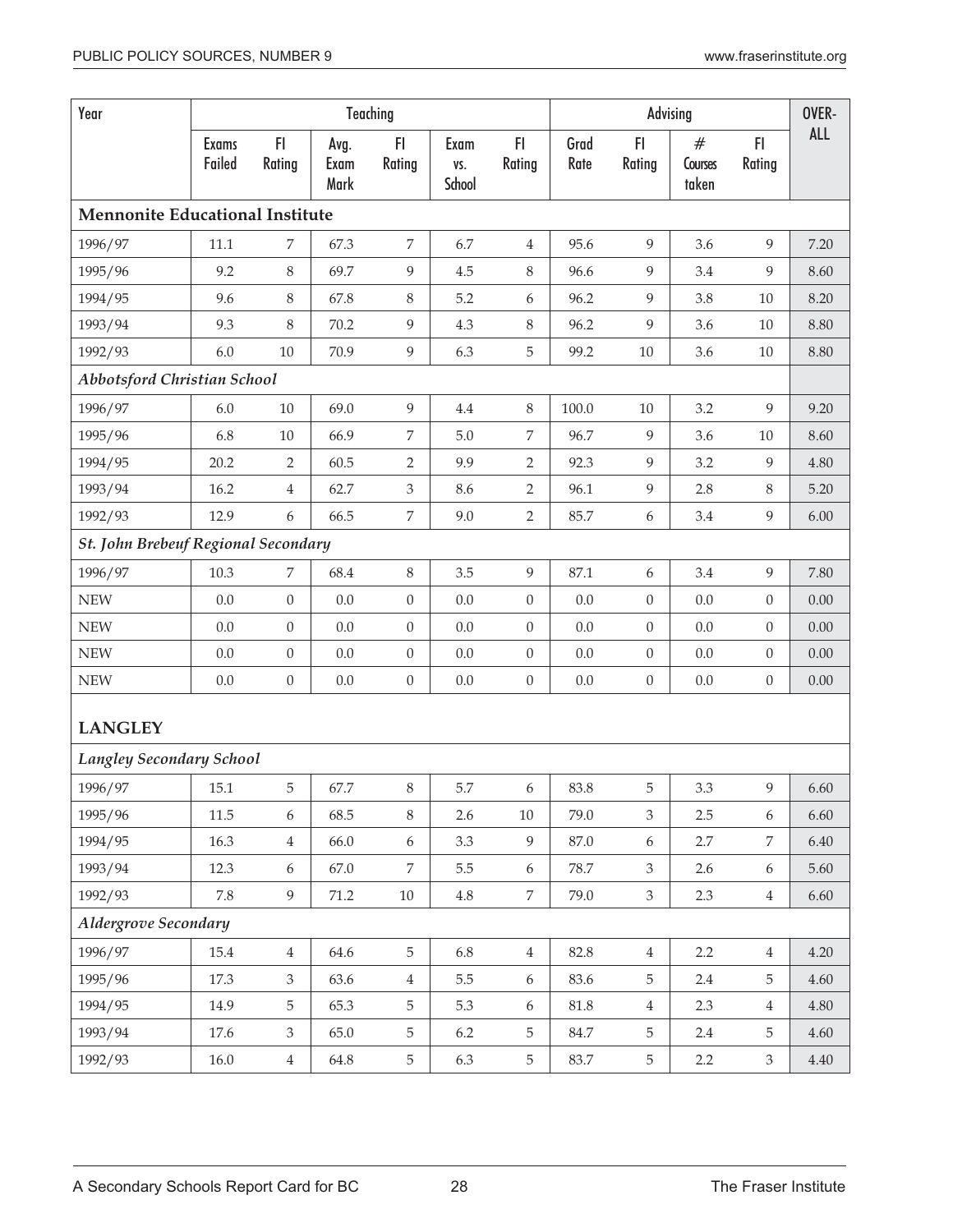| Year                            |                 |                  |                      | Teaching         |                       |                  |              |                             | Advising<br>#<br>FI.<br>FI<br>Courses |                  |          |
|---------------------------------|-----------------|------------------|----------------------|------------------|-----------------------|------------------|--------------|-----------------------------|---------------------------------------|------------------|----------|
|                                 | Exams<br>Failed | F1<br>Rating     | Avg.<br>Exam<br>Mark | FI<br>Rating     | Exam<br>VS.<br>School | FI.<br>Rating    | Grad<br>Rate | Rating                      | taken                                 | Rating           | ALL      |
| <b>Langley Fine Arts School</b> |                 |                  |                      |                  |                       |                  |              |                             |                                       |                  |          |
| 1996/97                         | 1.7             | 10               | 78.2                 | 10               | 6.6                   | $\overline{4}$   | 96.4         | 9                           | 2.9                                   | 8                | 8.20     |
| 1995/96                         | 3.5             | $10\,$           | 74.4                 | 10               | 3.7                   | 9                | 97.6         | 10                          | 2.3                                   | 4                | 8.60     |
| 1994/95                         | 12.2            | 6                | 67.6                 | 7                | 9.4                   | $\overline{2}$   | 91.1         | 8                           | 2.5                                   | 6                | 5.80     |
| 1993/94                         | $4.0\,$         | $10\,$           | 74.4                 | $10\,$           | 7.2                   | 3                | 81.4         | $\overline{4}$              | 2.8                                   | 7                | 6.80     |
| <b>NEW</b>                      | 0.0             | $\boldsymbol{0}$ | 0.0                  | $\boldsymbol{0}$ | 0.0                   | $\boldsymbol{0}$ | $0.0\,$      | $\boldsymbol{0}$            | $0.0\,$                               | $\boldsymbol{0}$ | 0.00     |
| H.D. Stafford Secondary         |                 |                  |                      |                  |                       |                  |              |                             |                                       |                  |          |
| 1996/97                         | $14.0\,$        | $\sqrt{5}$       | 66.7                 | $\boldsymbol{7}$ | 6.0                   | 5                | 88.1         | 7                           | 2.4                                   | 5                | 5.80     |
| 1995/96                         | 14.7            | 5                | 65.9                 | 6                | 6.2                   | 5                | 89.7         | 8                           | 2.6                                   | 6                | 6.00     |
| 1994/95                         | $15.0\,$        | 5                | 66.5                 | $\boldsymbol{7}$ | 7.3                   | $\mathfrak{Z}$   | 87.5         | 7                           | 2.5                                   | 6                | 5.60     |
| 1993/94                         | 9.7             | 8                | 68.8                 | $\,8\,$          | 7.3                   | $\mathfrak{Z}$   | 83.3         | 5                           | 2.6                                   | 6                | 6.00     |
| 1992/93                         | $7.0\,$         | $\overline{9}$   | 69.4                 | $\boldsymbol{9}$ | 5.3                   | 6                | 80.5         | $\ensuremath{\mathfrak{Z}}$ | 2.3                                   | $\overline{4}$   | 6.20     |
| D.W. Poppy Secondary            |                 |                  |                      |                  |                       |                  |              |                             |                                       |                  |          |
| 1996/97                         | $10.8\,$        | $\overline{7}$   | 66.7                 | $\boldsymbol{7}$ | $7.1\,$               | $\mathfrak{Z}$   | 86.7         | 6                           | 2.6                                   | 6                | 5.80     |
| 1995/96                         | 13.5            | 5                | 65.7                 | 6                | 7.3                   | 3                | 87.6         | 7                           | 2.4                                   | 5                | 5.20     |
| 1994/95                         | 13.8            | 5                | 65.3                 | $\mathbf 5$      | 6.7                   | $\overline{4}$   | 91.0         | 8                           | 2.5                                   | 6                | 5.60     |
| 1993/94                         | 15.3            | $\,4\,$          | 64.0                 | $\,4\,$          | 9.2                   | $\overline{2}$   | 83.9         | 5                           | 2.6                                   | 6                | 4.20     |
| 1992/93                         | 14.3            | $\mathbf 5$      | 65.7                 | 6                | 6.6                   | $\overline{4}$   | 87.5         | 7                           | 2.8                                   | 7                | 5.80     |
| <b>Brookswood Secondary</b>     |                 |                  |                      |                  |                       |                  |              |                             |                                       |                  |          |
| 1996/97                         | 11.5            | $\boldsymbol{7}$ | 67.9                 | $8\,$            | 7.4                   | $\mathfrak{Z}$   | 89.3         | 7                           | 3.1                                   | 9                | 6.80     |
| 1995/96                         | 9.3             | $\,8\,$          | 69.1                 | 9                | 6.4                   | $\overline{4}$   | 95.0         | 9                           | 3.0                                   | 8                | 7.60     |
| 1994/95                         | 9.7             | 8                | 68.6                 | 8                | $5.0\,$               | $\,7$            | 86.1         | 6                           | 2.9                                   | $8\,$            | $7.40\,$ |
| 1993/94                         | 8.2             | 9                | 71.0                 | 10               | 3.0                   | 10               | 88.9         | 7                           | 2.7                                   | 7                | 8.60     |
| 1992/93                         | $8.0\,$         | 9                | 69.8                 | 9                | $6.2\,$               | 5                | 84.8         | 5                           | $2.7\,$                               | $\overline{7}$   | $7.00\,$ |
| <b>Mountain Secondary</b>       |                 |                  |                      |                  |                       |                  |              |                             |                                       |                  |          |
| 1996/97                         | 24.2            | $\mathbf{1}$     | 62.5                 | $\mathfrak{Z}$   | 12.5                  | $\mathbf{1}$     | 85.1         | 5                           | 3.2                                   | 9                | 3.80     |
| 1995/96                         | 22.3            | 2                | 63.5                 | $\,4\,$          | 9.7                   | $\overline{2}$   | 85.3         | 5                           | $3.0\,$                               | 8                | 4.20     |
| 1994/95                         | 22.2            | 2                | 64.2                 | $\,4\,$          | 10.4                  | $\mathbf{1}$     | 80.6         | 3                           | 3.4                                   | 9                | 3.80     |
| 1993/94                         | 16.8            | 3                | 66.1                 | 6                | 9.5                   | $\overline{2}$   | 79.8         | 3                           | 2.6                                   | 6                | $4.00\,$ |
| 1992/93                         | 17.1            | $\mathfrak{Z}$   | 64.1                 | $\,4$            | 12.6                  | $\mathbf{1}$     | 83.5         | 5                           | 2.8                                   | 8                | 4.20     |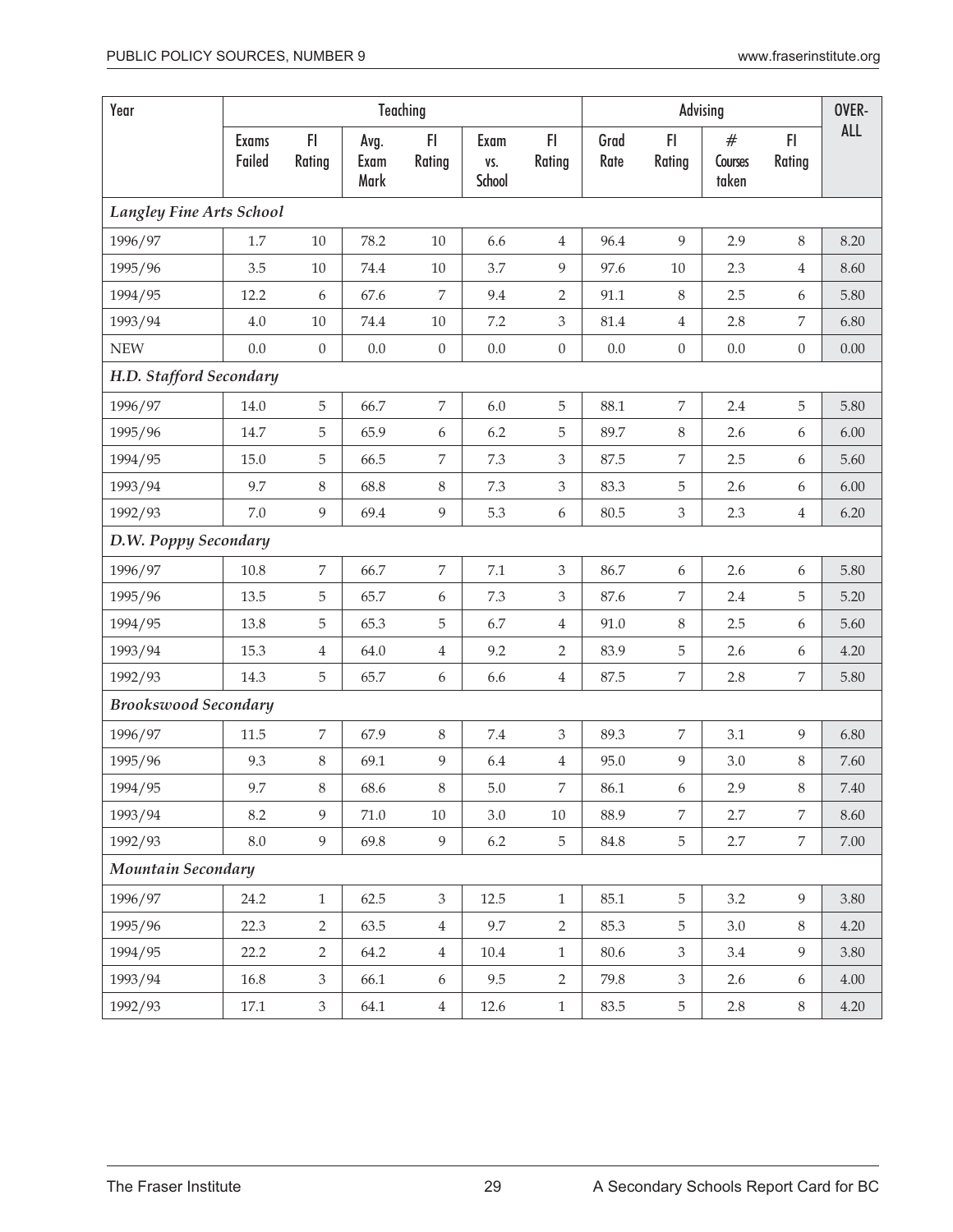| Year                                   |                        |                  |                      | Teaching         |                              |                             |              |                  | Advising              |                  | OVER-      |
|----------------------------------------|------------------------|------------------|----------------------|------------------|------------------------------|-----------------------------|--------------|------------------|-----------------------|------------------|------------|
|                                        | <b>Exams</b><br>Failed | FI<br>Rating     | Avg.<br>Exam<br>Mark | FI<br>Rating     | Exam<br>VS.<br><b>School</b> | FI.<br>Rating               | Grad<br>Rate | FI<br>Rating     | #<br>Courses<br>taken | FI<br>Rating     | <b>ALL</b> |
| <b>Walnut Grove Secondary</b>          |                        |                  |                      |                  |                              |                             |              |                  |                       |                  |            |
| 1996/97                                | 10.5                   | $\overline{7}$   | 67.6                 | $\,8\,$          | 6.4                          | $\overline{4}$              | 86.4         | 6                | 2.8                   | $\,8\,$          | 6.60       |
| 1995/96                                | 14.9                   | 5                | 64.7                 | 5                | $8.8\,$                      | $\overline{2}$              | 84.4         | 5                | 2.6                   | 7                | 4.80       |
| 1994/95                                | 14.2                   | 5                | 65.4                 | 5                | $6.0\,$                      | 5                           | 86.3         | 6                | 2.8                   | 7                | 5.60       |
| 1993/94                                | 16.5                   | $\overline{4}$   | 63.4                 | $\overline{4}$   | $8.0\,$                      | $\ensuremath{\mathfrak{Z}}$ | 82.1         | $\overline{4}$   | 2.5                   | 6                | 4.20       |
| 1992/93                                | 17.3                   | 3                | 62.4                 | $\mathfrak{Z}$   | 9.0                          | $\overline{2}$              | 81.0         | $\,4\,$          | 2.2                   | $\mathfrak{Z}$   | 3.00       |
| <b>Fraser Valley Adventist Academy</b> |                        |                  |                      |                  |                              |                             |              |                  |                       |                  |            |
| 1996/97                                | 25.3                   | $\mathbf{1}$     | 60.9                 | $\overline{2}$   | 15.4                         | $\boldsymbol{0}$            | 96.3         | 9                | 3.1                   | 9                | 4.20       |
| 1995/96                                | 38.0                   | $\mathbf{1}$     | 55.0                 | $\mathbf{1}$     | 17.0                         | $\boldsymbol{0}$            | 75.0         | $\overline{2}$   | 2.9                   | $\,8\,$          | 2.40       |
| 1994/95                                | 50.0                   | $\mathbf{1}$     | 51.6                 | $\mathbf{1}$     | 23.3                         | $\boldsymbol{0}$            | 90.0         | $8\,$            | 2.8                   | 7                | 3.40       |
| 1993/94                                | 21.0                   | $\overline{2}$   | 61.9                 | $\sqrt{2}$       | 13.0                         | $\,1\,$                     | 88.0         | $\boldsymbol{7}$ | 2.5                   | 5                | 3.40       |
| 1992/93                                | $10.7\,$               | $\overline{7}$   | 68.0                 | $\,8\,$          | 11.5                         | $\,1\,$                     | 100.0        | $10\,$           | 1.9                   | $\overline{2}$   | 5.60       |
| Credo Christian High School            |                        |                  |                      |                  |                              |                             |              |                  |                       |                  |            |
| 1996/97                                | 6.7                    | $10\,$           | 69.4                 | 9                | $10.1\,$                     | $\mathbf{1}$                | 98.3         | 10               | 2.8                   | 7                | 7.40       |
| 1995/96                                | 4.2                    | $10\,$           | 69.1                 | 9                | 6.9                          | $\,4\,$                     | 100.0        | 10               | 3.0                   | 8                | 8.20       |
| 1994/95                                | 10.1                   | 7                | 68.0                 | 8                | 8.3                          | $\overline{2}$              | 98.3         | 10               | 3.2                   | 9                | 7.20       |
| 1993/94                                | 12.6                   | 6                | 64.9                 | 5                | 9.2                          | $\overline{2}$              | 98.4         | 10               | 3.6                   | $10\,$           | 6.60       |
| 1992/93                                | 9.4                    | 8                | 67.3                 | 7                | 6.8                          | $\,4$                       | 98.4         | $10\,$           | 3.1                   | 9                | 7.60       |
| <b>Langley Education Centre</b>        |                        |                  |                      |                  |                              |                             |              |                  |                       |                  |            |
| 1996/97                                | 22.4                   | $\overline{2}$   | 61.6                 | $\overline{2}$   | 16.8                         | $\boldsymbol{0}$            | 80.6         | 3                | 0.6                   | $\mathbf{1}$     | 1.60       |
| 1995/96                                | 21.3                   | 2                | 64.0                 | $\overline{4}$   | 13.1                         | $\mathbf{1}$                | 75.0         | $\overline{2}$   | 0.6                   | $\mathbf{1}$     | 2.00       |
| ${\rm NEW}$                            | $0.0\,$                | $\boldsymbol{0}$ | 0.0                  | $\boldsymbol{0}$ | $0.0\,$                      | $\boldsymbol{0}$            | $0.0\,$      | $\boldsymbol{0}$ | $0.0\,$               | $\overline{0}$   | $0.00\,$   |
| <b>NEW</b>                             | 0.0                    | $\overline{0}$   | 0.0                  | $\overline{0}$   | 0.0                          | $\boldsymbol{0}$            | 0.0          | $\boldsymbol{0}$ | 0.0                   | $\overline{0}$   | 0.00       |
| ${\rm NEW}$                            | $0.0\,$                | $\boldsymbol{0}$ | $0.0\,$              | $\boldsymbol{0}$ | $0.0\,$                      | $\boldsymbol{0}$            | $0.0\,$      | $\overline{0}$   | $0.0\,$               | $\boldsymbol{0}$ | $0.00\,$   |
| <b>SURREY</b>                          |                        |                  |                      |                  |                              |                             |              |                  |                       |                  |            |
| Queen Elizabeth Sr. Secondary          |                        |                  |                      |                  |                              |                             |              |                  |                       |                  |            |
| 1996/97                                | 15.0                   | 5                | 64.5                 | 5                | 4.6                          | $\,8\,$                     | 91.3         | $8\,$            | 1.8                   | $\mathbf{1}$     | 5.40       |
| 1995/96                                | 16.5                   | $\overline{4}$   | 64.9                 | $\mathbf 5$      | 4.5                          | $\,8\,$                     | 85.6         | $\boldsymbol{6}$ | 1.9                   | $\mathbf{1}$     | 4.80       |
| 1994/95                                | 20.7                   | $\overline{2}$   | 62.2                 | $\mathfrak{Z}$   | $6.0\,$                      | 5                           | 84.9         | 5                | 1.9                   | $\overline{2}$   | 3.40       |
| 1993/94                                | 22.9                   | $\overline{2}$   | $61.7\,$             | $\overline{2}$   | 8.1                          | $\mathfrak{Z}$              | 76.3         | $\overline{2}$   | 2.0                   | $\overline{2}$   | 2.20       |
| 1992/93                                | 19.2                   | 3                | 62.9                 | $\mathfrak{Z}$   | $5.0\,$                      | 7                           | 80.4         | $\mathfrak{Z}$   | 2.0                   | $\overline{2}$   | 3.60       |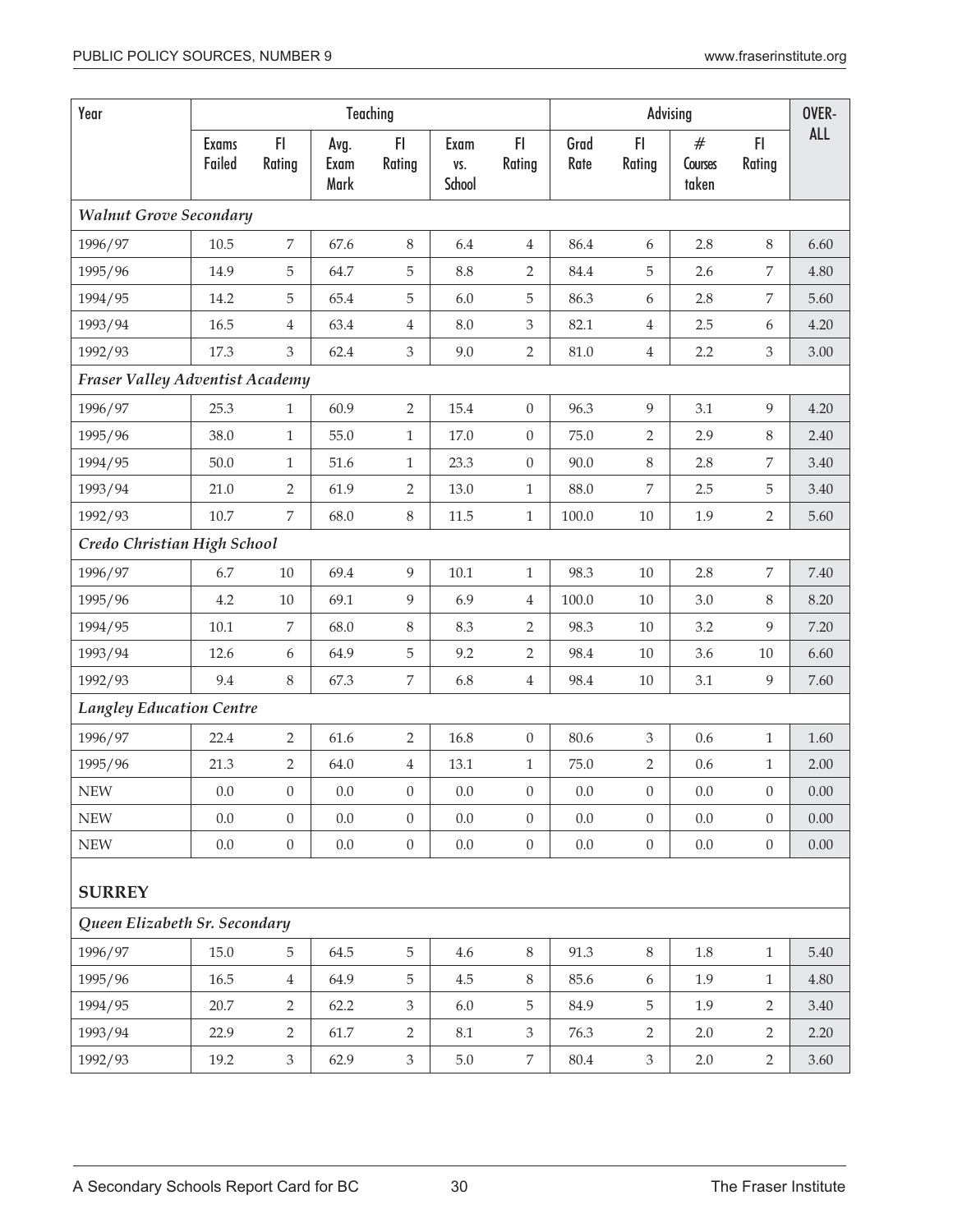| Year                               |                        |                |                      | Teaching                    |                       |                |              |                  | Advising              |                | OVER-      |
|------------------------------------|------------------------|----------------|----------------------|-----------------------------|-----------------------|----------------|--------------|------------------|-----------------------|----------------|------------|
|                                    | <b>Exams</b><br>Failed | FI<br>Rating   | Avg.<br>Exam<br>Mark | FI.<br>Rating               | Exam<br>VS.<br>School | FI.<br>Rating  | Grad<br>Rate | FI.<br>Rating    | #<br>Courses<br>taken | F1<br>Rating   | <b>ALL</b> |
| <b>North Surrey Secondary</b>      |                        |                |                      |                             |                       |                |              |                  |                       |                |            |
| 1996/97                            | 19.1                   | 3              | 65.7                 | 6                           | 6.3                   | 5              | 94.5         | 9                | 3.5                   | 9              | 6.40       |
| 1995/96                            | 18.3                   | 3              | 67.2                 | 7                           | 7.6                   | 3              | 95.5         | 9                | 3.5                   | 9              | 6.20       |
| 1994/95                            | 18.0                   | 3              | 65.3                 | 5                           | $4.0\,$               | $8\,$          | 85.7         | 6                | 3.1                   | 9              | 6.20       |
| 1993/94                            | 19.3                   | $\overline{2}$ | 62.3                 | $\mathfrak{Z}$              | 4.8                   | $\,8\,$        | 77.2         | $\overline{2}$   | 2.7                   | $\overline{7}$ | 4.40       |
| 1992/93                            | 16.7                   | $\overline{4}$ | 63.8                 | $\overline{4}$              | 8.2                   | $\overline{2}$ | 82.6         | $\,4\,$          | 2.5                   | 6              | 4.00       |
| <b>Lord Tweedsmuir Secondary</b>   |                        |                |                      |                             |                       |                |              |                  |                       |                |            |
| 1996/97                            | 11.2                   | $\overline{7}$ | 68.2                 | $\,8\,$                     | 6.0                   | 5              | 92.5         | 9                | 2.4                   | 5              | 6.80       |
| 1995/96                            | 13.2                   | 6              | 66.2                 | 6                           | 8.3                   | $\overline{2}$ | 93.3         | 9                | 2.6                   | 6              | 5.80       |
| 1994/95                            | 13.6                   | 5              | 65.6                 | 6                           | 6.4                   | $\,4\,$        | 90.3         | 8                | 2.2                   | 3              | 5.20       |
| 1993/94                            | 11.4                   | 7              | 66.2                 | 6                           | 4.7                   | $\, 8$         | 78.6         | $\overline{2}$   | 2.1                   | 3              | 5.20       |
| 1992/93                            | 11.7                   | 6              | 66.4                 | 6                           | 4.6                   | $\, 8$         | 78.3         | $\overline{2}$   | 2.5                   | 5              | 5.40       |
| Johnston Heights Secondary         |                        |                |                      |                             |                       |                |              |                  |                       |                |            |
| 1996/97                            | 9.6                    | 8              | 69.7                 | 9                           | 2.4                   | 10             | 93.4         | 9                | 2.6                   | 6              | 8.40       |
| 1995/96                            | 10.6                   | 7              | 70.4                 | $\overline{9}$              | 5.7                   | 6              | 89.0         | $\boldsymbol{7}$ | 2.2                   | $\overline{4}$ | 6.60       |
| 1994/95                            | 8.5                    | 8              | 68.6                 | $\,8\,$                     | 6.5                   | $\,4\,$        | 90.2         | 8                | 2.0                   | $\overline{2}$ | 6.00       |
| 1993/94                            | 10.4                   | 7              | 67.6                 | $\boldsymbol{7}$            | 4.9                   | $\overline{7}$ | 82.0         | $\,4\,$          | 2.1                   | $\mathfrak{Z}$ | 5.60       |
| 1992/93                            | 11.9                   | 6              | 67.2                 | $\overline{7}$              | 5.8                   | 5              | 89.1         | $\overline{7}$   | 2.5                   | 6              | 6.20       |
| <b>Princess Margaret Secondary</b> |                        |                |                      |                             |                       |                |              |                  |                       |                |            |
| 1996/97                            | 13.6                   | 5              | 64.7                 | $\overline{5}$              | 5.9                   | 5              | 73.6         | $\mathbf{1}$     | 2.8                   | 7              | 4.60       |
| 1995/96                            | 17.8                   | 3              | 63.9                 | $\overline{4}$              | 6.5                   | $\,4\,$        | 83.2         | $\overline{4}$   | 2.1                   | $\overline{2}$ | 3.40       |
| 1994/95                            | 26.6                   | $\mathbf{1}$   | 58.2                 | $\mathbf 1$                 | $7.8\,$               | 3              | 79.9         | 3                | $1.8\,$               | $\mathbf{1}$   | 1.80       |
| 1993/94                            | 24.7                   | $\mathbf{1}$   | 58.0                 | $\mathbf{1}$                | $11.0\,$              | $\mathbf{1}$   | 84.9         | 5                | 2.1                   | 2              | 2.00       |
| 1992/93                            | 25.9                   | $\mathbf{1}$   | 59.0                 | $\mathbf{1}$                | $6.0\,$               | 5              | 67.5         | $\mathbf{1}$     | 2.1                   | $\overline{2}$ | 2.00       |
| <b>Guildford Park Secondary</b>    |                        |                |                      |                             |                       |                |              |                  |                       |                |            |
| 1996/97                            | 14.2                   | 5              | 66.2                 | $\boldsymbol{6}$            | 4.9                   | $\overline{7}$ | 92.0         | 9                | 1.9                   | $\mathbf{1}$   | 5.60       |
| 1995/96                            | 16.0                   | $\overline{4}$ | 63.5                 | $\overline{4}$              | 6.4                   | $\overline{4}$ | 91.6         | 8                | 1.8                   | $\mathbf{1}$   | 4.20       |
| 1994/95                            | 19.1                   | 3              | 63.0                 | $\ensuremath{\mathfrak{Z}}$ | 6.2                   | 5              | 89.6         | $\,8\,$          | 1.7                   | $\mathbf{1}$   | 4.00       |
| 1993/94                            | 16.5                   | $\overline{4}$ | 64.3                 | $\overline{4}$              | 6.2                   | 5              | 80.2         | $\mathfrak{Z}$   | 1.8                   | $\mathbf{1}$   | 3.40       |
| 1992/93                            | 15.7                   | $\overline{4}$ | 64.6                 | 5                           | 3.7                   | 9              | 85.1         | 5                | 1.6                   | $\mathbf{1}$   | 4.80       |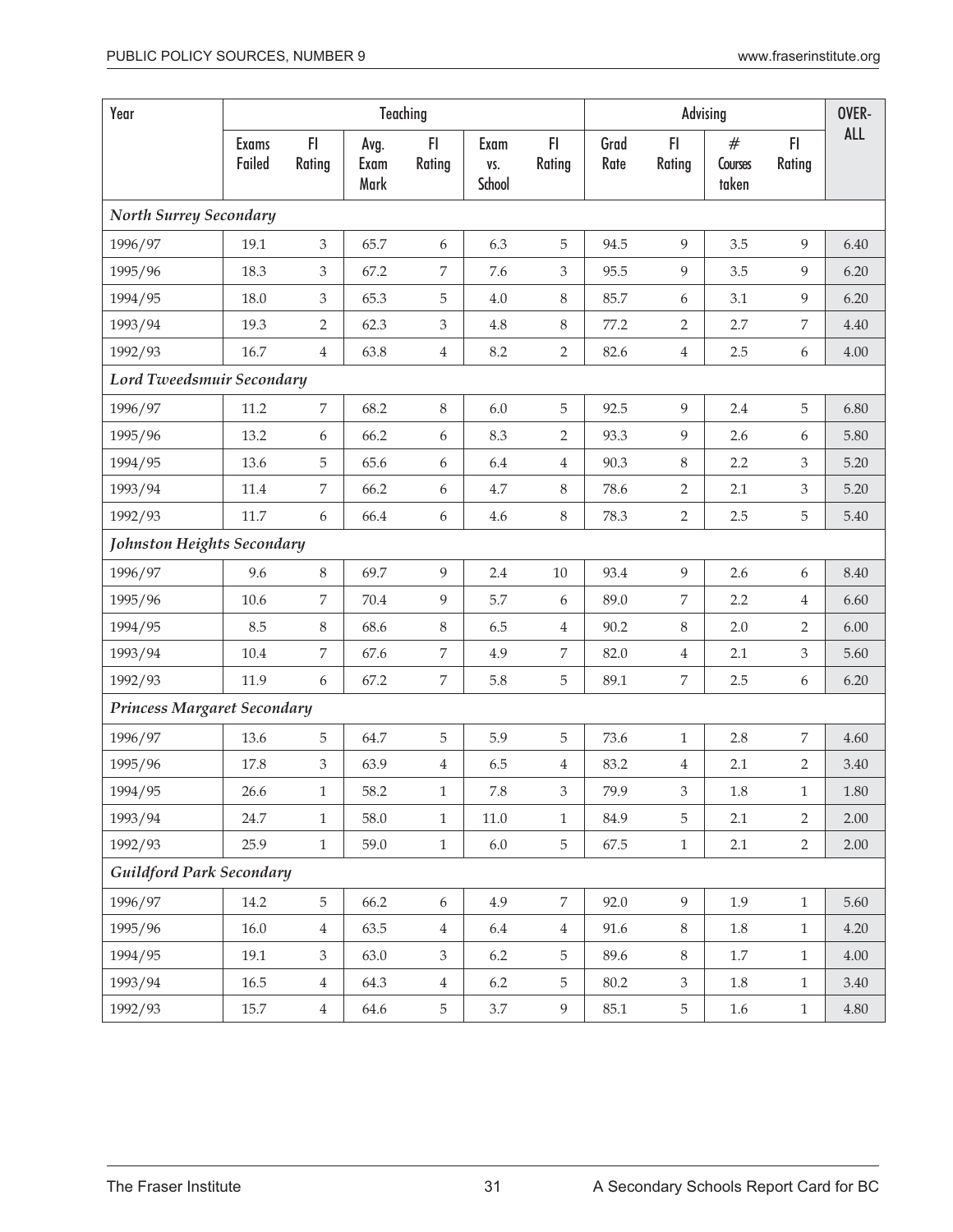| Year                           |                        |                  |                      | Teaching         |                       |                  |              |                  | Advising              |                  | OVER-    |
|--------------------------------|------------------------|------------------|----------------------|------------------|-----------------------|------------------|--------------|------------------|-----------------------|------------------|----------|
|                                | <b>Exams</b><br>Failed | FI.<br>Rating    | Avg.<br>Exam<br>Mark | FI.<br>Rating    | Exam<br>VS.<br>School | FI.<br>Rating    | Grad<br>Rate | FI<br>Rating     | #<br>Courses<br>taken | FI<br>Rating     | ALL      |
| Semiahmoo Secondary            |                        |                  |                      |                  |                       |                  |              |                  |                       |                  |          |
| 1996/97                        | 8.8                    | $\,8\,$          | 69.8                 | 9                | 3.3                   | 9                | 94.5         | 9                | 3.4                   | 9                | 8.80     |
| 1995/96                        | 6.7                    | $10\,$           | 71.4                 | $10\,$           | 4.2                   | $8\,$            | 92.8         | 9                | 3.6                   | 10               | 9.40     |
| 1994/95                        | 9.5                    | $\,8\,$          | 69.6                 | $\overline{9}$   | $5.0\,$               | $\overline{7}$   | 93.6         | 9                | 3.3                   | 9                | 8.40     |
| 1993/94                        | 12.5                   | 6                | 67.6                 | $\boldsymbol{7}$ | 4.0                   | $\overline{9}$   | 83.5         | 5                | 2.9                   | 8                | 7.00     |
| 1992/93                        | 15.4                   | $\overline{4}$   | 64.7                 | $\mathbf 5$      | 5.1                   | $\overline{7}$   | 84.0         | 5                | 3.0                   | 8                | 5.80     |
| <b>Earl Marriott Secondary</b> |                        |                  |                      |                  |                       |                  |              |                  |                       |                  |          |
| 1996/97                        | 8.0                    | 9                | 71.1                 | $10\,$           | 2.6                   | $10\,$           | 92.7         | 9                | 2.7                   | 7                | 9.00     |
| 1995/96                        | 7.2                    | 9                | 71.9                 | $10\,$           | 3.8                   | 9                | 91.2         | $8\,$            | 2.9                   | 8                | 8.80     |
| 1994/95                        | 9.7                    | 8                | 68.8                 | $\,8\,$          | 3.2                   | $10\,$           | 92.9         | 9                | 2.7                   | 7                | 8.40     |
| 1993/94                        | 11.3                   | 7                | 68.2                 | 8                | 3.4                   | $\overline{9}$   | 87.1         | $\boldsymbol{6}$ | 2.3                   | $\overline{4}$   | 6.80     |
| 1992/93                        | 10.3                   | 7                | 67.6                 | $\,8\,$          | $5.0\,$               | $\overline{7}$   | 87.1         | 6                | 2.4                   | 5                | 6.60     |
| <b>Frank Hurt Secondary</b>    |                        |                  |                      |                  |                       |                  |              |                  |                       |                  |          |
| 1996/97                        | 17.7                   | 3                | 64.3                 | 5                | 8.0                   | $\mathfrak{Z}$   | 92.2         | 9                | 2.9                   | 8                | 5.60     |
| 1995/96                        | 11.3                   | $\overline{7}$   | 68.0                 | 8                | 7.7                   | $\mathfrak{Z}$   | 90.8         | 8                | 2.8                   | 7                | 6.60     |
| 1994/95                        | 26.1                   | $\mathbf{1}$     | 60.2                 | $\overline{2}$   | 10.3                  | $\,1\,$          | 89.1         | $\overline{7}$   | 2.7                   | 7                | 3.60     |
| 1993/94                        | 31.0                   | $\mathbf{1}$     | 57.7                 | $\mathbf{1}$     | 13.9                  | $\mathbf{1}$     | 87.8         | $\overline{7}$   | 2.3                   | $\overline{4}$   | 2.80     |
| 1992/93                        | 23.5                   | $\mathbf{1}$     | 59.6                 | $\mathbf{1}$     | 4.8                   | $8\,$            | 83.1         | $\overline{4}$   | 2.0                   | 2                | 3.20     |
| Tamanawis Secondary School     |                        |                  |                      |                  |                       |                  |              |                  |                       |                  |          |
| 1996/97                        | 12.1                   | 6                | 65.5                 | 5                | 4.5                   | 8                | 89.2         | 7                | 2.3                   | $\overline{4}$   | 6.00     |
| 1995/96                        | 15.4                   | $\overline{4}$   | 63.3                 | $\overline{4}$   | 7.8                   | $\mathfrak{Z}$   | 87.9         | $\overline{7}$   | 2.7                   | 7                | 5.00     |
| 1994/95                        | 16.9                   | 3                | 64.5                 | 5                | $10.4\,$              | $\,1\,$          | 90.6         | 8                | 2.8                   | $\overline{7}$   | $4.80\,$ |
| <b>NEW</b>                     | 0.0                    | $\boldsymbol{0}$ | 0.0                  | $\theta$         | $0.0\,$               | $\boldsymbol{0}$ | $0.0\,$      | $\boldsymbol{0}$ | $0.0\,$               | $\boldsymbol{0}$ | 0.00     |
| ${\rm NEW}$                    | $0.0\,$                | $\boldsymbol{0}$ | $0.0\,$              | $\boldsymbol{0}$ | $0.0\,$               | $\boldsymbol{0}$ | $0.0\,$      | $\boldsymbol{0}$ | $0.0\,$               | $\boldsymbol{0}$ | 0.00     |
| <b>Elgin Park Secondary</b>    |                        |                  |                      |                  |                       |                  |              |                  |                       |                  |          |
| 1996/97                        | 7.4                    | 9                | 70.4                 | 9                | 4.9                   | $\overline{7}$   | 97.5         | $10\,$           | $3.5\,$               | 9                | 8.80     |
| 1995/96                        | 9.5                    | 8                | 68.6                 | 8                | 4.2                   | 8                | 90.4         | 8                | 3.3                   | 9                | 8.20     |
| 1994/95                        | 13.0                   | 6                | 63.7                 | $\overline{4}$   | 7.8                   | 3                | 90.9         | $\,8\,$          | 3.2                   | 9                | 6.00     |
| ${\rm NEW}$                    | 0.0                    | $\boldsymbol{0}$ | 0.0                  | $\boldsymbol{0}$ | 0.0                   | $\theta$         | 0.0          | $\boldsymbol{0}$ | $0.0\,$               | $\overline{0}$   | 0.00     |
| ${\rm NEW}$                    | 0.0                    | $\boldsymbol{0}$ | $0.0\,$              | $\boldsymbol{0}$ | $0.0\,$               | $\boldsymbol{0}$ | $0.0\,$      | $\boldsymbol{0}$ | $0.0\,$               | $\boldsymbol{0}$ | 0.00     |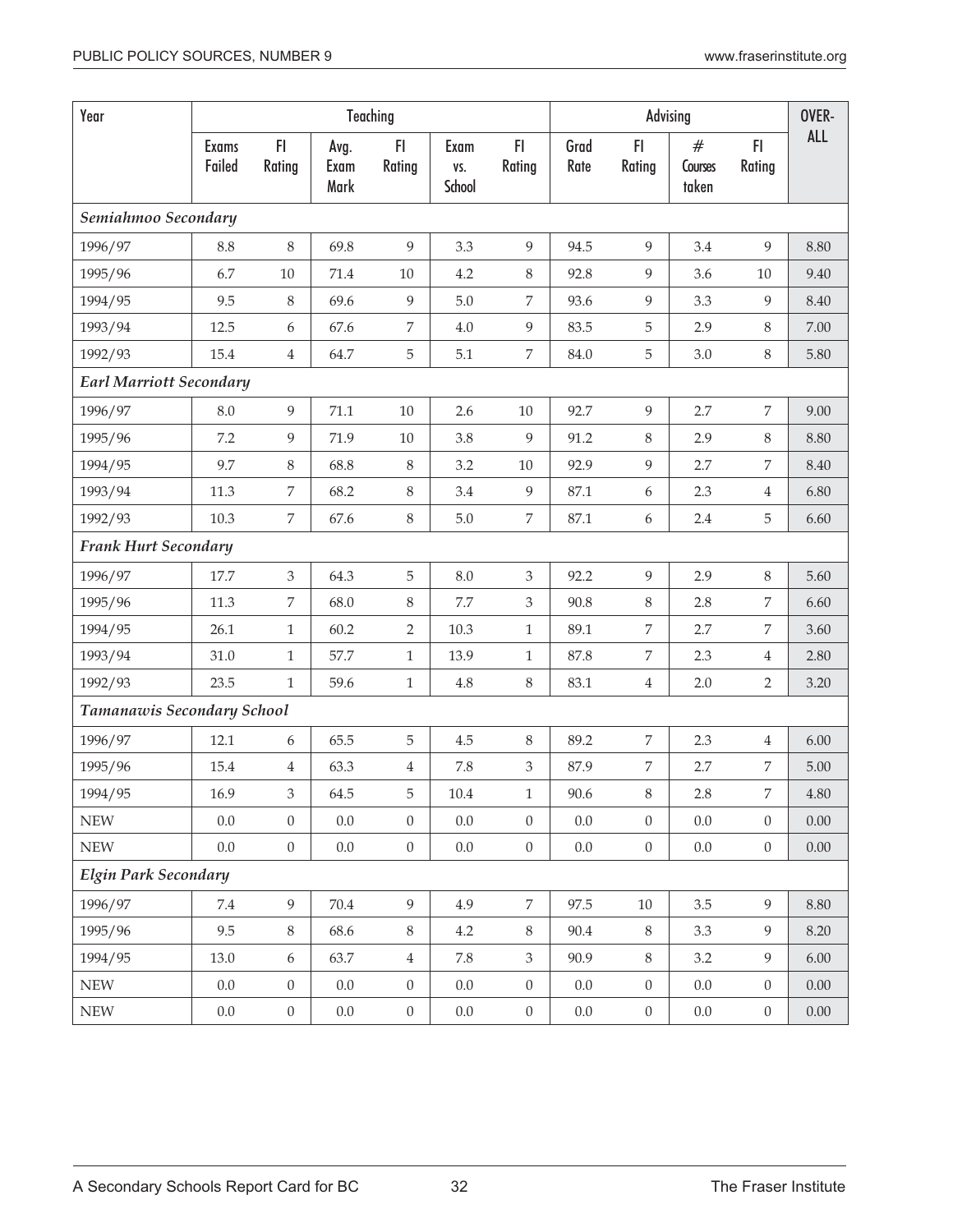| Year                            | Teaching        |                  |                      |                  |                       |                  |              | Advising         |                       |                  |          |  |  |
|---------------------------------|-----------------|------------------|----------------------|------------------|-----------------------|------------------|--------------|------------------|-----------------------|------------------|----------|--|--|
|                                 | Exams<br>Failed | F1<br>Rating     | Avg.<br>Exam<br>Mark | FI.<br>Rating    | Exam<br>VS.<br>School | FI.<br>Rating    | Grad<br>Rate | FI.<br>Rating    | #<br>Courses<br>taken | F1<br>Rating     | ALL      |  |  |
| <b>Fleetwood Park Secondary</b> |                 |                  |                      |                  |                       |                  |              |                  |                       |                  |          |  |  |
| 1996/97                         | 14.0            | 5                | 66.0                 | 6                | 6.4                   | $\overline{4}$   | 93.5         | 9                | 2.9                   | 8                | 6.40     |  |  |
| 1995/96                         | 10.0            | 8                | 67.8                 | 8                | 5.3                   | 6                | 91.6         | 8                | 2.8                   | 7                | 7.40     |  |  |
| <b>NEW</b>                      | 0.0             | $\boldsymbol{0}$ | $0.0\,$              | $\boldsymbol{0}$ | 0.0                   | $\boldsymbol{0}$ | 0.0          | $\boldsymbol{0}$ | 0.0                   | $\boldsymbol{0}$ | 0.00     |  |  |
| <b>NEW</b>                      | 0.0             | $\boldsymbol{0}$ | 0.0                  | $\boldsymbol{0}$ | 0.0                   | $\boldsymbol{0}$ | 0.0          | $\boldsymbol{0}$ | 0.0                   | $\boldsymbol{0}$ | 0.00     |  |  |
| <b>NEW</b>                      | 0.0             | $\boldsymbol{0}$ | 0.0                  | $\boldsymbol{0}$ | 0.0                   | $\boldsymbol{0}$ | 0.0          | $\boldsymbol{0}$ | $0.0\,$               | $\boldsymbol{0}$ | 0.00     |  |  |
| Fraser Valley Christian High    |                 |                  |                      |                  |                       |                  |              |                  |                       |                  |          |  |  |
| 1996/97                         | 7.5             | 9                | 66.7                 | $\boldsymbol{7}$ | 7.6                   | 3                | 97.5         | $10\,$           | 3.1                   | 9                | 7.60     |  |  |
| 1995/96                         | 7.8             | 9                | 68.1                 | 8                | 6.9                   | $\overline{4}$   | 95.7         | 9                | 3.1                   | 9                | 7.80     |  |  |
| 1994/95                         | 12.2            | 6                | 65.4                 | 5                | $7.0\,$               | $\overline{4}$   | 95.5         | 9                | 3.6                   | 9                | 6.60     |  |  |
| 1993/94                         | 15.6            | 4                | 61.2                 | $\overline{2}$   | 8.2                   | $\overline{2}$   | 89.1         | $\overline{7}$   | 2.5                   | 6                | 4.20     |  |  |
| 1992/93                         | 6.9             | 9                | 67.5                 | $\boldsymbol{7}$ | 7.9                   | $\mathfrak{Z}$   | 90.7         | $\,8\,$          | 3.0                   | $\,8\,$          | 7.00     |  |  |
| Relevant High School            |                 |                  |                      |                  |                       |                  |              |                  |                       |                  |          |  |  |
| 1996/97                         | 26.9            | $\mathbf{1}$     | 57.6                 | $\mathbf{1}$     | 18.8                  | $\boldsymbol{0}$ | 100.0        | 10               | $1.7\,$               | 1                | 2.60     |  |  |
| 1995/96                         | 44.0            | $\mathbf{1}$     | 54.1                 | $\mathbf{1}$     | 23.9                  | $\boldsymbol{0}$ | 100.0        | 10               | 2.2                   | 3                | 3.00     |  |  |
| 1994/95                         | 33.3            | $\mathbf{1}$     | 58.2                 | $\mathbf{1}$     | 24.9                  | $\boldsymbol{0}$ | 100.0        | 10               | 2.6                   | 6                | 3.60     |  |  |
| <b>NEW</b>                      | 0.0             | $\boldsymbol{0}$ | $0.0\,$              | $\boldsymbol{0}$ | $0.0\,$               | $\boldsymbol{0}$ | $0.0\,$      | $\boldsymbol{0}$ | $0.0\,$               | $\boldsymbol{0}$ | 0.00     |  |  |
| <b>NEW</b>                      | 0.0             | $\mathbf{0}$     | $0.0\,$              | $\boldsymbol{0}$ | $0.0\,$               | $\boldsymbol{0}$ | $0.0\,$      | $\boldsymbol{0}$ | $0.0\,$               | $\boldsymbol{0}$ | 0.00     |  |  |
| <b>Holy Cross Regional High</b> |                 |                  |                      |                  |                       |                  |              |                  |                       |                  |          |  |  |
| 1996/97                         | 8.8             | $\,8\,$          | 70.1                 | 9                | 5.8                   | 5                | 97.8         | $10\,$           | 3.3                   | 9                | 8.20     |  |  |
| 1995/96                         | 4.2             | $10\,$           | 71.8                 | $10\,$           | 2.4                   | $10\,$           | 98.1         | 10               | 3.1                   | 9                | 9.80     |  |  |
| 1994/95                         | 8.7             | 8                | 66.8                 | 7                | $6.0\,$               | 5                | 95.6         | 9                | 3.3                   | 9                | $7.60\,$ |  |  |
| 1993/94                         | $8.0\,$         | 9                | 69.6                 | 9                | 2.6                   | $10\,$           | 92.7         | 9                | 2.8                   | 7                | 8.80     |  |  |
| 1992/93                         | 16.4            | $\overline{4}$   | 64.5                 | $\mathbf 5$      | 5.7                   | 6                | 97.6         | $10\,$           | 2.7                   | $\overline{7}$   | 6.40     |  |  |
| Pacific Academy                 |                 |                  |                      |                  |                       |                  |              |                  |                       |                  |          |  |  |
| 1996/97                         | 3.3             | $10\,$           | 73.2                 | $10\,$           | $5.2\,$               | 6                | 96.1         | 9                | $4.0\,$               | $10\,$           | 9.00     |  |  |
| 1995/96                         | 9.7             | $8\,$            | 65.7                 | $\boldsymbol{6}$ | $8.2\,$               | $\mathfrak{Z}$   | 98.1         | $10\,$           | $3.8\,$               | $10\,$           | 7.40     |  |  |
| 1994/95                         | 7.3             | 9                | 70.3                 | 9                | 6.9                   | $\overline{4}$   | 98.1         | $10\,$           | 3.5                   | 9                | 8.20     |  |  |
| 1993/94                         | 9.8             | $8\,$            | 66.6                 | 7                | 5.2                   | $\boldsymbol{6}$ | 97.9         | 10               | 4.2                   | 10               | 8.20     |  |  |
| 1992/93                         | 17.3            | 3                | 63.9                 | $\,4$            | 12.4                  | $1\,$            | 98.2         | 10               | 3.9                   | 10               | 5.60     |  |  |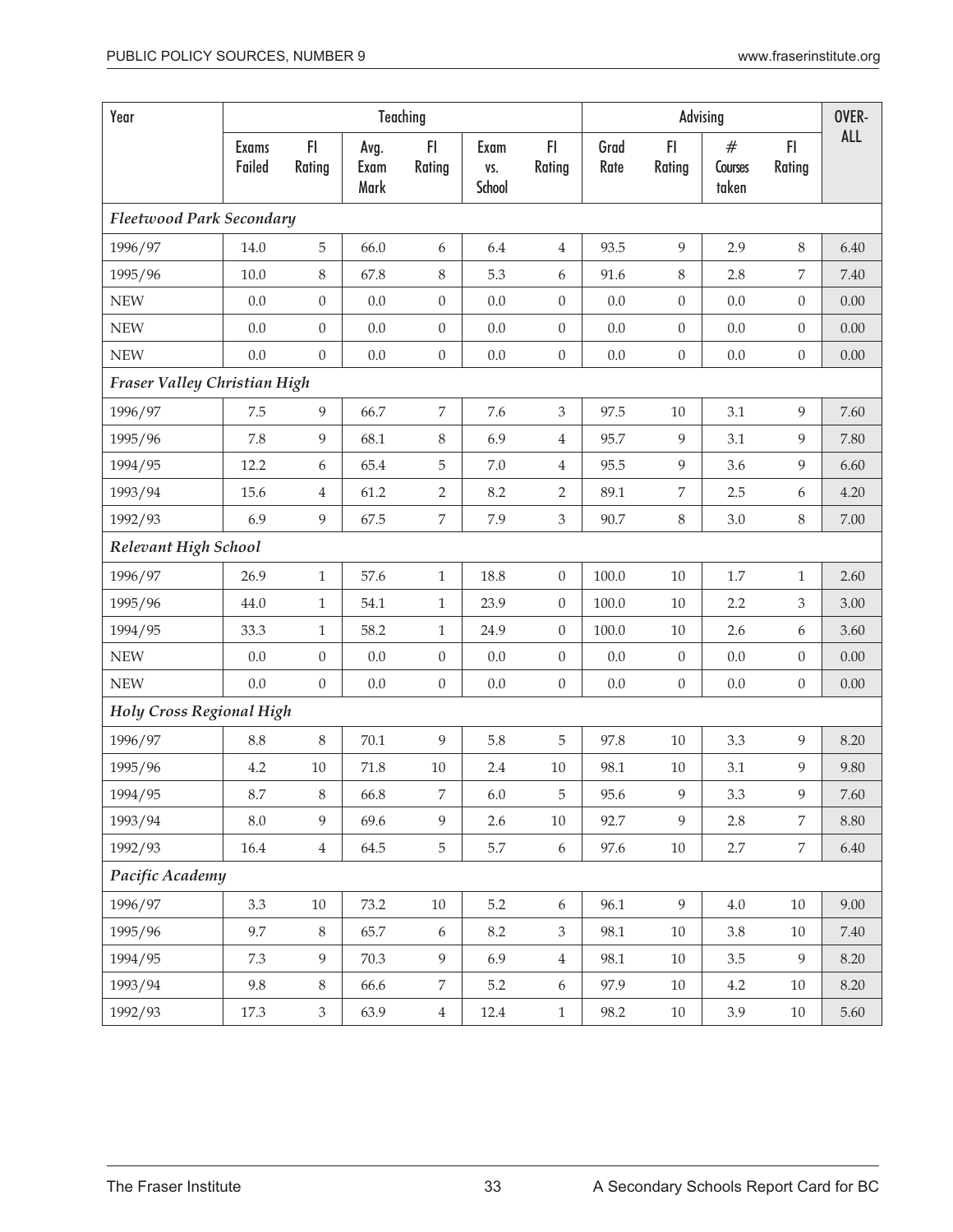| Year                      |                        |                |                      | Teaching         |                       | OVER-          |              |                  |                          |                |            |  |  |  |
|---------------------------|------------------------|----------------|----------------------|------------------|-----------------------|----------------|--------------|------------------|--------------------------|----------------|------------|--|--|--|
|                           | <b>Exams</b><br>Failed | F1<br>Rating   | Avg.<br>Exam<br>Mark | FI<br>Rating     | Exam<br>VS.<br>School | F1<br>Rating   | Grad<br>Rate | FI<br>Rating     | $\#$<br>Courses<br>taken | F1<br>Rating   | <b>ALL</b> |  |  |  |
| <b>DELTA</b>              |                        |                |                      |                  |                       |                |              |                  |                          |                |            |  |  |  |
| Delta Secondary           |                        |                |                      |                  |                       |                |              |                  |                          |                |            |  |  |  |
| 1996/97                   | 13.3                   | 5              | 66.0                 | 6                | 8.6                   | $\overline{2}$ | 91.3         | $\,8\,$          | 3.1                      | 9              | 6.00       |  |  |  |
| 1995/96                   | 12.6                   | 6              | 67.1                 | 7                | 6.2                   | 5              | 93.8         | 9                | 2.9                      | $\,8\,$        | 7.00       |  |  |  |
| 1994/95                   | 16.4                   | $\overline{4}$ | 63.2                 | 3                | 5.7                   | 6              | 91.8         | 8                | 2.8                      | $\,8\,$        | 5.80       |  |  |  |
| 1993/94                   | 14.2                   | 5              | 64.4                 | 5                | 5.1                   | 7              | 86.8         | 6                | 2.7                      | 7              | $6.00\,$   |  |  |  |
| 1992/93                   | 14.2                   | 5              | 64.4                 | 5                | 5.8                   | 5              | 80.7         | 3                | 2.8                      | $\overline{7}$ | 5.00       |  |  |  |
| North Delta Sr. Secondary |                        |                |                      |                  |                       |                |              |                  |                          |                |            |  |  |  |
| 1996/97                   | 14.8                   | 5              | 65.8                 | 6                | 3.8                   | 9              | 91.1         | 8                | 2.6                      | 6              | 6.80       |  |  |  |
| 1995/96                   | 12.8                   | 6              | 66.8                 | 7                | 3.9                   | 9              | 88.2         | 7                | 2.8                      | 7              | 7.20       |  |  |  |
| 1994/95                   | 10.7                   | 7              | 66.6                 | 7                | 4.3                   | $\,8\,$        | 90.5         | 8                | 2.3                      | $\overline{4}$ | 6.80       |  |  |  |
| 1993/94                   | 8.4                    | $\,8\,$        | 69.1                 | 9                | 2.6                   | $10\,$         | 85.7         | 6                | 2.3                      | $\overline{4}$ | 7.40       |  |  |  |
| 1992/93                   | 9.6                    | $\,8\,$        | 67.6                 | $\,8\,$          | 2.7                   | $10\,$         | 87.5         | 7                | 2.3                      | $\overline{4}$ | 7.40       |  |  |  |
| South Delta Secondary     |                        |                |                      |                  |                       |                |              |                  |                          |                |            |  |  |  |
| 1996/97                   | 13.1                   | 6              | 66.7                 | $\boldsymbol{7}$ | 6.2                   | 5              | 88.1         | 7                | 3.3                      | 9              | 6.80       |  |  |  |
| 1995/96                   | 14.6                   | 5              | 66.9                 | 7                | 6.7                   | 4              | 91.2         | 8                | 3.1                      | 9              | 6.60       |  |  |  |
| 1994/95                   | 10.0                   | $\,8\,$        | 67.6                 | $\boldsymbol{7}$ | 7.7                   | 3              | 89.0         | $\overline{7}$   | 3.1                      | 9              | 6.80       |  |  |  |
| 1993/94                   | 9.1                    | $\,8\,$        | 68.7                 | 8                | 5.4                   | 6              | 89.5         | $\,8\,$          | 3.0                      | $\,8\,$        | 7.60       |  |  |  |
| 1992/93                   | 9.8                    | 8              | 69.2                 | 9                | 5.1                   | $\overline{7}$ | 86.4         | $\boldsymbol{6}$ | 3.0                      | $\,8\,$        | 7.60       |  |  |  |
| Seaquam Secondary School  |                        |                |                      |                  |                       |                |              |                  |                          |                |            |  |  |  |
| 1996/97                   | $10.8\,$               | 7              | $70.4\,$             | 9                | $7.3\,$               | 3              | 95.3         | $\overline{9}$   | 3.3                      | $\overline{9}$ | $7.40\,$   |  |  |  |
| 1995/96                   | 8.8                    | 8              | 72.2                 | 10               | 6.8                   | $\overline{4}$ | 92.2         | 9                | 2.9                      | 8              | 7.80       |  |  |  |
| 1994/95                   | 7.1                    | 9              | 71.6                 | 10               | 6.2                   | 5              | 94.6         | 9                | 3.2                      | 9              | 8.40       |  |  |  |
| 1993/94                   | 12.3                   | 6              | 67.8                 | 8                | 6.3                   | 5              | 87.7         | 7                | 2.8                      | 8              | 6.80       |  |  |  |
| 1992/93                   | 8.5                    | 8              | 70.8                 | 9                | 5.2                   | 6              | 92.0         | 9                | 2.8                      | $\,8\,$        | 8.00       |  |  |  |
| <b>RICHMOND</b>           |                        |                |                      |                  |                       |                |              |                  |                          |                |            |  |  |  |
| Richmond Sr. Secondary    |                        |                |                      |                  |                       |                |              |                  |                          |                |            |  |  |  |
| 1996/97                   | 12.9                   | 6              | 69.1                 | 9                | 4.8                   | $8\,$          | 90.8         | 8                | 2.9                      | $8\,$          | 7.80       |  |  |  |
| 1995/96                   | 10.8                   | 7              | 69.4                 | 9                | 3.3                   | 9              | 89.6         | 8                | 3.0                      | $\,8\,$        | 8.20       |  |  |  |
| 1994/95                   | 11.9                   | 6              | 68.9                 | $\,8\,$          | 3.8                   | 9              | 88.8         | 7                | 3.1                      | 9              | 7.80       |  |  |  |
| 1993/94                   | 10.7                   | 7              | 69.3                 | 9                | 3.5                   | 9              | 87.2         | $\boldsymbol{6}$ | 2.8                      | 7              | 7.60       |  |  |  |
| 1992/93                   | 9.0                    | $8\,$          | 69.1                 | 9                | 2.4                   | $10\,$         | 86.6         | 6                | 2.8                      | 8              | 8.20       |  |  |  |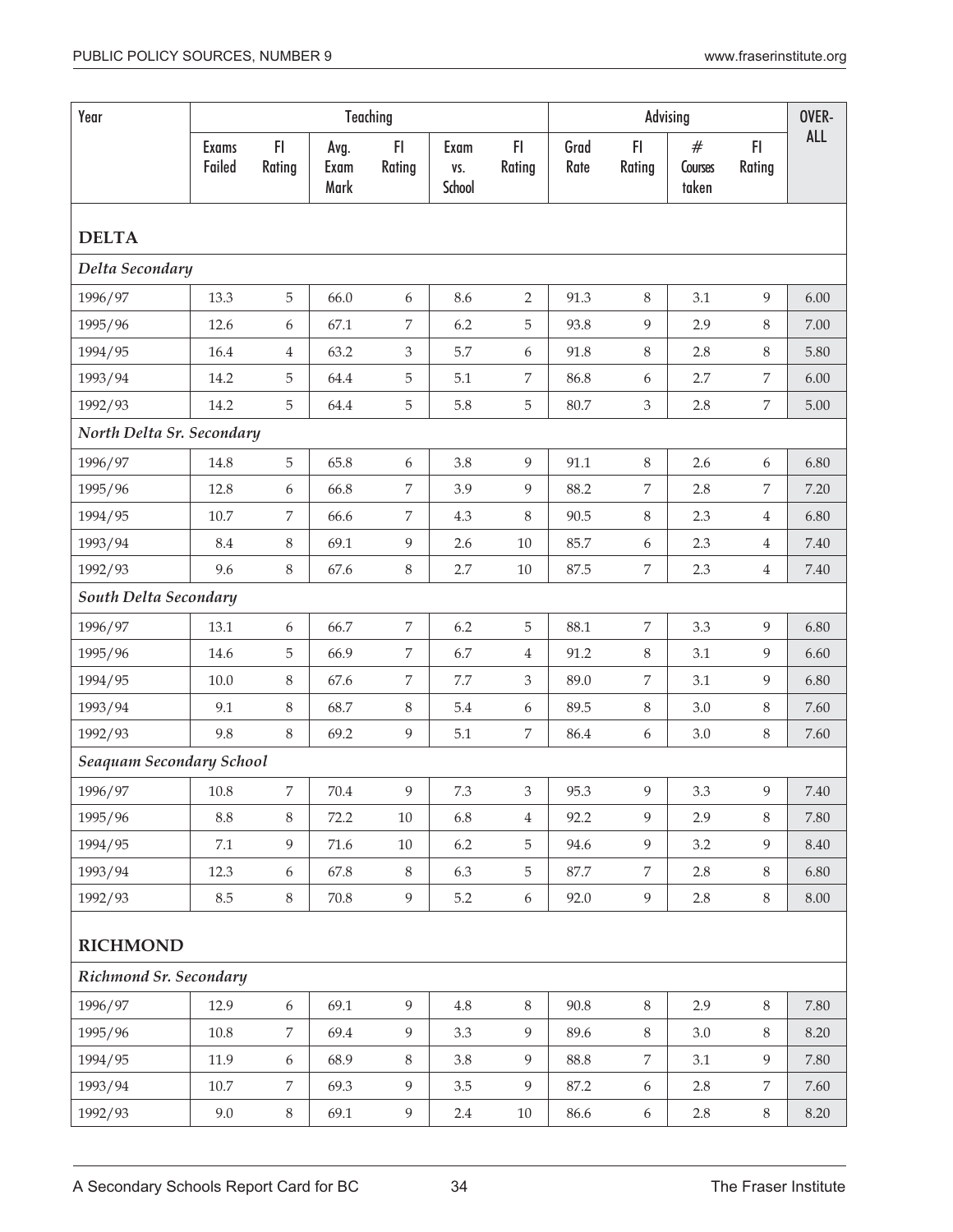| Year                            |                        |                  |                      | Teaching         |                       | OVER-            |              |                  |                       |                  |            |
|---------------------------------|------------------------|------------------|----------------------|------------------|-----------------------|------------------|--------------|------------------|-----------------------|------------------|------------|
|                                 | <b>Exams</b><br>Failed | F1<br>Rating     | Avg.<br>Exam<br>Mark | F1<br>Rating     | Exam<br>VS.<br>School | FI.<br>Rating    | Grad<br>Rate | FI<br>Rating     | #<br>Courses<br>taken | FI.<br>Rating    | <b>ALL</b> |
| <b>Steveston Sr. Secondary</b>  |                        |                  |                      |                  |                       |                  |              |                  |                       |                  |            |
| 1996/97                         | 13.2                   | 6                | 68.6                 | 8                | 2.6                   | 10               | 87.9         | $\overline{7}$   | 2.5                   | 6                | 7.40       |
| 1995/96                         | 10.9                   | 7                | 70.0                 | 9                | 3.6                   | 9                | 91.5         | 8                | 2.8                   | $\overline{7}$   | 8.00       |
| 1994/95                         | 11.4                   | 7                | 69.7                 | $\overline{9}$   | 3.4                   | 9                | 90.9         | $\,8\,$          | 2.7                   | $\overline{7}$   | 8.00       |
| 1993/94                         | 10.2                   | $\overline{7}$   | 69.9                 | $\overline{9}$   | 2.6                   | $10\,$           | 91.3         | $\,8\,$          | 2.3                   | $\overline{4}$   | 7.60       |
| 1992/93                         | 11.0                   | $\overline{7}$   | 68.5                 | $\,8\,$          | 2.9                   | $10\,$           | 91.7         | $\, 8$           | 2.3                   | $\overline{4}$   | 7.40       |
| R.C. Palmer Secondary           |                        |                  |                      |                  |                       |                  |              |                  |                       |                  |            |
| 1996/97                         | 12.1                   | 6                | 68.7                 | 8                | 6.8                   | $\overline{4}$   | 95.8         | $\overline{9}$   | 3.7                   | $10\,$           | 7.40       |
| <b>NEW</b>                      | 0.0                    | $\boldsymbol{0}$ | 0.0                  | $\boldsymbol{0}$ | $0.0\,$               | $\boldsymbol{0}$ | $0.0\,$      | $\boldsymbol{0}$ | $0.0\,$               | $\boldsymbol{0}$ | 0.00       |
| <b>NEW</b>                      | 0.0                    | $\boldsymbol{0}$ | 0.0                  | $\boldsymbol{0}$ | 0.0                   | $\boldsymbol{0}$ | 0.0          | $\boldsymbol{0}$ | 0.0                   | $\overline{0}$   | $0.00\,$   |
| <b>NEW</b>                      | 0.0                    | 0                | 0.0                  | $\boldsymbol{0}$ | 0.0                   | $\boldsymbol{0}$ | 0.0          | $\boldsymbol{0}$ | 0.0                   | $\overline{0}$   | $0.00\,$   |
| <b>NEW</b>                      | 0.0                    | $\boldsymbol{0}$ | $0.0\,$              | $\boldsymbol{0}$ | 0.0                   | $\boldsymbol{0}$ | $0.0\,$      | $\boldsymbol{0}$ | $0.0\,$               | $\overline{0}$   | 0.00       |
| <b>Hugh Boyd Secondary</b>      |                        |                  |                      |                  |                       |                  |              |                  |                       |                  |            |
| 1996/97                         | 15.3                   | $\overline{4}$   | 66.2                 | 6                | $6.0\,$               | 5                | 94.0         | $\overline{9}$   | $4.0\,$               | $10\,$           | 6.80       |
| <b>NEW</b>                      | 0.0                    | $\boldsymbol{0}$ | 0.0                  | $\boldsymbol{0}$ | 0.0                   | $\boldsymbol{0}$ | $0.0\,$      | $\boldsymbol{0}$ | 0.0                   | $\overline{0}$   | 0.00       |
| <b>NEW</b>                      | 0.0                    | $\boldsymbol{0}$ | 0.0                  | $\boldsymbol{0}$ | 0.0                   | $\boldsymbol{0}$ | $0.0\,$      | $\boldsymbol{0}$ | $0.0\,$               | $\overline{0}$   | $0.00\,$   |
| <b>NEW</b>                      | 0.0                    | $\boldsymbol{0}$ | 0.0                  | $\boldsymbol{0}$ | 0.0                   | $\boldsymbol{0}$ | $0.0\,$      | $\boldsymbol{0}$ | 0.0                   | $\boldsymbol{0}$ | $0.00\,$   |
| <b>NEW</b>                      | 0.0                    | $\overline{0}$   | 0.0                  | $\boldsymbol{0}$ | $0.0\,$               | $\boldsymbol{0}$ | $0.0\,$      | $\boldsymbol{0}$ | 0.0                   | $\overline{0}$   | $0.00\,$   |
| <b>Hugh McRoberts Secondary</b> |                        |                  |                      |                  |                       |                  |              |                  |                       |                  |            |
| 1996/97                         | 8.0                    | 9                | 6.7                  | 70.0             | 9                     | $\overline{4}$   | 97.8         | $10\,$           | 4.4                   | $10\,$           | 8.40       |
| <b>NEW</b>                      | 0.0                    | $\boldsymbol{0}$ | 0.0                  | $\boldsymbol{0}$ | 0.0                   | $\boldsymbol{0}$ | 0.0          | $\boldsymbol{0}$ | 0.0                   | $\overline{0}$   | $0.00\,$   |
| ${\rm NEW}$                     | 0.0                    | $\boldsymbol{0}$ | $0.0\,$              | $\overline{0}$   | $0.0\,$               | $\boldsymbol{0}$ | $0.0\,$      | $\boldsymbol{0}$ | $0.0\,$               | $\overline{0}$   | $0.00\,$   |
| ${\rm NEW}$                     | 0.0                    | $\overline{0}$   | 0.0                  | $\overline{0}$   | $0.0\,$               | $\overline{0}$   | 0.0          | $\overline{0}$   | 0.0                   | $\overline{0}$   | $0.00\,$   |
| <b>NEW</b>                      | 0.0                    | $\boldsymbol{0}$ | $0.0\,$              | $\overline{0}$   | $0.0\,$               | $\boldsymbol{0}$ | 0.0          | $\mathbf{0}$     | $0.0\,$               | $\overline{0}$   | $0.00\,$   |
| J.N. Burnett Secondary          |                        |                  |                      |                  |                       |                  |              |                  |                       |                  |            |
| 1996/97                         | 9.3                    | $8\,$            | $70.1\,$             | 9                | 5.4                   | 6                | 93.2         | 9                | 3.2                   | 9                | 8.20       |
| <b>NEW</b>                      | 0.0                    | $\mathbf{0}$     | 0.0                  | $\overline{0}$   | 0.0                   | $\overline{0}$   | 0.0          | $\overline{0}$   | 0.0                   | $\overline{0}$   | $0.00\,$   |
| <b>NEW</b>                      | 0.0                    | $\boldsymbol{0}$ | $0.0\,$              | $\boldsymbol{0}$ | 0.0                   | $\theta$         | $0.0\,$      | $\theta$         | 0.0                   | $\overline{0}$   | 0.00       |
| <b>NEW</b>                      | 0.0                    | $\boldsymbol{0}$ | 0.0                  | $\boldsymbol{0}$ | 0.0                   | $\theta$         | 0.0          | $\theta$         | 0.0                   | $\overline{0}$   | 0.00       |
| ${\rm NEW}$                     | 0.0                    | $\boldsymbol{0}$ | $0.0\,$              | $\boldsymbol{0}$ | $0.0\,$               | $\boldsymbol{0}$ | $0.0\,$      | $\boldsymbol{0}$ | $0.0\,$               | $\overline{0}$   | $0.00\,$   |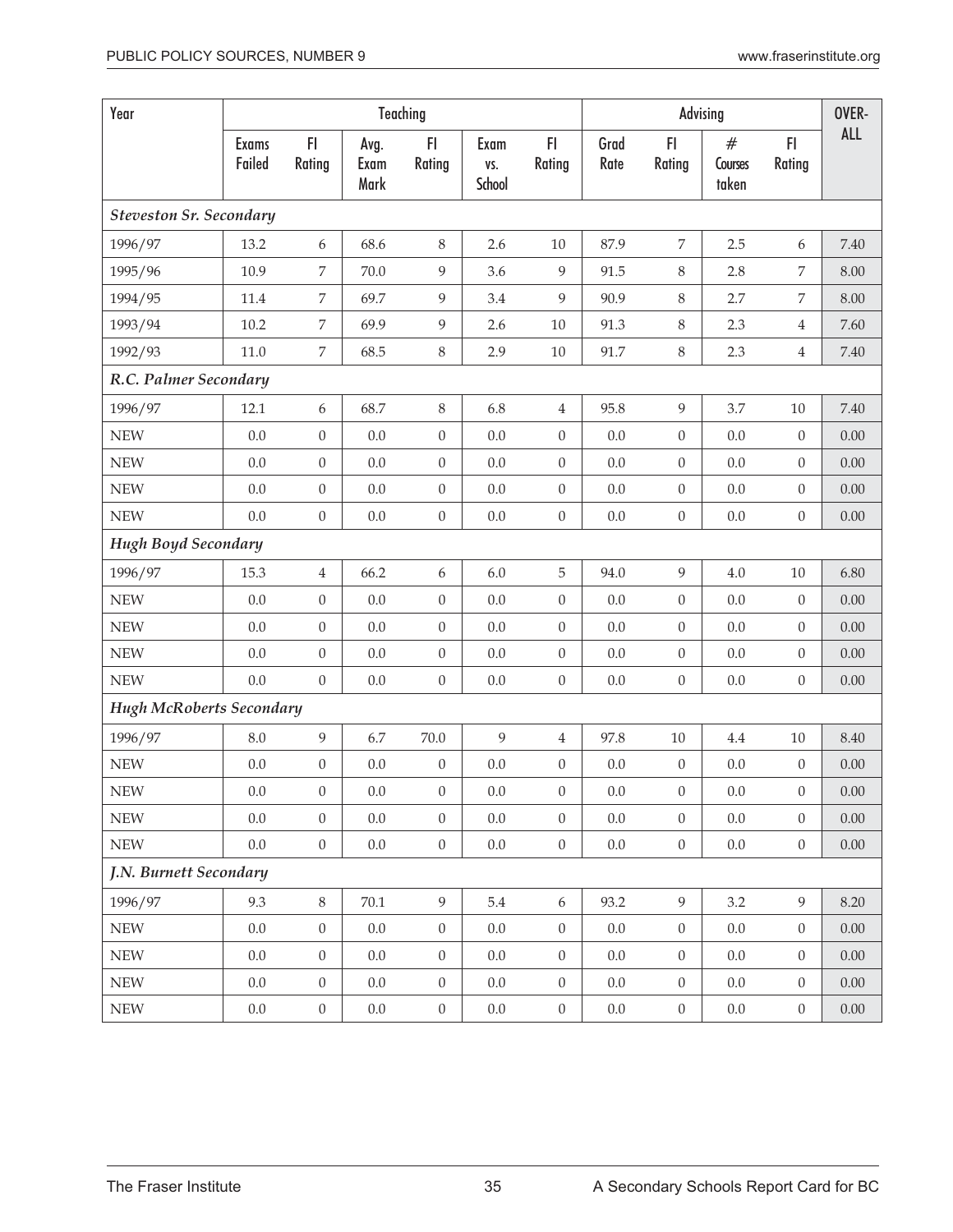| Year                         |                        |                  |                      | Teaching         |                       |                  |              | OVER-            |                       |                  |            |  |
|------------------------------|------------------------|------------------|----------------------|------------------|-----------------------|------------------|--------------|------------------|-----------------------|------------------|------------|--|
|                              | <b>Exams</b><br>Failed | F1<br>Rating     | Avg.<br>Exam<br>Mark | FI<br>Rating     | Exam<br>VS.<br>School | FI<br>Rating     | Grad<br>Rate | FI<br>Rating     | #<br>Courses<br>taken | FI.<br>Rating    | <b>ALL</b> |  |
| Matthew McNair Sr. Secondary |                        |                  |                      |                  |                       |                  |              |                  |                       |                  |            |  |
| 1996/97                      | 21.5                   | $\overline{2}$   | 64.5                 | 5                | 8.1                   | 3                | 90.3         | $\,8\,$          | 2.1                   | 3                | 4.20       |  |
| 1995/96                      | 15.8                   | $\overline{4}$   | 66.5                 | 6                | 5.7                   | 6                | 87.7         | $\overline{7}$   | 2.7                   | 7                | 6.00       |  |
| 1994/95                      | 17.7                   | 3                | 65.3                 | 5                | 6.6                   | 4                | 87.7         | 7                | 2.6                   | 7                | 5.20       |  |
| 1993/94                      | 17.5                   | 3                | 65.8                 | 6                | 4.5                   | $8\,$            | 87.2         | $\boldsymbol{6}$ | 2.2                   | 3                | 5.20       |  |
| 1992/93                      | 15.3                   | $\overline{4}$   | 66.2                 | 6                | $4.8\,$               | $\overline{7}$   | 87.7         | $\overline{7}$   | 2.1                   | 3                | 5.40       |  |
| Charles E. London Secondary  |                        |                  |                      |                  |                       |                  |              |                  |                       |                  |            |  |
| 1996/97                      | $11.7\,$               | 6                | 70.7                 | 9                | 4.4                   | 8                | 96.3         | 9                | 3.7                   | 10               | 8.40       |  |
| <b>NEW</b>                   | 0.0                    | $\mathbf{0}$     | 0.0                  | $\overline{0}$   | 0.0                   | $\boldsymbol{0}$ | 0.0          | $\theta$         | 0.0                   | $\boldsymbol{0}$ | 0.00       |  |
| <b>NEW</b>                   | 0.0                    | $\boldsymbol{0}$ | 0.0                  | $\overline{0}$   | 0.0                   | $\boldsymbol{0}$ | 0.0          | $\overline{0}$   | 0.0                   | $\boldsymbol{0}$ | 0.00       |  |
| <b>NEW</b>                   | 0.0                    | $\boldsymbol{0}$ | $0.0\,$              | $\boldsymbol{0}$ | $0.0\,$               | $\boldsymbol{0}$ | $0.0\,$      | $\boldsymbol{0}$ | 0.0                   | $\boldsymbol{0}$ | $0.00\,$   |  |
| <b>NEW</b>                   | 0.0                    | $\boldsymbol{0}$ | $0.0\,$              | $\boldsymbol{0}$ | 0.0                   | $\boldsymbol{0}$ | $0.0\,$      | $\boldsymbol{0}$ | $0.0\,$               | $\boldsymbol{0}$ | $0.00\,$   |  |
| Cambie Secondary             |                        |                  |                      |                  |                       |                  |              |                  |                       |                  |            |  |
| 1996/97                      | 15.8                   | $\overline{4}$   | 66.4                 | 6                | 4.0                   | 8                | 92.9         | 9                | 3.6                   | 9                | 7.20       |  |
| <b>NEW</b>                   | 0.0                    | $\boldsymbol{0}$ | 0.0                  | $\theta$         | 0.0                   | $\boldsymbol{0}$ | 0.0          | $\boldsymbol{0}$ | 0.0                   | $\overline{0}$   | 0.00       |  |
| <b>NEW</b>                   | 0.0                    | $\boldsymbol{0}$ | 0.0                  | $\theta$         | 0.0                   | $\boldsymbol{0}$ | 0.0          | $\theta$         | 0.0                   | $\boldsymbol{0}$ | 0.00       |  |
| <b>NEW</b>                   | 0.0                    | $\mathbf{0}$     | $0.0\,$              | $\boldsymbol{0}$ | 0.0                   | $\boldsymbol{0}$ | 0.0          | $\boldsymbol{0}$ | $0.0\,$               | $\boldsymbol{0}$ | $0.00\,$   |  |
| <b>NEW</b>                   | 0.0                    | $\boldsymbol{0}$ | 0.0                  | $\boldsymbol{0}$ | 0.0                   | $\boldsymbol{0}$ | $0.0\,$      | $\boldsymbol{0}$ | 0.0                   | $\boldsymbol{0}$ | 0.00       |  |
| Richmond Christian School    |                        |                  |                      |                  |                       |                  |              |                  |                       |                  |            |  |
| 1996/97                      | 6.0                    | $10\,$           | 70.2                 | $\overline{9}$   | 11.4                  | $\mathbf{1}$     | 90.5         | 8                | 4.2                   | 10               | 7.60       |  |
| 1995/96                      | 15.2                   | $\overline{4}$   | 64.4                 | 5                | 10.5                  | $\,1$            | 100.0        | $10\,$           | 4.9                   | 10               | 6.00       |  |
| 1994/95                      | 23.1                   | $\overline{2}$   | 62.6                 | 3                | 6.5                   | $\overline{4}$   | 85.7         | 6                | 3.0                   | 9                | 4.80       |  |
| 1993/94                      | 31.8                   | $\mathbf{1}$     | 59.8                 | $\mathbf{1}$     | $11.4\,$              | $\mathbf{1}$     | 73.9         | $\mathbf{1}$     | $3.5\,$               | 9                | 2.60       |  |
| 1992/93                      | 35.7                   | $1\,$            | 55.8                 | $\mathbf{1}$     | $15.1\,$              | $\mathbf{1}$     | 93.8         | 9                | $2.8\,$               | $8\,$            | 4.00       |  |
| <b>VANCOUVER</b>             |                        |                  |                      |                  |                       |                  |              |                  |                       |                  |            |  |
| <b>King George Secondary</b> |                        |                  |                      |                  |                       |                  |              |                  |                       |                  |            |  |
| 1996/97                      | 12.3                   | $\boldsymbol{6}$ | 65.9                 | 6                | 5.4                   | 6                | 87.7         | $\overline{7}$   | 3.2                   | 9                | 6.80       |  |
| 1995/96                      | $11.2\,$               | 7                | 67.5                 | 7                | 2.9                   | $10\,$           | 82.1         | $\,4\,$          | 3.1                   | 9                | 7.40       |  |
| 1994/95                      | 16.9                   | $\mathfrak{Z}$   | 65.5                 | 5                | 3.2                   | $10\,$           | $81.4\,$     | $\,4\,$          | 3.1                   | $\overline{9}$   | 6.20       |  |
| 1993/94                      | 17.7                   | $\mathfrak{Z}$   | 63.8                 | 4                | 5.6                   | 6                | $81.7\,$     | $\,4\,$          | 2.5                   | $\boldsymbol{6}$ | 4.60       |  |
| 1992/93                      | 16.4                   | $\overline{4}$   | 64.3                 | 5                | $4.8\,$               | $\,7$            | 74.1         | $\mathbf{1}$     | 2.6                   | $\boldsymbol{6}$ | 4.60       |  |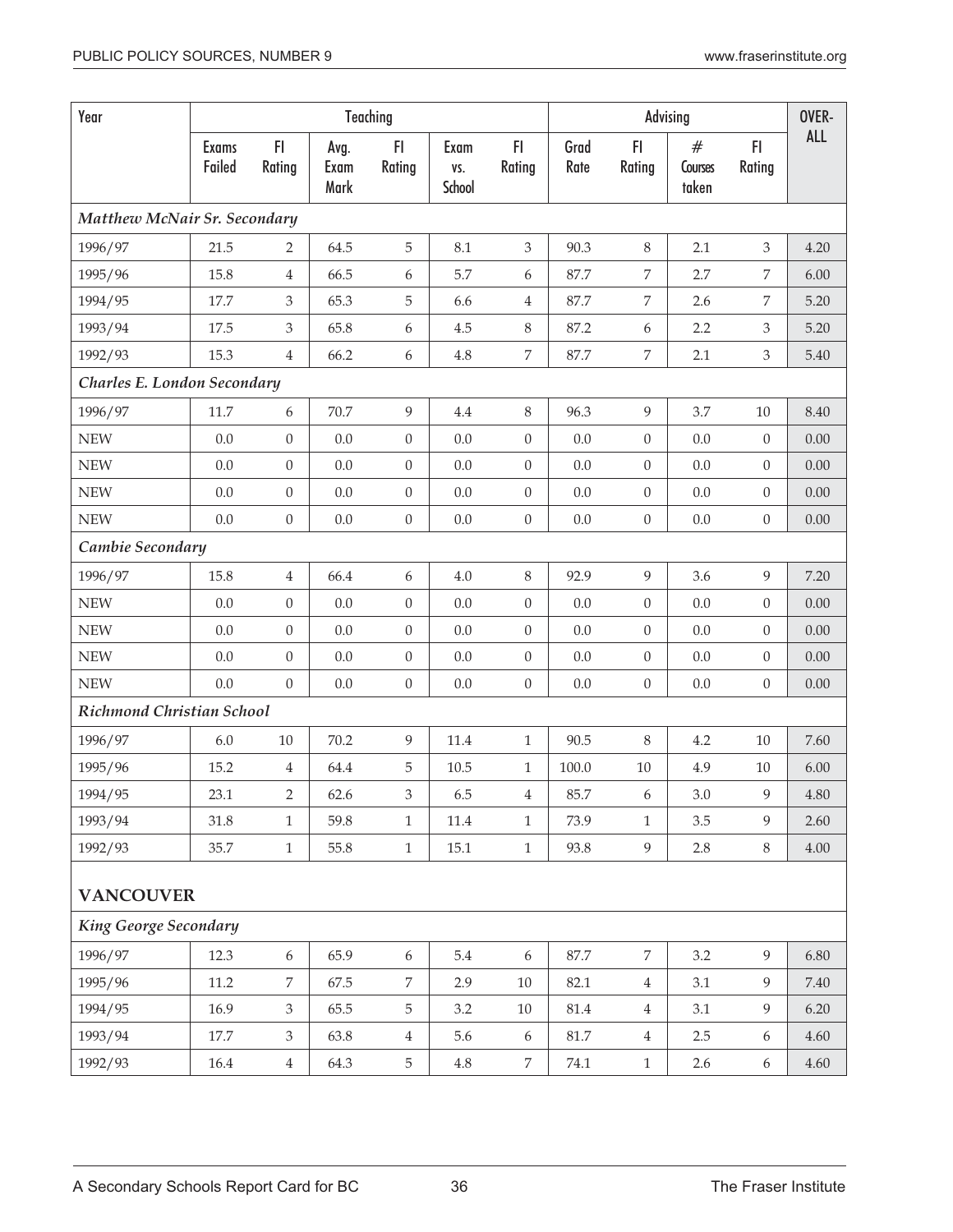| Year                       |                        |                |                      | Teaching       |                       | OVER-          |              |                |                       |                |            |
|----------------------------|------------------------|----------------|----------------------|----------------|-----------------------|----------------|--------------|----------------|-----------------------|----------------|------------|
|                            | <b>Exams</b><br>Failed | F1<br>Rating   | Avg.<br>Exam<br>Mark | FI<br>Rating   | Exam<br>VS.<br>School | F1<br>Rating   | Grad<br>Rate | FI.<br>Rating  | #<br>Courses<br>taken | FI.<br>Rating  | <b>ALL</b> |
| Britannia Secondary        |                        |                |                      |                |                       |                |              |                |                       |                |            |
| 1996/97                    | 15.5                   | $\overline{4}$ | 64.7                 | 5              | 8.1                   | 3              | 89.6         | $\,8\,$        | 3.1                   | 9              | 5.80       |
| 1995/96                    | 17.2                   | 3              | 65.7                 | 6              | 6.2                   | 5              | 89.8         | 8              | 3.1                   | 9              | 6.20       |
| 1994/95                    | 14.4                   | 5              | 66.3                 | 6              | 5.2                   | 6              | 83.6         | 5              | 3.2                   | 9              | 6.20       |
| 1993/94                    | 21.0                   | $\overline{2}$ | 64.5                 | 5              | 6.9                   | 4              | 79.8         | 3              | 2.5                   | 6              | 4.00       |
| 1992/93                    | 15.7                   | $\overline{4}$ | 64.2                 | $\overline{4}$ | 7.6                   | $\mathfrak{Z}$ | 88.2         | $\overline{7}$ | 3.0                   | 9              | 5.40       |
| Magee Secondary            |                        |                |                      |                |                       |                |              |                |                       |                |            |
| 1996/97                    | 5.4                    | $10\,$         | 74.7                 | $10\,$         | $4.0\,$               | $8\,$          | 97.7         | 10             | 3.3                   | 9              | 9.40       |
| 1995/96                    | 7.1                    | 9              | 71.8                 | $10\,$         | 2.7                   | $10\,$         | 95.2         | 9              | 3.4                   | 9              | 9.40       |
| 1994/95                    | 8.2                    | 9              | 69.9                 | 9              | 3.9                   | 9              | 94.9         | 9              | 3.5                   | 9              | 9.00       |
| 1993/94                    | 6.5                    | $10\,$         | 73.0                 | $10\,$         | 2.3                   | $10\,$         | 85.0         | $\mathbf 5$    | 3.2                   | 9              | 8.80       |
| 1992/93                    | 4.8                    | $10\,$         | 73.7                 | $10\,$         | 3.2                   | $10\,$         | 88.7         | $\overline{7}$ | $3.0\,$               | $\overline{9}$ | 9.20       |
| Kitsilano Secondary        |                        |                |                      |                |                       |                |              |                |                       |                |            |
| 1996/97                    | $6.0$                  | 10             | 71.8                 | $10\,$         | 2.9                   | $10\,$         | 95.4         | 9              | 3.8                   | $10\,$         | 9.80       |
| 1995/96                    | 5.5                    | 10             | 74.9                 | $10\,$         | 2.5                   | $10\,$         | 95.1         | $\overline{9}$ | 3.7                   | 10             | 9.80       |
| 1994/95                    | 6.1                    | $10\,$         | 74.1                 | $10\,$         | 2.8                   | $10\,$         | 90.3         | $\,8\,$        | 3.5                   | 9              | 9.40       |
| 1993/94                    | 6.8                    | 9              | 69.6                 | $\overline{9}$ | 2.0                   | $10\,$         | 87.5         | 7              | 3.0                   | 9              | 8.80       |
| 1992/93                    | 7.9                    | 9              | 70.0                 | 9              | 4.9                   | $\overline{7}$ | 82.4         | $\overline{4}$ | 3.0                   | $8\,$          | 7.40       |
| John Oliver Secondary      |                        |                |                      |                |                       |                |              |                |                       |                |            |
| 1996/97                    | 29.1                   | $\mathbf{1}$   | 58.5                 | $\mathbf{1}$   | 9.7                   | $\overline{2}$ | 86.2         | 6              | 2.7                   | $\overline{7}$ | 3.40       |
| 1995/96                    | 23.6                   | $\mathbf{1}$   | 61.2                 | $\overline{2}$ | 7.3                   | 3              | 85.8         | 6              | 2.7                   | 7              | 3.80       |
| 1994/95                    | 19.9                   | $\overline{2}$ | 63.6                 | $\overline{4}$ | 3.8                   | 9              | 85.3         | 5              | $2.5\,$               | 6              | 5.20       |
| 1993/94                    | 22.6                   | 2              | 61.9                 | 2              | 3.0                   | $10\,$         | 70.7         | $\mathbf{1}$   | 2.3                   | $\overline{4}$ | 3.80       |
| 1992/93                    | 18.1                   | $\mathfrak{Z}$ | 63.6                 | $\overline{4}$ | 4.5                   | $8\,$          | $81.0\,$     | $\overline{4}$ | 2.3                   | $\overline{4}$ | 4.60       |
| <b>Lord Byng Secondary</b> |                        |                |                      |                |                       |                |              |                |                       |                |            |
| 1996/97                    | 8.2                    | 9              | $71.7\,$             | $10\,$         | 6.2                   | 5              | 95.2         | 9              | $4.0\,$               | $10\,$         | 8.60       |
| 1995/96                    | 9.9                    | 8              | 70.4                 | 9              | 5.1                   | 7              | 93.3         | 9              | 4.0                   | 10             | 8.60       |
| 1994/95                    | 14.6                   | 5              | 68.5                 | $\,8\,$        | 6.7                   | $\overline{4}$ | 96.4         | 9              | 3.8                   | 10             | 7.20       |
| 1993/94                    | 9.3                    | 8              | 70.0                 | 9              | 4.0                   | 8              | 87.0         | 6              | 3.9                   | 10             | 8.20       |
| 1992/93                    | 5.2                    | $10\,$         | 72.0                 | $10\,$         | 3.8                   | 9              | 91.2         | $8\,$          | 3.9                   | 10             | 9.40       |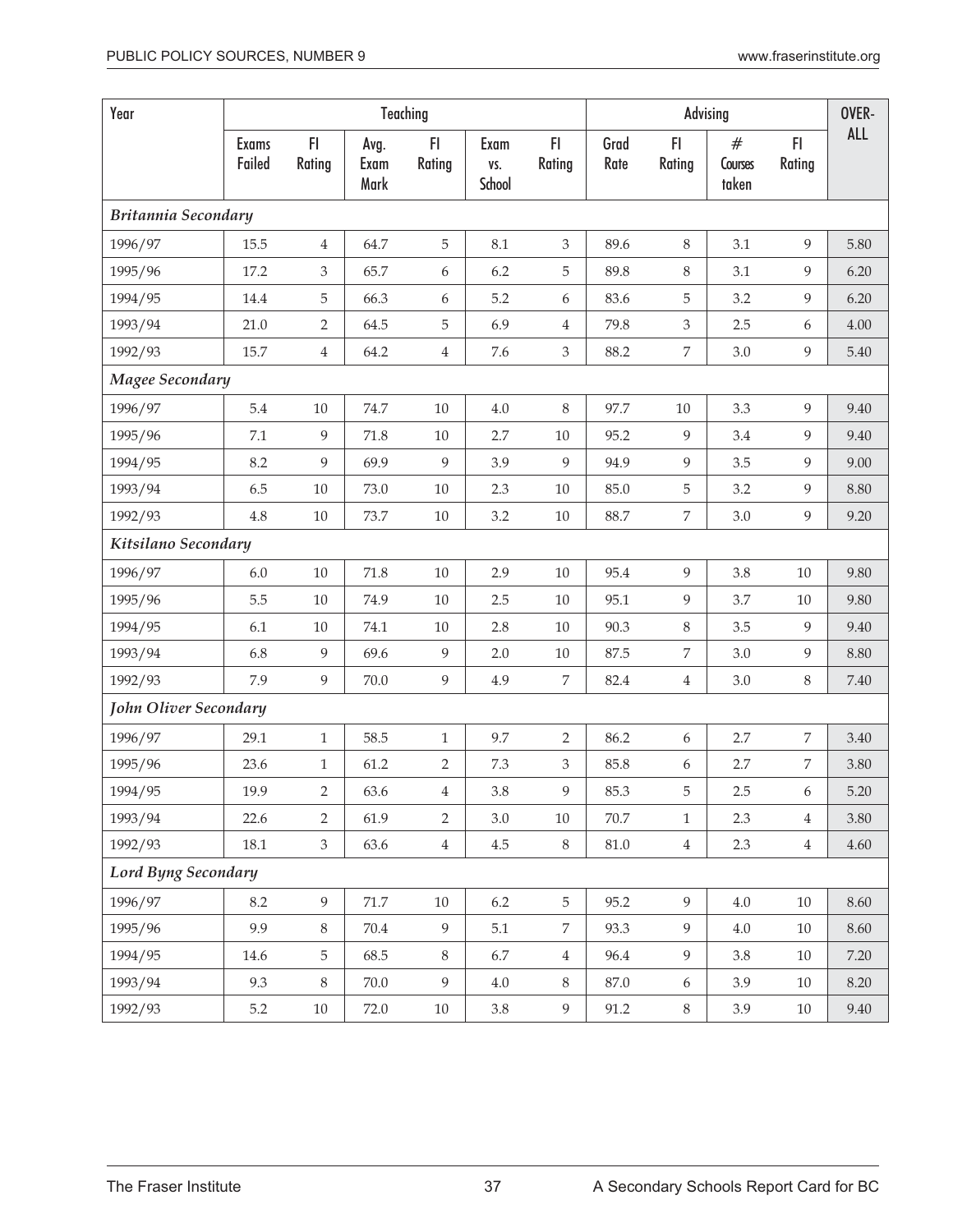| Year                                   |                        |                |                      | Teaching         | Advising              |                  |              |                  |                       |               |            |
|----------------------------------------|------------------------|----------------|----------------------|------------------|-----------------------|------------------|--------------|------------------|-----------------------|---------------|------------|
|                                        | <b>Exams</b><br>Failed | F1<br>Rating   | Avg.<br>Exam<br>Mark | FI<br>Rating     | Exam<br>VS.<br>School | FI.<br>Rating    | Grad<br>Rate | FI<br>Rating     | #<br>Courses<br>taken | FI.<br>Rating | <b>ALL</b> |
| <b>Templeton Secondary</b>             |                        |                |                      |                  |                       |                  |              |                  |                       |               |            |
| 1996/97                                | 16.3                   | 4              | 66.0                 | 6                | 7.3                   | 3                | 93.1         | 9                | 3.3                   | 9             | 6.20       |
| 1995/96                                | 14.9                   | 5              | 65.7                 | 6                | 5.2                   | 6                | 90.3         | 8                | 2.6                   | 6             | 6.20       |
| 1994/95                                | 13.1                   | 6              | 67.5                 | 7                | 5.7                   | 6                | 89.7         | $8\,$            | 2.8                   | 7             | 6.80       |
| 1993/94                                | 13.0                   | 6              | 66.4                 | $\boldsymbol{6}$ | 5.3                   | $\boldsymbol{6}$ | 76.9         | $\overline{2}$   | 2.5                   | 5             | 5.00       |
| 1992/93                                | 20.7                   | $\overline{2}$ | 62.0                 | $\mathfrak{Z}$   | 4.6                   | $8\,$            | 82.6         | $\overline{4}$   | 2.5                   | 6             | 4.60       |
| Vancouver Technical Secondary          |                        |                |                      |                  |                       |                  |              |                  |                       |               |            |
| 1996/97                                | 10.6                   | 7              | 68.2                 | $\,8\,$          | $4.4\,$               | $8\,$            | 89.4         | 8                | 2.7                   | 7             | 7.60       |
| 1995/96                                | 14.7                   | 5              | 67.7                 | 8                | 3.6                   | 9                | 86.4         | 6                | 2.6                   | 6             | 6.80       |
| 1994/95                                | 12.3                   | 6              | 69.1                 | $\overline{9}$   | $4.0\,$               | $8\,$            | 86.9         | 6                | 3.1                   | 9             | 7.60       |
| 1993/94                                | 18.3                   | 3              | 64.8                 | $\mathbf 5$      | 4.1                   | 8                | 87.3         | 6                | 2.4                   | 5             | 5.40       |
| 1992/93                                | 20.8                   | $\overline{2}$ | 63.5                 | $\,4$            | 4.7                   | $8\,$            | 81.9         | $\overline{4}$   | 2.1                   | 3             | 4.20       |
| <b>Point Grey Secondary</b>            |                        |                |                      |                  |                       |                  |              |                  |                       |               |            |
| 1996/97                                | 4.2                    | $10\,$         | 75.1                 | $10\,$           | $4.0\,$               | 9                | 98.1         | $10\,$           | 4.2                   | $10\,$        | 9.80       |
| 1995/96                                | 4.6                    | $10\,$         | 75.2                 | $10\,$           | 2.0                   | $10\,$           | 94.2         | 9                | 4.1                   | 10            | 9.80       |
| 1994/95                                | 6.6                    | 10             | 73.0                 | 10               | 3.9                   | 9                | 93.5         | 9                | 4.1                   | 10            | 9.60       |
| 1993/94                                | 5.9                    | $10\,$         | 74.0                 | $10\,$           | 3.2                   | $10\,$           | 90.8         | 8                | 3.8                   | $10\,$        | 9.60       |
| 1992/93                                | 6.1                    | $10\,$         | 72.7                 | $10\,$           | 2.2                   | $10\,$           | 94.4         | 9                | 3.5                   | 9             | 9.60       |
| <b>Gladstone Secondary</b>             |                        |                |                      |                  |                       |                  |              |                  |                       |               |            |
| 1996/97                                | 20.9                   | $\overline{2}$ | 63.5                 | $\overline{4}$   | $7.4\,$               | $\mathfrak{Z}$   | 84.2         | 5                | 2.6                   | 7             | 4.20       |
| 1995/96                                | 20.5                   | $\overline{2}$ | 63.3                 | 3                | 9.3                   | $\overline{2}$   | 88.0         | $\overline{7}$   | 2.9                   | 8             | 4.40       |
| 1994/95                                | $18.1\,$               | 3              | 65.3                 | 5                | $6.5\,$               | $\overline{4}$   | 85.8         | $\boldsymbol{6}$ | 3.0                   | 9             | $5.40\,$   |
| 1993/94                                | 21.2                   | 2              | 62.7                 | 3                | 6.5                   | $\overline{4}$   | 80.4         | 3                | 2.9                   | 8             | $4.00\,$   |
| 1992/93                                | 18.2                   | $\mathfrak{Z}$ | 63.5                 | $\,4$            | 4.3                   | $8\,$            | 80.6         | $\mathfrak{Z}$   | 2.6                   | 6             | 4.80       |
| <b>Sir Winston Churchill Secondary</b> |                        |                |                      |                  |                       |                  |              |                  |                       |               |            |
| 1996/97                                | 10.9                   | 7              | 70.3                 | 9                | 3.9                   | 9                | 92.5         | 9                | 4.1                   | 10            | 8.80       |
| 1995/96                                | 9.8                    | $8\,$          | 71.5                 | $10\,$           | 4.3                   | $8\,$            | 94.2         | 9                | 4.5                   | $10\,$        | 9.00       |
| 1994/95                                | 9.3                    | $\,8\,$        | 72.1                 | 10               | $4.4\,$               | 8                | 91.8         | 8                | 4.3                   | 10            | 8.80       |
| 1993/94                                | 11.3                   | 7              | 70.6                 | 9                | 5.1                   | 7                | 77.0         | $\overline{2}$   | 4.3                   | 10            | $7.00\,$   |
| 1992/93                                | $11.0\,$               | 7              | 69.8                 | $\boldsymbol{9}$ | $3.5\,$               | $\overline{9}$   | $90.5\,$     | $8\,$            | 4.1                   | 10            | 8.60       |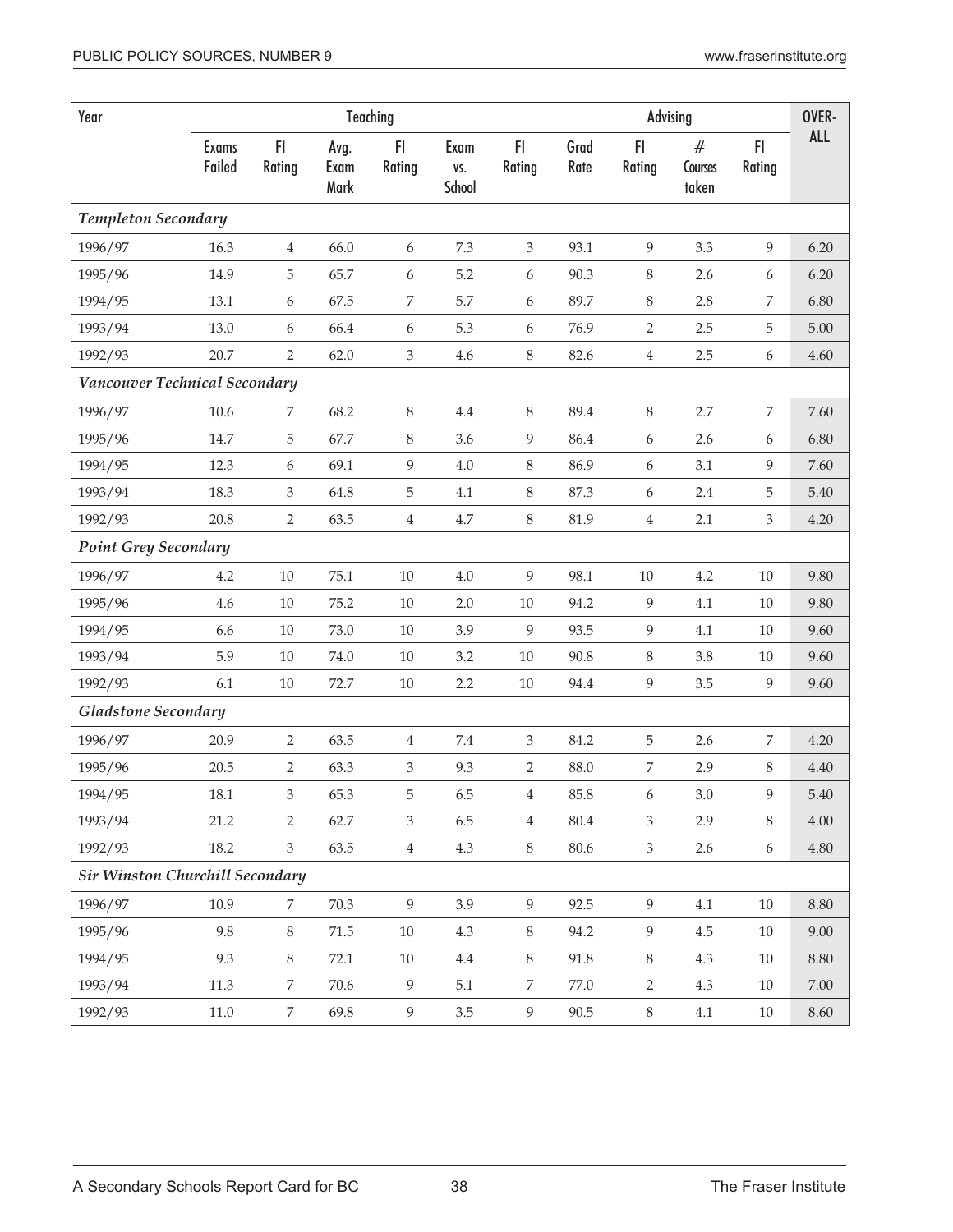| Year                                |                        |                  |                      | Teaching       |                       |                  |              |                  | Advising              |                | OVER- |
|-------------------------------------|------------------------|------------------|----------------------|----------------|-----------------------|------------------|--------------|------------------|-----------------------|----------------|-------|
|                                     | <b>Exams</b><br>Failed | FI<br>Rating     | Avg.<br>Exam<br>Mark | FI<br>Rating   | Exam<br>VS.<br>School | FI.<br>Rating    | Grad<br>Rate | FI.<br>Rating    | #<br>Courses<br>taken | FI<br>Rating   | ALL   |
| Killarney Secondary                 |                        |                  |                      |                |                       |                  |              |                  |                       |                |       |
| 1996/97                             | 11.6                   | 6                | 68.7                 | $\,8\,$        | 3.2                   | 10               | 90.4         | 8                | 3.0                   | 9              | 8.20  |
| 1995/96                             | 11.7                   | 6                | 70.0                 | $\overline{9}$ | 2.9                   | $10\,$           | 91.9         | 9                | 3.2                   | 9              | 8.60  |
| 1994/95                             | 12.9                   | 6                | 69.2                 | 9              | 3.5                   | 9                | 89.0         | $\overline{7}$   | 3.2                   | 9              | 8.00  |
| 1993/94                             | 12.9                   | 6                | 67.8                 | 8              | 4.7                   | $8\,$            | 75.7         | $\overline{2}$   | 3.1                   | 9              | 6.60  |
| 1992/93                             | 13.5                   | 5                | 66.2                 | 6              | $4.5\,$               | $\,8\,$          | 87.5         | $\boldsymbol{7}$ | 3.3                   | 9              | 7.00  |
| <b>Sir Charles Tupper Secondary</b> |                        |                  |                      |                |                       |                  |              |                  |                       |                |       |
| 1996/97                             | 22.5                   | $\overline{2}$   | 62.4                 | $\mathfrak{Z}$ | 7.3                   | $\mathfrak{Z}$   | 80.3         | $\mathfrak{Z}$   | 2.7                   | $\overline{7}$ | 3.60  |
| 1995/96                             | 19.5                   | $\overline{2}$   | 64.9                 | 5              | 7.5                   | 3                | 87.8         | 7                | 2.9                   | 8              | 5.00  |
| 1994/95                             | 17.6                   | 3                | 64.6                 | 5              | $8.8\,$               | $\overline{2}$   | 88.8         | 7                | 2.8                   | $\overline{7}$ | 4.80  |
| 1993/94                             | 17.2                   | $\mathfrak{Z}$   | 65.3                 | $\mathbf 5$    | 4.2                   | $8\,$            | 81.8         | $\overline{4}$   | 2.3                   | $\overline{4}$ | 4.80  |
| 1992/93                             | 22.1                   | $\overline{2}$   | 61.8                 | $\overline{2}$ | 10.7                  | $1\,$            | 90.3         | $8\,$            | 2.7                   | 7              | 4.00  |
| David Thompson Secondary            |                        |                  |                      |                |                       |                  |              |                  |                       |                |       |
| 1996/97                             | $10.1\,$               | 7                | 71.4                 | $10\,$         | 3.2                   | $10\,$           | 90.0         | 8                | 3.5                   | 9              | 8.80  |
| 1995/96                             | 13.3                   | 5                | 70.7                 | 9              | $1.7\,$               | $10\,$           | 95.0         | 9                | 3.6                   | $10\,$         | 8.60  |
| 1994/95                             | 11.2                   | 7                | 71.2                 | $10\,$         | 2.5                   | $10\,$           | 89.8         | $8\,$            | 3.1                   | 9              | 8.80  |
| 1993/94                             | $10.6\,$               | 7                | $70.1\,$             | $\overline{9}$ | 2.1                   | $10\,$           | 82.3         | $\overline{4}$   | 3.2                   | 9              | 7.80  |
| 1992/93                             | 11.8                   | $\boldsymbol{6}$ | 68.7                 | $\,8\,$        | 4.2                   | $\,8$            | 85.4         | $\boldsymbol{6}$ | 2.8                   | 8              | 7.20  |
| <b>Prince of Wales Secondary</b>    |                        |                  |                      |                |                       |                  |              |                  |                       |                |       |
| 1996/97                             | 6.3                    | $10\,$           | 73.1                 | $10\,$         | 3.6                   | 9                | 95.3         | 9                | 4.1                   | 10             | 9.60  |
| 1995/96                             | 6.6                    | $10\,$           | 74.3                 | $10\,$         | 3.8                   | 9                | 99.1         | 10               | 3.9                   | 10             | 9.80  |
| 1994/95                             | 5.7                    | 10               | 74.3                 | $10\,$         | $2.7\,$               | $10\,$           | 93.9         | 9                | $4.2\,$               | $10\,$         | 9.80  |
| 1993/94                             | 7.2                    | 9                | 72.4                 | 10             | 3.5                   | 9                | 93.7         | 9                | 3.9                   | 10             | 9.40  |
| 1992/93                             | 7.9                    | 9                | 72.2                 | $10\,$         | 2.9                   | $10\,$           | 92.6         | 9                | 3.7                   | $10\,$         | 9.60  |
| Windermere Secondary                |                        |                  |                      |                |                       |                  |              |                  |                       |                |       |
| 1996/97                             | 14.9                   | 5                | 64.4                 | $5\,$          | $5.4\,$               | $\boldsymbol{6}$ | 89.8         | 8                | 3.1                   | 9              | 6.60  |
| 1995/96                             | 16.5                   | $\overline{4}$   | 64.8                 | 5              | 5.5                   | 6                | 92.7         | 9                | 2.8                   | 8              | 6.40  |
| 1994/95                             | 15.4                   | $\overline{4}$   | 65.2                 | 5              | 4.1                   | $8\,$            | 88.7         | 7                | 2.8                   | 7              | 6.20  |
| 1993/94                             | 20.4                   | 2                | 62.6                 | 3              | 6.1                   | 5                | 86.0         | 6                | 2.6                   | 6              | 4.40  |
| 1992/93                             | 18.3                   | $\mathfrak{Z}$   | 63.1                 | $\mathfrak{Z}$ | $\!\!8.4$             | $\overline{2}$   | 88.8         | $\overline{7}$   | 3.0                   | $8\,$          | 4.60  |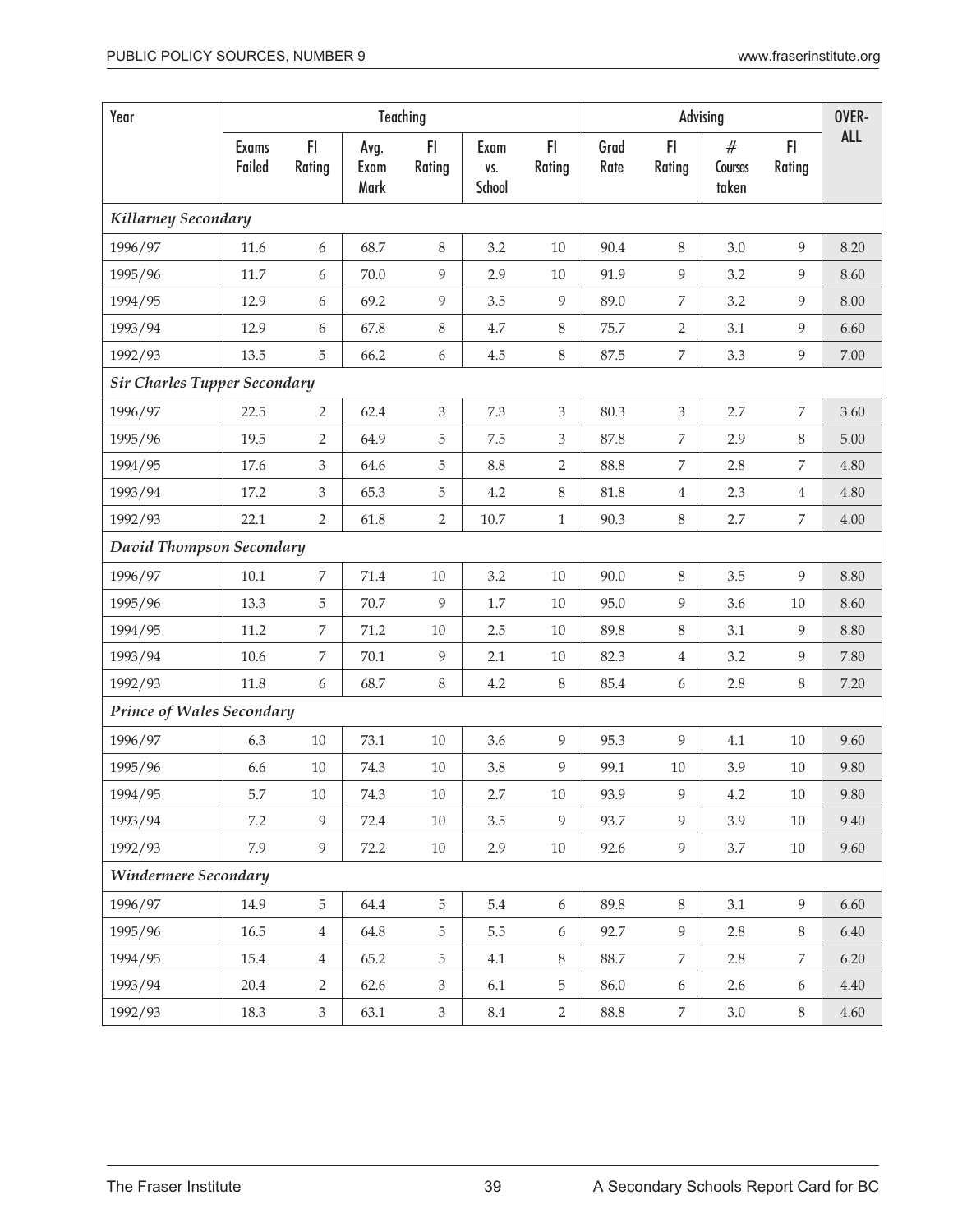| Year                             |                        |                |                      | Teaching       |                       |                  |              |                  | Advising              |              | OVER-    |
|----------------------------------|------------------------|----------------|----------------------|----------------|-----------------------|------------------|--------------|------------------|-----------------------|--------------|----------|
|                                  | <b>Exams</b><br>Failed | FI<br>Rating   | Avg.<br>Exam<br>Mark | FI<br>Rating   | Exam<br>VS.<br>School | FI<br>Rating     | Grad<br>Rate | FI.<br>Rating    | #<br>Courses<br>taken | F1<br>Rating | ALL      |
| <b>Eric Hamber Secondary</b>     |                        |                |                      |                |                       |                  |              |                  |                       |              |          |
| 1996/97                          | 9.9                    | 8              | 71.8                 | $10\,$         | 2.5                   | 10               | 93.8         | 9                | 4.0                   | 10           | 9.40     |
| 1995/96                          | 9.1                    | 8              | 73.3                 | 10             | 3.0                   | 10               | 93.7         | 9                | 4.7                   | 10           | 9.40     |
| 1994/95                          | 7.3                    | 9              | 73.0                 | $10\,$         | 2.3                   | $10\,$           | 96.2         | 9                | 4.8                   | 10           | 9.60     |
| 1993/94                          | 8.2                    | 9              | 71.8                 | $10\,$         | 2.3                   | 10               | 82.4         | $\,4$            | 3.6                   | 10           | 8.60     |
| 1992/93                          | 8.3                    | 9              | 71.8                 | $10\,$         | 2.8                   | $10\,$           | 95.3         | 9                | 3.1                   | 9            | 9.40     |
| <b>University Hill Secondary</b> |                        |                |                      |                |                       |                  |              |                  |                       |              |          |
| 1996/97                          | 8.0                    | 9              | 74.6                 | $10\,$         | 3.2                   | $10\,$           | 98.6         | $10\,$           | 5.5                   | 10           | 9.80     |
| 1995/96                          | 8.2                    | 9              | 74.0                 | $10\,$         | 2.9                   | $10\,$           | 96.3         | 9                | 5.8                   | 10           | 9.60     |
| 1994/95                          | 6.9                    | 9              | 75.0                 | $10\,$         | 2.9                   | $10\,$           | 94.1         | 9                | 5.3                   | 10           | 9.60     |
| 1993/94                          | 6.1                    | $10\,$         | 73.0                 | $10\,$         | 2.6                   | $10\,$           | 98.1         | $10\,$           | 4.0                   | 10           | 10.00    |
| 1992/93                          | 7.9                    | $\overline{9}$ | 72.4                 | $10\,$         | $4.0\,$               | $\,8\,$          | 96.8         | 9                | 4.0                   | $10\,$       | 9.20     |
| St. George's School              |                        |                |                      |                |                       |                  |              |                  |                       |              |          |
| 1996/97                          | 2.8                    | $10\,$         | 77.4                 | $10\,$         | 4.2                   | $\,8\,$          | 99.2         | $10\,$           | $5.0\,$               | 10           | 9.60     |
| 1995/96                          | 2.1                    | $10\,$         | 79.0                 | $10\,$         | 3.8                   | 9                | 99.1         | $10\,$           | 5.4                   | 10           | 9.80     |
| 1994/95                          | 1.3                    | 10             | 78.1                 | $10\,$         | 3.0                   | $10\,$           | 98.9         | 10               | 5.5                   | 10           | 10.00    |
| 1993/94                          | 1.6                    | $10\,$         | 78.8                 | $10\,$         | 3.6                   | $\boldsymbol{9}$ | 100.0        | $10\,$           | 5.0                   | 10           | 9.80     |
| 1992/93                          | $1.0\,$                | $10\,$         | 78.7                 | $10\,$         | 5.1                   | $\,7$            | 98.8         | $10\,$           | 4.9                   | 10           | 9.40     |
| <b>Crofton House</b>             |                        |                |                      |                |                       |                  |              |                  |                       |              |          |
| 1996/97                          | $1.1\,$                | 10             | 80.9                 | $10\,$         | 4.6                   | $\,8\,$          | 98.4         | 10               | 5.5                   | 10           | 9.60     |
| 1995/96                          | 2.2                    | $10\,$         | 80.3                 | $10\,$         | 3.6                   | 9                | 100.0        | 10               | 5.7                   | 10           | 9.80     |
| 1994/95                          | 1.9                    | $10\,$         | $80.1\,$             | $10\,$         | 3.5                   | $\boldsymbol{9}$ | $100.0\,$    | $10\,$           | $5.8\,$               | $10\,$       | $9.80\,$ |
| 1993/94                          | 2.0                    | 10             | 78.4                 | 10             | 3.5                   | 9                | $100.0\,$    | 10               | 5.2                   | 10           | 9.80     |
| 1992/93                          | 2.6                    | $10\,$         | 78.5                 | 10             | 3.9                   | 9                | 98.3         | 10               | 5.4                   | 10           | 9.80     |
| Vancouver College                |                        |                |                      |                |                       |                  |              |                  |                       |              |          |
| 1996/97                          | 7.6                    | 9              | 70.7                 | 9              | 5.6                   | 6                | 99.3         | 10               | 4.1                   | $10\,$       | 8.80     |
| 1995/96                          | 5.9                    | $10\,$         | $71.7\,$             | $10\,$         | $6.0\,$               | $\overline{5}$   | 97.1         | 10               | $4.5\,$               | $10\,$       | 9.00     |
| 1994/95                          | 9.9                    | 8              | 68.5                 | 8              | 7.3                   | 3                | 97.8         | 10               | 4.1                   | 10           | 7.80     |
| 1993/94                          | 9.2                    | 8              | 66.3                 | 6              | 9.0                   | $\overline{2}$   | 96.9         | 9                | 3.5                   | 9            | 6.80     |
| 1992/93                          | 13.4                   | 5              | 66.6                 | $\overline{7}$ | 6.6                   | $\overline{4}$   | 95.0         | $\boldsymbol{9}$ | $3.7\,$               | $10\,$       | $7.00\,$ |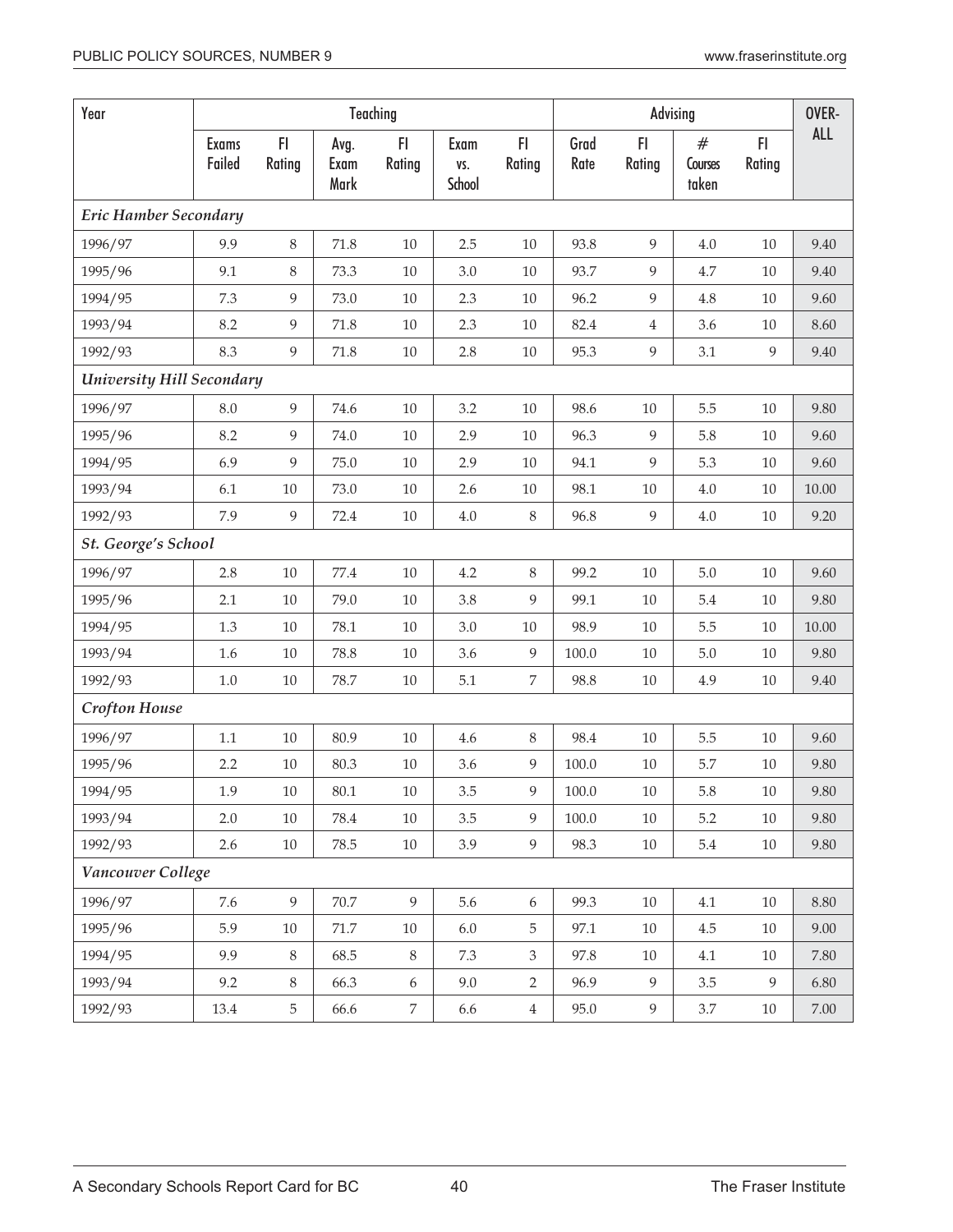| Year                                    |                 |                |                      | Teaching       |                       |                  |              |                | Advising                    |              | OVER-    |
|-----------------------------------------|-----------------|----------------|----------------------|----------------|-----------------------|------------------|--------------|----------------|-----------------------------|--------------|----------|
|                                         | Exams<br>Failed | FI<br>Rating   | Avg.<br>Exam<br>Mark | FI.<br>Rating  | Exam<br>VS.<br>School | FI.<br>Rating    | Grad<br>Rate | FI.<br>Rating  | $^{\#}$<br>Courses<br>taken | FI<br>Rating | ALL      |
| York House School                       |                 |                |                      |                |                       |                  |              |                |                             |              |          |
| 1996/97                                 | 2.4             | 10             | 77.9                 | 10             | 5.9                   | 5                | 100.0        | 10             | 5.8                         | 10           | 9.00     |
| 1995/96                                 | 1.2             | $10\,$         | 79.5                 | $10\,$         | 4.3                   | 8                | 96.2         | 9              | 4.8                         | 10           | 9.40     |
| 1994/95                                 | $1.0\,$         | $10\,$         | 78.2                 | $10\,$         | 5.9                   | 5                | $100.0\,$    | $10\,$         | 5.1                         | 10           | 9.00     |
| 1993/94                                 | 1.5             | 10             | 79.7                 | $10\,$         | 4.9                   | $\overline{7}$   | 100.0        | $10\,$         | 5.1                         | 10           | 9.40     |
| 1992/93                                 | $1.4\,$         | $10\,$         | 76.6                 | $10\,$         | 4.7                   | $8\,$            | 100.0        | $10\,$         | $5.0\,$                     | $10\,$       | 9.60     |
| Little Flower Academy                   |                 |                |                      |                |                       |                  |              |                |                             |              |          |
| 1996/97                                 | 3.7             | $10\,$         | 77.4                 | $10\,$         | 5.6                   | $\boldsymbol{6}$ | 100.0        | $10\,$         | 4.7                         | 10           | 9.20     |
| 1995/96                                 | 3.5             | 10             | 76.0                 | 10             | 3.7                   | 9                | 98.6         | $10\,$         | 4.8                         | 10           | 9.80     |
| 1994/95                                 | 3.5             | $10\,$         | 77.9                 | $10\,$         | 3.2                   | $10\,$           | $100.0\,$    | 10             | 4.8                         | $10\,$       | 10.00    |
| 1993/94                                 | 1.9             | $10\,$         | 77.5                 | $10\,$         | 5.1                   | 7                | 100.0        | 10             | 4.4                         | 10           | 9.40     |
| 1992/93                                 | 0.7             | 10             | 77.6                 | $10\,$         | 5.9                   | $\overline{5}$   | 98.6         | $10\,$         | 3.7                         | $10\,$       | 9.00     |
| Notre Dame Regional Secondary           |                 |                |                      |                |                       |                  |              |                |                             |              |          |
| 1996/97                                 | 9.9             | 8              | 69.3                 | 9              | 6.5                   | $\overline{4}$   | 93.6         | 9              | 3.4                         | 9            | 7.80     |
| 1995/96                                 | 10.7            | 7              | 67.1                 | $\overline{7}$ | 5.4                   | $\boldsymbol{6}$ | 96.9         | 9              | 3.1                         | 9            | 7.60     |
| 1994/95                                 | 9.8             | 8              | 68.6                 | $\,8\,$        | 4.3                   | $\,8\,$          | 97.2         | $10\,$         | 3.2                         | 9            | 8.60     |
| 1993/94                                 | 6.3             | $10\,$         | 68.7                 | $\,8\,$        | 3.8                   | $\overline{9}$   | 94.6         | 9              | 3.1                         | 9            | 9.00     |
| 1992/93                                 | 6.9             | 9              | 68.6                 | $\,8\,$        | 5.3                   | $\boldsymbol{6}$ | 97.1         | $10\,$         | 2.8                         | 7            | 8.00     |
| <b>St. Patrick's Regional Secondary</b> |                 |                |                      |                |                       |                  |              |                |                             |              |          |
| 1996/97                                 | 4.5             | 10             | 70.2                 | 9              | 3.8                   | 9                | 96.3         | 9              | 3.1                         | 9            | 9.20     |
| 1995/96                                 | 6.3             | $10\,$         | 72.9                 | $10\,$         | 4.1                   | $\,8\,$          | 98.7         | 10             | 3.4                         | 9            | 9.40     |
| 1994/95                                 | 8.3             | $\overline{9}$ | $70.4\,$             | 9              | $7.8\,$               | $\mathfrak{Z}$   | 97.5         | $10\,$         | 3.2                         | 9            | $8.00\,$ |
| 1993/94                                 | 6.3             | 10             | 70.2                 | 9              | 4.3                   | 8                | 92.4         | 9              | 3.3                         | 9            | 9.00     |
| 1992/93                                 | 4.2             | 10             | 71.9                 | 10             | 2.8                   | $10\,$           | 97.3         | 10             | 3.1                         | 9            | 9.80     |
| St. John's School                       |                 |                |                      |                |                       |                  |              |                |                             |              |          |
| 1996/97                                 | 24.0            | $\mathbf{1}$   | 59.3                 | $\mathbf{1}$   | $10.8\,$              | $\mathbf{1}$     | $75.0\,$     | $\overline{2}$ | 3.1                         | 9            | 2.80     |
| 1995/96                                 | 9.8             | 8              | 64.3                 | 5              | 7.2                   | 3                | 81.8         | $\overline{4}$ | 4.2                         | 10           | 6.00     |
| 1994/95                                 | 20.4            | 2              | 60.4                 | 2              | 8.2                   | 3                | 100.0        | 10             | 4.8                         | 10           | 5.40     |
| 1993/94                                 | 8.2             | 9              | 66.5                 | 7              | 4.3                   | 8                | 100.0        | 10             | 4.3                         | 10           | 8.80     |
| 1992/93                                 | 20.3            | $\overline{2}$ | 61.3                 | $\overline{2}$ | $7.1\,$               | $\mathfrak{Z}$   | 82.4         | $\overline{4}$ | 3.7                         | 10           | 4.20     |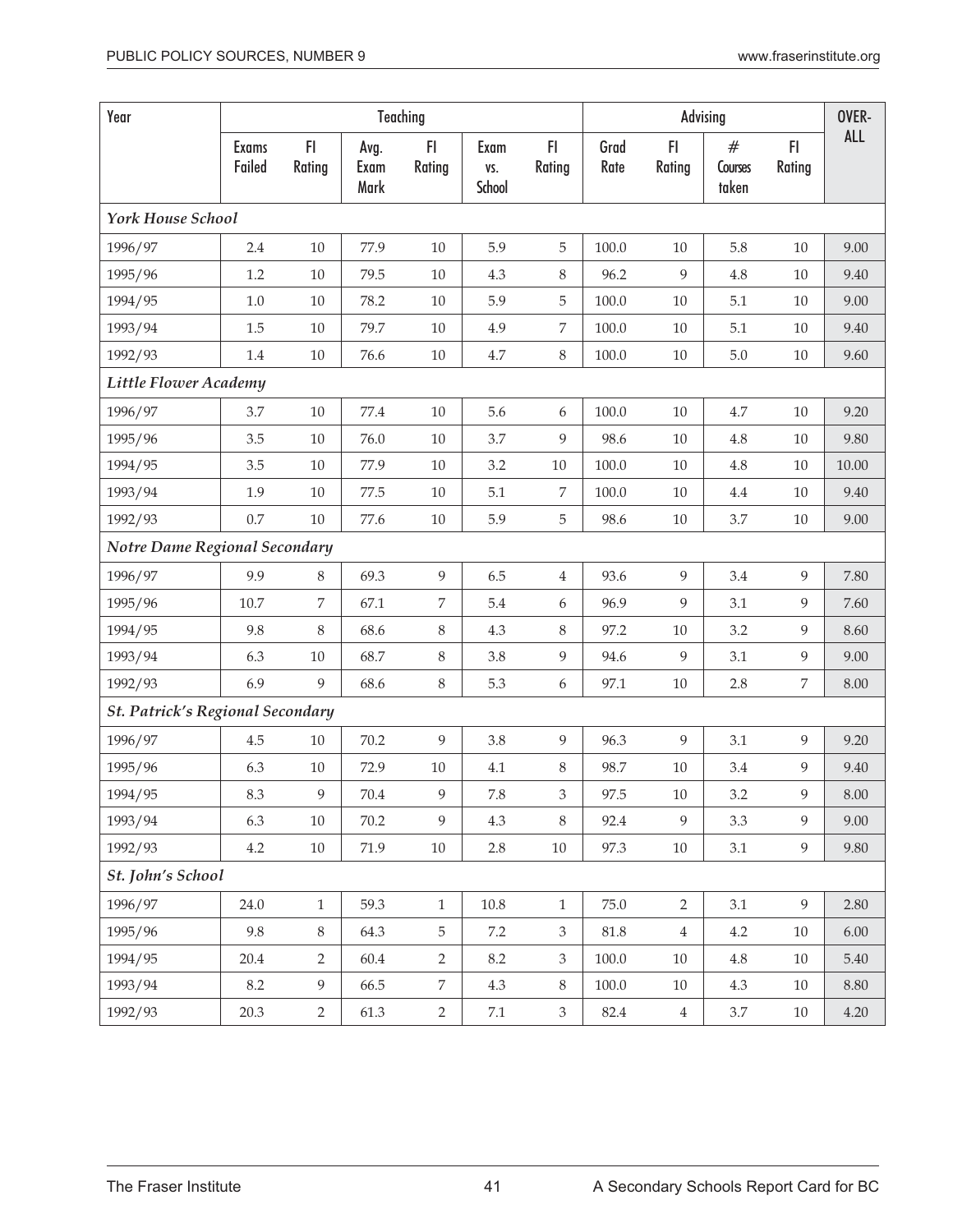| Year                             |                        |                  |                      | Teaching         |                       |                  |              |                | Advising              |                | OVER-      |
|----------------------------------|------------------------|------------------|----------------------|------------------|-----------------------|------------------|--------------|----------------|-----------------------|----------------|------------|
|                                  | <b>Exams</b><br>Failed | FI<br>Rating     | Avg.<br>Exam<br>Mark | FI.<br>Rating    | Exam<br>VS.<br>School | FI.<br>Rating    | Grad<br>Rate | FI<br>Rating   | #<br>Courses<br>taken | FI<br>Rating   | <b>ALL</b> |
| <b>NEW WESTMINSTER</b>           |                        |                  |                      |                  |                       |                  |              |                |                       |                |            |
| New Westminster Secondary        |                        |                  |                      |                  |                       |                  |              |                |                       |                |            |
| 1996/97                          | 9.4                    | 8                | 69.7                 | 9                | 4.5                   | $8\,$            | 93.3         | 9              | 2.8                   | 7              | 8.20       |
| 1995/96                          | 13.6                   | 5                | 67.3                 | 7                | 4.4                   | $\, 8$           | 88.7         | 7              | 2.4                   | 5              | 6.40       |
| 1994/95                          | 16.7                   | 3                | 66.6                 | 7                | 6.0                   | 5                | 87.7         | 7              | 2.4                   | 5              | 5.40       |
| 1993/94                          | 14.3                   | 5                | 67.1                 | 7                | 4.8                   | 7                | 83.3         | 5              | 1.9                   | 2              | 5.20       |
| 1992/93                          | 12.6                   | $\boldsymbol{6}$ | 67.5                 | $\boldsymbol{7}$ | 5.3                   | $\boldsymbol{6}$ | 88.3         | $\overline{7}$ | 2.7                   | 7              | 6.60       |
| <b>BURNABY</b>                   |                        |                  |                      |                  |                       |                  |              |                |                       |                |            |
| <b>Burnaby Central Secondary</b> |                        |                  |                      |                  |                       |                  |              |                |                       |                |            |
| 1996/97                          | 12.7                   | 6                | 67.9                 | 8                | 5.2                   | 6                | 90.1         | $\,8\,$        | 3.0                   | 8              | 7.20       |
| 1995/96                          | 11.4                   | 7                | 69.6                 | 9                | 3.2                   | 10               | 92.3         | 9              | 3.1                   | 9              | 8.80       |
| 1994/95                          | 12.4                   | 6                | 67.6                 | 8                | 4.1                   | 8                | 87.5         | 7              | 3.1                   | 9              | 7.60       |
| 1993/94                          | 16.3                   | $\overline{4}$   | 65.0                 | $\mathbf 5$      | 3.8                   | 9                | 81.5         | $\overline{4}$ | 2.8                   | 8              | 6.00       |
| 1992/93                          | 17.7                   | $\mathfrak{Z}$   | 64.3                 | $\mathbf 5$      | 5.6                   | 6                | 77.0         | $\overline{2}$ | 2.6                   | 7              | 4.60       |
| <b>Burnaby North Secondary</b>   |                        |                  |                      |                  |                       |                  |              |                |                       |                |            |
| 1996/97                          | 9.5                    | $\,8\,$          | 72.2                 | $10\,$           | $3.0\,$               | $10\,$           | 92.2         | 9              | $3.6\,$               | 10             | 9.40       |
| 1995/96                          | 11.0                   | 7                | 69.8                 | 9                | 4.4                   | $8\,$            | 90.5         | 8              | 3.4                   | 9              | 8.20       |
| 1994/95                          | 13.3                   | 5                | 68.8                 | 8                | 5.6                   | 6                | 90.9         | 8              | 3.8                   | 10             | 7.40       |
| 1993/94                          | 8.5                    | $\,8\,$          | 70.4                 | $\overline{9}$   | 4.0                   | 9                | 91.1         | 8              | 3.1                   | 9              | 8.60       |
| 1992/93                          | 9.7                    | $8\,$            | 69.0                 | $\overline{9}$   | 3.4                   | 9                | 90.4         | 8              | 3.0                   | 9              | 8.60       |
| Alpha Secondary                  |                        |                  |                      |                  |                       |                  |              |                |                       |                |            |
| 1996/97                          | 17.3                   | $\mathfrak{Z}$   | 64.7                 | 5                | 5.7                   | 5                | 88.4         | $\overline{7}$ | 2.6                   | 6              | 5.20       |
| 1995/96                          | 12.3                   | 6                | 68.7                 | $8\,$            | $5.7\,$               | 6                | 88.7         | $\overline{7}$ | 2.7                   | 7              | 6.80       |
| 1994/95                          | 16.5                   | $\overline{4}$   | 66.3                 | $\boldsymbol{6}$ | 5.5                   | 6                | 87.6         | 7              | 2.7                   | 7              | 6.00       |
| 1993/94                          | 21.4                   | $\overline{2}$   | 62.6                 | $\mathfrak{Z}$   | 5.8                   | 5                | 74.7         | $\overline{2}$ | 2.4                   | 5              | 3.40       |
| 1992/93                          | 17.3                   | $\mathfrak{Z}$   | 64.7                 | $\mathbf 5$      | 6.5                   | $\overline{4}$   | 79.0         | $\mathfrak{Z}$ | 2.8                   | $8\,$          | 4.60       |
| Cariboo Hill Secondary           |                        |                  |                      |                  |                       |                  |              |                |                       |                |            |
| 1996/97                          | $11.7\,$               | 6                | 69.1                 | 9                | 6.1                   | $\overline{5}$   | 91.4         | $8\,$          | 2.8                   | $\overline{7}$ | 7.00       |
| 1995/96                          | 11.7                   | $\boldsymbol{6}$ | 69.1                 | $\boldsymbol{9}$ | 5.1                   | $\overline{7}$   | 88.9         | $\overline{7}$ | 2.9                   | $8\,$          | 7.40       |
| 1994/95                          | 13.8                   | 5                | 67.9                 | 8                | $4.5\,$               | $8\,$            | 83.9         | 5              | 2.5                   | 6              | 6.40       |
| 1993/94                          | 12.8                   | $\boldsymbol{6}$ | 67.6                 | $\boldsymbol{7}$ | 3.6                   | 9                | $81.1\,$     | $\overline{4}$ | 2.5                   | 6              | $6.40\,$   |
| 1992/93                          | 12.6                   | 6                | 66.4                 | $\boldsymbol{6}$ | $4.5\,$               | $8\,$            | 92.3         | 9              | $2.3\phantom{0}$      | $\overline{4}$ | 6.60       |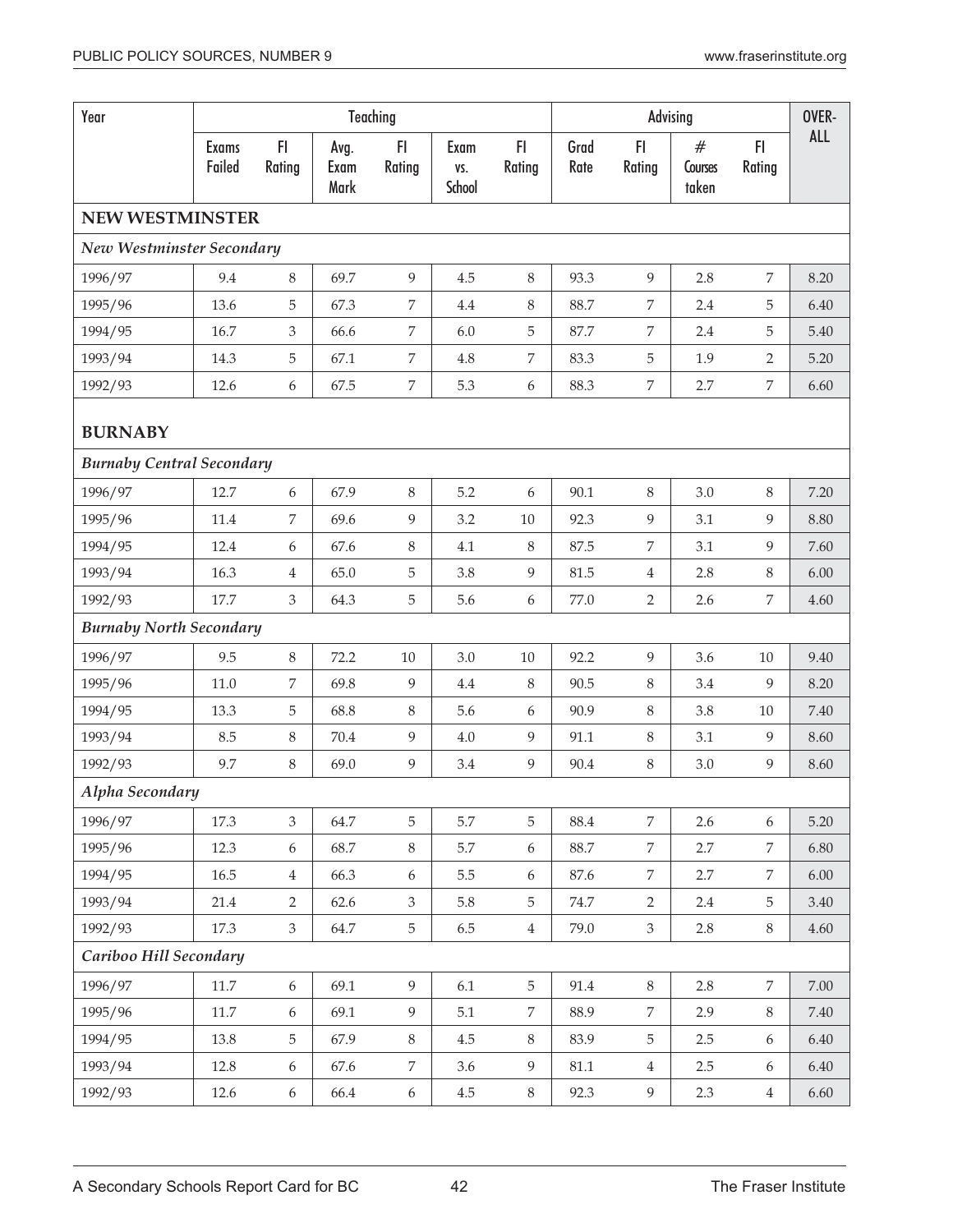| Year                              |                        |                |                      | Teaching         |                       |                  |              |                  | Advising                 |                | OVER-    |
|-----------------------------------|------------------------|----------------|----------------------|------------------|-----------------------|------------------|--------------|------------------|--------------------------|----------------|----------|
|                                   | <b>Exams</b><br>Failed | FI<br>Rating   | Avg.<br>Exam<br>Mark | F1<br>Rating     | Exam<br>VS.<br>School | FI.<br>Rating    | Grad<br>Rate | FI.<br>Rating    | $\#$<br>Courses<br>taken | FI<br>Rating   | ALL      |
| <b>Burnaby South Secondary</b>    |                        |                |                      |                  |                       |                  |              |                  |                          |                |          |
| 1996/97                           | 15.4                   | 4              | 66.1                 | 6                | 5.8                   | 5                | 84.8         | 5                | 3.1                      | 9              | 5.80     |
| 1995/96                           | 12.3                   | 6              | 69.3                 | 9                | 4.0                   | $\,8\,$          | 83.8         | 5                | 3.1                      | 9              | 7.40     |
| 1994/95                           | 14.3                   | 5              | 67.7                 | $\,8\,$          | 6.1                   | 5                | 88.9         | 7                | 2.8                      | 8              | 6.60     |
| 1993/94                           | 18.8                   | 3              | 65.3                 | 5                | 6.9                   | $\overline{4}$   | 84.0         | 5                | 2.7                      | $\overline{7}$ | 4.80     |
| 1992/93                           | 9.7                    | 8              | 67.5                 | 7                | 4.9                   | $\overline{7}$   | 82.7         | $\,4\,$          | 2.4                      | 5              | 6.20     |
| <b>St. Thomas More Collegiate</b> |                        |                |                      |                  |                       |                  |              |                  |                          |                |          |
| 1996/97                           | 15.9                   | $\overline{4}$ | 64.4                 | $\mathbf 5$      | 6.3                   | 5                | 92.7         | 9                | 3.6                      | 10             | 6.60     |
| 1995/96                           | 12.6                   | 6              | 66.9                 | 7                | 4.1                   | $\,8\,$          | 96.2         | 9                | 3.9                      | 10             | 8.00     |
| 1994/95                           | 13.5                   | 5              | 65.2                 | $\mathbf 5$      | 5.1                   | 7                | 91.5         | 8                | 3.6                      | 10             | 7.00     |
| 1993/94                           | 11.6                   | 6              | 66.5                 | 6                | $5.1\,$               | 7                | 89.9         | $\,8\,$          | 3.6                      | 10             | 7.40     |
| 1992/93                           | 12.9                   | 6              | 66.8                 | $\boldsymbol{7}$ | 5.1                   | 7                | 87.4         | $\boldsymbol{6}$ | 3.5                      | 9              | 7.00     |
| <b>MAPLE RIDGE</b>                |                        |                |                      |                  |                       |                  |              |                  |                          |                |          |
| <b>Maple Ridge Secondary</b>      |                        |                |                      |                  |                       |                  |              |                  |                          |                |          |
| 1996/97                           | 10.1                   | $\overline{7}$ | 66.3                 | 6                | 8.1                   | 3                | 95.2         | $\overline{9}$   | 2.8                      | 7              | 6.40     |
| 1995/96                           | 13.0                   | 6              | 65.6                 | 6                | 8.5                   | $\overline{2}$   | 87.8         | 7                | 2.7                      | $\overline{7}$ | 5.60     |
| 1994/95                           | 17.8                   | 3              | 63.9                 | $\overline{4}$   | 8.2                   | $\overline{2}$   | 90.2         | 8                | 2.6                      | 6              | 4.60     |
| 1993/94                           | 12.0                   | 6              | 66.2                 | 6                | 6.2                   | 5                | 85.8         | $\boldsymbol{6}$ | 2.2                      | 4              | 5.40     |
| 1992/93                           | 10.4                   | 7              | 67.1                 | 7                | 5.1                   | $\,7$            | 90.6         | $8\,$            | 2.5                      | 5              | 6.80     |
| Garibaldi Secondary               |                        |                |                      |                  |                       |                  |              |                  |                          |                |          |
| 1996/97                           | 6.0                    | 10             | 70.3                 | 9                | 2.7                   | 10               | 92.5         | 9                | 2.4                      | 5              | 8.60     |
| 1995/96                           | 10.5                   | 7              | 65.5                 | 5                | 4.7                   | $8\,$            | 92.2         | 9                | 2.4                      | 5              | 6.80     |
| 1994/95                           | 13.4                   | 5              | 64.7                 | 5                | 4.7                   | $\,8\,$          | 94.3         | 9                | 2.4                      | 5              | 6.40     |
| 1993/94                           | 15.8                   | $\overline{4}$ | 63.2                 | 3                | 4.1                   | 8                | 86.7         | 6                | 2.2                      | 3              | 4.80     |
| 1992/93                           | 10.4                   | 7              | 66.3                 | $\boldsymbol{6}$ | 3.6                   | 9                | 92.9         | 9                | 2.3                      | $\overline{4}$ | $7.00\,$ |
| <b>Pitt Meadows Secondary</b>     |                        |                |                      |                  |                       |                  |              |                  |                          |                |          |
| 1996/97                           | $10.0$                 | $8\,$          | 67.6                 | $\,7$            | 5.1                   | $\overline{7}$   | 92.8         | 9                | 2.8                      | $\overline{7}$ | 7.60     |
| 1995/96                           | 9.1                    | $8\,$          | 68.4                 | $\,8\,$          | 5.2                   | $\boldsymbol{6}$ | 88.1         | $\overline{7}$   | 2.8                      | $8\,$          | $7.40\,$ |
| 1994/95                           | 14.5                   | 5              | 63.7                 | $\,4\,$          | $7.7\,$               | $\mathfrak{Z}$   | 83.0         | $\overline{4}$   | 2.8                      | $\overline{7}$ | 4.60     |
| 1993/94                           | 20.2                   | $\overline{2}$ | 61.7                 | 2                | 5.6                   | $\boldsymbol{6}$ | 84.6         | 5                | 2.5                      | 6              | 4.20     |
| 1992/93                           | 19.4                   | $\overline{2}$ | 62.2                 | $\mathfrak{Z}$   | 6.4                   | $\overline{4}$   | 87.3         | 6                | 2.4                      | $\overline{5}$ | 4.00     |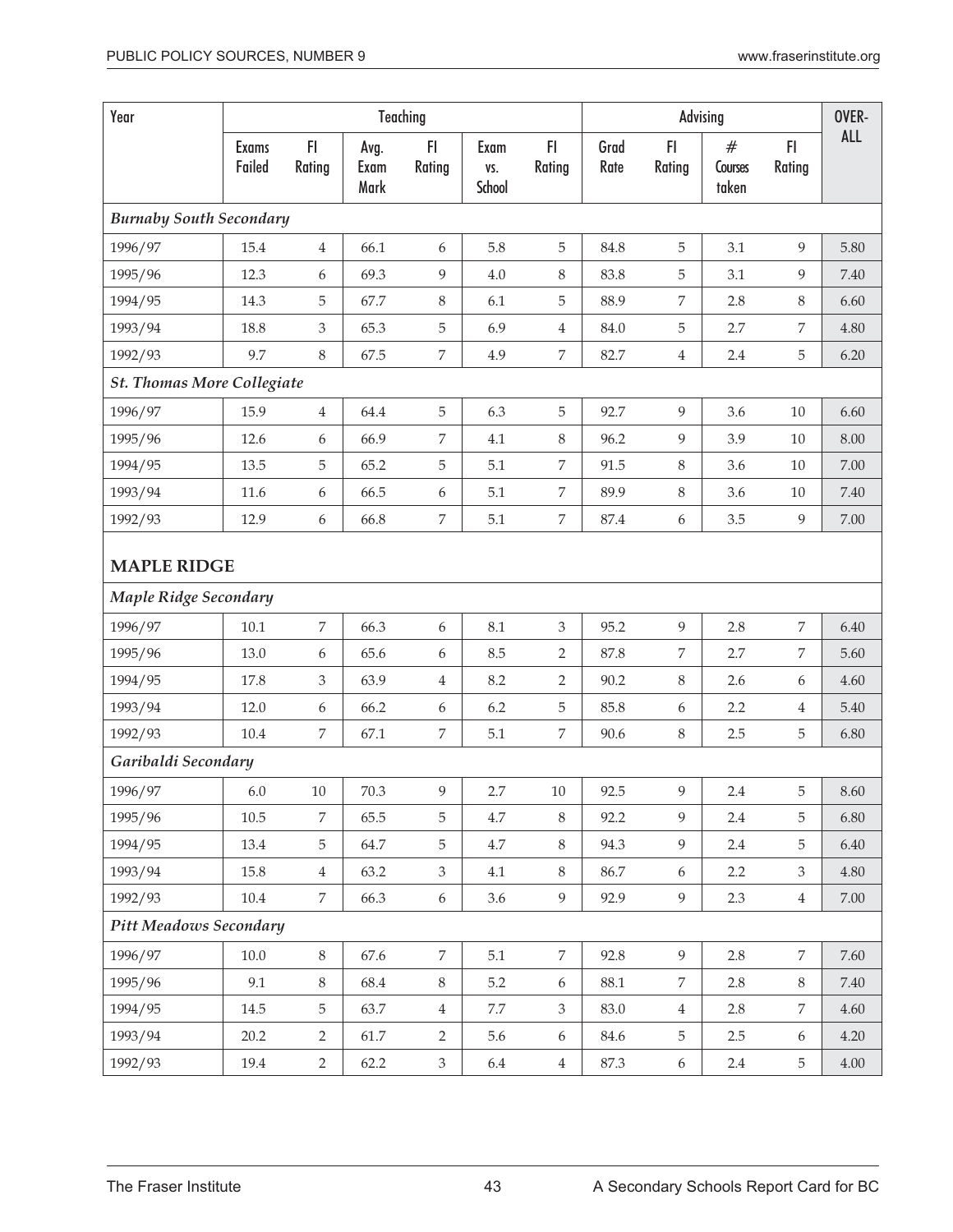| Year                          |                        |                  |                      | Teaching         |                       |                  |              |                             | Advising              |                  | OVER-      |
|-------------------------------|------------------------|------------------|----------------------|------------------|-----------------------|------------------|--------------|-----------------------------|-----------------------|------------------|------------|
|                               | <b>Exams</b><br>Failed | FI<br>Rating     | Avg.<br>Exam<br>Mark | F1<br>Rating     | Exam<br>VS.<br>School | FI.<br>Rating    | Grad<br>Rate | FI<br>Rating                | #<br>Courses<br>taken | F1<br>Rating     | <b>ALL</b> |
| <b>Westview Secondary</b>     |                        |                  |                      |                  |                       |                  |              |                             |                       |                  |            |
| 1996/97                       | 10.0                   | 8                | 65.6                 | 6                | 8.1                   | 3                | 95.0         | $\overline{9}$              | 2.2                   | 3                | 5.80       |
| 1995/96                       | 18.4                   | 3                | 61.9                 | $\overline{2}$   | 9.7                   | 2                | 95.2         | 9                           | 2.3                   | $\overline{4}$   | 4.00       |
| 1994/95                       | 17.5                   | 3                | 62.0                 | $\mathfrak{Z}$   | 8.6                   | $\overline{2}$   | 88.8         | 7                           | 2.6                   | 6                | 4.20       |
| <b>NEW</b>                    | 0.0                    | $\boldsymbol{0}$ | $0.0\,$              | $\boldsymbol{0}$ | 0.0                   | $\boldsymbol{0}$ | 0.0          | $\boldsymbol{0}$            | $0.0\,$               | $\theta$         | 0.00       |
| <b>NEW</b>                    | $0.0\,$                | $\boldsymbol{0}$ | 0.0                  | $\boldsymbol{0}$ | 0.0                   | $\boldsymbol{0}$ | $0.0\,$      | $\boldsymbol{0}$            | $0.0\,$               | $\boldsymbol{0}$ | 0.00       |
| <b>Thomas Haney Secondary</b> |                        |                  |                      |                  |                       |                  |              |                             |                       |                  |            |
| 1996/97                       | 8.1                    | 9                | 70.2                 | 9                | 10.9                  | $\mathbf{1}$     | 100.0        | $10\,$                      | 1.6                   | $\mathbf{1}$     | 6.00       |
| 1995/96                       | 9.7                    | 8                | 70.4                 | $\overline{9}$   | 11.5                  | $\mathbf{1}$     | 88.2         | $\overline{7}$              | 1.3                   | $\mathbf{1}$     | 5.20       |
| 1994/95                       | 4.5                    | $10\,$           | 69.6                 | 9                | 12.5                  | $\mathbf{1}$     | 94.2         | 9                           | $1.4\,$               | $\mathbf{1}$     | 6.00       |
| 1993/94                       | 3.5                    | 10               | 73.7                 | $10\,$           | 5.9                   | $\mathbf 5$      | 80.0         | $\ensuremath{\mathfrak{Z}}$ | $1.0\,$               | $\mathbf{1}$     | 5.80       |
| 1992/93                       | 4.5                    | $10\,$           | 70.8                 | $\overline{9}$   | 11.5                  | $\mathbf{1}$     | 85.7         | $\boldsymbol{6}$            | 1.2                   | $\mathbf{1}$     | 5.40       |
|                               | <b>COQUITLAM</b>       |                  |                      |                  |                       |                  |              |                             |                       |                  |            |
| Centennial Sr. Secondary      |                        |                  |                      |                  |                       |                  |              |                             |                       |                  |            |
| 1996/97                       | 8.7                    | 8                | 71.0                 | $10\,$           | 4.2                   | $\,8\,$          | 94.8         | 9                           | 3.0                   | 9                | 8.80       |
| 1995/96                       | 8.8                    | 8                | 71.3                 | $10\,$           | 3.7                   | $\overline{9}$   | 90.9         | 8                           | 3.2                   | 9                | 8.80       |
| 1994/95                       | 10.5                   | 7                | 68.8                 | 8                | $5.0\,$               | 7                | 93.0         | 9                           | 3.1                   | 9                | 8.00       |
| 1993/94                       | 11.0                   | 7                | 68.7                 | $\,8\,$          | 3.4                   | 9                | 88.7         | 7                           | 2.3                   | $\overline{4}$   | 7.00       |
| 1992/93                       | 10.5                   | 7                | 69.6                 | 9                | 2.1                   | $10\,$           | 84.9         | $\mathbf 5$                 | 2.3                   | $\overline{4}$   | 7.00       |
| Port Moody Sr. Secondary      |                        |                  |                      |                  |                       |                  |              |                             |                       |                  |            |
| 1996/97                       | 15.7                   | $\overline{4}$   | 66.7                 | 7                | 5.6                   | $\boldsymbol{6}$ | 90.6         | $\,8\,$                     | 2.9                   | $8\,$            | 6.60       |
| 1995/96                       | 13.0                   | 6                | 68.1                 | 8                | 5.0                   | 7                | 88.0         | 7                           | 2.8                   | 8                | 7.20       |
| 1994/95                       | 12.8                   | 6                | 68.8                 | $\,8\,$          | 5.3                   | 6                | 88.2         | 7                           | 2.5                   | 5                | 6.40       |
| 1993/94                       | 12.1                   | 6                | 67.9                 | 8                | 3.8                   | 9                | 84.1         | 5                           | 2.4                   | 5                | 6.60       |
| 1992/93                       | 12.1                   | $\boldsymbol{6}$ | 67.6                 | 7                | 4.0                   | $\overline{9}$   | 80.9         | 3                           | 2.1                   | $\mathfrak{Z}$   | 5.60       |
| Terry Fox Sr. Secondary       |                        |                  |                      |                  |                       |                  |              |                             |                       |                  |            |
| 1996/97                       | 9.1                    | $8\,$            | 68.4                 | 8                | 3.9                   | 9                | 91.5         | $8\,$                       | 2.1                   | $\mathfrak{Z}$   | 7.20       |
| 1995/96                       | 8.5                    | $\,8\,$          | 70.0                 | 9                | 4.0                   | $8\,$            | 89.5         | $8\,$                       | 2.1                   | $\overline{2}$   | $7.00\,$   |
| 1994/95                       | 9.2                    | 8                | 68.0                 | $\,8\,$          | 2.7                   | $10\,$           | 89.8         | $8\,$                       | 1.9                   | $\mathbf{1}$     | 7.00       |
| 1993/94                       | $10.5\,$               | $\overline{7}$   | 66.7                 | 7                | 2.7                   | $10\,$           | 85.3         | $5\phantom{.}$              | 1.7                   | $\mathbf{1}$     | $6.00\,$   |
| 1992/93                       | $8.8\,$                | $8\,$            | 68.8                 | $8\,$            | 2.4                   | $10\,$           | 90.3         | $8\,$                       | 1.7                   | $\mathbf{1}$     | 7.00       |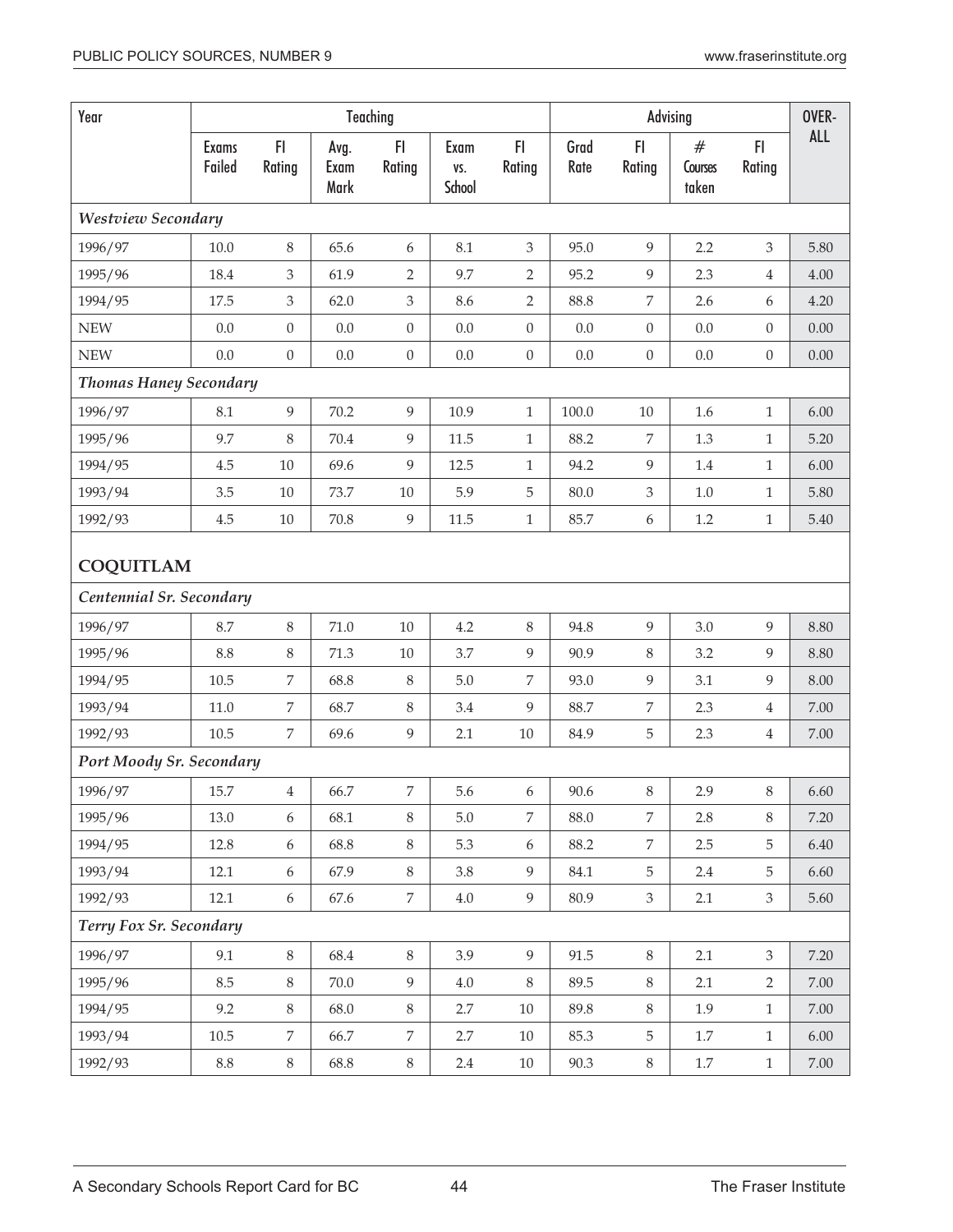| Year                        |                        |                |                      | Teaching       |                       |                  |              |                  | Advising              |                | OVER- |
|-----------------------------|------------------------|----------------|----------------------|----------------|-----------------------|------------------|--------------|------------------|-----------------------|----------------|-------|
|                             | <b>Exams</b><br>Failed | FI<br>Rating   | Avg.<br>Exam<br>Mark | FI<br>Rating   | Exam<br>VS.<br>School | FI.<br>Rating    | Grad<br>Rate | FI<br>Rating     | #<br>Courses<br>taken | FI.<br>Rating  | ALL   |
| <b>NORTH VANCOUVER</b>      |                        |                |                      |                |                       |                  |              |                  |                       |                |       |
| <b>Sutherland Secondary</b> |                        |                |                      |                |                       |                  |              |                  |                       |                |       |
| 1996/97                     | 6.9                    | 9              | 70.6                 | 9              | 4.1                   | $\,8\,$          | 93.9         | 9                | 2.5                   | 6              | 8.20  |
| 1995/96                     | 9.7                    | 8              | 68.7                 | $\,8\,$        | 4.1                   | $\, 8$           | 94.0         | $\overline{9}$   | 2.7                   | 7              | 8.00  |
| 1994/95                     | 9.9                    | 8              | 69.0                 | 9              | 3.7                   | $\overline{9}$   | 90.6         | $\,8\,$          | 2.3                   | $\overline{4}$ | 7.60  |
| 1993/94                     | 11.8                   | 6              | 66.8                 | 7              | 5.7                   | $\boldsymbol{6}$ | 87.5         | $\overline{7}$   | 2.3                   | $\overline{4}$ | 6.00  |
| 1992/93                     | 7.7                    | 9              | 69.0                 | 9              | 3.4                   | $\overline{9}$   | 87.9         | 7                | 2.5                   | 6              | 8.00  |
| <b>Argyle Secondary</b>     |                        |                |                      |                |                       |                  |              |                  |                       |                |       |
| 1996/97                     | 7.1                    | 9              | 69.0                 | 9              | 4.1                   | 8                | 94.1         | 9                | 2.8                   | $\overline{7}$ | 8.40  |
| 1995/96                     | 9.7                    | 8              | 68.9                 | 8              | 4.8                   | $\,8\,$          | 92.3         | 9                | 3.1                   | 9              | 8.40  |
| 1994/95                     | 6.3                    | 10             | 72.4                 | 10             | 3.7                   | 9                | 95.7         | 9                | 3.1                   | 9              | 9.40  |
| 1993/94                     | 5.3                    | $10\,$         | 71.7                 | $10\,$         | 3.4                   | 9                | 88.3         | $\overline{7}$   | 2.7                   | $\overline{7}$ | 8.60  |
| 1992/93                     | 7.2                    | 9              | 70.5                 | 9              | 3.6                   | 9                | 88.0         | $\overline{7}$   | 3.0                   | 8              | 8.40  |
| <b>Handsworth Secondary</b> |                        |                |                      |                |                       |                  |              |                  |                       |                |       |
| 1996/97                     | 7.1                    | 9              | 72.8                 | $10\,$         | 4.4                   | $\,8\,$          | 95.3         | 9                | 4.1                   | 10             | 9.20  |
| 1995/96                     | 8.2                    | 9              | 73.9                 | $10\,$         | 3.9                   | 9                | 95.5         | 9                | 4.5                   | 10             | 9.40  |
| 1994/95                     | 6.8                    | 9              | 72.0                 | $10\,$         | 4.9                   | 7                | 95.3         | 9                | 4.3                   | 10             | 9.00  |
| 1993/94                     | 5.6                    | 10             | 73.7                 | 10             | 3.7                   | 9                | 93.3         | 9                | 4.2                   | 10             | 9.60  |
| 1992/93                     | 3.7                    | 10             | 74.4                 | 10             | 3.2                   | $10\,$           | 96.4         | $\overline{9}$   | 4.3                   | 10             | 9.80  |
| <b>Windsor Secondary</b>    |                        |                |                      |                |                       |                  |              |                  |                       |                |       |
| 1996/97                     | 7.8                    | 9              | 73.1                 | $10\,$         | 3.5                   | 9                | 94.8         | 9                | 3.2                   | 9              | 9.20  |
| 1995/96                     | $\ \, 8.4$             | $\,8\,$        | $70.8\,$             | 9              | 5.5                   | $\boldsymbol{6}$ | 91.4         | $\,8\,$          | 3.3                   | 9              | 8.00  |
| 1994/95                     | 9.3                    | $8\,$          | 71.0                 | $10\,$         | $4.4\,$               | $\,8\,$          | 91.2         | $\,8\,$          | 3.4                   | 9              | 8.60  |
| 1993/94                     | 9.6                    | $8\,$          | 69.7                 | $\overline{9}$ | 5.5                   | 6                | 92.5         | 9                | 3.2                   | 9              | 8.20  |
| 1992/93                     | 7.9                    | 9              | 69.7                 | 9              | $4.1\,$               | $8\,$            | 92.7         | $\overline{9}$   | 3.1                   | 9              | 8.80  |
| Carson Graham Secondary     |                        |                |                      |                |                       |                  |              |                  |                       |                |       |
| 1996/97                     | 9.5                    | $8\,$          | 71.8                 | $10\,$         | 3.0                   | $10\,$           | 86.8         | $\boldsymbol{6}$ | 2.6                   | $6\,$          | 8.00  |
| 1995/96                     | $10.1\,$               | $\overline{7}$ | 69.9                 | 9              | 2.9                   | $10\,$           | 89.8         | $\,8\,$          | 2.7                   | $\overline{7}$ | 8.20  |
| 1994/95                     | $11.0$                 | $\overline{7}$ | 69.3                 | 9              | 2.0                   | $10\,$           | 88.0         | $\overline{7}$   | 2.8                   | 8              | 8.20  |
| 1993/94                     | 9.8                    | 8              | 69.1                 | 9              | 2.1                   | $10\,$           | 86.1         | $\boldsymbol{6}$ | 2.4                   | 5              | 7.60  |
| 1992/93                     | 9.6                    | $8\,$          | 68.5                 | $8\,$          | 3.3                   | 9                | 89.9         | $8\,$            | $2.5\,$               | 5              | 7.60  |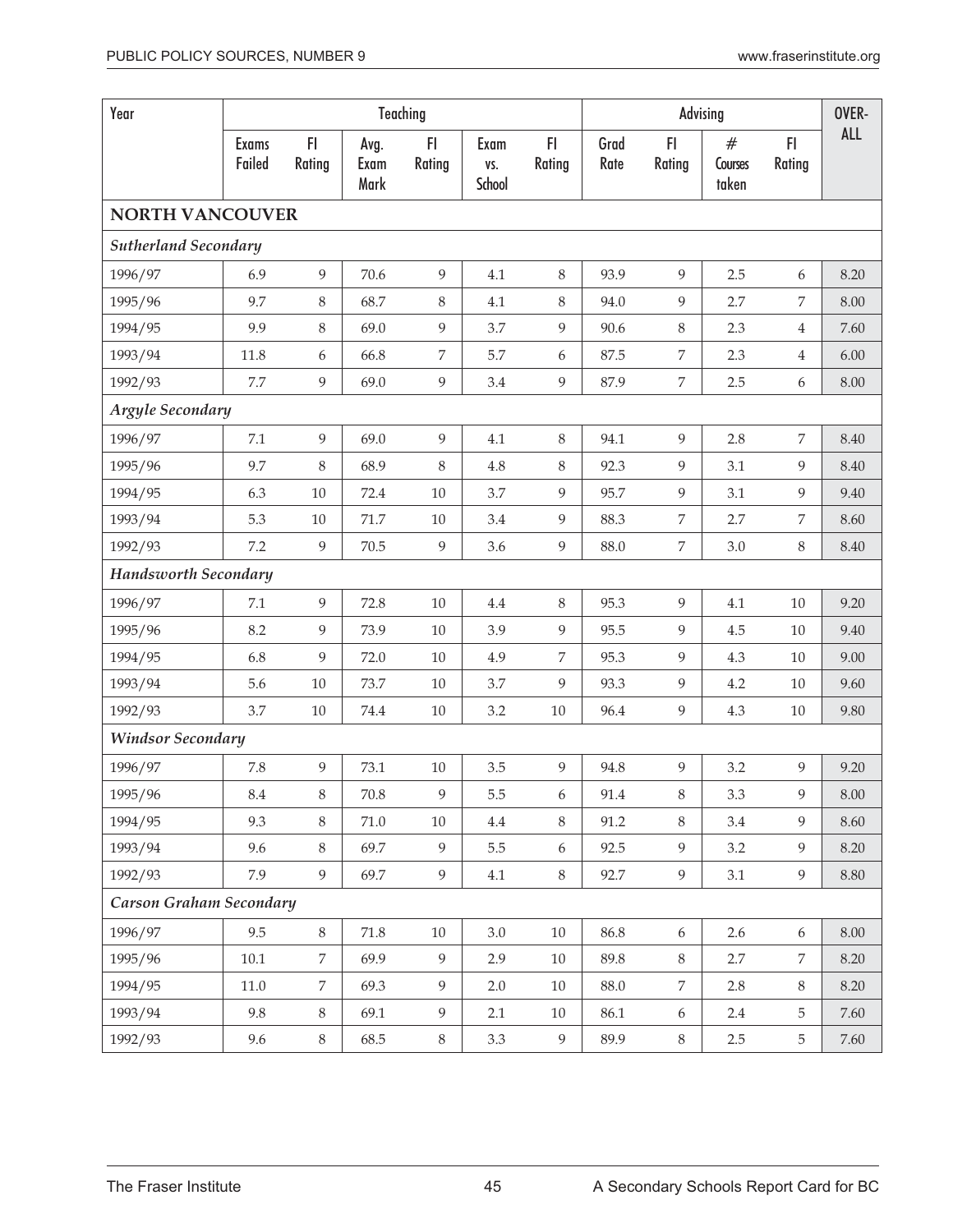| Year                               |                        |                |                      | Teaching                    |                       |                  |              |              | Advising              |                | OVER-      |
|------------------------------------|------------------------|----------------|----------------------|-----------------------------|-----------------------|------------------|--------------|--------------|-----------------------|----------------|------------|
|                                    | <b>Exams</b><br>Failed | FI<br>Rating   | Avg.<br>Exam<br>Mark | FI<br>Rating                | Exam<br>VS.<br>School | FI.<br>Rating    | Grad<br>Rate | F1<br>Rating | #<br>Courses<br>taken | F1<br>Rating   | <b>ALL</b> |
| <b>Seycove Community Secondary</b> |                        |                |                      |                             |                       |                  |              |              |                       |                |            |
| 1996/97                            | 5.5                    | $10\,$         | 75.0                 | $10\,$                      | 2.3                   | $10\,$           | 92.9         | 9            | 2.8                   | $\overline{7}$ | 9.20       |
| 1995/96                            | 3.4                    | $10\,$         | 72.8                 | 10                          | 3.2                   | 10               | 92.2         | 9            | 2.7                   | 7              | 9.20       |
| 1994/95                            | 8.7                    | 8              | 70.2                 | 9                           | 2.4                   | $10\,$           | 89.3         | 7            | 2.7                   | 7              | 8.20       |
| 1993/94                            | 12.4                   | 6              | 67.0                 | 7                           | 4.4                   | $\,8\,$          | 90.2         | 8            | 2.4                   | 5              | 6.80       |
| 1992/93                            | 8.1                    | 9              | 69.9                 | $\overline{9}$              | 3.3                   | $10\,$           | 90.0         | 8            | 2.7                   | 7              | 8.60       |
| <b>St. Thomas Aquinas</b>          |                        |                |                      |                             |                       |                  |              |              |                       |                |            |
| 1996/97                            | 11.9                   | 6              | 67.5                 | $\overline{7}$              | 5.7                   | $\boldsymbol{6}$ | 97.4         | 10           | 3.7                   | 10             | 7.80       |
| 1995/96                            | 9.5                    | 8              | 69.8                 | $\overline{9}$              | 5.4                   | 6                | 95.9         | 9            | 3.8                   | $10\,$         | 8.40       |
| 1994/95                            | 14.9                   | 5              | 65.1                 | 5                           | 6.5                   | $\overline{4}$   | 86.1         | 6            | 3.6                   | $10\,$         | 6.00       |
| 1993/94                            | 20.2                   | 2              | 63.0                 | $\ensuremath{\mathfrak{Z}}$ | 9.4                   | 2                | 92.6         | 9            | 3.1                   | 9              | 5.00       |
| 1992/93                            | 13.1                   | 6              | 66.0                 | 6                           | $7.4\,$               | $\mathfrak{Z}$   | 94.8         | 9            | 3.5                   | 9              | 6.60       |
| <b>WEST VANCOUVER</b>              |                        |                |                      |                             |                       |                  |              |              |                       |                |            |
| Sentinel Elem.-Secondary           |                        |                |                      |                             |                       |                  |              |              |                       |                |            |
| 1996/97                            | 5.6                    | $10\,$         | 73.0                 | $10\,$                      | $4.4\,$               | $\,8\,$          | 94.1         | 9            | 5.2                   | 10             | 9.40       |
| 1995/96                            | 7.8                    | 9              | 72.9                 | $10\,$                      | $6.0\,$               | 5                | 95.7         | 9            | 4.9                   | $10\,$         | 8.60       |
| 1994/95                            | 7.8                    | 9              | 71.8                 | $10\,$                      | 6.8                   | $\overline{4}$   | 96.2         | 9            | 5.3                   | 10             | 8.40       |
| 1993/94                            | 9.6                    | 8              | 70.3                 | 9                           | 6.8                   | $\overline{4}$   | 90.2         | $\,8\,$      | 4.9                   | $10\,$         | 7.80       |
| 1992/93                            | 10.5                   | $\overline{7}$ | 70.1                 | 9                           | 5.5                   | 6                | 88.3         | 7            | 4.4                   | 10             | 7.80       |
| West Vancouver Secondary           |                        |                |                      |                             |                       |                  |              |              |                       |                |            |
| 1996/97                            | 9.8                    | 8              | 69.8                 | 9                           | 5.0                   | 7                | 90.8         | 8            | 3.9                   | 10             | 8.40       |
| 1995/96                            | $10.4\,$               | 7              | 70.5                 | 9                           | 4.0                   | 8                | 89.6         | 8            | 4.0                   | 10             | 8.40       |
| 1994/95                            | 9.1                    | 8              | 70.3                 | 9                           | 4.0                   | 8                | 87.9         | 7            | 3.9                   | 10             | 8.40       |
| 1993/94                            | 8.9                    | 8              | 69.7                 | 9                           | 3.7                   | $\overline{9}$   | 93.0         | 9            | 3.7                   | $10\,$         | 9.00       |
| 1992/93                            | 7.1                    | 9              | $71.7\,$             | $10\,$                      | 4.3                   | $8\,$            | 88.7         | $\,7$        | 3.3                   | 9              | 8.60       |
| Collingwood School                 |                        |                |                      |                             |                       |                  |              |              |                       |                |            |
| 1996/97                            | 4.9                    | $10\,$         | 72.7                 | $10\,$                      | 7.6                   | $\mathfrak{Z}$   | $100.0\,$    | $10\,$       | $5.7\,$               | $10\,$         | 8.60       |
| 1995/96                            | 2.2                    | $10\,$         | 76.8                 | $10\,$                      | 4.9                   | $\overline{7}$   | $100.0\,$    | $10\,$       | 4.7                   | $10\,$         | 9.40       |
| 1994/95                            | 2.4                    | $10\,$         | 74.0                 | $10\,$                      | 5.6                   | $\boldsymbol{6}$ | $100.0\,$    | $10\,$       | 4.6                   | $10\,$         | 9.20       |
| 1993/94                            | $10.1\,$               | 7              | 71.3                 | $10\,$                      | $\!\!8.4$             | $\overline{2}$   | 93.5         | 9            | $4.8\,$               | 10             | $7.60\,$   |
| 1992/93                            | 3.7                    | $10\,$         | 71.2                 | $10\,$                      | $7.0\,$               | $\overline{4}$   | 100.0        | 10           | 4.4                   | 10             | $8.80\,$   |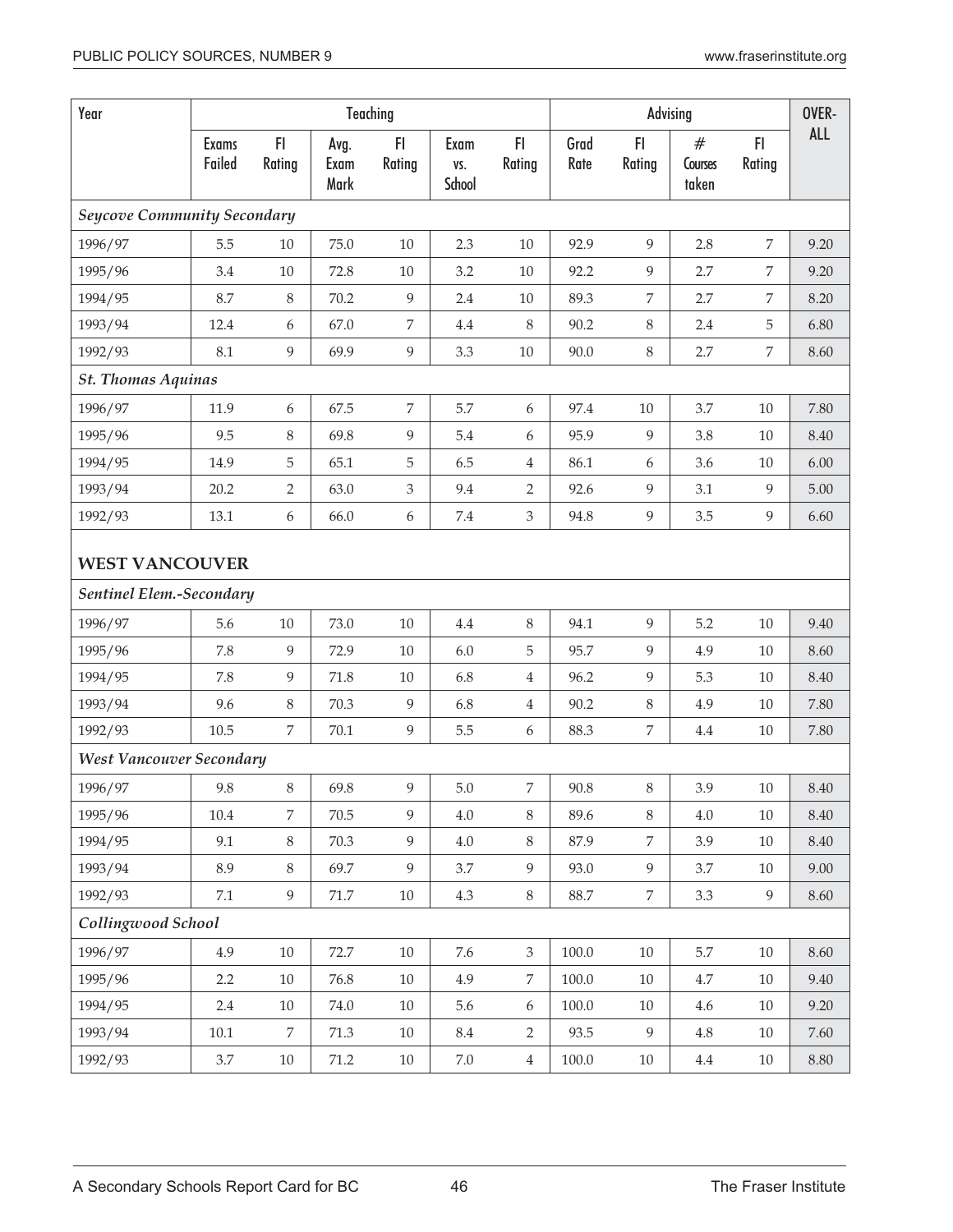| Year                         |                        |                  |                      | Teaching         |                       |                  |              |                  | Advising              |                  | OVER-      |
|------------------------------|------------------------|------------------|----------------------|------------------|-----------------------|------------------|--------------|------------------|-----------------------|------------------|------------|
|                              | <b>Exams</b><br>Failed | F1<br>Rating     | Avg.<br>Exam<br>Mark | FI<br>Rating     | Exam<br>VS.<br>School | FI.<br>Rating    | Grad<br>Rate | FI<br>Rating     | #<br>Courses<br>taken | FI<br>Rating     | <b>ALL</b> |
| <b>SUNSHINE COAST</b>        |                        |                  |                      |                  |                       |                  |              |                  |                       |                  |            |
| <b>Elphinstone Secondary</b> |                        |                  |                      |                  |                       |                  |              |                  |                       |                  |            |
| 1996/97                      | 5.1                    | $10\,$           | 71.4                 | $10\,$           | 3.9                   | $\overline{9}$   | 88.2         | 7                | 2.9                   | 8                | 8.80       |
| 1995/96                      | 10.2                   | 7                | 71.2                 | $10\,$           | 5.2                   | 6                | 86.0         | $\boldsymbol{6}$ | 3.3                   | 9                | 7.60       |
| 1994/95                      | 9.0                    | 8                | 66.5                 | 7                | 5.5                   | 6                | 85.7         | 6                | 2.7                   | 7                | 6.80       |
| 1993/94                      | 10.9                   | 7                | 67.8                 | $\,8\,$          | $7.5\,$               | $\mathfrak{Z}$   | 78.4         | $\sqrt{2}$       | 2.4                   | 5                | 5.00       |
| 1992/93                      | 11.9                   | 6                | 66.5                 | 7                | 5.1                   | 7                | 82.6         | $\,4\,$          | 2.8                   | $\,7$            | 6.20       |
| Pender Harbour Secondary     |                        |                  |                      |                  |                       |                  |              |                  |                       |                  |            |
| 1996/97                      | 7.0                    | 9                | 70.5                 | 9                | 11.8                  | $\mathbf{1}$     | 93.3         | 9                | 2.5                   | 5                | 6.60       |
| 1995/96                      | 4.3                    | $10\,$           | 75.0                 | $10\,$           | 10.4                  | $\mathbf{1}$     | 100.0        | $10\,$           | 2.7                   | 7                | 7.60       |
| 1994/95                      | 11.1                   | $\overline{7}$   | 66.4                 | 6                | 12.7                  | $\mathbf{1}$     | 100.0        | 10               | 3.4                   | 9                | 6.60       |
| 1993/94                      | 8.3                    | 9                | 68.3                 | 8                | 7.2                   | 3                | 90.5         | 8                | 2.2                   | 3                | 6.20       |
| 1992/93                      | 7.3                    | 9                | 68.1                 | 8                | $4.4\,$               | $\,8\,$          | 76.5         | $\overline{2}$   | 1.9                   | $\mathbf{1}$     | 5.60       |
| Chatelech Secondary          |                        |                  |                      |                  |                       |                  |              |                  |                       |                  |            |
| 1996/97                      | 8.1                    | 9                | 69.1                 | 9                | 7.9                   | $\overline{3}$   | 88.6         | $\overline{7}$   | 2.8                   | $\overline{7}$   | 7.00       |
| 1995/96                      | 12.2                   | 6                | 69.0                 | 9                | 5.8                   | 5                | 84.4         | 5                | 2.7                   | 7                | 6.40       |
| 1994/95                      | 11.3                   | 7                | 66.4                 | 6                | 4.2                   | $\,8\,$          | 80.2         | $\mathfrak{Z}$   | 2.5                   | 5                | 5.80       |
| 1993/94                      | 13.3                   | 5                | 63.9                 | 4                | 6.7                   | $\overline{4}$   | 73.7         | $\mathbf{1}$     | 2.4                   | 5                | 3.80       |
| 1992/93                      | 15.2                   | 5                | 65.0                 | 5                | 3.3                   | $\overline{9}$   | 58.2         | $\mathbf{1}$     | 2.1                   | 2                | 4.40       |
| <b>POWELL RIVER</b>          |                        |                  |                      |                  |                       |                  |              |                  |                       |                  |            |
| Max Cameron Sr. Secondary    |                        |                  |                      |                  |                       |                  |              |                  |                       |                  |            |
| 1996/97                      | 10.2                   | $\overline{7}$   | 69.2                 | 9                | 5.4                   | $\boldsymbol{6}$ | 87.3         | $\boldsymbol{6}$ | 2.6                   | 6                | 6.80       |
| 1995/96                      | 12.8                   | 6                | 65.8                 | 6                | 5.5                   | 6                | $90.4\,$     | $\,8\,$          | $2.6\phantom{0}$      | 6                | 6.40       |
| 1994/95                      | 24.3                   | $\mathbf{1}$     | 61.4                 | $\overline{2}$   | 6.6                   | $\overline{4}$   | 85.0         | 5                | 2.6                   | $6\,$            | 3.60       |
| 1993/94                      | 14.7                   | 5                | 65.5                 | 5                | 5.1                   | 7                | 76.1         | $\overline{2}$   | 2.1                   | 3                | 4.40       |
| 1992/93                      | 14.8                   | 5                | 64.0                 | $\overline{4}$   | $4.7\,$               | 8                | $76.5\,$     | $\overline{2}$   | 2.3                   | $\overline{4}$   | 4.60       |
| <b>Brooks Secondary</b>      |                        |                  |                      |                  |                       |                  |              |                  |                       |                  |            |
| 1996/97                      | 16.7                   | $\mathfrak{Z}$   | 63.2                 | $\mathfrak{Z}$   | 6.3                   | $\overline{5}$   | 87.3         | $\boldsymbol{6}$ | 2.1                   | $\overline{2}$   | 3.80       |
| <b>NEW</b>                   | 0.0                    | $\boldsymbol{0}$ | $0.0\,$              | $\boldsymbol{0}$ | $0.0\,$               | $\overline{0}$   | $0.0\,$      | $\boldsymbol{0}$ | $0.0\,$               | $\overline{0}$   | 0.00       |
| <b>NEW</b>                   | $0.0\,$                | $\boldsymbol{0}$ | 0.0                  | $\boldsymbol{0}$ | $0.0\,$               | $\overline{0}$   | $0.0\,$      | $\boldsymbol{0}$ | 0.0                   | $\overline{0}$   | $0.00\,$   |
| <b>NEW</b>                   | 0.0                    | $\boldsymbol{0}$ | $0.0\,$              | $\boldsymbol{0}$ | $0.0\,$               | $\boldsymbol{0}$ | $0.0\,$      | $\boldsymbol{0}$ | $0.0\,$               | $\boldsymbol{0}$ | $0.00\,$   |
| <b>NEW</b>                   | 0.0                    | $\boldsymbol{0}$ | $0.0\,$              | $\boldsymbol{0}$ | 0.0                   | $\boldsymbol{0}$ | $0.0\,$      | $\boldsymbol{0}$ | $0.0\,$               | $\overline{0}$   | $0.00\,$   |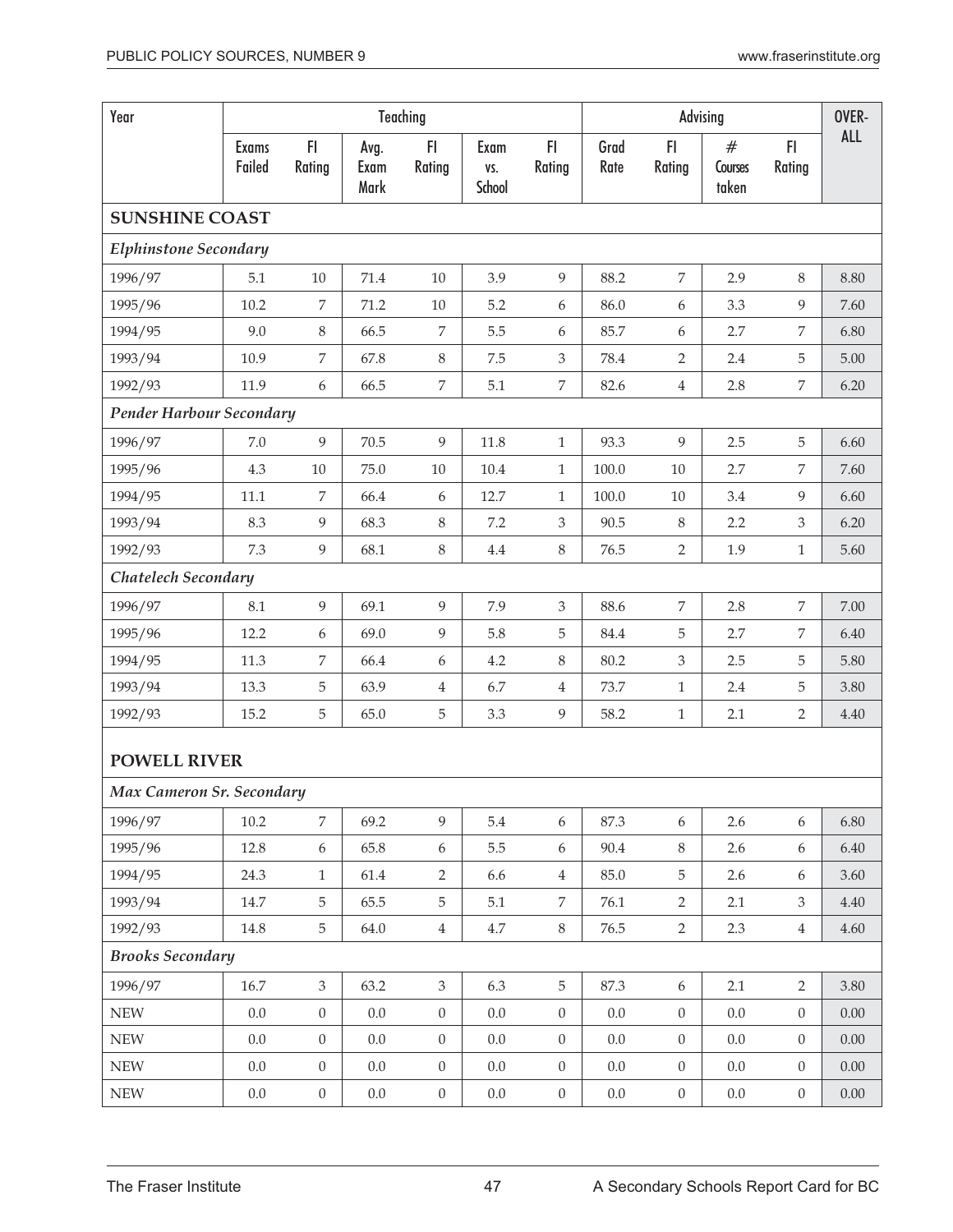| Year                                  |                        |                  |                      | Teaching         |                       |                  |              |                  | Advising              |                  | OVER-      |
|---------------------------------------|------------------------|------------------|----------------------|------------------|-----------------------|------------------|--------------|------------------|-----------------------|------------------|------------|
|                                       | <b>Exams</b><br>Failed | F1<br>Rating     | Avg.<br>Exam<br>Mark | FI.<br>Rating    | Exam<br>VS.<br>School | FI<br>Rating     | Grad<br>Rate | FI<br>Rating     | #<br>Courses<br>taken | FI.<br>Rating    | <b>ALL</b> |
| <b>HOWE SOUND</b>                     |                        |                  |                      |                  |                       |                  |              |                  |                       |                  |            |
| <b>Howe Sound Secondary</b>           |                        |                  |                      |                  |                       |                  |              |                  |                       |                  |            |
| 1996/97                               | 9.7                    | 8                | 67.7                 | 8                | 5.5                   | 6                | 92.4         | 9                | 2.1                   | 3                | 6.80       |
| 1995/96                               | 19.0                   | 3                | 62.7                 | 3                | 9.8                   | 2                | 91.7         | 8                | 2.3                   | $\overline{4}$   | 4.00       |
| 1994/95                               | 18.3                   | 3                | 62.0                 | $\overline{2}$   | 7.4                   | $\mathfrak{Z}$   | 83.8         | $\mathbf 5$      | 2.0                   | $\overline{2}$   | 3.00       |
| 1993/94                               | 17.0                   | 3                | 62.4                 | $\mathfrak{Z}$   | 8.7                   | $\overline{2}$   | 82.9         | $\sqrt{4}$       | 2.1                   | 3                | 3.00       |
| 1992/93                               | 10.4                   | $\overline{7}$   | 66.1                 | 6                | 3.8                   | 9                | 89.4         | $\,8\,$          | 2.7                   | 7                | 7.40       |
| <b>Pemberton Secondary</b>            |                        |                  |                      |                  |                       |                  |              |                  |                       |                  |            |
| 1996/97                               | 10.4                   | 7                | 67.1                 | $\overline{7}$   | 7.6                   | $\overline{3}$   | 84.0         | 5                | 1.7                   | $\mathbf{1}$     | 4.60       |
| 1995/96                               | 8.8                    | 8                | 67.2                 | 7                | 5.8                   | 5                | 80.7         | 3                | 1.7                   | $\mathbf{1}$     | 4.80       |
| 1994/95                               | 23.8                   | $\mathbf{1}$     | 61.6                 | $\overline{2}$   | 11.3                  | $\mathbf{1}$     | 80.0         | 3                | 2.6                   | $\overline{7}$   | 2.80       |
| 1993/94                               | 11.8                   | 6                | 65.5                 | 5                | 8.5                   | $\overline{2}$   | 64.3         | $\mathbf{1}$     | 1.8                   | $\mathbf{1}$     | 3.00       |
| 1992/93                               | 11.0                   | 7                | 67.5                 | $\overline{7}$   | 9.6                   | $\overline{2}$   | 90.6         | $\,8\,$          | 2.3                   | $\overline{4}$   | 5.60       |
| <b>Whistler Secondary Community</b>   |                        |                  |                      |                  |                       |                  |              |                  |                       |                  |            |
| 1996/97                               | 4.2                    | $10\,$           | 72.1                 | $10\,$           | 3.6                   | 9                | 96.8         | 9                | 2.3                   | $\overline{4}$   | 8.40       |
| <b>NEW</b>                            | 0.0                    | $\boldsymbol{0}$ | 0.0                  | $\boldsymbol{0}$ | 0.0                   | $\boldsymbol{0}$ | 0.0          | $\boldsymbol{0}$ | 0.0                   | $\mathbf{0}$     | 0.00       |
| <b>NEW</b>                            | 0.0                    | $\boldsymbol{0}$ | 0.0                  | $\theta$         | 0.0                   | $\boldsymbol{0}$ | 0.0          | $\boldsymbol{0}$ | 0.0                   | $\overline{0}$   | 0.00       |
| <b>NEW</b>                            | 0.0                    | $\overline{0}$   | 0.0                  | $\boldsymbol{0}$ | 0.0                   | $\boldsymbol{0}$ | 0.0          | $\theta$         | 0.0                   | $\boldsymbol{0}$ | 0.00       |
| <b>NEW</b>                            | 0.0                    | $\boldsymbol{0}$ | 0.0                  | $\boldsymbol{0}$ | 0.0                   | $\boldsymbol{0}$ | $0.0\,$      | $\boldsymbol{0}$ | 0.0                   | $\boldsymbol{0}$ | $0.00\,$   |
| <b>CENTRAL COAST</b>                  |                        |                  |                      |                  |                       |                  |              |                  |                       |                  |            |
| Sir Alexander Mackenzie Secondary     |                        |                  |                      |                  |                       |                  |              |                  |                       |                  |            |
| 1996/97                               | 5.9                    | 10               | 69.3                 | 9                | 9.0                   | $\overline{2}$   | 92.9         | 9                | 1.7                   | $\mathbf{1}$     | 6.20       |
| 1995/96                               | 9.3                    | $\,8\,$          | 68.8                 | 8                | 4.9                   | 7                | 80.0         | $\mathfrak{Z}$   | 3.1                   | 9                | 7.00       |
| 1994/95                               | 6.4                    | $10\,$           | 71.1                 | $10\,$           | 5.8                   | 5                | 89.5         | $\,8\,$          | 2.4                   | $\overline{4}$   | 7.40       |
| 1993/94                               | 42.3                   | $\mathbf{1}$     | 52.2                 | 1                | 20.3                  | $\boldsymbol{0}$ | 88.9         | 7                | 2.4                   | 5                | 2.80       |
| 1992/93                               | 49.0                   | $\mathbf{1}$     | 50.7                 | $\mathbf{1}$     | 16.3                  | $\mathbf{1}$     | 88.2         | $\overline{7}$   | 2.4                   | $\overline{4}$   | 2.80       |
| HAIDA GWAII - QUEEN CHARLOTTE ISLANDS |                        |                  |                      |                  |                       |                  |              |                  |                       |                  |            |
| George M. Dawson Secondary            |                        |                  |                      |                  |                       |                  |              |                  |                       |                  |            |
| 1996/97                               | 53.6                   | $\mathbf{1}$     | 49.9                 | $\mathbf{1}$     | 13.7                  | $\mathbf{1}$     | 20.0         | $\boldsymbol{0}$ | 1.9                   | $\mathbf{1}$     | $0.80\,$   |
| 1995/96                               | 25.0                   | $\mathbf{1}$     | 63.6                 | $\overline{4}$   | 8.3                   | $\overline{2}$   | 61.1         | $\mathbf{1}$     | $1.0\,$               | $\mathbf{1}$     | 1.80       |
| 1994/95                               | 21.9                   | $\overline{2}$   | 60.7                 | $\overline{2}$   | 6.0                   | 5                | 42.1         | $\mathbf{1}$     | 1.2                   | $\mathbf{1}$     | 2.20       |
| 1993/94                               | 45.7                   | $\mathbf{1}$     | 52.6                 | $\mathbf{1}$     | $11.7\,$              | $\mathbf{1}$     | 78.6         | $\overline{2}$   | 1.3                   | $\mathbf{1}$     | 1.20       |
| 1992/93                               | 33.3                   | $\mathbf{1}$     | 55.2                 | $\mathbf{1}$     | $8.1\,$               | $\mathfrak{Z}$   | 45.8         | $\mathbf{1}$     | 2.1                   | $\overline{2}$   | 1.60       |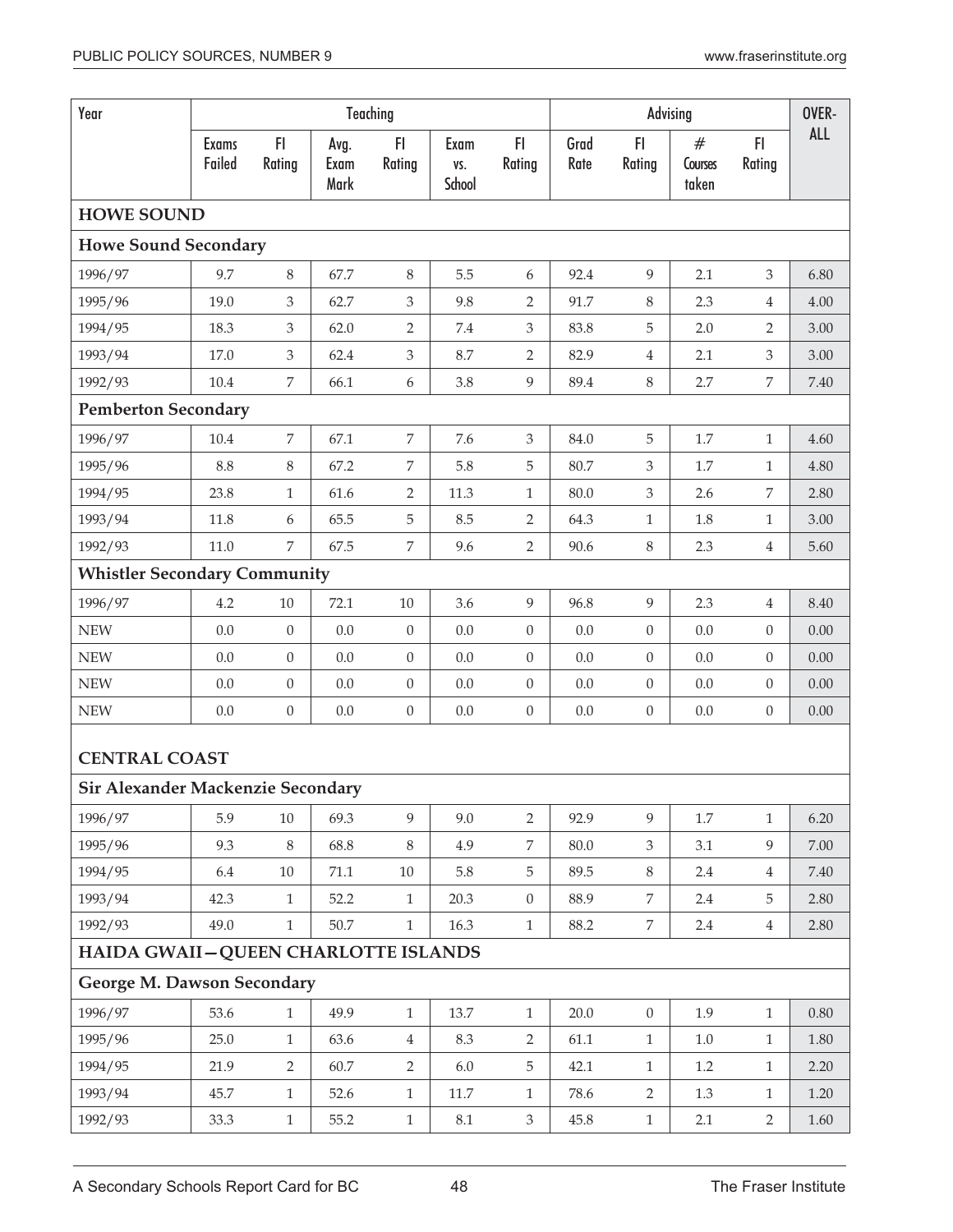| Year                                                   |                        |                |                      | Teaching         |                       |                  |              |                | Advising              |                | OVER-      |
|--------------------------------------------------------|------------------------|----------------|----------------------|------------------|-----------------------|------------------|--------------|----------------|-----------------------|----------------|------------|
|                                                        | <b>Exams</b><br>Failed | FI<br>Rating   | Avg.<br>Exam<br>Mark | FI.<br>Rating    | Exam<br>VS.<br>School | FI.<br>Rating    | Grad<br>Rate | FI.<br>Rating  | #<br>Courses<br>taken | FI.<br>Rating  | <b>ALL</b> |
| Queen Charlotte Elem.-Secondary                        |                        |                |                      |                  |                       |                  |              |                |                       |                |            |
| 1996/97                                                | 17.5                   | 3              | 61.1                 | $\overline{2}$   | 7.9                   | 3                | 78.9         | 3              | 1.7                   | $\mathbf{1}$   | 2.40       |
| 1995/96                                                | 26.9                   | $\mathbf{1}$   | 59.5                 | $\mathbf{1}$     | 9.2                   | $\overline{2}$   | 70.0         | $\mathbf{1}$   | 0.9                   | $\mathbf{1}$   | 1.20       |
| 1994/95                                                | 16.7                   | 3              | 59.3                 | $\mathbf{1}$     | 5.1                   | $\overline{7}$   | 64.7         | $\mathbf{1}$   | 0.8                   | $\mathbf{1}$   | 2.60       |
| 1993/94                                                | 31.4                   | $\mathbf{1}$   | 57.4                 | $\mathbf{1}$     | 10.0                  | $\mathbf{1}$     | 59.3         | $\mathbf{1}$   | 2.8                   | 7              | 2.20       |
| 1992/93                                                | 27.8                   | $\mathbf{1}$   | 56.9                 | $\mathbf{1}$     | $10.5\,$              | $1\,$            | 72.4         | $\mathbf{1}$   | 2.1                   | 3              | 1.40       |
| <b>BOUNDARY</b>                                        |                        |                |                      |                  |                       |                  |              |                |                       |                |            |
| <b>Grand Forks Secondary</b>                           |                        |                |                      |                  |                       |                  |              |                |                       |                |            |
| 1996/97                                                | 6.0                    | $10\,$         | 72.0                 | $10\,$           | $5.0\,$               | $\overline{7}$   | 98.0         | 10             | 2.5                   | 6              | 8.60       |
| 1995/96                                                | 11.2                   | 7              | 67.7                 | $\,8\,$          | 8.0                   | 3                | 97.8         | 10             | 2.5                   | 5              | 6.60       |
| 1994/95                                                | 14.3                   | 5              | 64.7                 | 5                | 8.9                   | $\overline{2}$   | 95.3         | 9              | 3.1                   | 9              | 6.00       |
| 1993/94                                                | 8.7                    | 8              | 68.1                 | $\,8\,$          | 8.1                   | $\mathfrak{Z}$   | 93.9         | 9              | 2.6                   | 6              | 6.80       |
| 1992/93                                                | 14.0                   | 5              | 63.9                 | $\overline{4}$   | 6.7                   | $\overline{4}$   | 84.8         | 5              | 3.1                   | 9              | 5.40       |
| <b>Boundary Central Secondary</b>                      |                        |                |                      |                  |                       |                  |              |                |                       |                |            |
| 1996/97                                                | 4.2                    | $10\,$         | 70.2                 | 9                | 7.6                   | 3                | 97.7         | $10\,$         | 2.9                   | $\,8\,$        | 8.00       |
| 1995/96                                                | 8.1                    | 9              | 68.7                 | $8\phantom{1}$   | 7.6                   | 3                | 100.0        | 10             | 2.4                   | 5              | 7.00       |
| 1994/95                                                | 15.7                   | 4              | 64.3                 | 5                | 6.1                   | 5                | 94.1         | 9              | 2.0                   | 2              | 5.00       |
| 1993/94                                                | 10.0                   | 8              | 67.6                 | $8\phantom{1}$   | 4.0                   | 9                | 92.7         | 9              | 2.7                   | 7              | 8.20       |
| 1992/93                                                | 4.9                    | 10             | 69.8                 | 9                | 3.7                   | $\overline{9}$   | 93.0         | 9              | 3.1                   | 9              | 9.20       |
| <b>PRINCE RUPERT</b><br><b>Prince Rupert Secondary</b> |                        |                |                      |                  |                       |                  |              |                |                       |                |            |
|                                                        |                        |                |                      |                  |                       |                  |              |                |                       |                |            |
| 1996/97                                                | 15.7                   | $\,4\,$        | 65.7                 | $\boldsymbol{6}$ | 6.4                   | $\,4\,$          | 89.3         | $\overline{7}$ | 3.1                   | 9              | 6.00       |
| 1995/96                                                | 31.3                   | $\mathbf{1}$   | 58.8                 | $\mathbf{1}$     | $7.4\,$               | $\mathfrak{Z}$   | 84.0         | 5              | 2.2                   | $\overline{4}$ | 2.80       |
| 1994/95                                                | 23.1                   | $\overline{2}$ | 60.7                 | 2                | 6.4                   | $\overline{4}$   | 90.0         | $8\,$          | 2.8                   | $8\,$          | 4.80       |
| 1993/94                                                | 20.3                   | $\overline{2}$ | 63.8                 | $\overline{4}$   | 6.1                   | $\mathbf 5$      | 80.9         | 3              | 2.3                   | $\overline{4}$ | 3.60       |
| 1992/93                                                | 22.9                   | $\overline{2}$ | 61.7                 | $\overline{2}$   | $5.1\,$               | $\boldsymbol{6}$ | 68.9         | $\mathbf{1}$   | 2.1                   | $\overline{2}$ | 2.60       |
| <b>Charles Hays Secondary</b>                          |                        |                |                      |                  |                       |                  |              |                |                       |                |            |
| 1996/97                                                | 11.8                   | 6              | 64.0                 | $\overline{4}$   | 4.0                   | $8\,$            | 89.5         | $8\,$          | 1.9                   | $\overline{2}$ | 5.60       |
| 1995/96                                                | 14.2                   | 5              | 65.7                 | $\boldsymbol{6}$ | $5.2\,$               | $\boldsymbol{6}$ | 85.4         | 6              | 2.0                   | $\overline{2}$ | 5.00       |
| 1994/95                                                | 16.2                   | $\overline{4}$ | 64.2                 | $\,4\,$          | 6.7                   | $\overline{4}$   | 91.7         | 8              | 2.3                   | $\overline{4}$ | 4.80       |
| 1993/94                                                | 24.8                   | $\mathbf{1}$   | 60.4                 | $\overline{2}$   | 6.2                   | 5                | 78.8         | $\mathfrak{Z}$ | 1.6                   | $\mathbf{1}$   | 2.40       |
| 1992/93                                                | 26.5                   | $\mathbf{1}$   | 57.8                 | $1\,$            | $8.5\,$               | $\overline{2}$   | 68.8         | $\mathbf{1}$   | $1.8\,$               | $\mathbf{1}$   | 1.20       |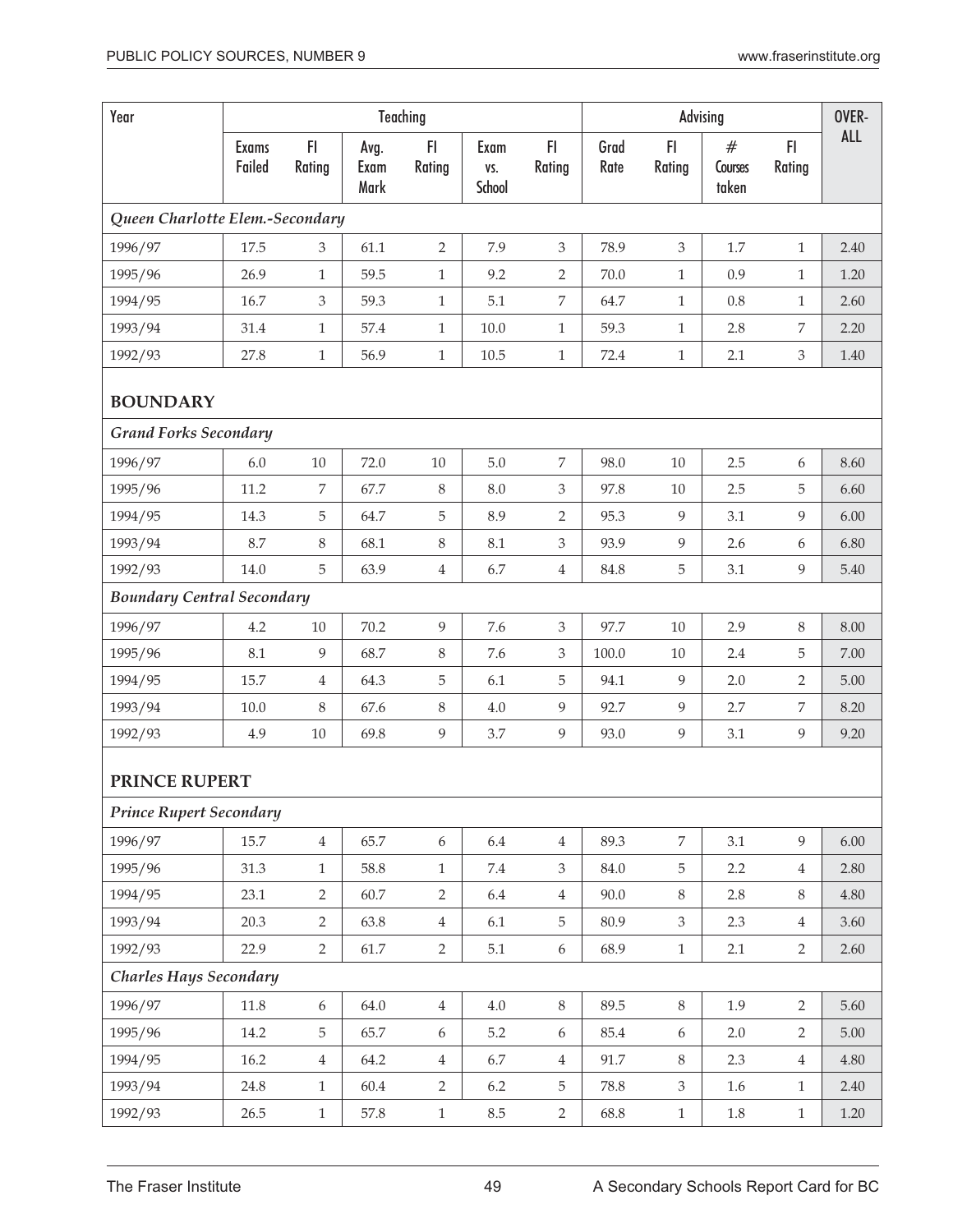| Year                        |                        |                |                      | Teaching       |                       |                  |              |                | Advising              |                  | OVER-      |
|-----------------------------|------------------------|----------------|----------------------|----------------|-----------------------|------------------|--------------|----------------|-----------------------|------------------|------------|
|                             | <b>Exams</b><br>Failed | FI<br>Rating   | Avg.<br>Exam<br>Mark | F1<br>Rating   | Exam<br>VS.<br>School | FI.<br>Rating    | Grad<br>Rate | FI<br>Rating   | #<br>Courses<br>taken | FI<br>Rating     | <b>ALL</b> |
| <b>OKANAGAN SIMILKAMEEN</b> |                        |                |                      |                |                       |                  |              |                |                       |                  |            |
| Southern Okanagan Secondary |                        |                |                      |                |                       |                  |              |                |                       |                  |            |
| 1996/97                     | 4.8                    | $10\,$         | 71.5                 | $10\,$         | 2.7                   | $10\,$           | 94.6         | 9              | 2.1                   | $\overline{2}$   | 8.20       |
| 1995/96                     | 4.4                    | $10\,$         | 69.7                 | $\overline{9}$ | 4.2                   | 8                | 97.7         | 10             | 2.2                   | $\mathfrak{Z}$   | 8.00       |
| 1994/95                     | 5.8                    | $10\,$         | 70.9                 | $10\,$         | 4.4                   | $\,8\,$          | 96.6         | 9              | 1.9                   | $\mathbf{1}$     | 7.60       |
| 1993/94                     | 8.8                    | $\,8\,$        | 69.8                 | $\overline{9}$ | 5.6                   | $\boldsymbol{6}$ | 93.3         | $\overline{9}$ | 2.8                   | 8                | 8.00       |
| 1992/93                     | 16.0                   | $\overline{4}$ | 63.3                 | 3              | 6.3                   | $\mathbf 5$      | 84.5         | 5              | 2.4                   | 5                | 4.40       |
| Osoyoos Secondary School    |                        |                |                      |                |                       |                  |              |                |                       |                  |            |
| 1996/97                     | 13.1                   | 6              | 66.2                 | 6              | 8.4                   | $\overline{2}$   | 92.5         | 9              | 2.7                   | $\overline{7}$   | 6.00       |
| 1995/96                     | 12.3                   | 6              | 65.0                 | 5              | 9.0                   | 2                | 86.4         | 6              | 2.8                   | 8                | 5.40       |
| 1994/95                     | 13.1                   | 6              | 66.4                 | 6              | 6.9                   | $\overline{4}$   | 93.2         | 9              | 3.3                   | 9                | 6.80       |
| 1993/94                     | 1.2                    | $10\,$         | 73.9                 | $10\,$         | 2.4                   | $10\,$           | 84.8         | 5              | 3.0                   | 9                | 8.80       |
| 1992/93                     | 12.3                   | 6              | 63.6                 | $\overline{4}$ | $7.0\,$               | $\,4\,$          | 79.1         | $\mathfrak{Z}$ | 2.5                   | $\boldsymbol{6}$ | 4.60       |
| Similkameen Secondary       |                        |                |                      |                |                       |                  |              |                |                       |                  |            |
| 1996/97                     | 11.3                   | 7              | 65.4                 | $\overline{5}$ | 4.5                   | $\,8\,$          | 77.1         | $\overline{2}$ | 2.0                   | $\overline{2}$   | 4.80       |
| 1995/96                     | 7.8                    | 9              | 68.8                 | $\,8\,$        | 8.6                   | $\overline{2}$   | 94.9         | 9              | 2.8                   | $8\,$            | 7.20       |
| 1994/95                     | 16.1                   | 4              | 63.2                 | 3              | $7.4\,$               | $\mathfrak{Z}$   | 88.6         | $\overline{7}$ | 2.9                   | 8                | 5.00       |
| 1993/94                     | 17.1                   | 3              | 62.2                 | 3              | 5.5                   | $\boldsymbol{6}$ | 85.4         | 6              | 2.4                   | 5                | 4.60       |
| 1992/93                     | 20.2                   | 2              | 61.7                 | $\overline{2}$ | 6.8                   | $\,4\,$          | 97.4         | $10\,$         | 2.8                   | $8\,$            | 5.20       |
| <b>BULKLEY VALLEY</b>       |                        |                |                      |                |                       |                  |              |                |                       |                  |            |
| <b>Houston Secondary</b>    |                        |                |                      |                |                       |                  |              |                |                       |                  |            |
| 1996/97                     | 8.6                    | $\,8\,$        | 65.2                 | 5              | 11.3                  | $\mathbf{1}$     | 93.1         | 9              | 2.0                   | $\overline{2}$   | 5.00       |
| 1995/96                     | 12.8                   | 6              | 62.4                 | $\mathfrak{Z}$ | $10.0\,$              | $\mathbf{1}$     | 96.1         | $\overline{9}$ | 2.1                   | $\mathfrak{Z}$   | 4.40       |
| 1994/95                     | 23.8                   | $\mathbf{1}$   | 61.3                 | $\overline{2}$ | 13.5                  | $\mathbf{1}$     | 84.2         | $\mathbf 5$    | 2.8                   | $\overline{7}$   | 3.20       |
| 1993/94                     | 17.3                   | 3              | 62.4                 | $\mathfrak{Z}$ | 10.3                  | $\mathbf{1}$     | 80.8         | $\mathfrak{Z}$ | 1.8                   | $\mathbf{1}$     | 2.20       |
| 1992/93                     | 24.9                   | $\mathbf{1}$   | 59.6                 | $\mathbf{1}$   | 9.5                   | $\overline{2}$   | 67.5         | $\,1\,$        | 2.4                   | $\overline{5}$   | 2.00       |
| <b>Smithers Secondary</b>   |                        |                |                      |                |                       |                  |              |                |                       |                  |            |
| 1996/97                     | 6.6                    | $10\,$         | 70.5                 | $\overline{9}$ | 5.5                   | 6                | 90.4         | $\,8\,$        | 2.3                   | $\overline{4}$   | 7.40       |
| 1995/96                     | 3.8                    | $10\,$         | 70.1                 | 9              | 3.5                   | $\overline{9}$   | 93.7         | $\overline{9}$ | 2.3                   | $\overline{4}$   | 8.20       |
| 1994/95                     | 6.2                    | $10\,$         | 69.3                 | $\overline{9}$ | $4.4\,$               | $\,8\,$          | 84.7         | $\mathbf 5$    | 2.3                   | $\overline{4}$   | 7.20       |
| 1993/94                     | 3.8                    | $10\,$         | 72.3                 | $10\,$         | 2.7                   | $10\,$           | 90.4         | $\,8\,$        | 2.4                   | 5                | 8.60       |
| 1992/93                     | 5.3                    | 10             | 69.3                 | $\overline{9}$ | $4.8\,$               | $\overline{7}$   | 92.8         | $\overline{9}$ | 2.7                   | $\overline{7}$   | 8.40       |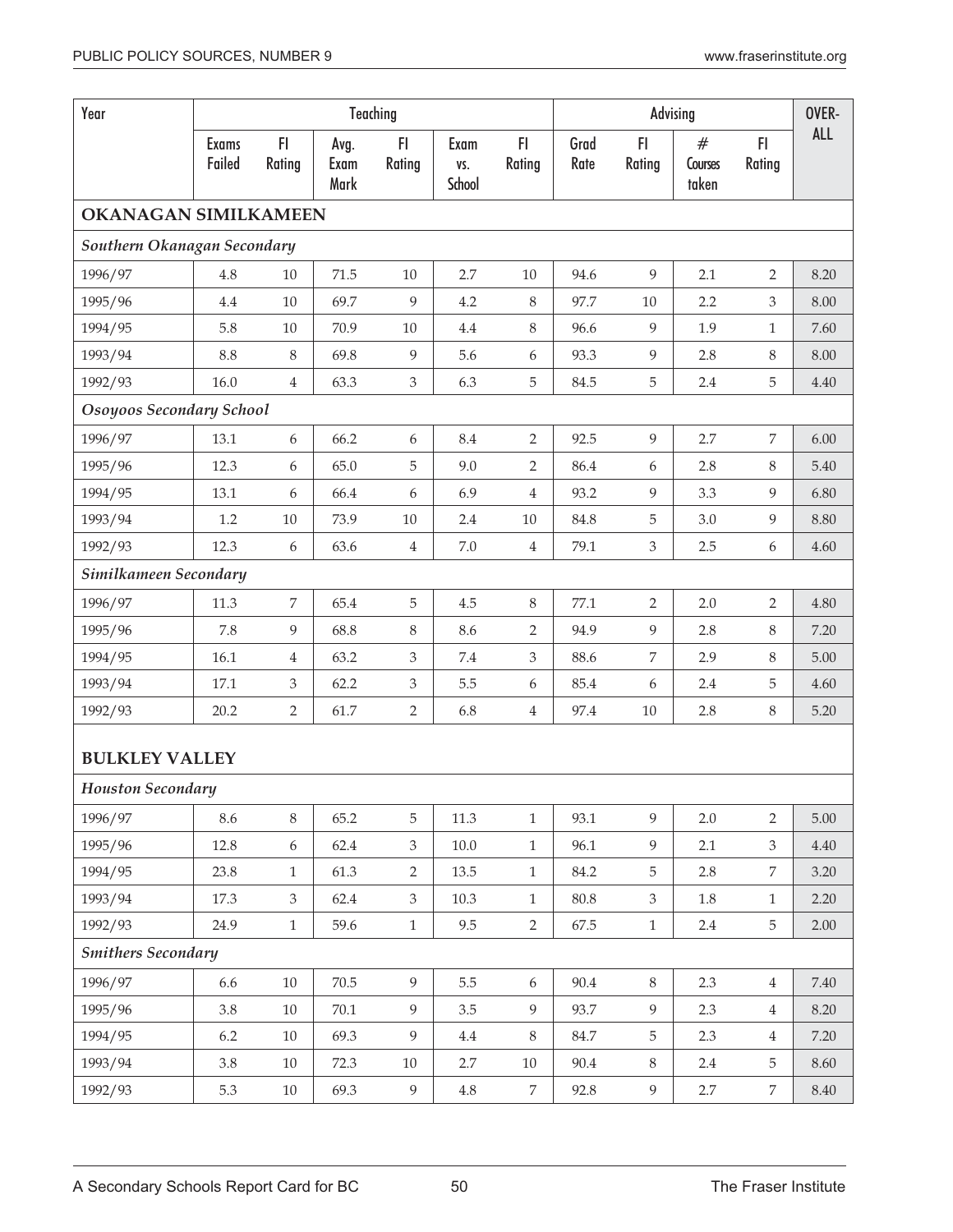| Year                                   |                        |                  |                      | Teaching       |                       |                |              | Advising         | OVER-                 |                  |            |
|----------------------------------------|------------------------|------------------|----------------------|----------------|-----------------------|----------------|--------------|------------------|-----------------------|------------------|------------|
|                                        | <b>Exams</b><br>Failed | FI<br>Rating     | Avg.<br>Exam<br>Mark | FI<br>Rating   | Exam<br>VS.<br>School | FI.<br>Rating  | Grad<br>Rate | F1<br>Rating     | #<br>Courses<br>taken | FI.<br>Rating    | <b>ALL</b> |
| <b>Bulkley Valley Christian School</b> |                        |                  |                      |                |                       |                |              |                  |                       |                  |            |
| 1996/97                                | 7.6                    | 9                | 69.1                 | 9              | 11.0                  | 1              | 95.2         | 9                | 4.2                   | 10               | 7.60       |
| 1995/96                                | 21.6                   | $\overline{2}$   | 65.7                 | 6              | 5.3                   | 6              | 93.8         | 9                | 2.8                   | 8                | 6.20       |
| 1994/95                                | 17.6                   | 3                | 68.7                 | 8              | 9.0                   | $\overline{2}$ | 100.0        | 10               | 4.3                   | $10\,$           | 6.60       |
| 1993/94                                | 34.2                   | $\mathbf{1}$     | 55.3                 | $1\,$          | 14.6                  | $\mathbf{1}$   | 84.6         | $\mathbf 5$      | 2.9                   | $8\,$            | 3.20       |
| 1992/93                                | 6.5                    | $10\,$           | 66.8                 | 7              | $6.0\,$               | 5              | 78.6         | $\overline{2}$   | 3.1                   | 9                | 6.60       |
| PRINCE GEORGE                          |                        |                  |                      |                |                       |                |              |                  |                       |                  |            |
| <b>Duchess Park Secondary</b>          |                        |                  |                      |                |                       |                |              |                  |                       |                  |            |
| 1996/97                                | 9.7                    | 8                | 70.4                 | 9              | 6.3                   | 5              | 94.1         | 9                | 3.0                   | 9                | 8.00       |
| 1995/96                                | 11.4                   | 7                | 67.7                 | 8              | 4.7                   | $\,8\,$        | 90.6         | $\,8\,$          | 2.7                   | $\boldsymbol{7}$ | 7.60       |
| 1994/95                                | 13.6                   | 5                | 66.9                 | 7              | 7.4                   | 3              | 89.2         | 7                | 2.9                   | 8                | 6.00       |
| 1993/94                                | 12.9                   | 6                | 66.9                 | 7              | 9.0                   | $\overline{2}$ | 91.2         | $\,8\,$          | 2.8                   | 7                | 6.00       |
| 1992/93                                | 15.6                   | 4                | 63.9                 | 4              | 5.5                   | 6              | 86.0         | $\boldsymbol{6}$ | 2.3                   | $\overline{4}$   | 4.80       |
| <b>Prince George Secondary</b>         |                        |                  |                      |                |                       |                |              |                  |                       |                  |            |
| 1996/97                                | 15.6                   | 4                | 64.1                 | $\overline{4}$ | 8.0                   | 3              | 90.5         | $\,8\,$          | 2.1                   | $\mathfrak{Z}$   | 4.40       |
| 1995/96                                | 18.9                   | 3                | 62.7                 | 3              | 5.6                   | 6              | 89.1         | 7                | 2.0                   | 2                | 4.20       |
| 1994/95                                | 26.4                   | $\mathbf{1}$     | 59.7                 | $\mathbf{1}$   | 9.4                   | 2              | 85.4         | $\boldsymbol{6}$ | 2.1                   | 3                | 2.60       |
| 1993/94                                | 19.6                   | 2                | 63.3                 | 4              | 6.4                   | 4              | 74.4         | $\overline{2}$   | 2.1                   | 3                | 3.00       |
| 1992/93                                | 19.6                   | $\overline{2}$   | 62.8                 | 3              | 7.5                   | 3              | 74.8         | $\sqrt{2}$       | 2.2                   | $\mathfrak{Z}$   | 2.60       |
| <b>Kelly Road Secondary</b>            |                        |                  |                      |                |                       |                |              |                  |                       |                  |            |
| 1996/97                                | 12.5                   | $\boldsymbol{6}$ | 64.8                 | 5              | 5.8                   | 5              | 94.7         | 9                | 2.6                   | 7                | 6.40       |
| 1995/96                                | 11.7                   | 6                | 65.8                 | 6              | 6.3                   | $\overline{4}$ | 90.7         | 8                | 2.3                   | $\overline{4}$   | 5.60       |
| 1994/95                                | 13.2                   | 6                | 65.3                 | 5              | 6.0                   | 5              | 92.1         | 9                | 2.3                   | $\overline{4}$   | 5.80       |
| 1993/94                                | 14.0                   | 5                | 62.9                 | 3              | 4.7                   | $8\,$          | 77.8         | $\overline{2}$   | 2.0                   | 2                | 4.00       |
| 1992/93                                | 13.3                   | 6                | 64.4                 | 5              | 5.7                   | $6\,$          | 82.4         | $\overline{4}$   | 2.1                   | $\mathfrak{Z}$   | 4.80       |
| Valemount Secondary                    |                        |                  |                      |                |                       |                |              |                  |                       |                  |            |
| 1996/97                                | 21.9                   | $\overline{2}$   | 61.2                 | $\overline{2}$ | 13.2                  | $\mathbf{1}$   | 74.1         | $\mathbf{1}$     | 2.4                   | $\overline{5}$   | 2.20       |
| 1995/96                                | 21.7                   | $\overline{2}$   | 61.2                 | $\overline{2}$ | 14.1                  | $\mathbf{1}$   | 90.5         | $8\,$            | 2.0                   | $\overline{2}$   | 3.00       |
| 1994/95                                | 31.2                   | $\mathbf{1}$     | 56.5                 | $\mathbf{1}$   | 17.0                  | $\overline{0}$ | 68.4         | $\,1\,$          | 2.0                   | $\overline{2}$   | 1.00       |
| 1993/94                                | 22.9                   | 2                | 61.6                 | $\overline{2}$ | 13.9                  | $\mathbf{1}$   | 83.3         | $\overline{5}$   | 2.0                   | 2                | 2.40       |
| 1992/93                                | 21.1                   | $\overline{2}$   | 62.5                 | $\mathfrak{Z}$ | 13.7                  | $\mathbf{1}$   | $80.0\,$     | $\mathfrak{Z}$   | 2.0                   | $\overline{2}$   | 2.20       |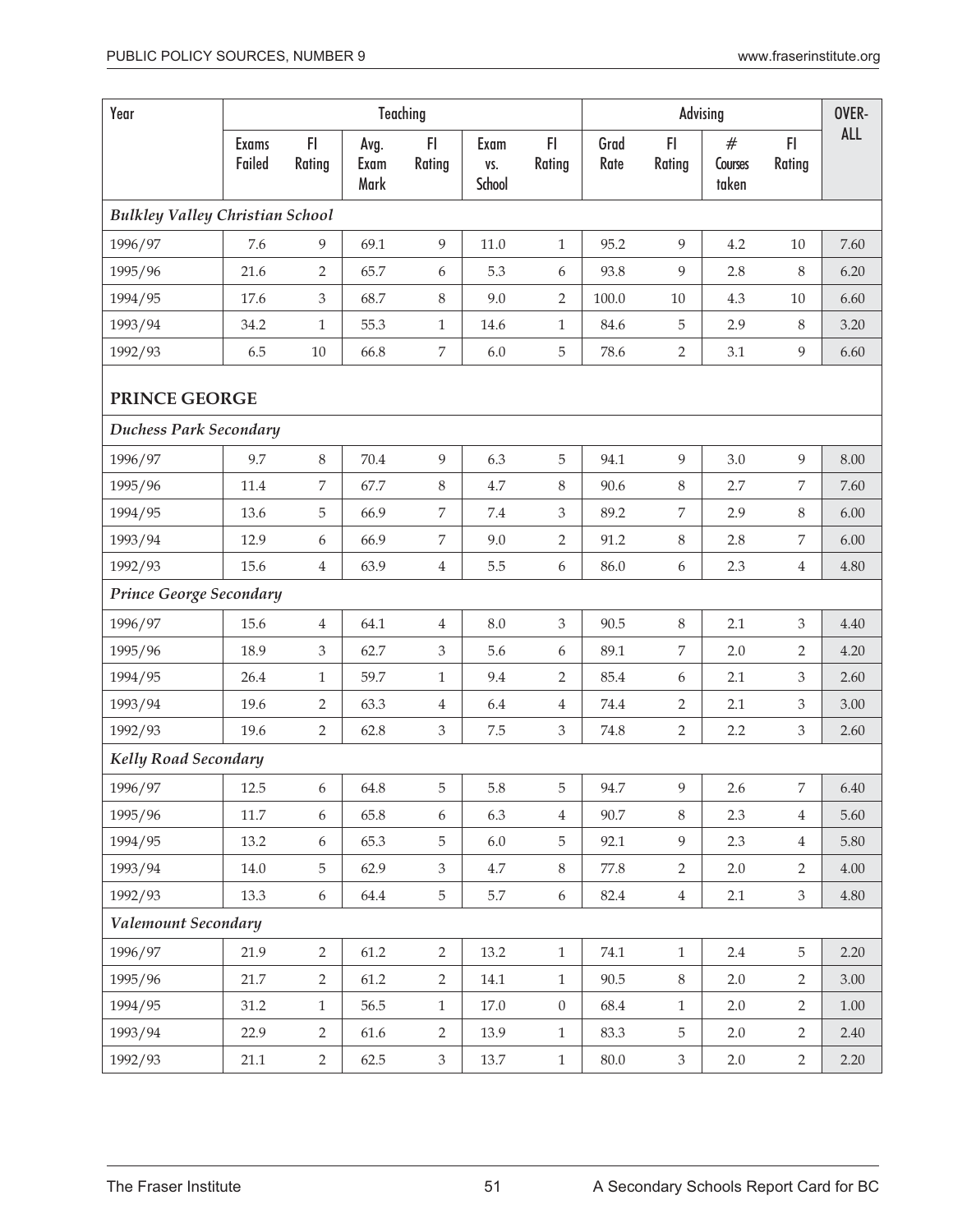| Year                         |                        |                |                      | Teaching         |                       |                  |              | Advising         | OVER-                 |                |            |
|------------------------------|------------------------|----------------|----------------------|------------------|-----------------------|------------------|--------------|------------------|-----------------------|----------------|------------|
|                              | <b>Exams</b><br>Failed | FI<br>Rating   | Avg.<br>Exam<br>Mark | FI<br>Rating     | Exam<br>VS.<br>School | FI.<br>Rating    | Grad<br>Rate | FI<br>Rating     | #<br>Courses<br>taken | FI<br>Rating   | <b>ALL</b> |
| <b>McBride Secondary</b>     |                        |                |                      |                  |                       |                  |              |                  |                       |                |            |
| 1996/97                      | 6.2                    | 10             | 72.6                 | 10               | 10.5                  | $\mathbf{1}$     | 96.3         | 9                | 2.2                   | 3              | 6.60       |
| 1995/96                      | 17.1                   | 3              | 65.1                 | 5                | 13.6                  | $\mathbf{1}$     | 87.0         | 6                | 3.3                   | 9              | 4.80       |
| 1994/95                      | 15.4                   | $\overline{4}$ | 60.6                 | $\overline{2}$   | $11.7\,$              | $\mathbf{1}$     | 100.0        | $10\,$           | 2.3                   | 4              | 4.20       |
| 1993/94                      | 11.8                   | 6              | 65.1                 | 5                | 6.8                   | $\overline{4}$   | 95.2         | 9                | 2.7                   | 7              | 6.20       |
| 1992/93                      | 8.7                    | $\,8\,$        | 65.7                 | 6                | 9.5                   | $\overline{2}$   | 88.9         | $\,7$            | 2.9                   | $8\,$          | 6.20       |
| MacKenzie Secondary          |                        |                |                      |                  |                       |                  |              |                  |                       |                |            |
| 1996/97                      | 12.8                   | 6              | 62.5                 | 3                | 9.6                   | $\overline{2}$   | 91.2         | 8                | 1.9                   | 1              | 4.00       |
| 1995/96                      | 18.0                   | $\mathfrak{Z}$ | 61.4                 | $\overline{2}$   | 8.0                   | $\mathfrak{Z}$   | 84.6         | 5                | 2.3                   | $\overline{4}$ | 3.40       |
| 1994/95                      | 16.2                   | 4              | 61.1                 | 2                | 9.3                   | $\overline{2}$   | 86.9         | 6                | 2.4                   | 5              | 3.80       |
| 1993/94                      | 11.6                   | 6              | 64.7                 | $\mathbf 5$      | 8.4                   | $\overline{2}$   | 87.7         | $\boldsymbol{7}$ | 2.7                   | 7              | 5.40       |
| 1992/93                      | 15.3                   | $\overline{4}$ | 61.2                 | 2                | $4.8\,$               | $\overline{7}$   | 73.8         | $\mathbf{1}$     | 2.4                   | 5              | 3.80       |
| D.P. Todd Secondary          |                        |                |                      |                  |                       |                  |              |                  |                       |                |            |
| 1996/97                      | 10.9                   | 7              | 66.4                 | $\boldsymbol{6}$ | 4.1                   | $8\,$            | 89.4         | $\,8\,$          | 2.7                   | 7              | 7.20       |
| 1995/96                      | 15.6                   | 4              | 65.7                 | 6                | $5.0\,$               | $\boldsymbol{7}$ | 89.0         | $\overline{7}$   | 2.8                   | 8              | 6.40       |
| 1994/95                      | 15.1                   | 5              | 63.3                 | 4                | 6.7                   | $\overline{4}$   | 87.9         | $\boldsymbol{7}$ | 2.7                   | 7              | 5.40       |
| 1993/94                      | 15.1                   | 5              | 65.1                 | 5                | 9.7                   | $\overline{2}$   | 84.0         | 5                | 2.7                   | $\overline{7}$ | 4.80       |
| 1992/93                      | 12.2                   | 6              | 64.7                 | 5                | 6.5                   | $\,4\,$          | 91.1         | $8\,$            | 2.9                   | $8\,$          | 6.20       |
| College Heights Secondary    |                        |                |                      |                  |                       |                  |              |                  |                       |                |            |
| 1996/97                      | 16.9                   | 3              | 64.7                 | 5                | 6.9                   | $\overline{4}$   | 93.3         | 9                | 2.2                   | 4              | 5.00       |
| 1995/96                      | 14.9                   | 5              | 66.1                 | 6                | 5.6                   | 6                | 89.0         | 7                | 2.6                   | 7              | 6.20       |
| 1994/95                      | 16.9                   | $\mathfrak{Z}$ | 64.7                 | 5                | 9.2                   | $\overline{2}$   | 90.8         | $\,8\,$          | 3.2                   | 9              | $5.40\,$   |
| 1993/94                      | 22.0                   | 2              | 62.3                 | 3                | $7.2\,$               | $\mathfrak{Z}$   | 86.4         | $6\,$            | 2.7                   | 7              | 4.20       |
| 1992/93                      | 15.7                   | $\overline{4}$ | 64.1                 | $\overline{4}$   | 8.4                   | $\overline{2}$   | 81.8         | $\overline{4}$   | 2.9                   | 8              | 4.40       |
| O'Grady Catholic High School |                        |                |                      |                  |                       |                  |              |                  |                       |                |            |
| 1996/97                      | $10.0\,$               | $8\,$          | 69.4                 | $\overline{9}$   | 7.5                   | $\mathfrak{Z}$   | 93.3         | 9                | 2.3                   | $\overline{4}$ | 6.60       |
| 1995/96                      | $10.0\,$               | $8\,$          | 64.4                 | $\mathbf 5$      | 5.7                   | 6                | 94.4         | 9                | 2.0                   | $\overline{2}$ | 6.00       |
| 1994/95                      | 6.8                    | 9              | 70.3                 | 9                | 2.2                   | $10\,$           | 84.3         | 5                | 2.5                   | 5              | 7.60       |
| 1993/94                      | 12.3                   | 6              | 68.1                 | 8                | 4.3                   | $8\,$            | 94.9         | 9                | 3.7                   | 10             | 8.20       |
| 1992/93                      | 10.9                   | 7              | 65.7                 | $\boldsymbol{6}$ | $4.5\,$               | $8\,$            | 72.4         | $1\,$            | $2.4\,$               | 5              | 5.40       |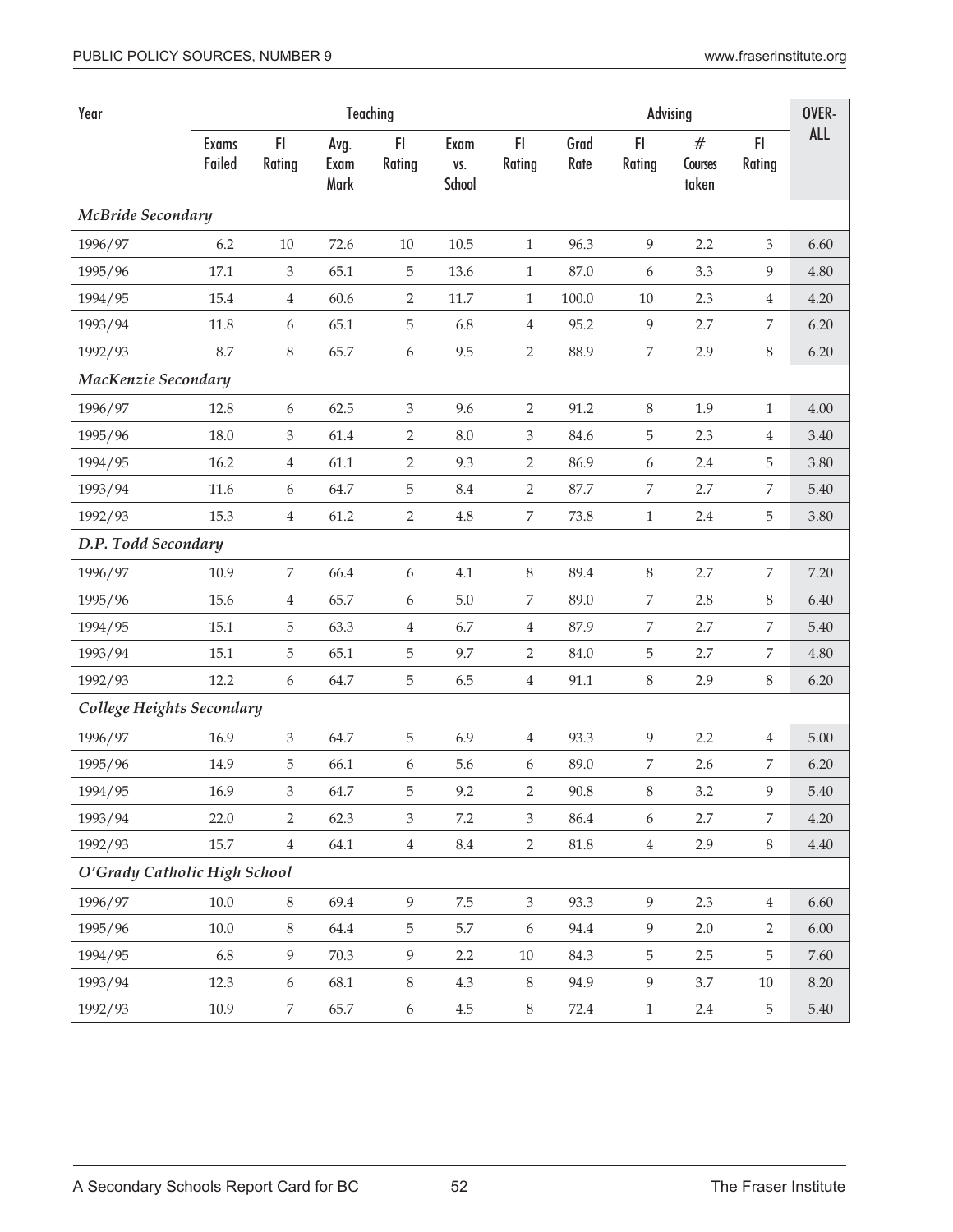| Year                                |                        |                |                      | Teaching         |                       |                | Advising     |                |                       |                | OVER-      |
|-------------------------------------|------------------------|----------------|----------------------|------------------|-----------------------|----------------|--------------|----------------|-----------------------|----------------|------------|
|                                     | <b>Exams</b><br>Failed | F1<br>Rating   | Avg.<br>Exam<br>Mark | FI.<br>Rating    | Exam<br>VS.<br>School | FI<br>Rating   | Grad<br>Rate | FI.<br>Rating  | #<br>Courses<br>taken | F1<br>Rating   | <b>ALL</b> |
| NICOLA-SIMILKAMEEN                  |                        |                |                      |                  |                       |                |              |                |                       |                |            |
| <b>Princeton Secondary</b>          |                        |                |                      |                  |                       |                |              |                |                       |                |            |
| 1996/97                             | 20.0                   | $\overline{2}$ | 59.5                 | $\mathbf{1}$     | 9.5                   | $\overline{2}$ | 88.7         | 7              | 2.3                   | $\overline{4}$ | 3.20       |
| 1995/96                             | 32.5                   | $\mathbf{1}$   | 55.0                 | $\mathbf{1}$     | 14.6                  | $\mathbf{1}$   | 93.2         | 9              | 3.1                   | 9              | 4.20       |
| 1994/95                             | 26.2                   | $\mathbf{1}$   | 58.2                 | 1                | 12.2                  | $\mathbf{1}$   | 94.9         | 9              | 2.7                   | 7              | 3.80       |
| 1993/94                             | 13.9                   | 5              | 64.8                 | $\mathbf 5$      | 4.6                   | $\,8\,$        | 81.6         | 4              | 2.0                   | 2              | 4.80       |
| 1992/93                             | 19.3                   | $\overline{2}$ | 59.7                 | $\mathbf{1}$     | 11.4                  | $1\,$          | 74.1         | $\mathbf{1}$   | $1.7\,$               | $\mathbf{1}$   | 1.20       |
| Merritt Secondary                   |                        |                |                      |                  |                       |                |              |                |                       |                |            |
| 1996/97                             | 11.4                   | 7              | 64.7                 | $\mathbf 5$      | 7.9                   | $\mathfrak{Z}$ | 88.6         | 7              | 2.4                   | 5              | 5.40       |
| 1995/96                             | 18.9                   | 3              | 62.9                 | 3                | 8.8                   | $\overline{2}$ | 85.2         | 5              | 2.1                   | 3              | 3.20       |
| 1994/95                             | 18.5                   | $\mathfrak{Z}$ | 62.5                 | 3                | 7.7                   | $\mathfrak{Z}$ | 92.1         | 9              | 2.6                   | 7              | 5.00       |
| 1993/94                             | 22.4                   | 2              | 60.0                 | 2                | 6.6                   | $\overline{4}$ | 76.8         | $\overline{2}$ | 1.6                   | $\mathbf{1}$   | 2.20       |
| 1992/93                             | 16.3                   | $\overline{4}$ | 64.2                 | $\overline{4}$   | 6.5                   | $\overline{4}$ | 72.1         | $\mathbf{1}$   | 1.8                   | $\mathbf{1}$   | 2.80       |
| <b>PEACE RIVER SOUTH</b>            |                        |                |                      |                  |                       |                |              |                |                       |                |            |
| Dr. H.J. O'Brien Educational Centre |                        |                |                      |                  |                       |                |              |                |                       |                |            |
| 1996/97                             | 13.3                   | 5              | 68.6                 | 8                | $7.0\,$               | $\mathfrak{Z}$ | 100.0        | 10             | 0.7                   | $\mathbf{1}$   | 5.40       |
| 1995/96                             | 20.0                   | $\overline{2}$ | 62.7                 | 3                | 12.6                  | $\mathbf{1}$   | 100.0        | 10             | 1.0                   | $\mathbf{1}$   | 3.40       |
| 1994/95                             | 0.0                    | 10             | 64.7                 | 5                | 8.6                   | $\overline{2}$ | 100.0        | 10             | 0.1                   | $\theta$       | 5.40       |
| 1993/94                             | 16.7                   | 3              | 72.6                 | 10               | 5.7                   | 6              | 66.7         | $\mathbf{1}$   | 0.2                   | $\overline{0}$ | 4.00       |
| 1992/93                             | 5.9                    | $10\,$         | 71.1                 | 10               | 0.5                   | $10\,$         | 55.6         | $\mathbf{1}$   | 0.3                   | $\mathbf{1}$   | 6.40       |
| <b>South Peace Secondary</b>        |                        |                |                      |                  |                       |                |              |                |                       |                |            |
| 1996/97                             | 9.6                    | $8\,$          | 67.2                 | $\overline{7}$   | 6.1                   | 5              | 88.5         | $\overline{7}$ | 2.3                   | $\overline{4}$ | 6.20       |
| 1995/96                             | 12.0                   | $6\,$          | 65.3                 | $\mathbf 5$      | $8.0\,$               | $\mathfrak{Z}$ | 94.8         | $\overline{9}$ | 2.6                   | 6              | 5.80       |
| 1994/95                             | 14.6                   | 5              | 63.8                 | $\,4\,$          | $7.4\,$               | $\mathfrak{Z}$ | 89.9         | $8\,$          | 2.0                   | $\overline{2}$ | 4.40       |
| 1993/94                             | 18.5                   | 3              | 62.6                 | $\mathfrak{Z}$   | 6.1                   | $\overline{5}$ | 74.9         | $\overline{2}$ | 2.1                   | $\overline{2}$ | 3.00       |
| 1992/93                             | 15.9                   | $\overline{4}$ | 64.4                 | $\mathbf 5$      | 5.9                   | $\overline{5}$ | 84.3         | 5              | 2.1                   | $\mathfrak{Z}$ | 4.40       |
| Chetwynd Secondary                  |                        |                |                      |                  |                       |                |              |                |                       |                |            |
| 1996/97                             | 20.3                   | $\overline{2}$ | 61.6                 | $\overline{2}$   | 11.2                  | $\mathbf{1}$   | 96.8         | 9              | 2.9                   | 8              | 4.40       |
| 1995/96                             | 7.7                    | 9              | 66.3                 | $\boldsymbol{6}$ | 6.2                   | 5              | 96.6         | 9              | 2.5                   | 5              | 6.80       |
| 1994/95                             | 20.5                   | $\overline{2}$ | 60.1                 | $\overline{2}$   | 9.2                   | $\overline{2}$ | 88.6         | 7              | 1.4                   | $\mathbf{1}$   | 2.80       |
| 1993/94                             | 22.5                   | $\overline{2}$ | 58.5                 | $\mathbf{1}$     | 11.5                  | $\mathbf{1}$   | 85.7         | 6              | $1.4\,$               | $\mathbf{1}$   | 2.20       |
| 1992/93                             | 23.0                   | $\overline{2}$ | 60.9                 | $\overline{2}$   | 12.7                  | $\mathbf{1}$   | 79.4         | $\mathfrak{Z}$ | 1.6                   | $\mathbf{1}$   | $1.80\,$   |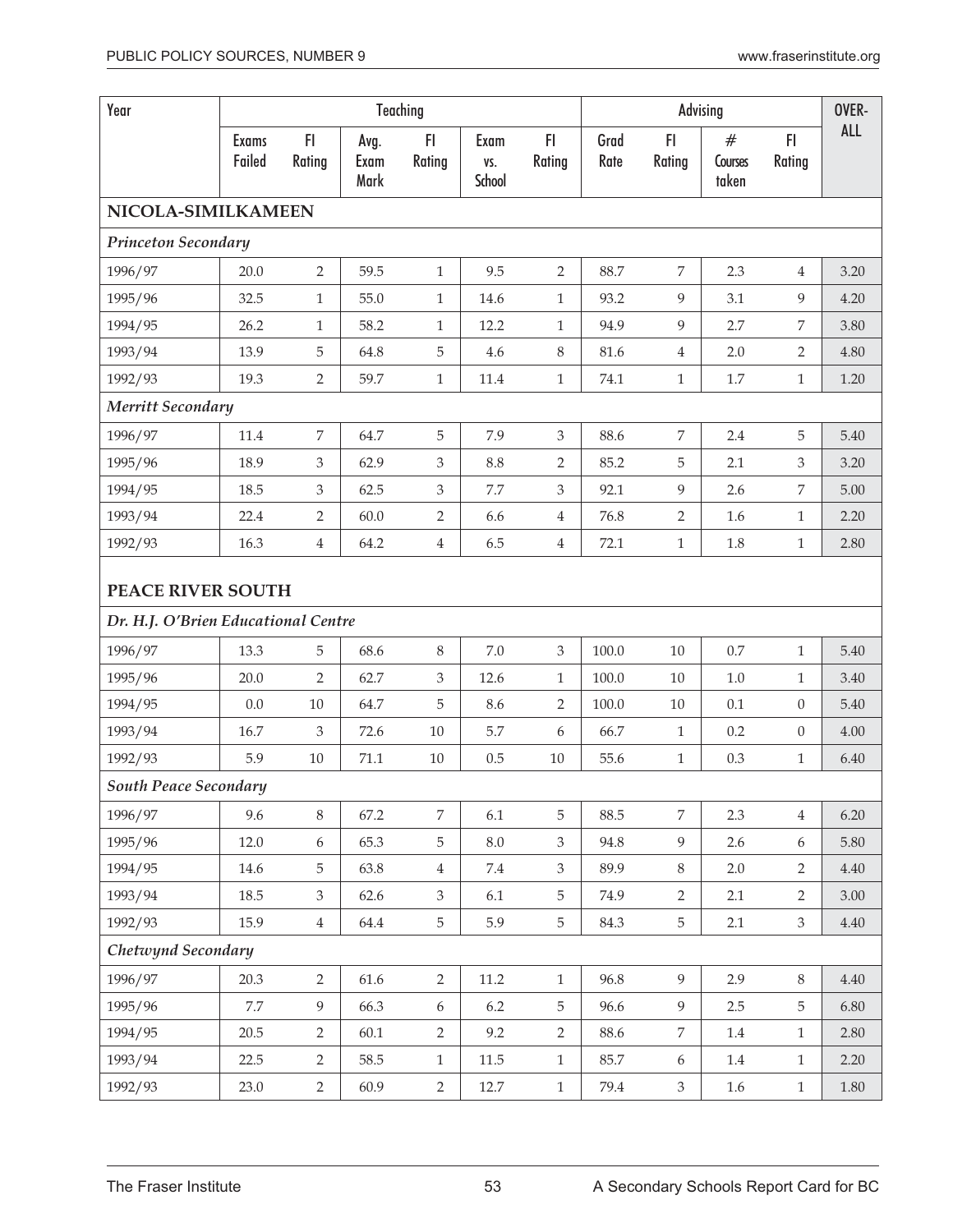| Year                                          |                 |                  |                      | Teaching         |                       |                | Advising     |                  |                       |                | OVER-      |
|-----------------------------------------------|-----------------|------------------|----------------------|------------------|-----------------------|----------------|--------------|------------------|-----------------------|----------------|------------|
|                                               | Exams<br>Failed | F1<br>Rating     | Avg.<br>Exam<br>Mark | F1<br>Rating     | Exam<br>VS.<br>School | FI.<br>Rating  | Grad<br>Rate | F1<br>Rating     | #<br>Courses<br>taken | F1<br>Rating   | <b>ALL</b> |
| Tumbler Ridge Secondary                       |                 |                  |                      |                  |                       |                |              |                  |                       |                |            |
| 1996/97                                       | 4.7             | $10\,$           | 65.3                 | $\overline{5}$   | 3.9                   | 9              | 86.8         | 6                | 1.6                   | $\mathbf{1}$   | 6.20       |
| 1995/96                                       | 30.4            | $\mathbf{1}$     | 56.8                 | $\mathbf{1}$     | 17.0                  | $\overline{0}$ | 66.7         | $\mathbf{1}$     | 1.9                   | $\mathbf{1}$   | 0.80       |
| 1994/95                                       | 29.9            | $\mathbf{1}$     | 57.9                 | $\mathbf{1}$     | 8.8                   | $\overline{2}$ | 84.0         | 5                | 1.8                   | $\mathbf{1}$   | 2.00       |
| 1993/94                                       | 24.8            | $\mathbf{1}$     | 61.4                 | $\overline{2}$   | 10.6                  | $\mathbf{1}$   | 74.5         | $\overline{2}$   | 1.7                   | $\mathbf{1}$   | 1.40       |
| 1992/93                                       | 24.1            | $\mathbf{1}$     | 58.4                 | $1\,$            | 8.6                   | $\overline{2}$ | 70.2         | $\mathbf{1}$     | $1.7\,$               | $\mathbf{1}$   | 1.20       |
| <b>PEACE RIVER NORTH</b>                      |                 |                  |                      |                  |                       |                |              |                  |                       |                |            |
| North Peace Secondary                         |                 |                  |                      |                  |                       |                |              |                  |                       |                |            |
| 1996/97                                       | 20.4            | $\overline{2}$   | 61.6                 | $\overline{2}$   | 7.6                   | $\mathfrak{Z}$ | 90.9         | 8                | 1.8                   | $\mathbf{1}$   | 3.20       |
| 1995/96                                       | 20.2            | $\overline{2}$   | 62.5                 | 3                | 7.6                   | $\mathfrak{Z}$ | 85.5         | 6                | 2.3                   | $\overline{4}$ | 3.60       |
| 1994/95                                       | 22.5            | $\overline{2}$   | 60.4                 | $\sqrt{2}$       | 10.4                  | $\mathbf{1}$   | 90.2         | 8                | 2.6                   | 6              | 3.80       |
| 1993/94                                       | 26.2            | $\mathbf{1}$     | 60.0                 | $\overline{2}$   | 8.5                   | $\overline{2}$ | 75.4         | $\overline{2}$   | 2.5                   | 5              | 2.40       |
| 1992/93                                       | 24.4            | $\mathbf{1}$     | 59.7                 | $\mathbf{1}$     | 9.9                   | $\overline{2}$ | 77.4         | $\overline{2}$   | 2.6                   | 6              | 2.40       |
| <b>GREATER VICTORIA</b><br>Victoria Secondary |                 |                  |                      |                  |                       |                |              |                  |                       |                |            |
| 1996/97                                       | 12.9            | $\boldsymbol{6}$ | 66.6                 | $\overline{7}$   | 5.6                   | 6              | 84.5         | 5                | 1.8                   | $\mathbf{1}$   | 5.00       |
| 1995/96                                       | 10.0            | 8                | 66.4                 | 6                | 4.0                   | 9              | 85.9         | 6                | 1.6                   | $\mathbf{1}$   | 6.00       |
| 1994/95                                       | 13.2            | 6                | 64.8                 | $\mathbf 5$      | $5.0\,$               | $\overline{7}$ | 92.5         | 9                | 1.4                   | $\mathbf{1}$   | 5.60       |
| 1993/94                                       | 13.0            | 6                | 66.6                 | $\boldsymbol{7}$ | 2.8                   | $10\,$         | 85.7         | 6                | $1.5\,$               | $\mathbf{1}$   | 6.00       |
| 1992/93                                       | 11.3            | 7                | 66.6                 | $\overline{7}$   | 2.5                   | $10\,$         | 83.2         | $\overline{4}$   | $1.4\,$               | 1              | 5.80       |
| Oak Bay Secondary                             |                 |                  |                      |                  |                       |                |              |                  |                       |                |            |
| 1996/97                                       | $10.7\,$        | $\overline{7}$   | 68.5                 | $8\,$            | 6.3                   | $5\phantom{.}$ | 95.3         | 9                | 2.9                   | 8              | $7.40\,$   |
| 1995/96                                       | 12.1            | 6                | 69.6                 | 9                | 3.3                   | 9              | 92.3         | 9                | 3.2                   | 9              | 8.40       |
| 1994/95                                       | 11.8            | 6                | 69.0                 | $\overline{9}$   | 4.9                   | $\overline{7}$ | 92.5         | 9                | 3.6                   | $10\,$         | 8.20       |
| 1993/94                                       | 8.1             | 9                | 70.0                 | 9                | 4.3                   | 8              | 91.9         | 9                | 2.8                   | 8              | 8.60       |
| 1992/93                                       | 6.5             | 10               | 71.6                 | 10               | 2.6                   | $10\,$         | 87.2         | $6\,$            | 2.9                   | 8              | 8.80       |
| <b>Esquimalt Secondary</b>                    |                 |                  |                      |                  |                       |                |              |                  |                       |                |            |
| 1996/97                                       | $7.1\,$         | 9                | 71.4                 | 10               | 4.6                   | 8              | 87.8         | $\overline{7}$   | 2.1                   | $\mathfrak{Z}$ | 7.40       |
| 1995/96                                       | 12.7            | 6                | 66.9                 | 7                | 7.3                   | $\mathfrak{Z}$ | 85.7         | $\boldsymbol{6}$ | 2.1                   | 3              | 5.00       |
| 1994/95                                       | 11.1            | 7                | 67.3                 | 7                | 7.9                   | 3              | 85.8         | 6                | 1.8                   | $\mathbf{1}$   | 4.80       |
| 1993/94                                       | 10.3            | $\overline{7}$   | 69.7                 | 9                | 6.7                   | $\overline{4}$ | 90.7         | 8                | 2.0                   | $\overline{2}$ | $6.00\,$   |
| 1992/93                                       | 9.1             | $8\,$            | 71.3                 | $10\,$           | 5.7                   | 6              | 79.3         | $\mathfrak{Z}$   | $2.2\,$               | $\overline{4}$ | 6.20       |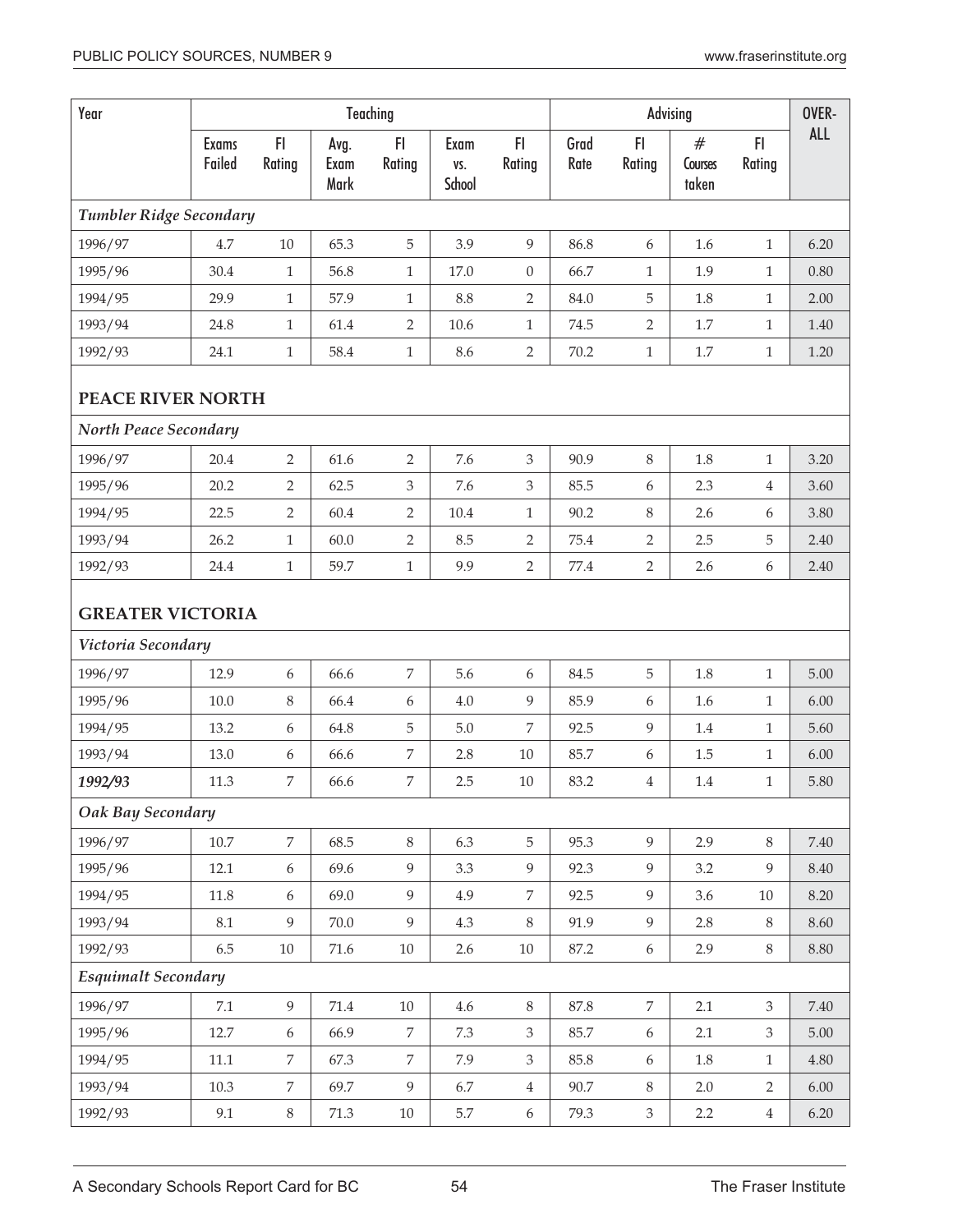| Year                                    |                        |                |                      | Teaching         |                       |                  |              |                  | Advising              | FI.<br>Rating    | OVER-      |
|-----------------------------------------|------------------------|----------------|----------------------|------------------|-----------------------|------------------|--------------|------------------|-----------------------|------------------|------------|
|                                         | <b>Exams</b><br>Failed | FI<br>Rating   | Avg.<br>Exam<br>Mark | FI<br>Rating     | Exam<br>VS.<br>School | FI<br>Rating     | Grad<br>Rate | FI<br>Rating     | #<br>Courses<br>taken |                  | <b>ALL</b> |
| Mount Douglas Sr. Secondary             |                        |                |                      |                  |                       |                  |              |                  |                       |                  |            |
| 1996/97                                 | 9.6                    | 8              | 70.2                 | 9                | 4.6                   | 8                | 93.7         | 9                | 2.8                   | 7                | 8.20       |
| 1995/96                                 | 7.4                    | 9              | 71.1                 | $10\,$           | 3.2                   | $10\,$           | 91.8         | 8                | 2.8                   | 7                | 8.80       |
| 1994/95                                 | 7.9                    | 9              | 70.5                 | 9                | 3.0                   | $10\,$           | 94.2         | 9                | 2.6                   | 6                | 8.60       |
| 1993/94                                 | 7.4                    | 9              | 71.0                 | 10               | 3.0                   | $10\,$           | 89.9         | $8\,$            | 2.4                   | $\overline{4}$   | 8.20       |
| 1992/93                                 | 8.4                    | 9              | 71.3                 | $10\,$           | 3.6                   | $\overline{9}$   | 84.3         | 5                | 2.4                   | 5                | 7.60       |
| Reynolds Secondary                      |                        |                |                      |                  |                       |                  |              |                  |                       |                  |            |
| 1996/97                                 | 14.0                   | 5              | 66.3                 | 6                | 5.5                   | $\boldsymbol{6}$ | 89.3         | $\overline{7}$   | 2.6                   | $\boldsymbol{6}$ | 6.00       |
| 1995/96                                 | 11.5                   | 7              | 70.0                 | 9                | 4.2                   | $\,8\,$          | 90.7         | $8\,$            | 2.7                   | $\overline{7}$   | 7.80       |
| 1994/95                                 | 15.1                   | 5              | 63.6                 | $\overline{4}$   | 4.7                   | $\,8\,$          | 83.2         | $\,4\,$          | 2.0                   | 2                | 4.60       |
| 1993/94                                 | 15.1                   | 5              | 65.5                 | 5                | 5.3                   | $\boldsymbol{6}$ | 89.2         | 7                | 2.3                   | $\overline{4}$   | 5.40       |
| 1992/93                                 | 10.2                   | $\overline{7}$ | 66.8                 | $\boldsymbol{7}$ | 3.2                   | $10\,$           | 86.5         | $\boldsymbol{6}$ | 2.1                   | $\mathfrak{Z}$   | 6.60       |
| <b>Spectrum Community</b>               |                        |                |                      |                  |                       |                  |              |                  |                       |                  |            |
| 1996/97                                 | $10.0\,$               | $\,8\,$        | 66.7                 | 7                | 4.1                   | $\, 8$           | 93.2         | 9                | 1.4                   | $\mathbf{1}$     | 6.60       |
| 1995/96                                 | 11.2                   | 7              | 67.2                 | 7                | 5.7                   | $\boldsymbol{6}$ | 94.7         | $\overline{9}$   | 1.5                   | $\mathbf{1}$     | 6.00       |
| 1994/95                                 | $10.7\,$               | 7              | 65.3                 | 5                | 5.7                   | $\boldsymbol{6}$ | 92.6         | 9                | 1.4                   | $\mathbf{1}$     | 5.60       |
| 1993/94                                 | 12.2                   | 6              | 65.3                 | 5                | 3.4                   | 9                | 89.0         | $\boldsymbol{7}$ | N/A                   | N/A              | 6.80       |
| 1992/93                                 | 10.0                   | $\,8\,$        | 67.0                 | 7                | 3.2                   | $10\,$           | 93.1         | 9                | 2.4                   | 5                | 7.80       |
| Lambrick Park Secondary                 |                        |                |                      |                  |                       |                  |              |                  |                       |                  |            |
| 1996/97                                 | 10.4                   | 7              | 69.0                 | 9                | $7.0\,$               | $\overline{4}$   | 93.0         | 9                | 2.9                   | 8                | 7.40       |
| 1995/96                                 | 13.9                   | 5              | 67.5                 | 7                | 7.7                   | 3                | 94.2         | 9                | 3.2                   | 9                | 6.60       |
| 1994/95                                 | 14.9                   | 5              | 65.4                 | 5                | 8.3                   | $\overline{2}$   | 95.0         | 9                | 3.3                   | $\overline{9}$   | $6.00\,$   |
| 1993/94                                 | 11.9                   | 6              | 67.4                 | 7                | 4.0                   | 8                | 96.6         | 9                | 2.6                   | 6                | 7.20       |
| 1992/93                                 | 12.0                   | 6              | 68.3                 | 8                | 3.9                   | $\overline{9}$   | 92.5         | 9                | 2.7                   | 7                | 7.80       |
| St. Michaels University - Senior Campus |                        |                |                      |                  |                       |                  |              |                  |                       |                  |            |
| 1996/97                                 | 3.4                    | $10\,$         | 77.3                 | $10\,$           | $5.2\,$               | 6                | $100.0\,$    | $10\,$           | 4.9                   | $10\,$           | 9.20       |
| 1995/96                                 | 3.0                    | 10             | 79.7                 | $10\,$           | 3.6                   | 9                | 99.2         | 10               | 4.8                   | 10               | 9.80       |
| 1994/95                                 | 3.9                    | $10\,$         | 76.8                 | 10               | 4.9                   | 7                | 96.2         | 9                | 4.6                   | 10               | 9.20       |
| 1993/94                                 | 1.3                    | 10             | 79.1                 | 10               | 2.8                   | 10               | 99.2         | 10               | 4.9                   | 10               | 10.00      |
| 1992/93                                 | 1.1                    | $10\,$         | 79.1                 | $10\,$           | $4.0\,$               | $\overline{9}$   | 97.0         | $10\,$           | $4.5\,$               | 10               | 9.80       |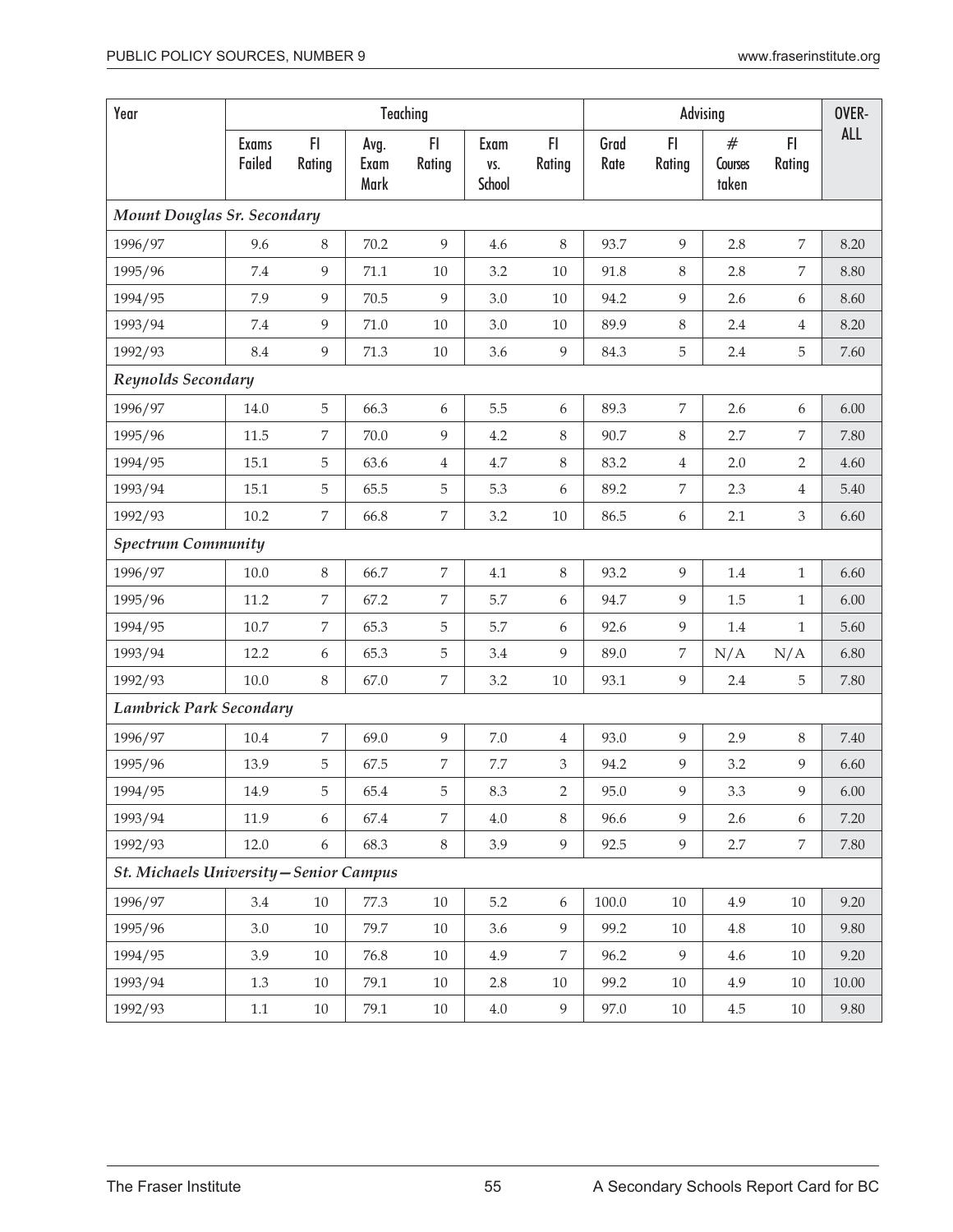| Year                              | Teaching               |                           | Advising             |                             | OVER-                 |                             |              |                  |                             |                |          |
|-----------------------------------|------------------------|---------------------------|----------------------|-----------------------------|-----------------------|-----------------------------|--------------|------------------|-----------------------------|----------------|----------|
|                                   | <b>Exams</b><br>Failed | F1<br>Rating              | Avg.<br>Exam<br>Mark | FI<br>Rating                | Exam<br>VS.<br>School | FI.<br>Rating               | Grad<br>Rate | FI<br>Rating     | $^{\#}$<br>Courses<br>taken | F1<br>Rating   | ALL      |
| St. Margaret's                    |                        |                           |                      |                             |                       |                             |              |                  |                             |                |          |
| 1996/97                           | 3.9                    | 10                        | 77.9                 | $10\,$                      | 3.1                   | 10                          | 100.0        | 10               | 6.1                         | 10             | 10.00    |
| 1995/96                           | 5.5                    | $10\,$                    | 74.0                 | $10\,$                      | 3.1                   | 10                          | 100.0        | 10               | 4.7                         | 10             | 10.00    |
| 1994/95                           | 4.1                    | $10\,$                    | 73.7                 | $10\,$                      | 3.7                   | 9                           | 100.0        | 10               | 5.2                         | 10             | 9.80     |
| 1993/94                           | $10.0\,$               | 8                         | 72.9                 | $10\,$                      | 4.4                   | $\,8\,$                     | 100.0        | $10\,$           | 3.7                         | 10             | 9.20     |
| 1992/93                           | 2.9                    | 10                        | 69.1                 | 9                           | 4.7                   | $\,8\,$                     | 100.0        | $10\,$           | 3.6                         | 10             | 9.40     |
| Glenlyon-Norfolk Senior School    |                        |                           |                      |                             |                       |                             |              |                  |                             |                |          |
| 1996/97                           | 8.5                    | 8                         | 72.7                 | $10\,$                      | 6.9                   | $\overline{4}$              | 96.8         | 9                | 5.1                         | 10             | 8.20     |
| 1995/96                           | 6.2                    | $10\,$                    | 73.3                 | $10\,$                      | 6.1                   | 5                           | 98.5         | 10               | $5.0\,$                     | 10             | 9.00     |
| 1994/95                           | 9.6                    | 8                         | 71.2                 | $10\,$                      | 8.2                   | $\overline{2}$              | 96.6         | 9                | 5.2                         | 10             | 7.80     |
| 1993/94                           | 9.8                    | $8\,$                     | 71.5                 | $10\,$                      | 6.3                   | $\mathbf 5$                 | 98.4         | $10\,$           | 4.7                         | 10             | 8.60     |
| 1992/93                           | 2.2                    | $10\,$                    | 74.2                 | $10\,$                      | 6.5                   | $\,4$                       | 100.0        | $10\,$           | $4.3\,$                     | 10             | 8.80     |
| Pacific Christian School          |                        |                           |                      |                             |                       |                             |              |                  |                             |                |          |
| 1996/97                           | $10.0$                 | 8                         | 68.9                 | 8                           | 7.4                   | $\mathfrak{Z}$              | 94.0         | 9                | 3.4                         | 9              | 7.40     |
| 1995/96                           | 19.9                   | $\overline{2}$            | 63.3                 | 3                           | 10.2                  | $\mathbf{1}$                | 98.2         | 10               | 2.8                         | 8              | 4.80     |
| 1994/95                           | 14.4                   | 5                         | 68.4                 | 8                           | 9.0                   | $\overline{2}$              | 93.9         | 9                | 3.1                         | 9              | 6.60     |
| 1993/94                           | 17.7                   | $\mathfrak{Z}$            | 62.7                 | $\ensuremath{\mathfrak{Z}}$ | 9.7                   | $\sqrt{2}$                  | 89.5         | $\,8\,$          | 3.0                         | 9              | 5.00     |
| 1992/93                           | 5.5                    | $10\,$                    | 68.1                 | $\,8\,$                     | 5.6                   | $\boldsymbol{6}$            | 94.5         | $\overline{9}$   | 2.9                         | 8              | 8.20     |
| St. Andrew's Regional High School |                        |                           |                      |                             |                       |                             |              |                  |                             |                |          |
| 1996/97                           | 13.4                   | 5                         | 66.8                 | 7                           | $7.7\,$               | $\ensuremath{\mathsf{3}}$   | 91.7         | 8                | 4.1                         | 10             | 6.60     |
| 1995/96                           | 17.5                   | $\mathfrak{Z}$            | 63.5                 | 4                           | 7.7                   | $\ensuremath{\mathfrak{Z}}$ | 92.3         | 9                | 3.6                         | 10             | 5.80     |
| 1994/95                           | 19.1                   | $\ensuremath{\mathsf{3}}$ | 62.2                 | 3                           | 6.4                   | $\,4\,$                     | $81.0\,$     | $\overline{4}$   | 4.1                         | 10             | $4.80\,$ |
| 1993/94                           | 11.9                   | 6                         | 67.5                 | $\overline{7}$              | 5.9                   | 5                           | 86.2         | 6                | 4.2                         | 10             | 6.80     |
| 1992/93                           | 25.8                   | $1\,$                     | 60.5                 | $\overline{2}$              | 9.2                   | $\overline{2}$              | 82.1         | $\overline{4}$   | 4.0                         | $10\,$         | 3.80     |
| <b>SOOKE</b>                      |                        |                           |                      |                             |                       |                             |              |                  |                             |                |          |
| <b>Belmont Secondary</b>          |                        |                           |                      |                             |                       |                             |              |                  |                             |                |          |
| 1996/97                           | 11.8                   | 6                         | 66.4                 | 6                           | 3.4                   | 9                           | 86.5         | $\boldsymbol{6}$ | $1.8\,$                     | $\mathbf{1}$   | 5.60     |
| 1995/96                           | 8.8                    | $8\,$                     | 68.5                 | $\,8\,$                     | 2.3                   | $10\,$                      | 84.9         | 5                | 1.9                         | $\mathbf{1}$   | 6.40     |
| 1994/95                           | 10.4                   | $\overline{7}$            | 66.7                 | 7                           | 3.5                   | $\overline{9}$              | 86.3         | $\boldsymbol{6}$ | 1.9                         | $\overline{2}$ | 6.20     |
| 1993/94                           | $16.0$                 | $\overline{4}$            | 64.6                 | $\mathbf 5$                 | 3.3                   | 9                           | 86.7         | 6                | 1.7                         | $\mathbf{1}$   | 5.00     |
| 1992/93                           | 13.2                   | 6                         | 65.7                 | $\boldsymbol{6}$            | $2.7\,$               | $10\,$                      | 77.0         | $\overline{2}$   | 1.9                         | $\overline{2}$ | 5.20     |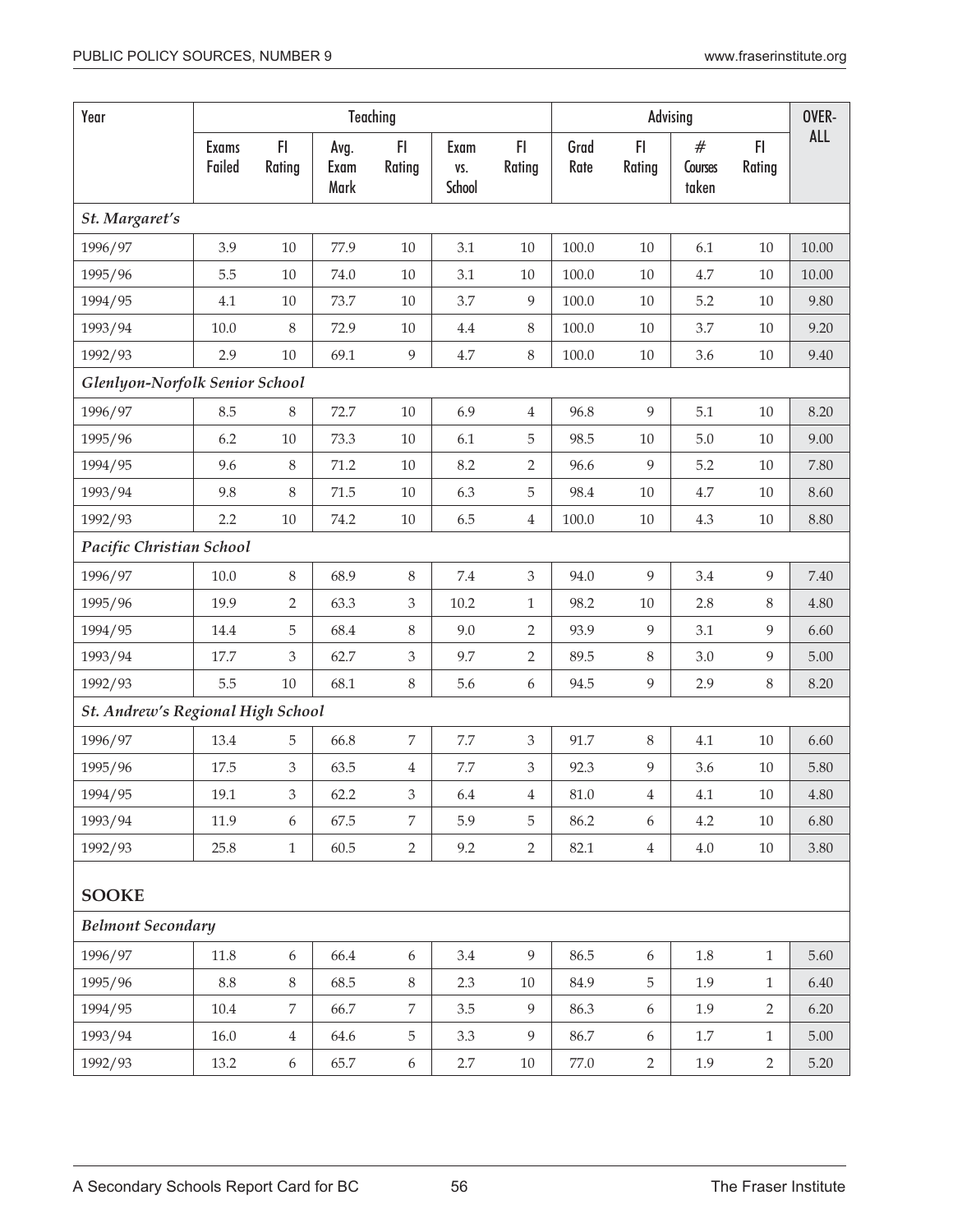| Year                                 |                        |                  |                      | Teaching         |                       |                  |              | Advising                    |                       |                | OVER-    |
|--------------------------------------|------------------------|------------------|----------------------|------------------|-----------------------|------------------|--------------|-----------------------------|-----------------------|----------------|----------|
|                                      | <b>Exams</b><br>Failed | FI<br>Rating     | Avg.<br>Exam<br>Mark | FI<br>Rating     | Exam<br>VS.<br>School | FI.<br>Rating    | Grad<br>Rate | FI.<br>Rating               | #<br>Courses<br>taken | F1<br>Rating   | ALL      |
| <b>Edward Milne Community School</b> |                        |                  |                      |                  |                       |                  |              |                             |                       |                |          |
| 1996/97                              | 12.1                   | 6                | 65.6                 | 6                | 4.1                   | 8                | 92.2         | 9                           | 1.4                   | $\mathbf{1}$   | 6.00     |
| 1995/96                              | 14.9                   | 5                | 65.2                 | 5                | 3.8                   | $\boldsymbol{9}$ | 86.8         | 6                           | 1.7                   | $\mathbf{1}$   | 5.20     |
| 1994/95                              | 6.2                    | 10               | 68.6                 | 8                | 4.9                   | $\overline{7}$   | 92.5         | 9                           | 2.0                   | 2              | 7.20     |
| 1993/94                              | 16.9                   | $\mathfrak{Z}$   | 65.1                 | 5                | 6.4                   | $\overline{4}$   | 81.6         | 4                           | 1.9                   | $\mathbf{1}$   | 3.40     |
| 1992/93                              | 14.6                   | 5                | 65.7                 | 6                | 6.3                   | $\mathbf 5$      | 80.7         | $\ensuremath{\mathfrak{Z}}$ | $1.7\,$               | $\mathbf{1}$   | 4.00     |
| <b>SAANICH</b>                       |                        |                  |                      |                  |                       |                  |              |                             |                       |                |          |
| <b>Stelly's Secondary</b>            |                        |                  |                      |                  |                       |                  |              |                             |                       |                |          |
| 1996/97                              | 6.2                    | 10               | 71.5                 | $10\,$           | 4.4                   | 8                | 93.3         | 9                           | 2.7                   | 7              | 8.80     |
| 1995/96                              | 5.9                    | $10\,$           | 72.7                 | $10\,$           | 4.5                   | 8                | 92.1         | 9                           | 3.0                   | 8              | 9.00     |
| 1994/95                              | 8.0                    | 9                | 70.0                 | $\overline{9}$   | 6.0                   | $\mathbf 5$      | 91.5         | 8                           | 2.6                   | 7              | 7.60     |
| 1993/94                              | 4.7                    | 10               | 69.8                 | 9                | 4.0                   | $\,8\,$          | 82.9         | $\overline{4}$              | 2.3                   | $\overline{4}$ | 7.00     |
| 1992/93                              | 3.7                    | 10               | 73.3                 | $10\,$           | 5.1                   | $\overline{7}$   | 78.9         | $\mathfrak{Z}$              | 2.3                   | $\overline{4}$ | 6.80     |
| <b>Claremont Secondary</b>           |                        |                  |                      |                  |                       |                  |              |                             |                       |                |          |
| 1996/97                              | 8.2                    | 9                | 70.3                 | 9                | 5.0                   | $\overline{7}$   | 92.1         | 9                           | 2.7                   | $\overline{7}$ | 8.20     |
| 1995/96                              | 7.0                    | 9                | 71.4                 | $10\,$           | 4.6                   | $\,8\,$          | 93.8         | 9                           | 2.7                   | 7              | 8.60     |
| 1994/95                              | 9.8                    | $8\,$            | 70.1                 | $\overline{9}$   | 5.3                   | $\boldsymbol{6}$ | 90.5         | 8                           | 2.7                   | 7              | 7.60     |
| 1993/94                              | 6.8                    | $10\,$           | 69.8                 | 9                | 5.0                   | 7                | 88.9         | 7                           | 2.6                   | 6              | 7.80     |
| 1992/93                              | 7.3                    | 9                | 70.6                 | 9                | 3.4                   | $\overline{9}$   | 86.3         | 6                           | 2.5                   | 6              | 7.80     |
| <b>Parkland Secondary</b>            |                        |                  |                      |                  |                       |                  |              |                             |                       |                |          |
| 1996/97                              | $\!\!8.4$              | $\, 8$           | 69.3                 | 9                | $5.5\,$               | $\boldsymbol{6}$ | 93.4         | 9                           | $2.4\,$               | 5              | $7.40\,$ |
| 1995/96                              | 7.8                    | 9                | 68.5                 | 8                | 5.3                   | 6                | 89.4         | 8                           | 2.6                   | 6              | 7.40     |
| 1994/95                              | 11.2                   | 7                | 66.9                 | 7                | 6.9                   | $\overline{4}$   | 90.3         | $8\,$                       | 2.5                   | 6              | 6.40     |
| 1993/94                              | 12.1                   | 6                | 68.6                 | 8                | $4.8\,$               | $8\,$            | 85.2         | 5                           | 3.0                   | 9              | 7.20     |
| 1992/93                              | 12.9                   | $\boldsymbol{6}$ | 66.1                 | 6                | $5.2\,$               | $\boldsymbol{6}$ | $81.6\,$     | $\overline{4}$              | 2.9                   | 8              | $6.00\,$ |
| <b>GULF ISLANDS</b>                  |                        |                  |                      |                  |                       |                  |              |                             |                       |                |          |
| <b>Gulf Islands Secondary</b>        |                        |                  |                      |                  |                       |                  |              |                             |                       |                |          |
| 1996/97                              | 11.1                   | $\overline{7}$   | 67.2                 | 7                | 6.4                   | $\overline{4}$   | 90.1         | $8\,$                       | 2.0                   | $\overline{2}$ | 5.60     |
| 1995/96                              | 5.3                    | $10\,$           | 70.3                 | 9                | 4.6                   | $\,8\,$          | 94.9         | 9                           | 1.6                   | $\mathbf{1}$   | 7.40     |
| 1994/95                              | 8.3                    | 9                | 66.4                 | 6                | $7.0\,$               | $\mathfrak{Z}$   | 95.3         | 9                           | 1.7                   | $\mathbf{1}$   | 5.60     |
| 1993/94                              | $11.6\,$               | 6                | 65.9                 | $\boldsymbol{6}$ | $10.5\,$              | $\mathbf{1}$     | 88.2         | 7                           | 2.8                   | 8              | 5.60     |
| 1992/93                              | $11.5\,$               | $\boldsymbol{7}$ | 68.1                 | $8\,$            | $8.0\,$               | $\mathfrak{Z}$   | $81.0\,$     | $\overline{4}$              | 1.8                   | $\mathbf{1}$   | $4.60\,$ |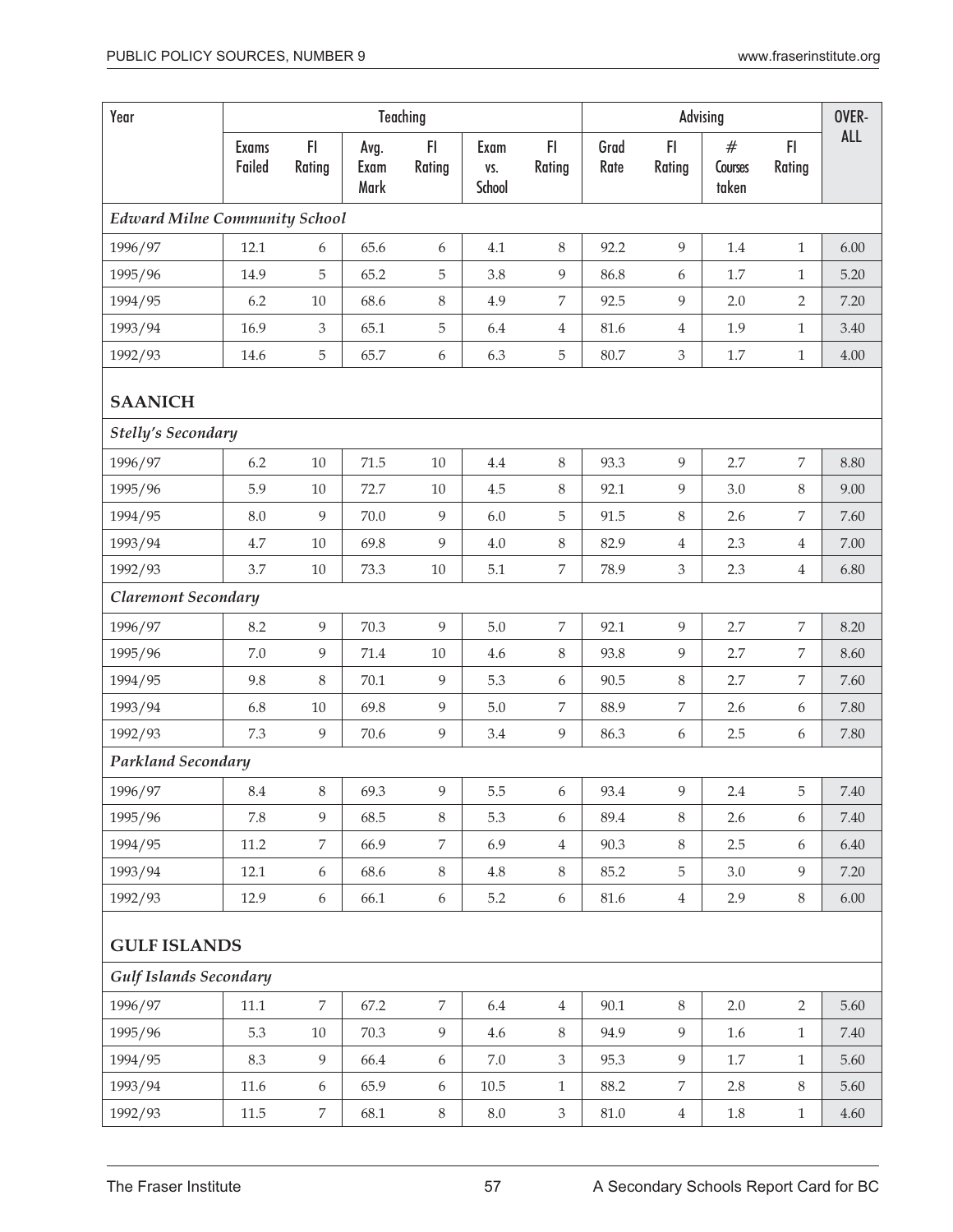| Year                        |                        |                  |                      | Teaching<br>Advising |                       |                  |              |                  |                       | OVER-          |            |
|-----------------------------|------------------------|------------------|----------------------|----------------------|-----------------------|------------------|--------------|------------------|-----------------------|----------------|------------|
|                             | <b>Exams</b><br>Failed | FI.<br>Rating    | Avg.<br>Exam<br>Mark | FI<br>Rating         | Exam<br>VS.<br>School | F1<br>Rating     | Grad<br>Rate | FI<br>Rating     | #<br>Courses<br>taken | F1<br>Rating   | <b>ALL</b> |
| <b>OKANAGAN SKAHA</b>       |                        |                  |                      |                      |                       |                  |              |                  |                       |                |            |
| <b>Penticton Secondary</b>  |                        |                  |                      |                      |                       |                  |              |                  |                       |                |            |
| 1996/97                     | 8.2                    | 9                | 70.0                 | 9                    | 4.1                   | $\,8\,$          | 93.1         | 9                | 2.3                   | $\overline{4}$ | 7.80       |
| 1995/96                     | 5.5                    | 10               | 72.5                 | 10                   | 3.8                   | 9                | 94.1         | 9                | 2.3                   | $\overline{4}$ | 8.40       |
| 1994/95                     | 5.2                    | 10               | 70.6                 | 9                    | 4.2                   | $8\,$            | 92.2         | 9                | 2.3                   | $\overline{4}$ | 8.00       |
| 1993/94                     | 4.1                    | 10               | 71.4                 | 10                   | 4.6                   | $8\,$            | 90.5         | $8\,$            | 2.1                   | 3              | 7.80       |
| 1992/93                     | 4.6                    | $10\,$           | 70.9                 | $10\,$               | 5.4                   | $\boldsymbol{6}$ | 82.4         | $\overline{4}$   | 2.4                   | 5              | 7.00       |
| <b>Summerland Secondary</b> |                        |                  |                      |                      |                       |                  |              |                  |                       |                |            |
| 1996/97                     | 8.8                    | $\,8\,$          | 68.4                 | $\,8\,$              | 8.8                   | $\overline{2}$   | 91.7         | $8\,$            | 2.3                   | $\overline{4}$ | 6.00       |
| 1995/96                     | 11.1                   | 7                | 69.2                 | $\overline{9}$       | 6.4                   | $\overline{4}$   | 95.3         | 9                | 2.4                   | 5              | 6.80       |
| 1994/95                     | 18.2                   | $\mathfrak{Z}$   | 63.5                 | $\overline{4}$       | 11.0                  | $\mathbf{1}$     | 95.0         | 9                | 2.5                   | 6              | 4.60       |
| 1993/94                     | 14.1                   | 5                | 66.3                 | 6                    | 8.5                   | $\overline{2}$   | 76.8         | $\overline{2}$   | 2.3                   | $\overline{4}$ | 3.80       |
| 1992/93                     | 10.6                   | $\overline{7}$   | 67.4                 | $\boldsymbol{7}$     | 7.1                   | $\mathfrak{Z}$   | 78.6         | $\overline{2}$   | 2.5                   | 6              | 5.00       |
| <b>NANAIMO</b>              |                        |                  |                      |                      |                       |                  |              |                  |                       |                |            |
| Nanaimo District Secondary  |                        |                  |                      |                      |                       |                  |              |                  |                       |                |            |
| 1996/97                     | 17.3                   | $\mathfrak{Z}$   | 65.2                 | 5                    | 7.2                   | $\mathfrak{Z}$   | 95.9         | 9                | 2.3                   | $\overline{4}$ | 4.80       |
| 1995/96                     | 18.0                   | 3                | 65.6                 | $\mathbf 5$          | 7.6                   | 3                | 91.2         | 8                | 2.8                   | 8              | 5.40       |
| 1994/95                     | 14.1                   | $\overline{5}$   | 64.9                 | 5                    | 7.0                   | $\overline{4}$   | 88.0         | $\overline{7}$   | 2.6                   | 7              | 5.60       |
| 1993/94                     | 21.2                   | $\overline{2}$   | 62.8                 | $\mathfrak{Z}$       | 7.4                   | 3                | 78.1         | $\overline{2}$   | 2.4                   | 5              | 3.00       |
| 1992/93                     | 15.8                   | $\overline{4}$   | 64.6                 | 5                    | 7.8                   | $\mathfrak{Z}$   | 88.3         | $\boldsymbol{7}$ | 2.0                   | $\overline{2}$ | 4.20       |
| <b>Ladysmith Secondary</b>  |                        |                  |                      |                      |                       |                  |              |                  |                       |                |            |
| 1996/97                     | 10.3                   | $\overline{7}$   | 67.1                 | $\overline{7}$       | $7.1\,$               | $\mathfrak{Z}$   | 95.7         | 9                | 2.7                   | $\overline{7}$ | 6.60       |
| 1995/96                     | 17.0                   | $\mathfrak{Z}$   | 63.4                 | $\,4\,$              | 9.0                   | $\overline{2}$   | 97.1         | 10               | 2.6                   | 6              | 5.00       |
| 1994/95                     | $10.2\,$               | $\overline{7}$   | 66.3                 | $\boldsymbol{6}$     | 8.3                   | $\overline{2}$   | 96.5         | 9                | 2.3                   | $\overline{4}$ | 5.60       |
| 1993/94                     | $11.4\,$               | 7                | 66.8                 | 7                    | 5.8                   | 5                | 97.0         | 10               | 2.3                   | $\overline{4}$ | 6.60       |
| 1992/93                     | 17.5                   | $\mathfrak{Z}$   | 63.1                 | $\mathfrak{Z}$       | 5.8                   | $\overline{5}$   | 91.1         | $8\,$            | 2.1                   | $\mathfrak{Z}$ | 4.40       |
| Dover Bay Secondary         |                        |                  |                      |                      |                       |                  |              |                  |                       |                |            |
| 1996/97                     | 9.8                    | $8\,$            | 68.9                 | $\, 8$               | 5.4                   | $6\,$            | 93.5         | 9                | 2.8                   | $8\,$          | 7.80       |
| 1995/96                     | 8.5                    | $\,8\,$          | 69.3                 | $\overline{9}$       | $3.5\,$               | 9                | 94.2         | 9                | 2.7                   | 7              | 8.40       |
| 1994/95                     | 11.1                   | $\overline{7}$   | 67.0                 | $\boldsymbol{7}$     | 4.1                   | $8\,$            | 90.6         | $8\,$            | 2.6                   | 6              | 7.20       |
| 1993/94                     | 16.7                   | $\mathfrak{Z}$   | 63.7                 | $\overline{4}$       | 5.5                   | $\boldsymbol{6}$ | 83.1         | $\overline{4}$   | 2.6                   | 6              | 4.60       |
| <b>NEW</b>                  | $0.0\,$                | $\boldsymbol{0}$ | $0.0\,$              | $\boldsymbol{0}$     | $0.0\,$               | $\boldsymbol{0}$ | $0.0\,$      | $\overline{0}$   | $0.0\,$               | $\overline{0}$ | $0.00\,$   |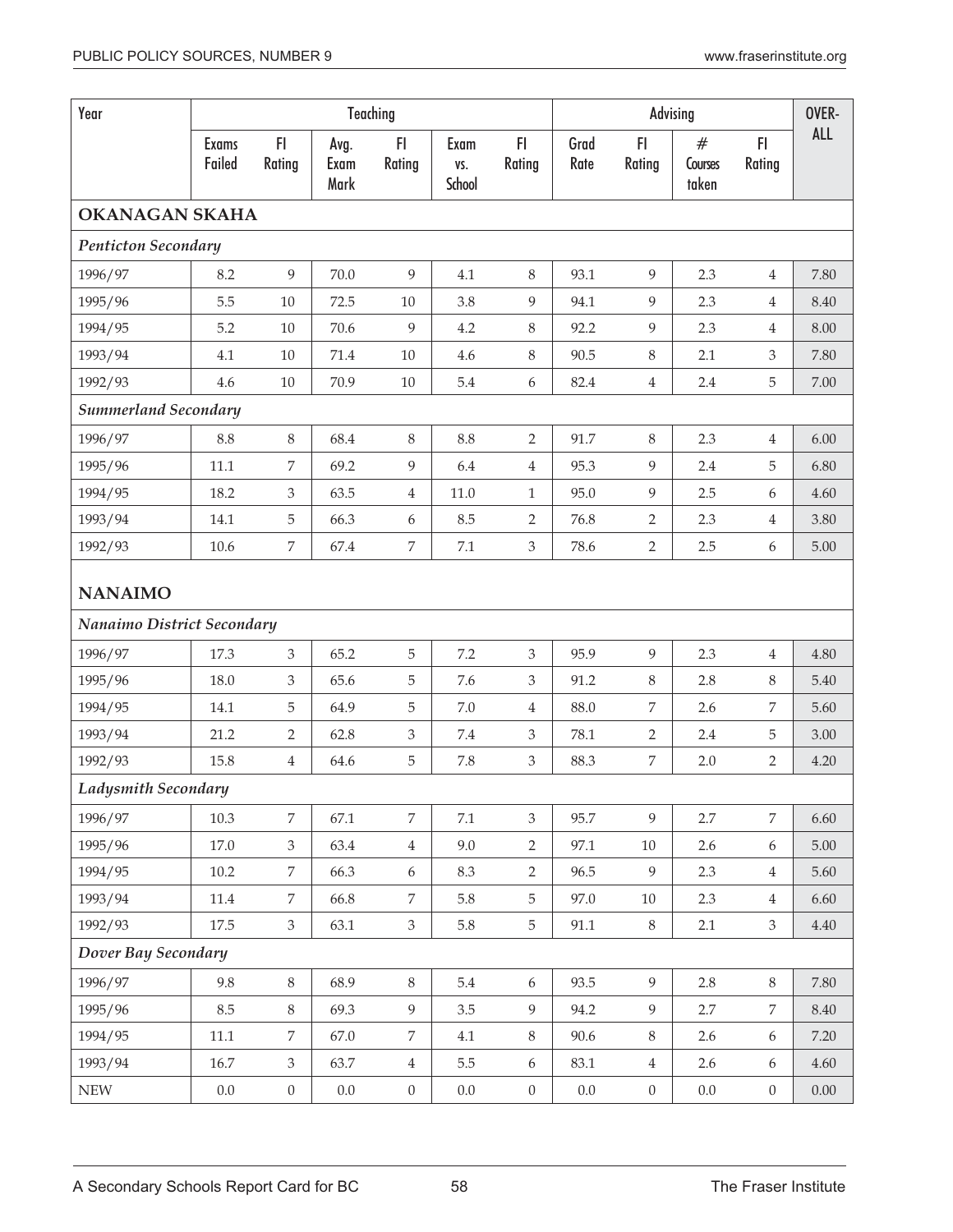| Year                         |                        |                  |                      | Teaching       |                       |                  |              |                | Advising              | OVER-          |            |
|------------------------------|------------------------|------------------|----------------------|----------------|-----------------------|------------------|--------------|----------------|-----------------------|----------------|------------|
|                              | <b>Exams</b><br>Failed | F<br>Rating      | Avg.<br>Exam<br>Mark | F1<br>Rating   | Exam<br>VS.<br>School | F1<br>Rating     | Grad<br>Rate | FI.<br>Rating  | #<br>Courses<br>taken | F1<br>Rating   | <b>ALL</b> |
| <b>John Barsby Secondary</b> |                        |                  |                      |                |                       |                  |              |                |                       |                |            |
| 1996/97                      | 18.9                   | 3                | 61.9                 | $\overline{2}$ | 9.4                   | $\overline{2}$   | 90.8         | 8              | 2.1                   | 3              | 3.60       |
| 1995/96                      | 23.6                   | $\mathbf{1}$     | 60.6                 | $\overline{2}$ | 8.2                   | 2                | 89.1         | 7              | 1.9                   | 2              | 2.80       |
| 1994/95                      | 25.7                   | $\mathbf{1}$     | 59.1                 | $\mathbf{1}$   | $8.0\,$               | $\mathfrak{Z}$   | 86.9         | 6              | $1.7\,$               | $\mathbf{1}$   | 2.40       |
| 1993/94                      | 22.1                   | $\overline{2}$   | 61.0                 | $\overline{2}$ | 8.2                   | $\overline{2}$   | 80.2         | 3              | 1.6                   | $\mathbf{1}$   | 2.00       |
| 1992/93                      | 18.8                   | 3                | 63.0                 | $\mathfrak{Z}$ | 5.4                   | $\boldsymbol{6}$ | 79.1         | $\mathfrak{Z}$ | 1.8                   | $\mathbf{1}$   | 3.20       |
| <b>Woodlands Secondary</b>   |                        |                  |                      |                |                       |                  |              |                |                       |                |            |
| 1996/97                      | 16.6                   | 4                | 63.7                 | $\overline{4}$ | $7.7\,$               | $\mathfrak{Z}$   | 92.3         | 9              | 2.4                   | 5              | 5.00       |
| 1995/96                      | 13.0                   | $\boldsymbol{6}$ | 65.4                 | $\mathbf 5$    | 4.9                   | $\overline{7}$   | 89.9         | $\,8\,$        | 2.7                   | 7              | 6.60       |
| 1994/95                      | 11.7                   | 6                | 67.3                 | 7              | 6.4                   | $\overline{4}$   | 92.6         | 9              | 2.6                   | 7              | 6.60       |
| 1993/94                      | 10.9                   | 7                | 66.0                 | 6              | 7.2                   | $\mathfrak{Z}$   | 83.1         | $\overline{4}$ | 2.5                   | 6              | 5.20       |
| 1992/93                      | 9.7                    | 8                | 66.4                 | 6              | 4.9                   | $\boldsymbol{7}$ | 84.3         | 5              | 2.2                   | $\overline{4}$ | 6.00       |
| <b>Wellington Secondary</b>  |                        |                  |                      |                |                       |                  |              |                |                       |                |            |
| 1996/97                      | 7.0                    | 9                | 70.4                 | $\overline{9}$ | 3.0                   | 10               | 94.5         | 9              | 1.9                   | $\overline{2}$ | 7.80       |
| 1995/96                      | 9.5                    | $\,8\,$          | 67.1                 | 7              | 3.9                   | 9                | 84.6         | 5              | 2.1                   | $\mathfrak{Z}$ | 6.40       |
| 1994/95                      | 11.7                   | 6                | 65.0                 | 5              | 5.7                   | 6                | 89.2         | $\overline{7}$ | $1.7\,$               | $\mathbf{1}$   | 5.00       |
| 1993/94                      | 9.7                    | 8                | 66.3                 | 6              | 4.6                   | 8                | 88.3         | $\overline{7}$ | 2.2                   | $\mathfrak{Z}$ | 6.40       |
| 1992/93                      | 7.4                    | 9                | 68.7                 | 8              | 2.7                   | $10\,$           | 90.7         | $\,8\,$        | 2.2                   | $\overline{4}$ | 7.80       |
| <b>QUALICUM</b>              |                        |                  |                      |                |                       |                  |              |                |                       |                |            |
| <b>Ballenas Secondary</b>    |                        |                  |                      |                |                       |                  |              |                |                       |                |            |
| 1996/97                      | 7.9                    | 9                | 67.4                 | 7              | 3.4                   | 9                | 93.8         | 9              | $1.8\,$               | $\mathbf{1}$   | $7.00\,$   |
| 1995/96                      | 11.2                   | 7                | 66.0                 | 6              | 6.7                   | $\overline{4}$   | 85.0         | 5              | 1.9                   | $\overline{2}$ | 4.80       |
| 1994/95                      | 14.0                   | 5                | 65.7                 | 6              | 6.4                   | $\overline{4}$   | 91.4         | $8\,$          | 2.5                   | 6              | 5.80       |
| 1993/94                      | 12.4                   | $6\,$            | 64.5                 | 5              | $7.7\,$               | $\mathfrak{Z}$   | 81.1         | $\overline{4}$ | 2.0                   | $\overline{2}$ | 4.00       |
| 1992/93                      | 16.9                   | $\mathfrak{Z}$   | 62.6                 | $\mathfrak{Z}$ | 6.6                   | $\,4$            | 91.4         | $8\,$          | 2.2                   | $\mathfrak{Z}$ | 4.20       |
| Kwalikum Secondary           |                        |                  |                      |                |                       |                  |              |                |                       |                |            |
| 1996/97                      | 9.7                    | $8\,$            | 66.9                 | $\overline{7}$ | 6.8                   | $\overline{4}$   | 90.0         | $8\,$          | 2.0                   | $\overline{2}$ | 5.80       |
| 1995/96                      | 7.5                    | 9                | 67.4                 | $\overline{7}$ | 6.4                   | $\overline{4}$   | 87.4         | 6              | 2.0                   | $\overline{2}$ | 5.60       |
| 1994/95                      | 16.5                   | $\overline{4}$   | 62.1                 | $\mathfrak{Z}$ | $7.5\,$               | $\mathfrak{Z}$   | 82.6         | $\overline{4}$ | 1.6                   | $\mathbf{1}$   | 3.00       |
| 1993/94                      | 10.2                   | $\overline{7}$   | 68.3                 | $\,8\,$        | 5.9                   | 5                | 73.0         | $\mathbf{1}$   | 2.1                   | 3              | $4.80\,$   |
| 1992/93                      | 8.3                    | 9                | 68.4                 | $8\,$          | 4.9                   | $\overline{7}$   | 74.3         | $\overline{2}$ | 1.9                   | $\overline{2}$ | 5.60       |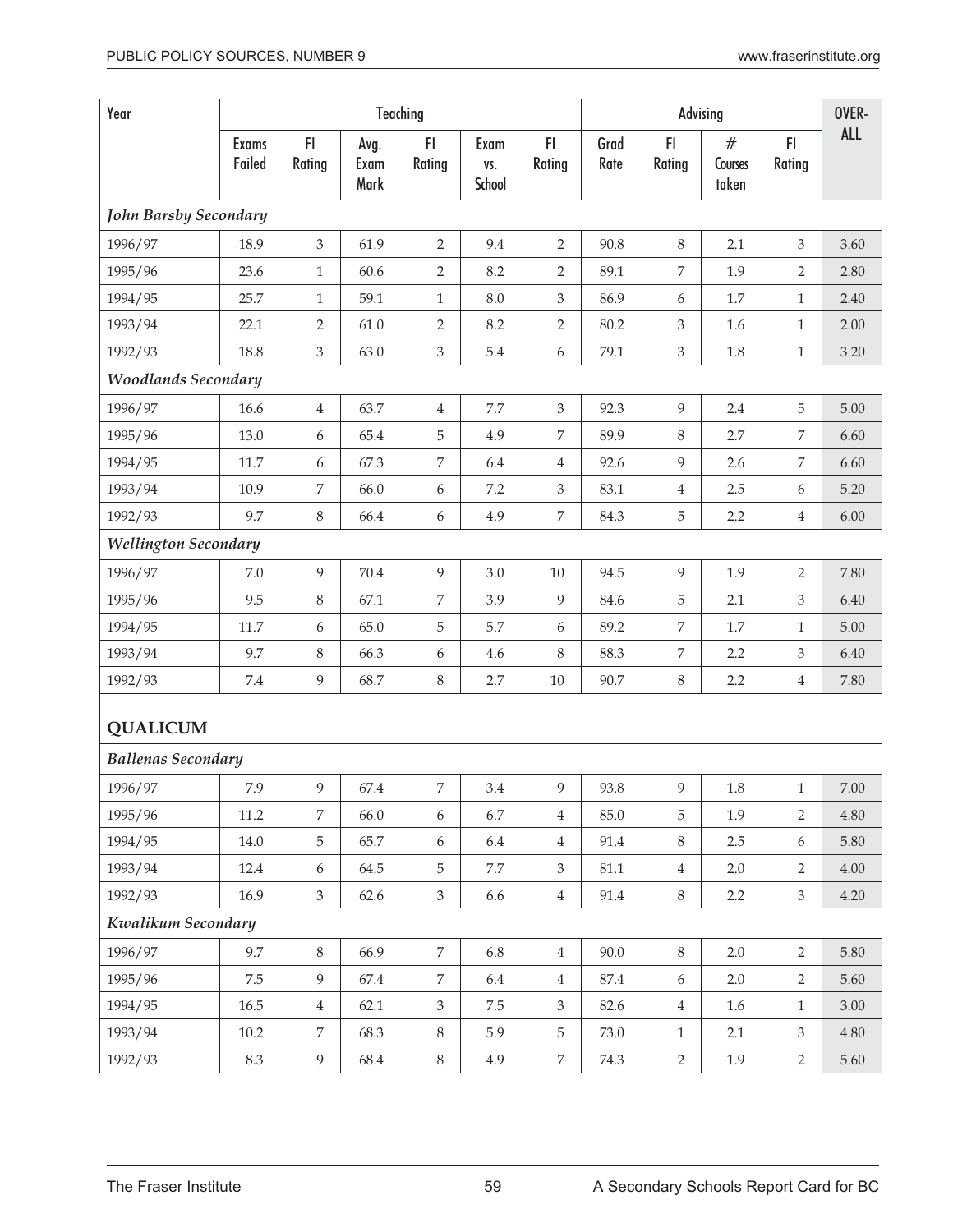| Year                              |                        |                |                      | Teaching       |                       |                  |              |                  | Advising              | OVER-          |            |
|-----------------------------------|------------------------|----------------|----------------------|----------------|-----------------------|------------------|--------------|------------------|-----------------------|----------------|------------|
|                                   | <b>Exams</b><br>Failed | FI<br>Rating   | Avg.<br>Exam<br>Mark | FI.<br>Rating  | Exam<br>VS.<br>School | FI.<br>Rating    | Grad<br>Rate | FI.<br>Rating    | #<br>Courses<br>taken | F1<br>Rating   | <b>ALL</b> |
| <b>ALBERNI</b>                    |                        |                |                      |                |                       |                  |              |                  |                       |                |            |
| <b>Alberni District Secondary</b> |                        |                |                      |                |                       |                  |              |                  |                       |                |            |
| 1996/97                           | 8.6                    | 8              | 68.3                 | $8\,$          | 4.1                   | $\,8\,$          | 89.8         | 8                | 1.6                   | $\mathbf{1}$   | 6.60       |
| 1995/96                           | 12.3                   | 6              | 67.3                 | 7              | 4.9                   | 7                | 79.4         | 3                | 1.8                   | $\mathbf{1}$   | 4.80       |
| 1994/95                           | 15.6                   | 4              | 64.9                 | 5              | 6.5                   | $\overline{4}$   | 78.7         | $\mathfrak{Z}$   | 1.6                   | $\mathbf{1}$   | 3.40       |
| 1993/94                           | 12.0                   | 6              | 66.2                 | 6              | 5.7                   | 6                | 83.5         | $\mathbf 5$      | 2.0                   | $\overline{2}$ | 5.00       |
| 1992/93                           | 11.4                   | 7              | 65.3                 | 5              | 3.9                   | $\overline{9}$   | 91.9         | 9                | 1.8                   | $\mathbf{1}$   | 6.20       |
| Ucluelet Secondary                |                        |                |                      |                |                       |                  |              |                  |                       |                |            |
| 1996/97                           | 7.8                    | 9              | 70.0                 | 9              | 3.0                   | $10\,$           | 92.3         | 9                | 2.7                   | 7              | 8.80       |
| 1995/96                           | 12.0                   | 6              | 71.3                 | $10\,$         | 6.1                   | 5                | 85.0         | 5                | 2.2                   | 3              | 5.80       |
| 1994/95                           | 28.6                   | $\mathbf{1}$   | 61.4                 | $\overline{2}$ | 5.0                   | 7                | 94.1         | 9                | 1.9                   | $\overline{2}$ | 4.20       |
| 1993/94                           | 16.9                   | 3              | 65.3                 | 5              | 10.2                  | $\mathbf{1}$     | 86.7         | 6                | 2.0                   | $\overline{2}$ | 3.40       |
| 1992/93                           | 17.7                   | 3              | 63.4                 | $\overline{4}$ | 3.7                   | $\overline{9}$   | 73.7         | $\mathbf{1}$     | 1.6                   | $\mathbf{1}$   | 3.60       |
| <b>COURTENAY</b>                  |                        |                |                      |                |                       |                  |              |                  |                       |                |            |
| Georges P. Vanier Secondary       |                        |                |                      |                |                       |                  |              |                  |                       |                |            |
| 1996/97                           | 10.3                   | 7              | 69.5                 | 9              | 3.8                   | 9                | 92.7         | 9                | 2.1                   | 3              | 7.40       |
| 1995/96                           | 8.8                    | 8              | 68.9                 | $8\,$          | 3.7                   | 9                | 93.1         | 9                | 2.4                   | 5              | 7.80       |
| 1994/95                           | 9.2                    | 8              | 68.5                 | $8\,$          | 4.2                   | $\,8\,$          | 92.5         | 9                | 2.4                   | 5              | 7.60       |
| 1993/94                           | 9.2                    | 8              | 68.7                 | $8\,$          | 4.4                   | 8                | 90.0         | $\,8\,$          | 2.1                   | $\mathfrak{Z}$ | 7.00       |
| 1992/93                           | 10.3                   | $\overline{7}$ | 67.9                 | 8              | 4.9                   | 7                | 87.2         | $\boldsymbol{6}$ | 2.4                   | 5              | 6.60       |
| <b>Highland Secondary</b>         |                        |                |                      |                |                       |                  |              |                  |                       |                |            |
| 1996/97                           | 5.1                    | $10\,$         | 72.2                 | $10\,$         | 4.8                   | 8                | 93.1         | 9                | 2.5                   | 6              | 8.60       |
| 1995/96                           | 2.3                    | $10\,$         | 74.5                 | $10\,$         | $4.4\,$               | $8\,$            | 85.9         | 6                | 2.3                   | $\overline{4}$ | 7.60       |
| 1994/95                           | 5.6                    | $10\,$         | 71.7                 | $10\,$         | 3.1                   | $10\,$           | 88.5         | 7                | 2.2                   | 3              | 8.00       |
| 1993/94                           | 8.7                    | 8              | 69.5                 | 9              | 4.6                   | $\,8\,$          | 90.3         | 8                | 2.0                   | $\overline{2}$ | 7.00       |
| 1992/93                           | 7.9                    | 9              | 70.6                 | 9              | $3.8\,$               | $\overline{9}$   | 91.7         | $8\,$            | 2.3                   | $\overline{4}$ | 7.80       |
| <b>CAMPBELL RIVER</b>             |                        |                |                      |                |                       |                  |              |                  |                       |                |            |
| Carihi Secondary                  |                        |                |                      |                |                       |                  |              |                  |                       |                |            |
| 1996/97                           | $8.0\,$                | 9              | 69.4                 | $\overline{9}$ | $3.0\,$               | $10\,$           | 91.5         | $8\,$            | $1.7\,$               | $\mathbf{1}$   | 7.40       |
| 1995/96                           | 9.1                    | 8              | 68.6                 | 8              | 3.7                   | 9                | 85.8         | $\boldsymbol{6}$ | 1.9                   | $\overline{2}$ | 6.60       |
| 1994/95                           | 8.1                    | 9              | 67.6                 | 7              | 3.4                   | $\overline{9}$   | 89.5         | $\,8\,$          | 2.1                   | 3              | 7.20       |
| 1993/94                           | $11.0\,$               | 7              | 66.3                 | 6              | 3.7                   | 9                | 84.3         | $\mathbf 5$      | 1.7                   | $\mathbf{1}$   | 5.60       |
| 1992/93                           | 9.7                    | $\,8$          | 68.1                 | $8\,$          | 5.3                   | $\boldsymbol{6}$ | 75.3         | $\overline{2}$   | 2.1                   | $\mathfrak{Z}$ | 5.40       |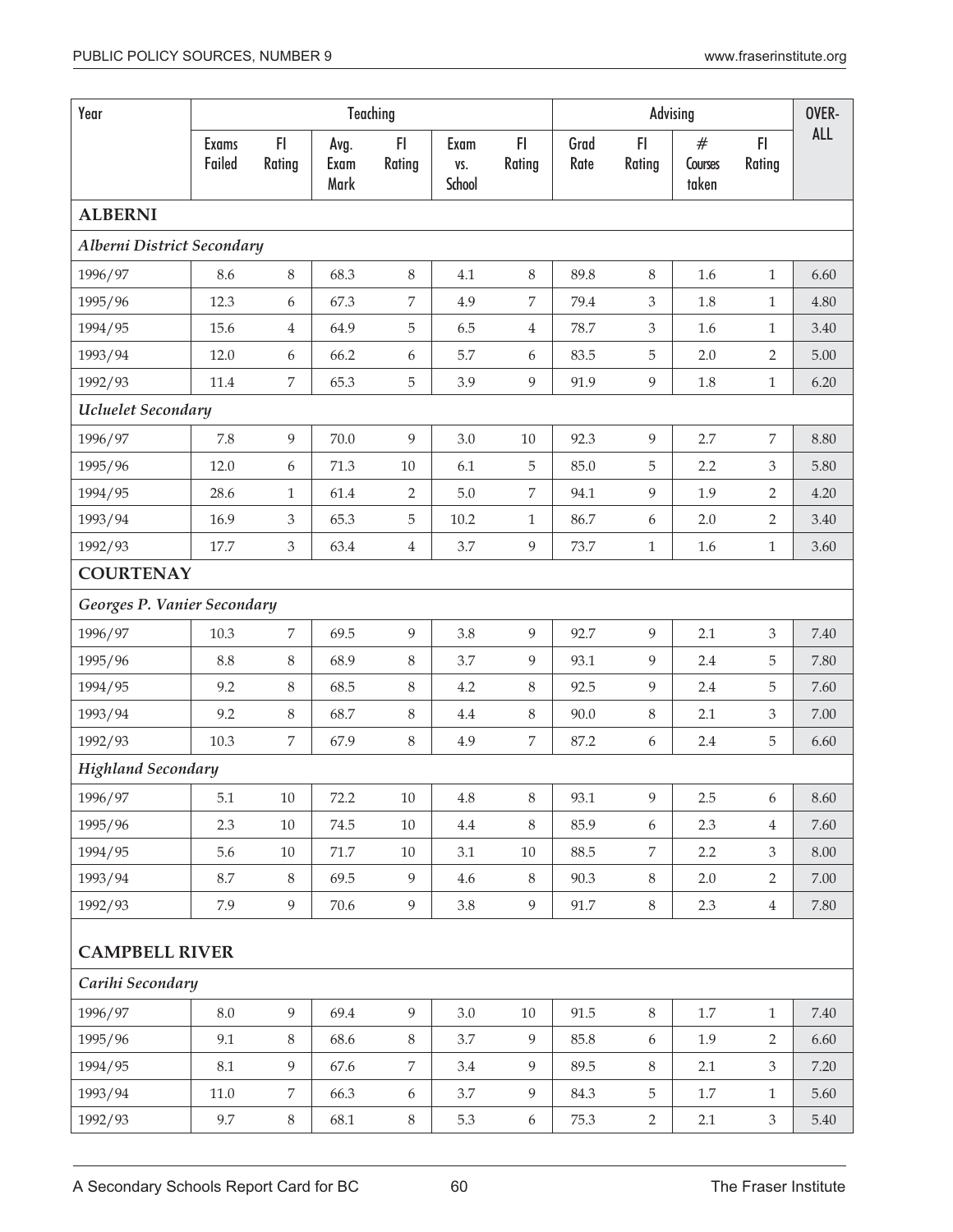| Year                          |                        |                |                      | Teaching         |                       |                |              |                  | Advising              | OVER-          |          |
|-------------------------------|------------------------|----------------|----------------------|------------------|-----------------------|----------------|--------------|------------------|-----------------------|----------------|----------|
|                               | <b>Exams</b><br>Failed | F1<br>Rating   | Avg.<br>Exam<br>Mark | FI<br>Rating     | Exam<br>VS.<br>School | FI.<br>Rating  | Grad<br>Rate | F1<br>Rating     | #<br>Courses<br>taken | FI.<br>Rating  | ALL      |
| Robron Secondary              |                        |                |                      |                  |                       |                |              |                  |                       |                |          |
| 1996/97                       | 12.6                   | 6              | 65.7                 | 6                | $5.0\,$               | $\overline{7}$ | 86.5         | 6                | 1.8                   | $\mathbf{1}$   | 5.20     |
| 1995/96                       | 10.6                   | 7              | 67.4                 | $\boldsymbol{7}$ | 3.9                   | 9              | 90.3         | 8                | 2.1                   | 3              | 6.80     |
| 1994/95                       | 22.6                   | $\overline{2}$ | 59.6                 | $\mathbf{1}$     | 7.6                   | $\mathfrak{Z}$ | 83.3         | 5                | 2.2                   | 3              | 2.80     |
| 1993/94                       | 12.3                   | 6              | 66.8                 | $\overline{7}$   | 6.9                   | $\,4$          | 81.7         | $\overline{4}$   | 2.1                   | 3              | 4.80     |
| 1992/93                       | 12.9                   | 6              | 67.0                 | 7                | 4.9                   | $\overline{7}$ | 89.4         | 8                | 2.5                   | 6              | 6.80     |
| Southgate Secondary           |                        |                |                      |                  |                       |                |              |                  |                       |                |          |
| 1996/97                       | 10.9                   | $\overline{7}$ | 68.4                 | $\,8\,$          | 3.3                   | 10             | 93.7         | 9                | 2.2                   | 3              | 7.40     |
| 1995/96                       | 7.1                    | 9              | 67.5                 | 7                | 4.3                   | $\,8\,$        | 93.0         | 9                | 2.0                   | $\overline{2}$ | 7.00     |
| 1994/95                       | 19.6                   | 2              | 63.6                 | $\overline{4}$   | 6.2                   | 5              | 90.9         | 8                | 2.0                   | $\overline{2}$ | 4.20     |
| 1993/94                       | 17.2                   | 3              | 64.9                 | 5                | 7.9                   | $\mathfrak{Z}$ | 76.0         | 2                | 2.2                   | 4              | 3.40     |
| 1992/93                       | 14.3                   | 5              | 64.3                 | $\mathbf 5$      | 8.1                   | $\mathfrak{Z}$ | 90.7         | $\,8\,$          | 2.1                   | 3              | 4.80     |
|                               | KAMLOOPS/THOMPSON      |                |                      |                  |                       |                |              |                  |                       |                |          |
| Kamloops Sr. Secondary        |                        |                |                      |                  |                       |                |              |                  |                       |                |          |
| 1996/97                       | 10.4                   | $\overline{7}$ | 67.9                 | 8                | 5.8                   | 5              | 90.7         | 8                | 2.3                   | $\overline{4}$ | 6.40     |
| 1995/96                       | 10.8                   | $\overline{7}$ | 67.6                 | $\,8\,$          | 3.5                   | 9              | 86.4         | 6                | 2.2                   | 3              | 6.60     |
| 1994/95                       | 11.0                   | 7              | 66.2                 | 6                | 3.7                   | $\overline{9}$ | 86.4         | $\boldsymbol{6}$ | 2.3                   | $\overline{4}$ | 6.40     |
| 1993/94                       | 10.8                   | 7              | 67.8                 | $\,8\,$          | $4.0\,$               | $\overline{9}$ | 83.9         | 5                | 2.5                   | 5              | 6.80     |
| 1992/93                       | 10.5                   | 7              | 67.7                 | 8                | 4.9                   | $\overline{7}$ | 85.8         | 6                | 2.6                   | 6              | 6.80     |
| Chase Secondary               |                        |                |                      |                  |                       |                |              |                  |                       |                |          |
| 1996/97                       | 23.6                   | 1              | 59.0                 | 1                | 8.0                   | 3              | 89.1         | 7                | 2.3                   | 4              | 3.20     |
| 1995/96                       | 21.3                   | 2              | 60.4                 | $\overline{2}$   | 11.5                  | $\mathbf{1}$   | 87.5         | 7                | 1.8                   | $\mathbf{1}$   | 2.60     |
| 1994/95                       | 23.3                   | $\overline{2}$ | 62.2                 | $\mathfrak{Z}$   | 6.3                   | $\overline{5}$ | 89.2         | 7                | 2.5                   | 5              | 4.40     |
| 1993/94                       | 10.3                   | 7              | 65.6                 | 6                | $4.8\,$               | 7              | 83.7         | 5                | 2.3                   | $\overline{4}$ | 5.80     |
| 1992/93                       | 9.9                    | $8\,$          | 66.9                 | $\overline{7}$   | 6.1                   | $\overline{5}$ | 87.2         | 6                | 2.7                   | $\overline{7}$ | 6.60     |
| <b>Brocklehurst Secondary</b> |                        |                |                      |                  |                       |                |              |                  |                       |                |          |
| 1996/97                       | 8.6                    | $8\,$          | 67.7                 | $\,8\,$          | 3.7                   | 9              | 86.3         | $\boldsymbol{6}$ | 1.9                   | $\overline{2}$ | 6.60     |
| 1995/96                       | 17.4                   | $\mathfrak{Z}$ | 63.1                 | 3                | 6.6                   | $\overline{4}$ | 84.6         | 5                | 1.9                   | $\mathbf{1}$   | 3.20     |
| 1994/95                       | 14.0                   | 5              | 63.6                 | $\,4\,$          | 6.7                   | $\overline{4}$ | 89.6         | $8\,$            | 2.0                   | $\overline{2}$ | 4.60     |
| 1993/94                       | $11.7\,$               | 6              | 64.4                 | 5                | $4.8\,$               | 8              | 78.5         | $\overline{2}$   | 2.2                   | 3              | $4.80\,$ |
| 1992/93                       | $11.5\,$               | 7              | 66.2                 | 6                | 5.5                   | 6              | 90.2         | $8\,$            | 2.1                   | $\overline{2}$ | 5.80     |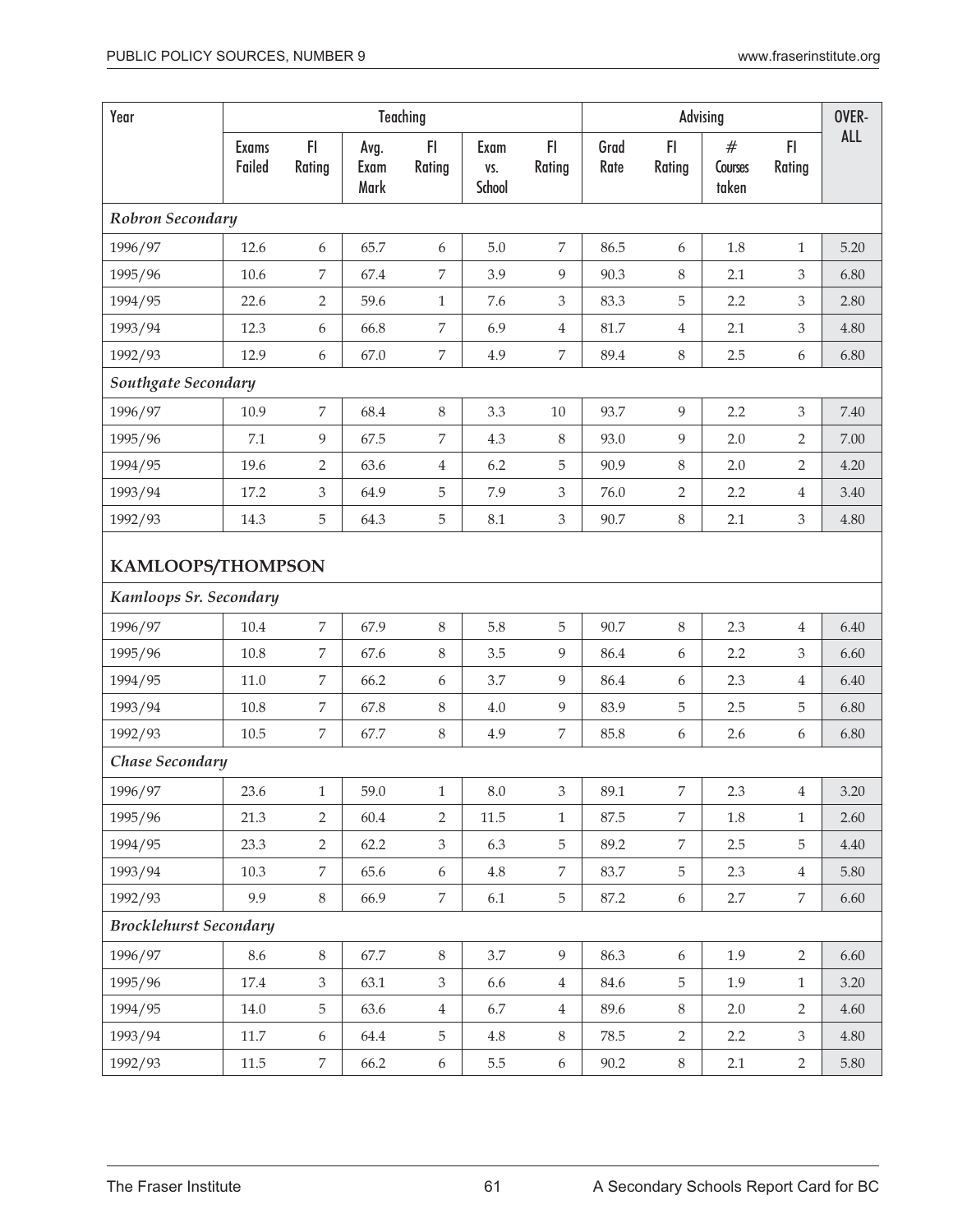| Year                       |                 |                |                      | Teaching       |                       |                  |              |                | OVER-                 |                |            |
|----------------------------|-----------------|----------------|----------------------|----------------|-----------------------|------------------|--------------|----------------|-----------------------|----------------|------------|
|                            | Exams<br>Failed | FI<br>Rating   | Avg.<br>Exam<br>Mark | FI<br>Rating   | Exam<br>VS.<br>School | FI.<br>Rating    | Grad<br>Rate | FI<br>Rating   | #<br>Courses<br>taken | FI<br>Rating   | <b>ALL</b> |
| Norkam Secondary           |                 |                |                      |                |                       |                  |              |                |                       |                |            |
| 1996/97                    | 16.1            | $\overline{4}$ | 62.8                 | $\mathfrak{Z}$ | 5.1                   | $\boldsymbol{7}$ | 86.8         | 6              | 2.0                   | $\overline{2}$ | 4.40       |
| 1995/96                    | 24.8            | $\mathbf{1}$   | 57.8                 | $\mathbf{1}$   | 10.2                  | $\mathbf{1}$     | 89.3         | 7              | 2.1                   | 2              | 2.40       |
| 1994/95                    | 26.2            | $\mathbf{1}$   | 59.9                 | $\overline{2}$ | 8.6                   | $\overline{2}$   | 84.0         | 5              | 1.9                   | $\mathbf{1}$   | 2.20       |
| 1993/94                    | 23.9            | $\mathbf{1}$   | 60.4                 | $\overline{2}$ | 8.3                   | $\overline{2}$   | 83.2         | $\overline{4}$ | 2.1                   | $\overline{2}$ | 2.20       |
| 1992/93                    | 18.4            | 3              | 61.8                 | $\overline{2}$ | $7.0\,$               | $\overline{4}$   | 75.5         | $\overline{2}$ | 2.2                   | 3              | 2.80       |
| <b>Barriere Secondary</b>  |                 |                |                      |                |                       |                  |              |                |                       |                |            |
| 1996/97                    | 16.1            | $\overline{4}$ | 60.5                 | $\overline{2}$ | 11.9                  | $\mathbf{1}$     | 100.0        | $10\,$         | $1.8\,$               | $\mathbf{1}$   | 3.60       |
| 1995/96                    | 30.3            | $\mathbf{1}$   | 58.6                 | $\mathbf{1}$   | 12.3                  | $\mathbf{1}$     | 94.3         | 9              | 2.5                   | 5              | 3.40       |
| 1994/95                    | 22.3            | $\overline{2}$ | 60.3                 | 2              | 11.5                  | $\mathbf{1}$     | 84.2         | 5              | 2.2                   | 4              | 2.80       |
| 1993/94                    | 25.0            | $\mathbf{1}$   | 58.2                 | $\mathbf{1}$   | 8.9                   | $\overline{2}$   | 74.1         | $\mathbf{1}$   | 2.6                   | 6              | 2.20       |
| 1992/93                    | 23.1            | $\overline{2}$ | 60.2                 | $\overline{2}$ | $10.2\,$              | $\mathbf{1}$     | 83.0         | $\overline{4}$ | 2.8                   | 8              | 3.40       |
| Westsyde Secondary         |                 |                |                      |                |                       |                  |              |                |                       |                |            |
| 1996/97                    | 9.4             | 8              | 66.2                 | 6              | 5.4                   | 6                | 97.3         | 10             | 2.5                   | 6              | 7.20       |
| 1995/96                    | 15.2            | 4              | 63.5                 | $\overline{4}$ | 6.9                   | $\overline{4}$   | 91.8         | $\,8\,$        | 2.4                   | 5              | 5.00       |
| 1994/95                    | 9.7             | 8              | 66.2                 | 6              | 7.2                   | 3                | 94.5         | 9              | 2.6                   | 6              | 6.40       |
| 1993/94                    | 8.9             | 8              | 66.0                 | 6              | 6.4                   | $\overline{4}$   | 89.3         | $\overline{7}$ | 2.9                   | $8\,$          | 6.60       |
| 1992/93                    | 9.4             | 8              | 68.0                 | $\,8\,$        | 5.7                   | 6                | 93.5         | 9              | 2.5                   | 6              | 7.40       |
| Logan Lake Elem.-Secondary |                 |                |                      |                |                       |                  |              |                |                       |                |            |
| 1996/97                    | 21.2            | $\overline{2}$ | 59.5                 | $\mathbf{1}$   | 9.0                   | $\overline{2}$   | 93.5         | 9              | 3.5                   | 9              | 4.60       |
| 1995/96                    | 24.1            | $\mathbf{1}$   | 56.4                 | $\mathbf{1}$   | 9.9                   | $\overline{2}$   | 86.7         | 6              | 2.5                   | 5              | 3.00       |
| 1994/95                    | 46.0            | $\mathbf{1}$   | 54.0                 | $\mathbf{1}$   | $16.5\,$              | $\mathbf{1}$     | $81.5\,$     | $\overline{4}$ | 3.7                   | $10\,$         | $3.40\,$   |
| 1993/94                    | 24.4            | $\mathbf{1}$   | 58.8                 | $\mathbf{1}$   | 15.1                  | $1\,$            | 83.3         | 5              | 4.3                   | 10             | 3.60       |
| 1992/93                    | 12.5            | 6              | 64.4                 | 5              | $7.5\,$               | $\mathfrak{Z}$   | 78.8         | $\mathfrak{Z}$ | 3.0                   | 9              | 5.20       |
| Clearwater Secondary       |                 |                |                      |                |                       |                  |              |                |                       |                |            |
| 1996/97                    | 21.4            | $\overline{2}$ | 58.6                 | $\mathbf{1}$   | 7.5                   | $\mathfrak{Z}$   | 80.9         | $\mathfrak{Z}$ | 2.2                   | $\overline{4}$ | 2.60       |
| 1995/96                    | 25.2            | $\mathbf{1}$   | 60.6                 | 2              | 10.3                  | $\mathbf{1}$     | 90.8         | $8\,$          | 2.6                   | 6              | 3.60       |
| 1994/95                    | 20.5            | 2              | 62.4                 | 3              | 11.7                  | $\mathbf{1}$     | 83.3         | 5              | 2.3                   | $\overline{4}$ | 3.00       |
| 1993/94                    | 35.7            | $\mathbf{1}$   | 53.9                 | $\mathbf{1}$   | 12.3                  | $\mathbf{1}$     | 75.0         | $\overline{2}$ | 2.4                   | 5              | 2.00       |
| 1992/93                    | $15.8\,$        | $\overline{4}$ | 61.4                 | $\overline{2}$ | $10.8\,$              | $\mathbf{1}$     | 76.6         | $\overline{2}$ | 2.4                   | 5              | 2.80       |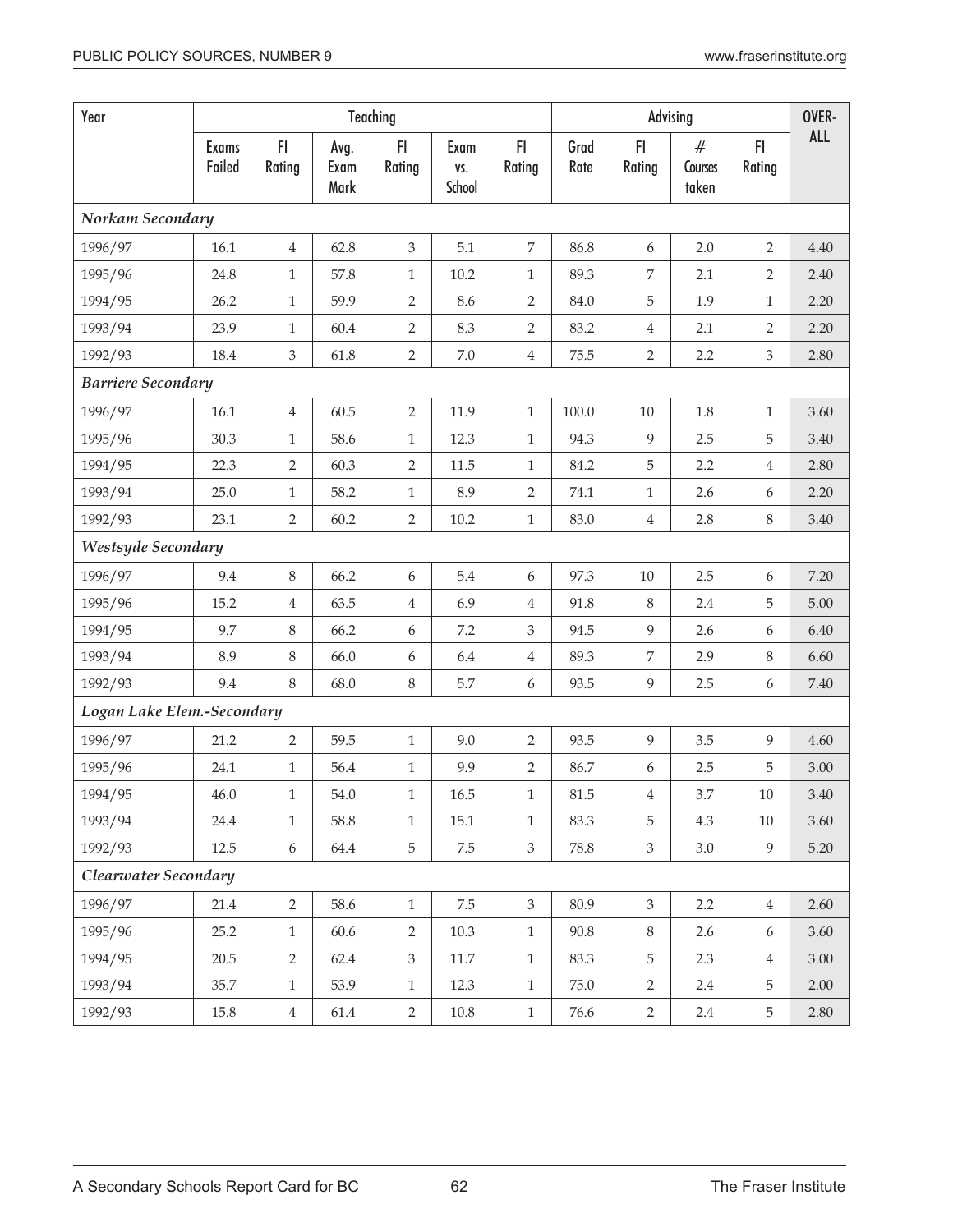| Year                      |                        |                         |                      | Teaching       |                       | OVER-            |              |                  |                       |                |            |  |
|---------------------------|------------------------|-------------------------|----------------------|----------------|-----------------------|------------------|--------------|------------------|-----------------------|----------------|------------|--|
|                           | <b>Exams</b><br>Failed | F1<br>Rating            | Avg.<br>Exam<br>Mark | F1<br>Rating   | Exam<br>VS.<br>School | F1<br>Rating     | Grad<br>Rate | F1<br>Rating     | #<br>Courses<br>taken | F1<br>Rating   | <b>ALL</b> |  |
| <b>St. Ann's Academy</b>  |                        |                         |                      |                |                       |                  |              |                  |                       |                |            |  |
| 1996/97                   | 15.0                   | 5                       | 61.9                 | $\overline{2}$ | 7.4                   | $\mathfrak{Z}$   | 97.6         | $10\,$           | 3.1                   | 9              | 5.80       |  |
| 1995/96                   | 24.6                   | $\mathbf{1}$            | 58.7                 | $\mathbf{1}$   | 10.0                  | $\mathbf{1}$     | 90.0         | $\,8\,$          | 3.2                   | 9              | 4.00       |  |
| 1994/95                   | 19.0                   | 3                       | 63.2                 | $\mathfrak{Z}$ | 8.1                   | $\mathfrak{Z}$   | 97.1         | $10\,$           | 3.1                   | 9              | 5.60       |  |
| 1993/94                   | 26.6                   | $\mathbf{1}$            | 58.4                 | $1\,$          | 8.7                   | $\overline{2}$   | 93.8         | $\overline{9}$   | 3.4                   | 9              | 4.40       |  |
| 1992/93                   | 11.5                   | 7                       | 65.7                 | 6              | 9.2                   | $\overline{2}$   | 100.0        | $10\,$           | 3.4                   | 9              | 6.80       |  |
| Kamloops Christian School |                        |                         |                      |                |                       |                  |              |                  |                       |                |            |  |
| 1996/97                   | 0.0                    | $10\,$                  | 73.6                 | $10\,$         | 3.2                   | $10\,$           | 62.5         | $\mathbf{1}$     | 2.7                   | $\overline{7}$ | 7.60       |  |
| 1995/96                   | 6.8                    | 9                       | 67.1                 | 7              | 9.0                   | 2                | 93.3         | 9                | 2.9                   | 8              | 7.00       |  |
| 1994/95                   | 13.4                   | 5                       | 62.4                 | 3              | 8.1                   | 3                | 82.6         | $\overline{4}$   | 3.2                   | 9              | 4.80       |  |
| 1993/94                   | 27.5                   | $\mathbf{1}$            | 56.9                 | $1\,$          | 14.5                  | $\,1\,$          | 94.1         | $\boldsymbol{9}$ | 3.8                   | 10             | 4.40       |  |
| 1992/93                   | 35.7                   | $\mathbf{1}$            | 53.8                 | $1\,$          | 13.4                  | $\,1\,$          | 64.3         | $1\,$            | $4.0\,$               | $10\,$         | 2.80       |  |
| <b>GOLD TRAIL</b>         |                        |                         |                      |                |                       |                  |              |                  |                       |                |            |  |
| Lillooet Secondary        |                        |                         |                      |                |                       |                  |              |                  |                       |                |            |  |
| 1996/97                   | 14.6                   | 5                       | 65.1                 | 5              | 10.9                  | $\mathbf{1}$     | 100.0        | $10\,$           | 2.5                   | 6              | 5.40       |  |
| 1995/96                   | 17.6                   | 3                       | 63.5                 | 4              | 8.0                   | 3                | 98.1         | $10\,$           | 2.3                   | $\overline{4}$ | 4.80       |  |
| 1994/95                   | 20.2                   | 2                       | 60.5                 | $\overline{2}$ | 9.3                   | 2                | 84.5         | 5                | 2.0                   | $\overline{2}$ | 2.60       |  |
| 1993/94                   | 34.9                   | 1                       | 54.5                 | $\mathbf{1}$   | 12.7                  | $\mathbf{1}$     | 89.5         | $\,8\,$          | 2.2                   | 3              | 2.80       |  |
| 1992/93                   | 15.6                   | $\overline{4}$          | 61.7                 | $\overline{2}$ | 9.1                   | $\sqrt{2}$       | 87.9         | $\,7$            | 2.6                   | 6              | 4.20       |  |
| Kumsheen Secondary        |                        |                         |                      |                |                       |                  |              |                  |                       |                |            |  |
| 1996/97                   | $16.7\,$               | $\overline{\mathbf{4}}$ | 61.8                 | 2              | $11.0\,$              | $\mathbf{1}$     | 60.0         | $\mathbf{1}$     | 0.6                   | 1              | 1.80       |  |
| 1995/96                   | 13.3                   | 5                       | 63.9                 | $\overline{4}$ | 19.7                  | $\boldsymbol{0}$ | 58.3         | $\mathbf{1}$     | $0.8\,$               | $\mathbf{1}$   | 2.20       |  |
| 1994/95                   | 31.8                   | $\mathbf{1}$            | 53.6                 | $\mathbf{1}$   | 28.6                  | $\boldsymbol{0}$ | 72.7         | $\mathbf{1}$     | 1.5                   | $\mathbf{1}$   | $0.80\,$   |  |
| ${\rm NEW}$               | $0.0\,$                | $\boldsymbol{0}$        | $0.0\,$              | $\overline{0}$ | $0.0\,$               | $\boldsymbol{0}$ | $0.0\,$      | $\boldsymbol{0}$ | $0.0\,$               | $\overline{0}$ | 0.00       |  |
| ${\rm NEW}$               | 50.0                   | $\,1$                   | 49.0                 | $1\,$          | 14.4                  | $\mathbf{1}$     | 25.0         | $\,1\,$          | $0.6\,$               | $\mathbf{1}$   | $1.00\,$   |  |
| <b>Ashcroft Secondary</b> |                        |                         |                      |                |                       |                  |              |                  |                       |                |            |  |
| 1996/97                   | 22.4                   | $\overline{2}$          | 59.7                 | $\mathbf{1}$   | 13.5                  | $\mathbf{1}$     | 91.9         | 9                | 3.9                   | 10             | 4.60       |  |
| 1995/96                   | 30.4                   | $\mathbf{1}$            | 57.7                 | $1\,$          | 11.5                  | $1\,$            | 94.1         | $\overline{9}$   | 2.5                   | 6              | 3.60       |  |
| 1994/95                   | 27.5                   | $\mathbf{1}$            | 56.8                 | $\mathbf{1}$   | 10.3                  | $\mathbf{1}$     | 95.2         | 9                | 1.9                   | $\mathbf{1}$   | 2.60       |  |
| 1993/94                   | 14.4                   | 5                       | 63.9                 | $\overline{4}$ | 7.8                   | $\mathfrak{Z}$   | $81.8\,$     | $\overline{4}$   | 2.2                   | 3              | 3.80       |  |
| 1992/93                   | 23.2                   | $\overline{2}$          | 59.3                 | $\mathbf{1}$   | 8.6                   | $\overline{2}$   | 74.4         | $\overline{2}$   | 2.1                   | $\mathfrak{Z}$ | 2.00       |  |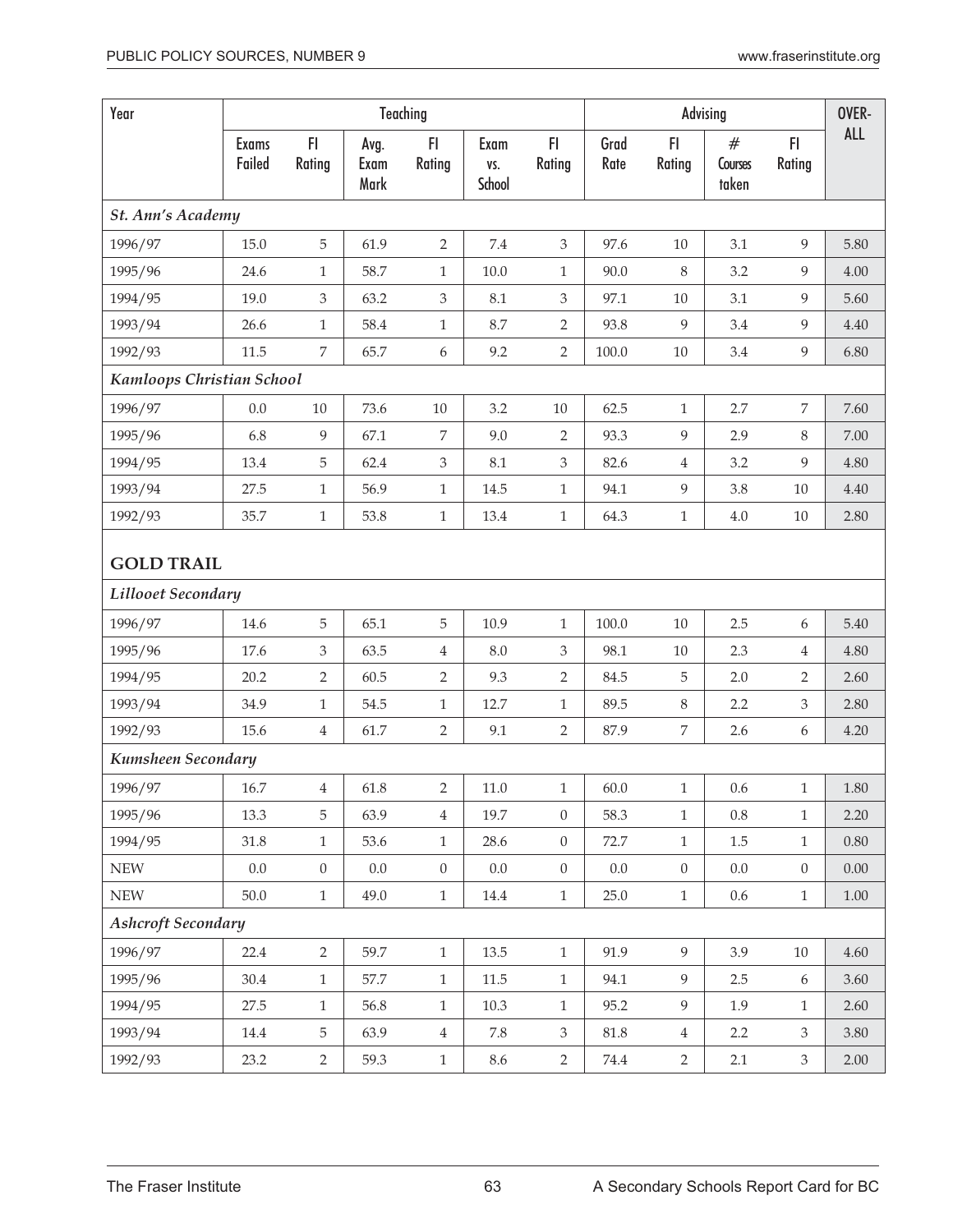| Year                     |                        |                  |                      | Teaching         |                       | OVER-            |              |                  |                       |                  |            |
|--------------------------|------------------------|------------------|----------------------|------------------|-----------------------|------------------|--------------|------------------|-----------------------|------------------|------------|
|                          | <b>Exams</b><br>Failed | FI<br>Rating     | Avg.<br>Exam<br>Mark | FI.<br>Rating    | Exam<br>VS.<br>School | FI.<br>Rating    | Grad<br>Rate | F1<br>Rating     | #<br>Courses<br>taken | FI.<br>Rating    | <b>ALL</b> |
| <b>MISSION</b>           |                        |                  |                      |                  |                       |                  |              |                  |                       |                  |            |
| <b>Mission Secondary</b> |                        |                  |                      |                  |                       |                  |              |                  |                       |                  |            |
| 1996/97                  | 21.8                   | $\overline{2}$   | 62.5                 | $\mathfrak{Z}$   | 7.3                   | 3                | 84.6         | $\mathbf 5$      | 2.0                   | $\overline{2}$   | 3.00       |
| 1995/96                  | 10.7                   | 7                | 67.7                 | $\,8\,$          | 5.9                   | 5                | 89.7         | 8                | 2.6                   | $\boldsymbol{6}$ | 6.80       |
| 1994/95                  | 12.7                   | 6                | 66.2                 | 6                | 5.2                   | 6                | 83.8         | 5                | 2.3                   | $\overline{4}$   | 5.40       |
| 1993/94                  | 17.0                   | 3                | 63.1                 | $\mathfrak{Z}$   | 5.5                   | 6                | 84.0         | $\mathbf 5$      | 2.0                   | $\overline{2}$   | 3.80       |
| 1992/93                  | 21.1                   | $\overline{2}$   | 62.5                 | $\mathfrak{Z}$   | 6.4                   | $\overline{4}$   | $81.0\,$     | $\overline{4}$   | 2.0                   | $\overline{2}$   | 3.00       |
| Hatzic Secondary         |                        |                  |                      |                  |                       |                  |              |                  |                       |                  |            |
| 1996/97                  | 14.3                   | 5                | 65.3                 | $\sqrt{5}$       | 4.2                   | $\,8\,$          | 86.9         | 6                | 2.5                   | 6                | 6.00       |
| 1995/96                  | 13.5                   | 5                | 65.1                 | 5                | 6.8                   | 4                | 89.2         | $\overline{7}$   | 2.3                   | $\overline{4}$   | 5.00       |
| 1994/95                  | 12.1                   | 6                | 66.3                 | 6                | 5.4                   | 6                | 89.0         | $\overline{7}$   | 2.6                   | 6                | 6.20       |
| 1993/94                  | 11.8                   | 6                | 64.7                 | 5                | 4.9                   | 7                | 85.4         | 6                | 2.3                   | $\overline{4}$   | 5.60       |
| 1992/93                  | 15.2                   | 4                | 63.6                 | $\overline{4}$   | 5.9                   | $\mathbf 5$      | 86.8         | 6                | 2.2                   | 3                | 4.40       |
| Heritage Park Secondary  |                        |                  |                      |                  |                       |                  |              |                  |                       |                  |            |
| 1996/97                  | 17.7                   | $\mathfrak{Z}$   | 61.5                 | $\overline{2}$   | 9.5                   | $\overline{2}$   | 81.1         | $\overline{4}$   | 2.3                   | $\overline{4}$   | 3.00       |
| <b>NEW</b>               | 0.0                    | $\boldsymbol{0}$ | 0.0                  | $\boldsymbol{0}$ | 0.0                   | $\boldsymbol{0}$ | 0.0          | $\boldsymbol{0}$ | 0.0                   | $\boldsymbol{0}$ | 0.00       |
| <b>NEW</b>               | 0.0                    | $\boldsymbol{0}$ | $0.0\,$              | $\boldsymbol{0}$ | 0.0                   | $\boldsymbol{0}$ | 0.0          | $\boldsymbol{0}$ | 0.0                   | $\boldsymbol{0}$ | 0.00       |
| <b>NEW</b>               | 0.0                    | $\overline{0}$   | 0.0                  | $\boldsymbol{0}$ | 0.0                   | $\boldsymbol{0}$ | 0.0          | $\boldsymbol{0}$ | 0.0                   | $\overline{0}$   | 0.00       |
| <b>NEW</b>               | 0.0                    | $\boldsymbol{0}$ | 0.0                  | $\boldsymbol{0}$ | 0.0                   | $\boldsymbol{0}$ | $0.0\,$      | $\boldsymbol{0}$ | 0.0                   | $\boldsymbol{0}$ | 0.00       |
| <b>FRASER-CASCADE</b>    |                        |                  |                      |                  |                       |                  |              |                  |                       |                  |            |
| Hope Secondary           |                        |                  |                      |                  |                       |                  |              |                  |                       |                  |            |
| 1996/97                  | 15.7                   | $\overline{4}$   | 65.1                 | 5                | 5.4                   | 6                | 95.0         | 9                | 2.0                   | $\overline{2}$   | 5.20       |
| 1995/96                  | 11.2                   | 7                | 66.8                 | $\overline{7}$   | 5.8                   | 5                | 93.0         | $\overline{9}$   | 2.4                   | 5                | 6.60       |
| 1994/95                  | 10.9                   | 7                | 67.3                 | 7                | 6.4                   | $\overline{4}$   | 85.0         | $\mathbf 5$      | 2.1                   | 3                | 5.20       |
| 1993/94                  | 13.3                   | 5                | 65.0                 | $\mathbf 5$      | 6.9                   | $\overline{4}$   | 75.3         | $\overline{2}$   | 2.4                   | 5                | 4.20       |
| 1992/93                  | 11.2                   | 7                | 68.3                 | $\,8\,$          | 6.2                   | 5                | 82.7         | $\overline{4}$   | 2.0                   | $\overline{2}$   | 5.20       |
| Agassiz Elem.-Secondary  |                        |                  |                      |                  |                       |                  |              |                  |                       |                  |            |
| 1996/97                  | 2.3                    | 10               | 74.5                 | $10\,$           | 2.9                   | $10\,$           | 100.0        | $10\,$           | 2.8                   | $\,8\,$          | 9.60       |
| 1995/96                  | 6.1                    | 10               | 72.8                 | 10               | 4.2                   | 8                | 93.9         | 9                | 2.6                   | 6                | 8.60       |
| 1994/95                  | 7.8                    | 9                | 72.7                 | $10\,$           | 3.3                   | 9                | $100.0\,$    | $10\,$           | 2.6                   | $\boldsymbol{6}$ | $8.80\,$   |
| 1993/94                  | 5.8                    | $10\,$           | 65.8                 | 6                | $3.0\,$               | 10               | 94.6         | $\overline{9}$   | 2.3                   | $\,4\,$          | 7.80       |
| 1992/93                  | $\!\!\!\!\!8.8$        | $8\,$            | 68.5                 | $8\,$            | 5.7                   | $\boldsymbol{6}$ | 89.5         | $8\,$            | 2.8                   | $\,7$            | 7.40       |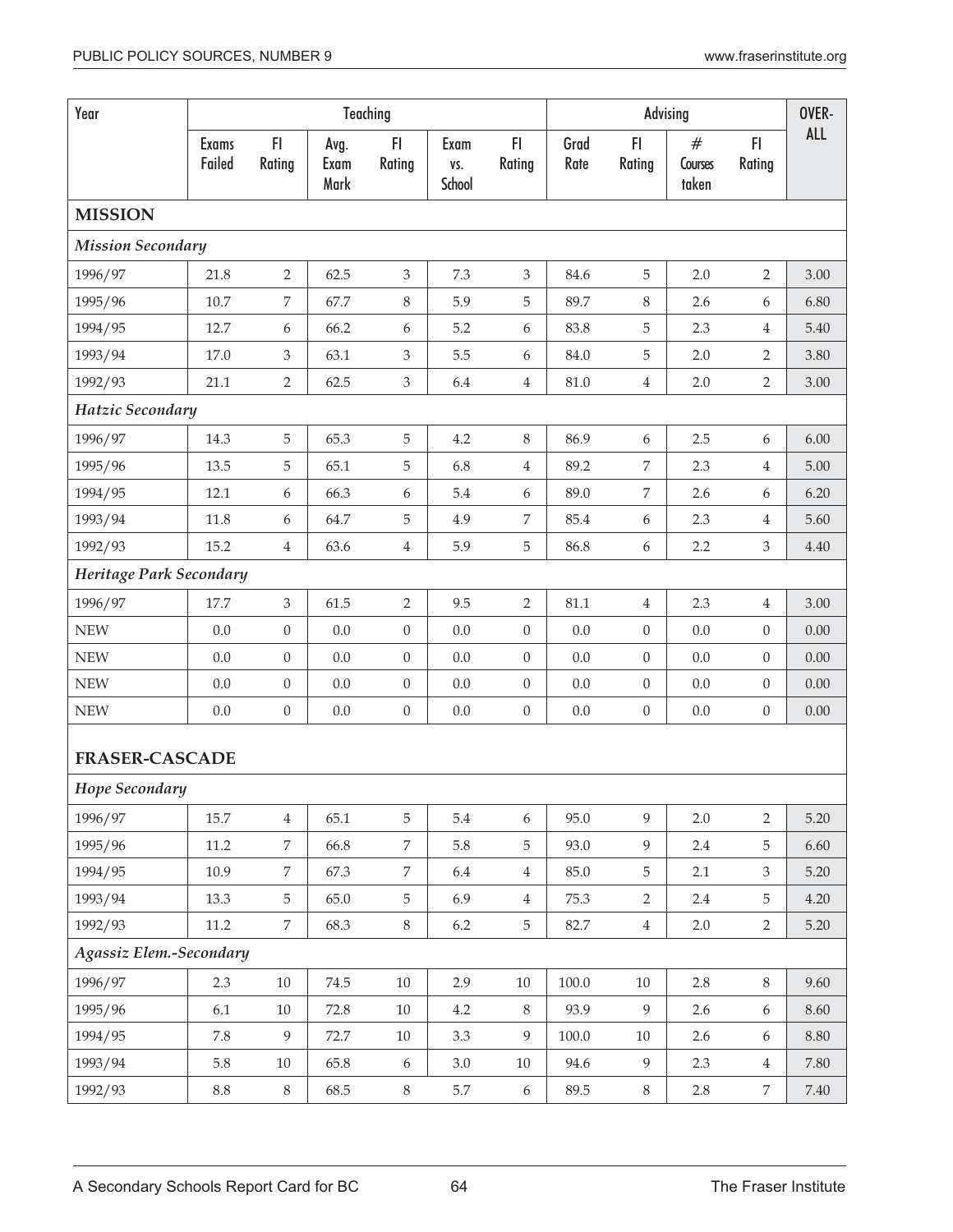| Year                     |                        |                  |                      | Teaching         |                       |                  |              |                  | Advising              |                  | OVER-      |  |
|--------------------------|------------------------|------------------|----------------------|------------------|-----------------------|------------------|--------------|------------------|-----------------------|------------------|------------|--|
|                          | <b>Exams</b><br>Failed | F<br>Rating      | Avg.<br>Exam<br>Mark | F1<br>Rating     | Exam<br>VS.<br>School | FI.<br>Rating    | Grad<br>Rate | FI.<br>Rating    | #<br>Courses<br>taken | F1<br>Rating     | <b>ALL</b> |  |
| <b>COWICHAN VALLEY</b>   |                        |                  |                      |                  |                       |                  |              |                  |                       |                  |            |  |
| Cowichan Secondary       |                        |                  |                      |                  |                       |                  |              |                  |                       |                  |            |  |
| 1996/97                  | 14.8                   | 5                | 64.5                 | $\sqrt{5}$       | 6.8                   | $\overline{4}$   | 92.9         | 9                | 2.3                   | 4                | 5.40       |  |
| 1995/96                  | 11.5                   | 7                | 66.7                 | 7                | 5.9                   | 5                | 92.0         | 9                | 2.2                   | 4                | 6.40       |  |
| 1994/95                  | 15.3                   | 4                | 64.6                 | 5                | 4.5                   | $\,8\,$          | 90.8         | 8                | 2.0                   | 2                | 5.40       |  |
| 1993/94                  | 15.1                   | 5                | 64.7                 | 5                | 6.0                   | 5                | 93.6         | 9                | 2.0                   | 2                | 5.20       |  |
| 1992/93                  | 11.5                   | 6                | 66.3                 | 6                | 3.8                   | $\overline{9}$   | 91.9         | 9                | 1.8                   | $\mathbf{1}$     | 6.20       |  |
| Chemainus Secondary      |                        |                  |                      |                  |                       |                  |              |                  |                       |                  |            |  |
| 1996/97                  | 6.8                    | 9                | 68.6                 | 8                | 7.3                   | 3                | 100.0        | 10               | 2.6                   | 6                | 7.20       |  |
| 1995/96                  | 18.5                   | 3                | 64.1                 | $\overline{4}$   | 7.4                   | $\mathfrak{Z}$   | 94.8         | 9                | 1.9                   | $\mathbf{1}$     | 4.00       |  |
| 1994/95                  | 19.2                   | 3                | 61.7                 | 2                | 9.1                   | $\overline{2}$   | 97.3         | 10               | 2.1                   | 2                | 3.80       |  |
| 1993/94                  | 12.3                   | 6                | 65.9                 | 6                | 6.2                   | 5                | 84.9         | 5                | 1.9                   | $\mathbf{1}$     | 4.60       |  |
| 1992/93                  | 25.8                   | $\mathbf{1}$     | 57.4                 | $\mathbf{1}$     | 6.0                   | 5                | 75.7         | $\overline{2}$   | 2.5                   | 6                | 3.00       |  |
| Frances Kelsey Secondary |                        |                  |                      |                  |                       |                  |              |                  |                       |                  |            |  |
| 1996/97                  | 7.7                    | 9                | 73.9                 | $10\,$           | 5.9                   | 5                | 88.1         | $\overline{7}$   | 1.5                   | $\mathbf{1}$     | 6.40       |  |
| 1995/96                  | 13.2                   | 6                | 66.2                 | 6                | 8.5                   | $\overline{2}$   | 87.9         | 7                | 1.1                   | $\mathbf{1}$     | 4.40       |  |
| <b>NEW</b>               | 0.0                    | $\boldsymbol{0}$ | $0.0\,$              | $\boldsymbol{0}$ | 0.0                   | $\boldsymbol{0}$ | $0.0\,$      | $\overline{0}$   | 0.0                   | $\boldsymbol{0}$ | 0.00       |  |
| <b>NEW</b>               | 0.0                    | $\overline{0}$   | 0.0                  | $\boldsymbol{0}$ | 0.0                   | $\boldsymbol{0}$ | 0.0          | $\boldsymbol{0}$ | 0.0                   | $\overline{0}$   | 0.00       |  |
| <b>NEW</b>               | 0.0                    | $\overline{0}$   | 0.0                  | $\boldsymbol{0}$ | 0.0                   | $\boldsymbol{0}$ | 0.0          | $\boldsymbol{0}$ | 0.0                   | $\overline{0}$   | 0.00       |  |
| Lake Cowichan Secondary  |                        |                  |                      |                  |                       |                  |              |                  |                       |                  |            |  |
| 1996/97                  | 30.7                   | $\mathbf{1}$     | 59.3                 | $\mathbf{1}$     | 15.1                  | $\mathbf{1}$     | 97.1         | $10\,$           | 2.0                   | $\overline{2}$   | 3.00       |  |
| 1995/96                  | 25.3                   | 1                | 59.1                 | 1                | 12.2                  | $\mathbf{1}$     | 89.1         | 7                | 2.2                   | 3                | 2.60       |  |
| 1994/95                  | 17.7                   | 3                | 61.9                 | $\overline{2}$   | 8.5                   | $\overline{2}$   | 79.2         | $\mathfrak{Z}$   | $1.5\,$               | $\mathbf{1}$     | 2.20       |  |
| 1993/94                  | 14.3                   | 5                | 63.5                 | $\overline{4}$   | $6.2\,$               | $\mathbf 5$      | 83.3         | $\overline{5}$   | 1.8                   | $\mathbf{1}$     | 4.00       |  |
| 1992/93                  | 14.1                   | 5                | 62.7                 | $\mathfrak{Z}$   | 5.8                   | $\mathbf 5$      | 83.6         | $\overline{5}$   | 2.0                   | $\overline{2}$   | $4.00\,$   |  |
| <b>Brentwood College</b> |                        |                  |                      |                  |                       |                  |              |                  |                       |                  |            |  |
| 1996/97                  | $5.0\,$                | $10\,$           | 76.0                 | $10\,$           | $4.7\,$               | $\,8\,$          | $100.0\,$    | $10\,$           | 5.9                   | 10               | 9.60       |  |
| 1995/96                  | 4.2                    | $10\,$           | 75.1                 | $10\,$           | $5.0\,$               | $\overline{7}$   | $100.0\,$    | 10               | 5.2                   | 10               | 9.40       |  |
| 1994/95                  | 6.6                    | $10\,$           | 72.7                 | $10\,$           | 4.6                   | $8\,$            | 99.0         | $10\,$           | 5.3                   | $10\,$           | 9.60       |  |
| 1993/94                  | 8.3                    | 9                | 72.3                 | $10\,$           | $4.0\,$               | $8\,$            | $100.0\,$    | 10               | 4.5                   | 10               | 9.40       |  |
| 1992/93                  | 1.3                    | $10\,$           | 77.0                 | $10\,$           | 2.1                   | $10\,$           | 100.0        | 10               | 4.7                   | 10               | $10.00\,$  |  |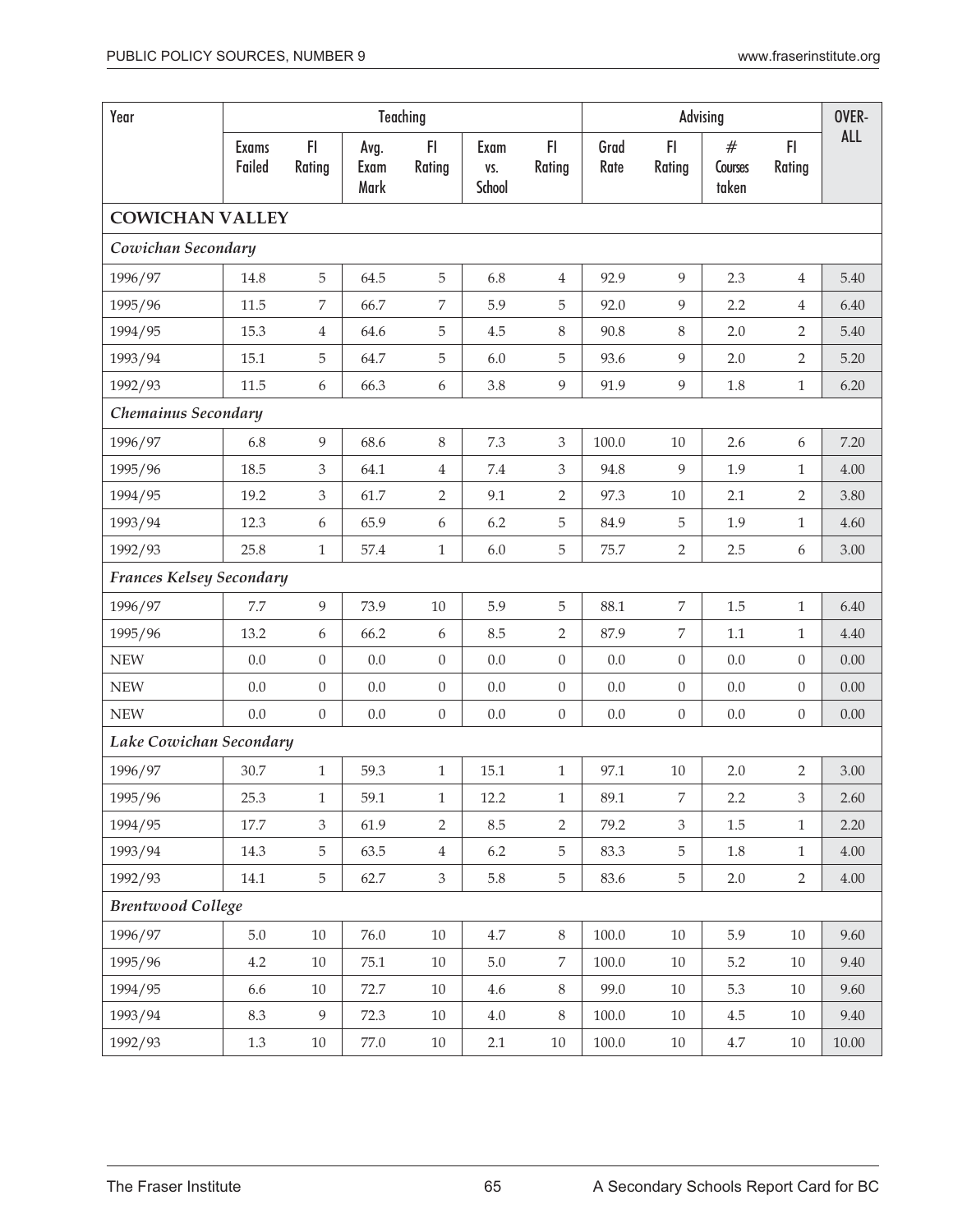| Year                                |                        |                |                      | Teaching       |                       |                             |              |                | Advising              |                | OVER-      |
|-------------------------------------|------------------------|----------------|----------------------|----------------|-----------------------|-----------------------------|--------------|----------------|-----------------------|----------------|------------|
|                                     | <b>Exams</b><br>Failed | FI<br>Rating   | Avg.<br>Exam<br>Mark | FI<br>Rating   | Exam<br>VS.<br>School | FI.<br>Rating               | Grad<br>Rate | FI<br>Rating   | #<br>Courses<br>taken | FI<br>Rating   | <b>ALL</b> |
| Shawnigan Lake                      |                        |                |                      |                |                       |                             |              |                |                       |                |            |
| 1996/97                             | 2.4                    | 10             | 76.0                 | $10\,$         | 3.7                   | 9                           | 100.0        | 10             | 4.0                   | 10             | 9.80       |
| 1995/96                             | 2.8                    | $10\,$         | 75.5                 | $10\,$         | 3.3                   | $\boldsymbol{9}$            | 98.8         | 10             | 4.2                   | 10             | 9.80       |
| 1994/95                             | 4.5                    | $10\,$         | 72.5                 | 10             | 4.4                   | 8                           | 97.3         | 10             | 3.8                   | 10             | 9.60       |
| 1993/94                             | 2.2                    | $10\,$         | 74.6                 | $10\,$         | 4.3                   | $\,8\,$                     | 97.4         | 10             | 4.1                   | $10\,$         | 9.60       |
| 1992/93                             | 4.2                    | $10\,$         | 72.3                 | $10\,$         | 3.2                   | $10\,$                      | 100.0        | $10\,$         | 3.7                   | $10\,$         | 10.00      |
| Duncan Christian School             |                        |                |                      |                |                       |                             |              |                |                       |                |            |
| 1996/97                             | 14.0                   | 5              | 65.4                 | 5              | $7.5\,$               | 3                           | 100.0        | $10\,$         | 3.2                   | 9              | 6.40       |
| 1995/96                             | 12.5                   | 6              | 70.7                 | 9              | 5.5                   | 6                           | 90.9         | 8              | 3.7                   | 10             | 7.80       |
| 1994/95                             | 12.5                   | 6              | 65.2                 | 5              | 7.2                   | 3                           | 90.0         | 8              | 2.6                   | 6              | 5.60       |
| 1993/94                             | 2.0                    | $10\,$         | 68.3                 | $\, 8$         | 8.1                   | 3                           | 100.0        | 10             | 2.3                   | 4              | 7.00       |
| 1992/93                             | 10.4                   | $\overline{7}$ | 66.1                 | 6              | 8.6                   | $\overline{2}$              | 93.3         | 9              | 2.8                   | 8              | 6.40       |
| Maxwell International Baha'i School |                        |                |                      |                |                       |                             |              |                |                       |                |            |
| 1996/97                             | 4.3                    | $10\,$         | 71.8                 | $10\,$         | 9.2                   | 2                           | 90.6         | $\,8\,$        | 3.7                   | 10             | 8.00       |
| 1995/96                             | 6.7                    | $10\,$         | 72.5                 | $10\,$         | $7.5\,$               | 3                           | 97.7         | $10\,$         | 3.4                   | 9              | 8.40       |
| 1994/95                             | 5.4                    | $10\,$         | 72.5                 | $10\,$         | 6.9                   | $\overline{4}$              | 87.8         | 7              | 3.2                   | 9              | 8.00       |
| 1993/94                             | 7.0                    | 9              | 70.5                 | 9              | $7.4\,$               | $\ensuremath{\mathfrak{Z}}$ | 87.5         | 7              | 3.6                   | $10\,$         | 7.60       |
| 1992/93                             | 17.9                   | 3              | 66.1                 | 6              | 13.8                  | $\mathbf{1}$                | 95.6         | $\overline{9}$ | 3.0                   | 9              | 5.60       |
| <b>FORT NELSON</b>                  |                        |                |                      |                |                       |                             |              |                |                       |                |            |
| Fort Nelson Secondary               |                        |                |                      |                |                       |                             |              |                |                       |                |            |
| 1996/97                             | 14.8                   | 5              | 63.5                 | 4              | 9.8                   | 2                           | 64.9         | 1              | $1.5\,$               | 1              | 2.60       |
| 1995/96                             | 18.0                   | 3              | 63.1                 | 3              | 7.4                   | 3                           | 84.6         | 5              | 1.8                   | 1              | 3.00       |
| 1994/95                             | 28.2                   | 1              | 57.8                 | $\mathbf{1}$   | 10.6                  | $\mathbf{1}$                | 78.1         | $\overline{2}$ | 1.4                   | $\mathbf{1}$   | 1.20       |
| 1993/94                             | 23.2                   | 2              | 61.9                 | 2              | 8.6                   | $\overline{2}$              | 50.0         | $\mathbf{1}$   | 1.6                   | $\mathbf{1}$   | 1.60       |
| 1992/93                             | 23.5                   | $\mathbf{1}$   | 60.1                 | $\overline{2}$ | 7.6                   | $\mathfrak{Z}$              | 40.7         | $\mathbf{1}$   | 1.3                   | $\mathbf{1}$   | 1.60       |
| <b>COAST MOUNTAINS</b>              |                        |                |                      |                |                       |                             |              |                |                       |                |            |
| Mount Elizabeth Secondary           |                        |                |                      |                |                       |                             |              |                |                       |                |            |
| 1996/97                             | 18.0                   | 3              | 64.5                 | 5              | 6.6                   | $\overline{4}$              | 87.4         | 6              | 2.3                   | $\overline{4}$ | 4.40       |
| 1995/96                             | 16.0                   | $\overline{4}$ | 64.9                 | 5              | 6.8                   | $\overline{4}$              | 87.3         | 6              | 2.4                   | 5              | 4.80       |
| 1994/95                             | 12.9                   | 6              | 65.3                 | 5              | 6.2                   | 5                           | 90.7         | 8              | 2.7                   | 7              | 6.20       |
| 1993/94                             | 12.9                   | 6              | 64.8                 | 5              | 7.3                   | $\mathfrak{Z}$              | 88.4         | 7              | 2.4                   | 5              | 5.20       |
| 1992/93                             | 11.6                   | 6              | 65.9                 | 6              | 6.3                   | $\mathbf 5$                 | 82.2         | $\overline{4}$ | 2.7                   | 7              | 5.60       |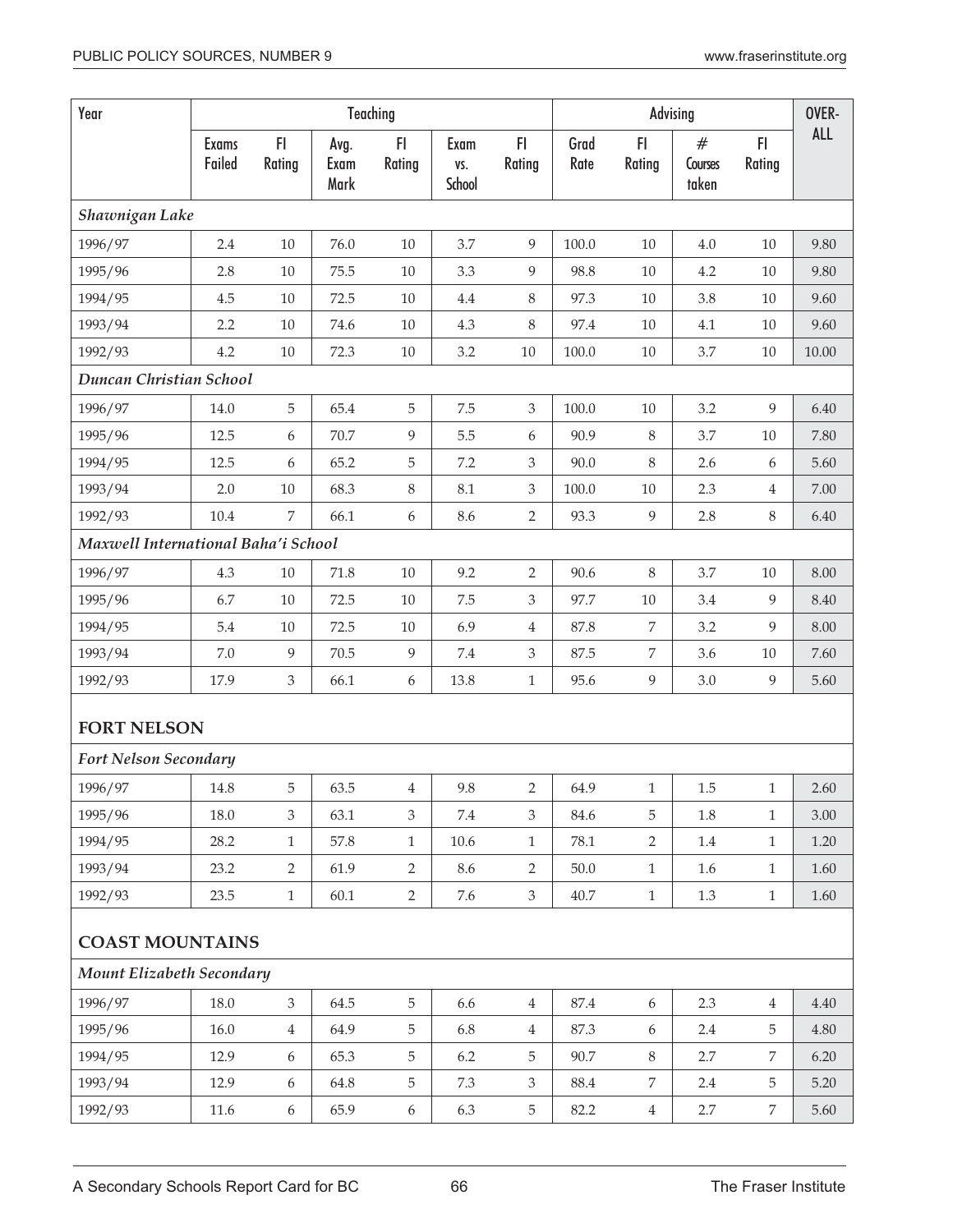| Year                             |                        |                |                      | Teaching       |                       | OVER-                       |              |                  |                       |                |            |
|----------------------------------|------------------------|----------------|----------------------|----------------|-----------------------|-----------------------------|--------------|------------------|-----------------------|----------------|------------|
|                                  | <b>Exams</b><br>Failed | F<br>Rating    | Avg.<br>Exam<br>Mark | F<br>Rating    | Exam<br>VS.<br>School | F1<br>Rating                | Grad<br>Rate | F1<br>Rating     | #<br>Courses<br>taken | F1<br>Rating   | <b>ALL</b> |
| <b>Hazelton Secondary</b>        |                        |                |                      |                |                       |                             |              |                  |                       |                |            |
| 1996/97                          | 18.8                   | 3              | 62.3                 | 3              | 4.9                   | 7                           | 79.7         | 3                | 1.5                   | $\mathbf{1}$   | 3.40       |
| 1995/96                          | 14.7                   | 5              | 64.4                 | 5              | 7.5                   | 3                           | 77.3         | 2                | 1.6                   | $\mathbf{1}$   | 3.20       |
| 1994/95                          | 26.8                   | $\mathbf{1}$   | 57.5                 | $\mathbf{1}$   | 9.6                   | $\overline{2}$              | 77.3         | $\overline{2}$   | 1.5                   | $\mathbf{1}$   | 1.40       |
| 1993/94                          | 40.3                   | $\mathbf{1}$   | 53.8                 | $1\,$          | 13.9                  | $\mathbf{1}$                | 65.8         | $\mathbf{1}$     | $1.4\,$               | $\mathbf{1}$   | 1.00       |
| 1992/93                          | 27.0                   | $\mathbf{1}$   | 58.9                 | $\mathbf{1}$   | 8.3                   | $\overline{2}$              | 60.3         | $1\,$            | $1.4\,$               | $\mathbf{1}$   | 1.20       |
| Caledonia Sr. Secondary          |                        |                |                      |                |                       |                             |              |                  |                       |                |            |
| 1996/97                          | 10.8                   | 7              | 66.5                 | 6              | 4.7                   | $\,8\,$                     | 94.1         | 9                | 2.0                   | $\overline{2}$ | 6.40       |
| 1995/96                          | 16.7                   | 3              | 64.7                 | 5              | 6.0                   | 5                           | 89.6         | $\,8\,$          | 2.2                   | $\overline{4}$ | 5.00       |
| 1994/95                          | 21.3                   | $\overline{2}$ | 62.7                 | 3              | 5.4                   | 6                           | 89.5         | $\,8\,$          | 2.5                   | 6              | 5.00       |
| 1993/94                          | 24.8                   | $\mathbf{1}$   | 59.4                 | $1\,$          | 7.6                   | $\ensuremath{\mathfrak{Z}}$ | 85.4         | 6                | 2.6                   | 6              | 3.40       |
| 1992/93                          | 20.8                   | $\overline{2}$ | 61.7                 | $\sqrt{2}$     | 5.1                   | $\overline{7}$              | 86.9         | $\boldsymbol{6}$ | 2.5                   | 6              | 4.60       |
| <b>Stewart Secondary</b>         |                        |                |                      |                |                       |                             |              |                  |                       |                |            |
| 1996/97                          | 16.7                   | 3              | 62.2                 | 3              | 9.4                   | $\overline{2}$              | 95.7         | 9                | 1.3                   | $\mathbf{1}$   | 3.60       |
| 1995/96                          | 40.4                   | $\mathbf{1}$   | 50.8                 | $1\,$          | 12.2                  | $\mathbf{1}$                | 78.9         | $\mathfrak{Z}$   | 2.3                   | $\overline{4}$ | 2.00       |
| 1994/95                          | 12.5                   | 6              | 60.6                 | $\overline{2}$ | 3.4                   | $\overline{9}$              | 87.5         | $\overline{7}$   | 0.4                   | $\mathbf{1}$   | 5.00       |
| 1993/94                          | 39.6                   | $\mathbf{1}$   | 56.6                 | $\mathbf{1}$   | 14.8                  | $\mathbf{1}$                | 66.7         | $\mathbf{1}$     | 2.2                   | $\overline{4}$ | 1.60       |
| 1992/93                          | 40.5                   | $\mathbf{1}$   | 52.8                 | $\mathbf{1}$   | 16.6                  | $\mathbf{1}$                | 61.5         | $\mathbf{1}$     | 2.4                   | 5              | 1.80       |
| N. OKANAGAN-SHUSWAP              |                        |                |                      |                |                       |                             |              |                  |                       |                |            |
| <b>Pleasant Valley Secondary</b> |                        |                |                      |                |                       |                             |              |                  |                       |                |            |
| 1996/97                          | 9.3                    | 8              | 67.3                 | 7              | 5.1                   | 7                           | 96.1         | $\overline{9}$   | $2.5\,$               | 6              | 7.40       |
| 1995/96                          | 10.1                   | 7              | 67.1                 | $\overline{7}$ | 4.7                   | $\,8\,$                     | 93.7         | 9                | 2.8                   | 7              | 7.60       |
| 1994/95                          | 10.9                   | $\overline{7}$ | 66.9                 | $\overline{7}$ | 5.8                   | 5                           | 89.0         | $\overline{7}$   | 2.1                   | $\mathfrak{Z}$ | 5.80       |
| 1993/94                          | $11.1\,$               | $\overline{7}$ | 66.3                 | 6              | 3.5                   | $\overline{9}$              | 81.9         | $\,4\,$          | 2.5                   | 6              | 6.40       |
| 1992/93                          | $11.1\,$               | $\overline{7}$ | 67.1                 | 7              | 6.3                   | $\overline{5}$              | 77.0         | $\overline{2}$   | 2.2                   | $\overline{4}$ | 5.00       |
| A.L. Fortune Secondary           |                        |                |                      |                |                       |                             |              |                  |                       |                |            |
| 1996/97                          | 18.9                   | $\mathfrak{Z}$ | 63.9                 | $\overline{4}$ | 4.7                   | 8                           | 95.7         | $\overline{9}$   | 1.9                   | $\overline{2}$ | 5.20       |
| 1995/96                          | 21.0                   | $\overline{2}$ | 64.3                 | $\overline{4}$ | 5.8                   | $\mathbf 5$                 | 90.2         | $\,8\,$          | 2.5                   | 6              | 5.00       |
| 1994/95                          | 20.2                   | $\overline{2}$ | 60.2                 | $\overline{2}$ | 6.7                   | $\overline{4}$              | 90.8         | $\,8\,$          | 2.5                   | 5              | 4.20       |
| 1993/94                          | 18.9                   | 3              | 63.3                 | $\overline{4}$ | 6.4                   | $\overline{4}$              | 86.0         | $\boldsymbol{6}$ | 1.9                   | $\overline{2}$ | 3.80       |
| 1992/93                          | 16.8                   | 3              | 62.4                 | $\mathfrak{Z}$ | 7.8                   | 3                           | 84.7         | $\overline{5}$   | 2.0                   | $\overline{2}$ | 3.20       |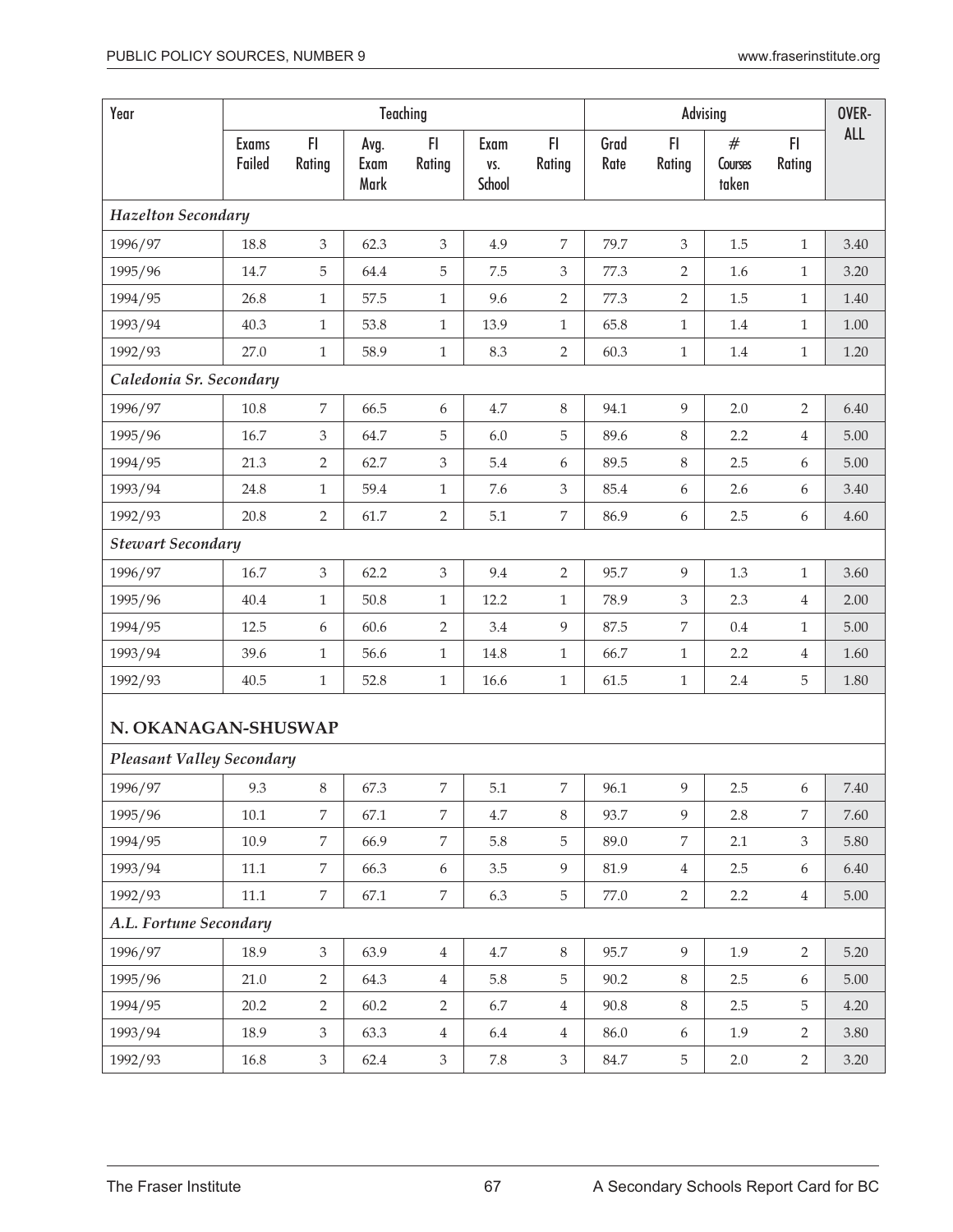| Year                          |                        |                |                      | Teaching         |                       |                  |              |                  | Advising              |                | OVER-      |  |
|-------------------------------|------------------------|----------------|----------------------|------------------|-----------------------|------------------|--------------|------------------|-----------------------|----------------|------------|--|
|                               | <b>Exams</b><br>Failed | FI<br>Rating   | Avg.<br>Exam<br>Mark | F1<br>Rating     | Exam<br>VS.<br>School | FI.<br>Rating    | Grad<br>Rate | F1<br>Rating     | #<br>Courses<br>taken | F1<br>Rating   | <b>ALL</b> |  |
| <b>Eagle River Secondary</b>  |                        |                |                      |                  |                       |                  |              |                  |                       |                |            |  |
| 1996/97                       | 15.6                   | $\overline{4}$ | 62.6                 | $\mathfrak{Z}$   | 6.8                   | $\overline{4}$   | 88.2         | $\overline{7}$   | 2.4                   | 5              | 4.60       |  |
| 1995/96                       | 19.5                   | $\overline{2}$ | 64.8                 | 5                | 6.9                   | $\overline{4}$   | 93.2         | 9                | 2.9                   | 8              | 5.60       |  |
| 1994/95                       | 31.3                   | $\mathbf{1}$   | 58.8                 | $\mathbf{1}$     | 11.6                  | $\mathbf{1}$     | 92.1         | 9                | 3.0                   | 9              | 4.20       |  |
| 1993/94                       | 20.4                   | $\overline{2}$ | 61.6                 | 2                | 9.3                   | $\overline{2}$   | 73.5         | $\mathbf{1}$     | 1.6                   | $\mathbf{1}$   | 1.60       |  |
| 1992/93                       | 25.0                   | 1              | 61.4                 | 2                | 7.8                   | $\mathfrak{Z}$   | 82.9         | $\overline{4}$   | 2.4                   | 5              | 3.00       |  |
| Salmon Arm Sr. Secondary      |                        |                |                      |                  |                       |                  |              |                  |                       |                |            |  |
| 1996/97                       | 7.9                    | 9              | 70.3                 | 9                | 4.8                   | $\overline{7}$   | 92.9         | 9                | 2.8                   | 7              | 8.20       |  |
| 1995/96                       | 8.3                    | 9              | 68.5                 | 8                | 6.0                   | 5                | 96.0         | 9                | 2.7                   | 7              | 7.60       |  |
| 1994/95                       | 9.1                    | 8              | 68.9                 | 8                | 4.6                   | $\,8\,$          | 90.3         | 8                | 2.7                   | 7              | 7.80       |  |
| 1993/94                       | 10.4                   | 7              | 67.1                 | $\boldsymbol{7}$ | 5.7                   | $\boldsymbol{6}$ | 88.6         | $\boldsymbol{7}$ | 2.2                   | 4              | 6.20       |  |
| 1992/93                       | 12.1                   | 6              | 67.6                 | $\,8\,$          | 5.0                   | $\boldsymbol{7}$ | 89.0         | $\boldsymbol{7}$ | 2.4                   | 5              | 6.60       |  |
| <b>VANCOUVER ISLAND WEST</b>  |                        |                |                      |                  |                       |                  |              |                  |                       |                |            |  |
| <b>Gold River Secondary</b>   |                        |                |                      |                  |                       |                  |              |                  |                       |                |            |  |
| 1996/97                       | 12.3                   | 6              | 62.8                 | 3                | 5.1                   | $\overline{7}$   | 87.5         | $\overline{7}$   | 2.0                   | $\overline{2}$ | 5.00       |  |
| 1995/96                       | 4.7                    | $10\,$         | 71.8                 | $10\,$           | 4.6                   | $\,8\,$          | 100.0        | 10               | 1.8                   | 1              | 7.80       |  |
| 1994/95                       | 9.4                    | 8              | 65.7                 | 6                | 5.5                   | $\boldsymbol{6}$ | 80.8         | 3                | 1.6                   | $\mathbf{1}$   | 4.80       |  |
| 1993/94                       | 32.3                   | $\mathbf{1}$   | 56.5                 | $\mathbf{1}$     | 8.7                   | $\overline{2}$   | 56.5         | $\mathbf{1}$     | 1.9                   | 1              | 1.20       |  |
| 1992/93                       | 6.3                    | $10\,$         | 63.6                 | $\overline{4}$   | 6.9                   | $\,4\,$          | 68.2         | 1                | 1.2                   | $\mathbf{1}$   | 4.00       |  |
| <b>VANCOUVER ISLAND NORTH</b> |                        |                |                      |                  |                       |                  |              |                  |                       |                |            |  |
| North Island Secondary        |                        |                |                      |                  |                       |                  |              |                  |                       |                |            |  |
| 1996/97                       | 18.3                   | $\mathfrak{Z}$ | 63.0                 | $\mathfrak{Z}$   | $7.1\,$               | $\mathfrak{Z}$   | 87.2         | $6\,$            | 2.0                   | $\overline{2}$ | 3.40       |  |
| 1995/96                       | 14.4                   | 5              | 62.6                 | 3                | 7.1                   | $\mathfrak{Z}$   | 82.8         | $\overline{4}$   | 2.1                   | 3              | 3.60       |  |
| 1994/95                       | 22.6                   | 2              | 60.0                 | $\overline{2}$   | 10.9                  | $\mathbf{1}$     | 74.1         | $\mathbf{1}$     | 1.9                   | $\overline{2}$ | 1.60       |  |
| 1993/94                       | 15.0                   | 5              | 66.8                 | $\overline{7}$   | 6.8                   | $\overline{4}$   | 78.3         | $\overline{2}$   | 2.2                   | 3              | 4.20       |  |
| 1992/93                       | 18.4                   | $\mathfrak{Z}$ | 61.4                 | $\overline{2}$   | 12.3                  | $\mathbf{1}$     | 71.8         | $\mathbf{1}$     | 2.6                   | 6              | 2.60       |  |
| <b>Port Hardy Secondary</b>   |                        |                |                      |                  |                       |                  |              |                  |                       |                |            |  |
| 1996/97                       | 13.0                   | 6              | 66.3                 | 6                | $5.0\,$               | $\overline{7}$   | 88.4         | 7                | 1.5                   | $\mathbf{1}$   | 5.40       |  |
| 1995/96                       | 19.8                   | $\overline{2}$ | 62.4                 | $\mathfrak{Z}$   | $\!\!8.4$             | $\overline{2}$   | 88.5         | $\overline{7}$   | 2.1                   | $\mathfrak{Z}$ | 3.40       |  |
| 1994/95                       | 13.8                   | 5              | 65.3                 | $\mathbf 5$      | 4.6                   | $8\,$            | 76.0         | $\overline{2}$   | 1.6                   | $\mathbf{1}$   | 4.20       |  |
| 1993/94                       | 20.1                   | 2              | 61.8                 | $\overline{2}$   | 6.8                   | $\overline{4}$   | 69.9         | $\mathbf{1}$     | 1.7                   | $\mathbf{1}$   | 2.00       |  |
| 1992/93                       | 20.5                   | $\overline{2}$ | 62.3                 | $\mathfrak{Z}$   | $10.1\,$              | $\mathbf{1}$     | 79.5         | $\mathfrak{Z}$   | 1.9                   | $\overline{2}$ | 2.20       |  |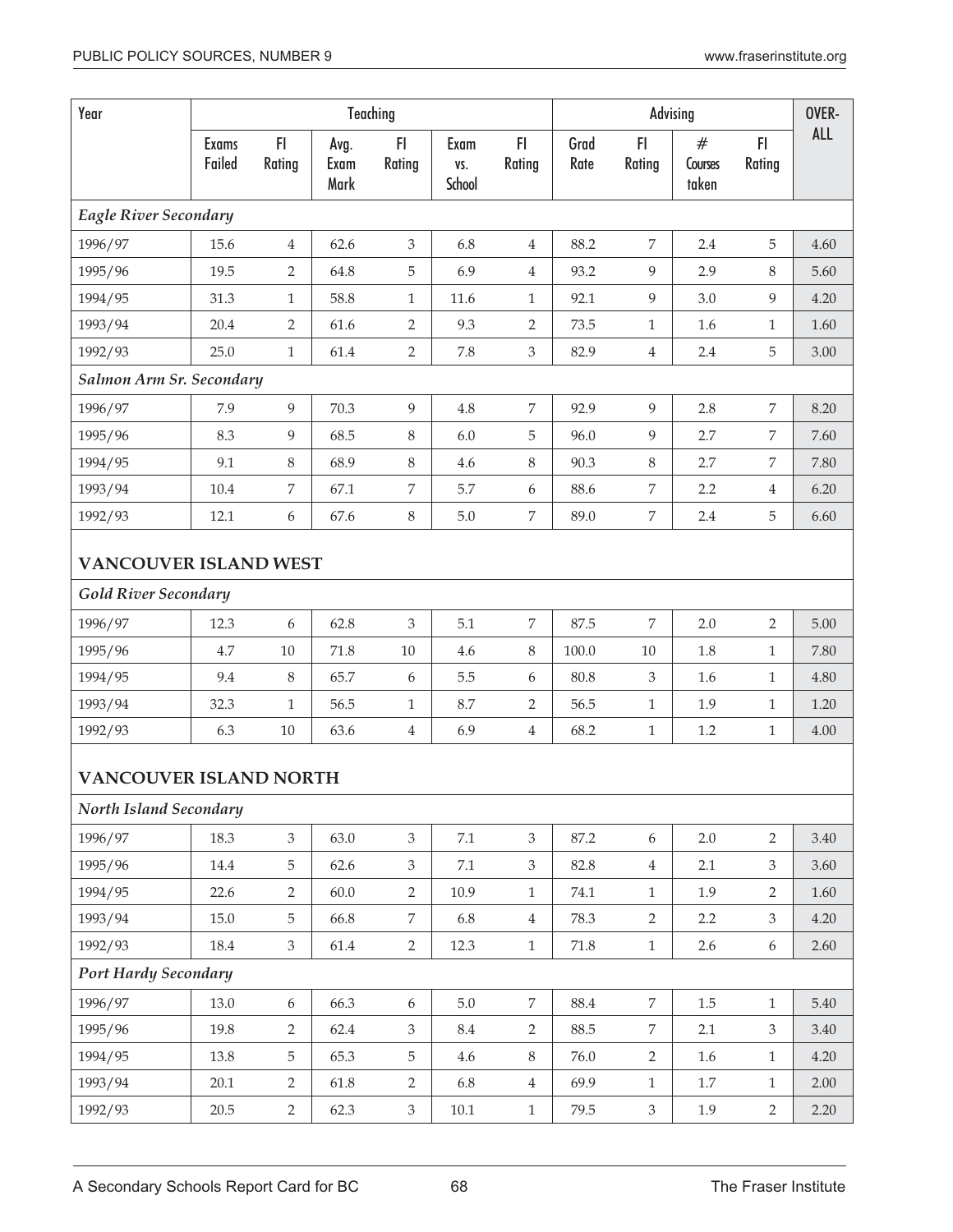| Year                            |                        |                |                      | Teaching       |                       |                  |              |                  | Advising              |                | OVER-      |
|---------------------------------|------------------------|----------------|----------------------|----------------|-----------------------|------------------|--------------|------------------|-----------------------|----------------|------------|
|                                 | <b>Exams</b><br>Failed | F1<br>Rating   | Avg.<br>Exam<br>Mark | FI<br>Rating   | Exam<br>VS.<br>School | FI<br>Rating     | Grad<br>Rate | FI<br>Rating     | #<br>Courses<br>taken | FI<br>Rating   | <b>ALL</b> |
| NECHAKO LAKES                   |                        |                |                      |                |                       |                  |              |                  |                       |                |            |
| <b>Lakes District Secondary</b> |                        |                |                      |                |                       |                  |              |                  |                       |                |            |
| 1996/97                         | 10.3                   | $\overline{7}$ | 67.6                 | 8              | 5.0                   | 7                | 96.9         | 9                | 2.6                   | 6              | 7.40       |
| 1995/96                         | 14.1                   | 5              | 63.7                 | 4              | 5.8                   | 5                | 89.6         | $\,8\,$          | 2.1                   | 3              | 5.00       |
| 1994/95                         | 15.2                   | 4              | 63.7                 | 4              | 5.9                   | 5                | 84.8         | 5                | 1.9                   | $\overline{2}$ | 4.00       |
| 1993/94                         | 14.0                   | 5              | 64.7                 | 5              | 8.6                   | 2                | 90.2         | $\,8\,$          | 2.1                   | $\mathfrak{Z}$ | 4.60       |
| 1992/93                         | 14.5                   | 5              | 63.4                 | $\overline{4}$ | 9.9                   | $\overline{2}$   | 88.9         | $\overline{7}$   | 2.6                   | 6              | 4.80       |
| Fraser Lake Elem.-Sec.          |                        |                |                      |                |                       |                  |              |                  |                       |                |            |
| 1996/97                         | 9.6                    | $\,8\,$        | 66.0                 | 6              | 7.8                   | 3                | 100.0        | 10               | 1.6                   | $\mathbf{1}$   | 5.60       |
| 1995/96                         | 24.1                   | $\mathbf{1}$   | 60.0                 | 2              | 13.3                  | $\mathbf{1}$     | 90.9         | 8                | 1.4                   | $\mathbf{1}$   | 2.60       |
| 1994/95                         | 25.6                   | $\mathbf{1}$   | 60.0                 | 2              | 10.6                  | $\mathbf{1}$     | 76.3         | 2                | 1.7                   | $\mathbf{1}$   | 1.40       |
| 1993/94                         | 9.6                    | 8              | 64.6                 | 5              | 8.5                   | $\overline{2}$   | 69.6         | $\mathbf{1}$     | 1.5                   | $\mathbf{1}$   | 3.40       |
| 1992/93                         | 29.4                   | $\mathbf{1}$   | 58.5                 | $\mathbf{1}$   | 14.4                  | $\mathbf{1}$     | 97.8         | $10\,$           | 2.1                   | 3              | 3.20       |
| Fort St. James Secondary        |                        |                |                      |                |                       |                  |              |                  |                       |                |            |
| 1996/97                         | 24.8                   | $\mathbf{1}$   | 60.1                 | $\overline{2}$ | 12.3                  | $\mathbf{1}$     | 89.8         | 8                | 1.3                   | $\mathbf{1}$   | 2.60       |
| 1995/96                         | 33.5                   | $\mathbf{1}$   | 56.1                 | $\mathbf{1}$   | 12.7                  | $\mathbf{1}$     | 78.3         | $\overline{2}$   | 1.5                   | $\mathbf{1}$   | 1.20       |
| 1994/95                         | 28.9                   | $\mathbf{1}$   | 59.0                 | $\mathbf{1}$   | 13.4                  | $\mathbf{1}$     | 94.0         | 9                | $1.5\,$               | $\mathbf{1}$   | 2.60       |
| 1993/94                         | 25.1                   | 1              | 61.8                 | 2              | 8.2                   | 3                | 84.1         | 5                | 1.7                   | $\mathbf{1}$   | 2.40       |
| 1992/93                         | 29.5                   | $\mathbf{1}$   | 59.5                 | $\mathbf{1}$   | 12.5                  | $\mathbf{1}$     | 84.9         | 5                | 2.1                   | $\mathfrak{Z}$ | 2.20       |
| Nechako Valley Secondary        |                        |                |                      |                |                       |                  |              |                  |                       |                |            |
| 1996/97                         | 13.1                   | 6              | 66.2                 | 6              | 6.5                   | 4                | 90.1         | $\,8\,$          | 1.1                   | $\mathbf{1}$   | 5.00       |
| 1995/96                         | 12.9                   | 6              | 64.6                 | 5              | 9.1                   | 2                | 94.2         | 9                | 1.0                   | 1              | 4.60       |
| 1994/95                         | 19.5                   | $\overline{2}$ | 60.9                 | $\overline{2}$ | 10.9                  | $\mathbf{1}$     | 87.0         | 6                | $1.2\,$               | $\mathbf{1}$   | 2.40       |
| 1993/94                         | 19.0                   | 3              | 62.2                 | $\mathfrak{Z}$ | 9.3                   | $\overline{2}$   | 91.8         | 8                | 1.0                   | $\mathbf{1}$   | 3.40       |
| 1992/93                         | 18.7                   | $\mathfrak{Z}$ | 63.7                 | $\overline{4}$ | 9.5                   | $\overline{2}$   | 86.7         | $\boldsymbol{6}$ | $1.2\,$               | $\mathbf{1}$   | 3.20       |
| NISGA'A                         |                        |                |                      |                |                       |                  |              |                  |                       |                |            |
| Nisga'a Elem.-Secondary         |                        |                |                      |                |                       |                  |              |                  |                       |                |            |
| 1996/97                         | 51.8                   | $\mathbf{1}$   | 49.7                 | $1\,$          | 13.5                  | $\mathbf{1}$     | 67.6         | $\mathbf{1}$     | 1.4                   | $\mathbf{1}$   | $1.00\,$   |
| 1995/96                         | 56.3                   | $\mathbf{1}$   | 46.3                 | $\mathbf{1}$   | 17.1                  | $\boldsymbol{0}$ | 46.9         | $\mathbf{1}$     | 0.9                   | $\mathbf{1}$   | $0.80\,$   |
| 1994/95                         | 51.1                   | $\mathbf{1}$   | 47.0                 | $\mathbf{1}$   | 14.2                  | $\mathbf{1}$     | 56.3         | $\mathbf{1}$     | 1.2                   | $\mathbf{1}$   | $1.00\,$   |
| 1993/94                         | 40.9                   | $\mathbf{1}$   | 50.2                 | $\mathbf{1}$   | 9.2                   | $\overline{2}$   | 74.2         | $\mathbf{1}$     | 1.2                   | $\mathbf{1}$   | 1.20       |
| 1992/93                         | 65.6                   | $\mathbf{1}$   | 45.0                 | $\mathbf{1}$   | 14.2                  | $\mathbf{1}$     | 39.1         | $\mathbf{1}$     | $0.8\,$               | $\mathbf{1}$   | 1.00       |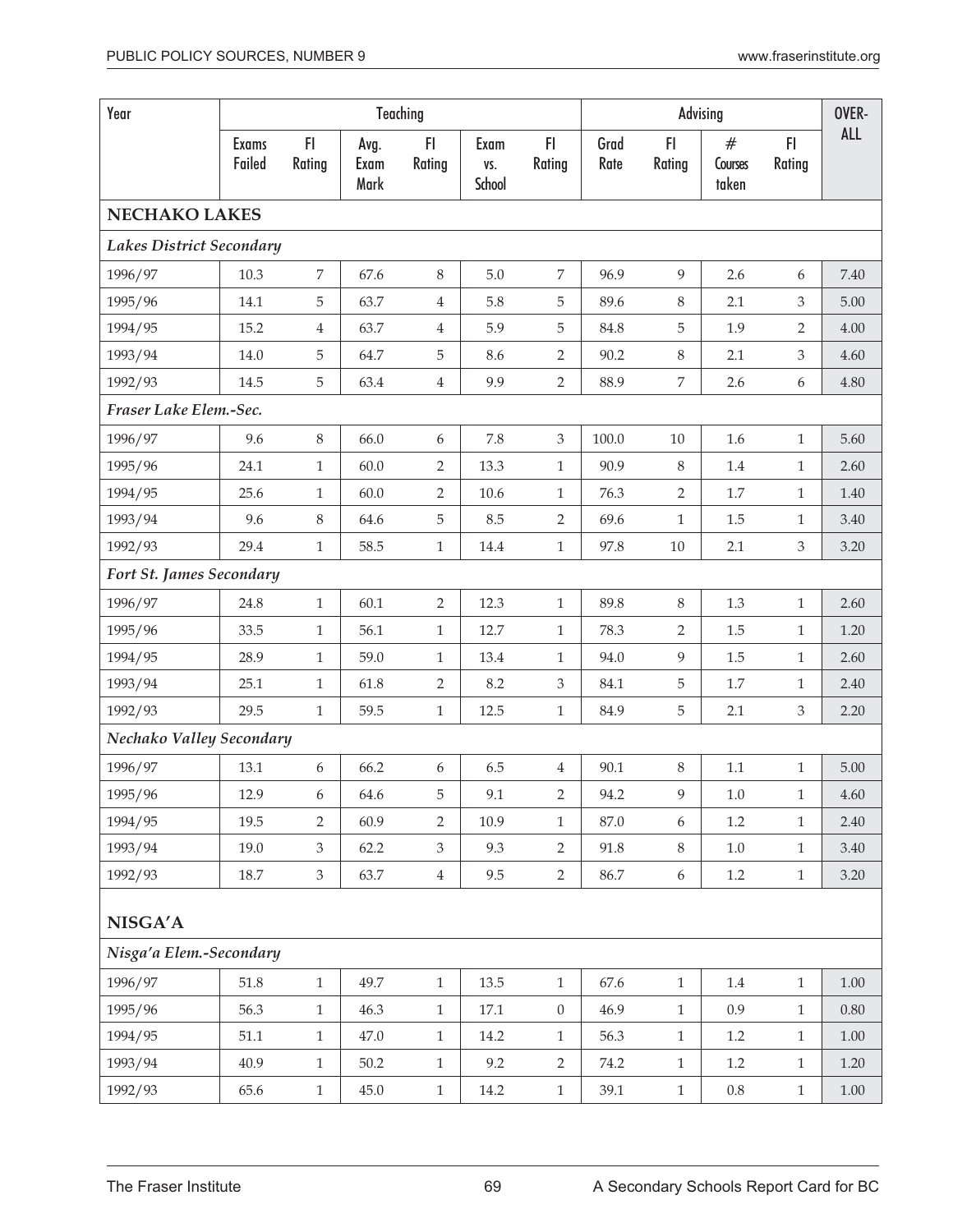| Year                                                         |                        |                |                      | Teaching        |                              | OVER-        |              |                |                       |              |            |  |
|--------------------------------------------------------------|------------------------|----------------|----------------------|-----------------|------------------------------|--------------|--------------|----------------|-----------------------|--------------|------------|--|
|                                                              | <b>Exams</b><br>Failed | FI.<br>Rating  | Avg.<br>Exam<br>Mark | FI<br>Rating    | Exam<br>VS.<br><b>School</b> | FI<br>Rating | Grad<br>Rate | FI<br>Rating   | #<br>Courses<br>taken | FI<br>Rating | <b>ALL</b> |  |
| FRANCOPHONE EDUCATION AUTHORITY/CONSEIL SCOLAIRE FRANCOPHONE |                        |                |                      |                 |                              |              |              |                |                       |              |            |  |
| Kitsilano Secondary                                          |                        |                |                      |                 |                              |              |              |                |                       |              |            |  |
| 1996/97                                                      | 8.5                    | 8              | 75.9                 | 10 <sup>1</sup> | 3.4                          | 9            | 100.0        | 10             | 2.8                   | 7            | 8.80       |  |
| <b>NEW</b>                                                   | 0.0                    | $\Omega$       | 0.0                  | $\overline{0}$  | 0.0                          | $\theta$     | 0.0          | $\theta$       | 0.0                   | $\Omega$     | 0.00       |  |
| <b>NEW</b>                                                   | 0.0                    | $\theta$       | 0.0                  | $\Omega$        | 0.0                          | $\theta$     | 0.0          | $\theta$       | 0.0                   | $\Omega$     | 0.00       |  |
| <b>NEW</b>                                                   | 0.0                    | $\theta$       | 0.0                  | $\Omega$        | 0.0                          | $\theta$     | 0.0          | $\theta$       | 0.0                   | $\Omega$     | 0.00       |  |
| <b>NEW</b>                                                   | 0.0                    | $\overline{0}$ | 0.0                  | $\theta$        | 0.0                          | $\theta$     | 0.0          | $\overline{0}$ | 0.0                   | $\theta$     | 0.00       |  |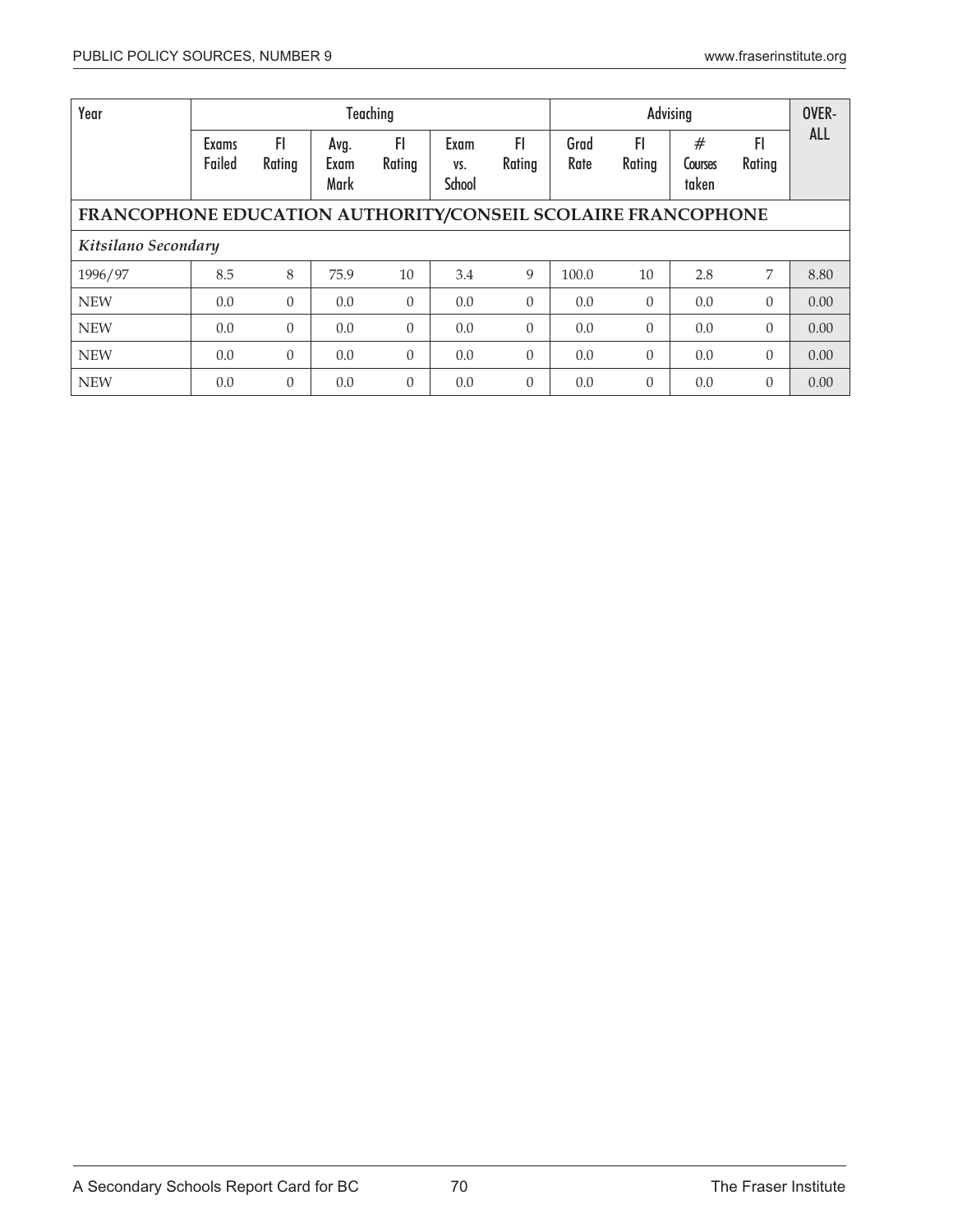## **Conclusions**

We believe that comprehensive, easily ac-<br>ressible reporting of school perfor-<br>mange is a persensy element of an effective cessible reporting of school performance is a necessary element of an effective program of continuous improvement in the delivery of education to our province's children and young adults.

With such a regime in place, parents and students can make rational choices when considering education alternatives. With a better understanding of where the neighbourhood school stands, the entire community can be mobilized to more productively contribute to its improvement. Teachers can use such a reporting system as the feedback component of a program of classroom-based continuous performance. Administrators can seek out the advice of those of their colleagues who have experienced particular success in their schools. The Ministry can more effectively utilize education funding to promote improvement.

Against these positive and progressive potentials, what is the downside of school performance measurement? Will it pit one school against another in a race to excellence? We sincerely hope so. Will it put the spotlight on schools that are not performing to a high standard—for whatever reason? Again, we sincerely hope so. Will it shatter the self-esteem of the communities around poorly performing schools? Only, we believe, if that self-esteem is based on delusion. Will it encourage or discourage? We believe that an honest, open appraisal of performance will encourage improvement—across the board.

Knowing where we stand, school by school, the citizens of the province will no longer have to rely on faith—they will have the facts.

# Appendix 1

## Indicators of effective teaching

- here are three indicators of effective teaching included in the index.
- 1. Rate of Failure
- 2. Average Mark on Provincial Examination
- 3. Difference between Provincial Examination Mark and School Mark

# *Rate of failure*

For each school, this indicator provides the rate of failure (as a percentage) in the provincially examinable courses. It was derived by dividing the sum, for each school, of all provincial examinations that received a failing grade by the total number of provincial final examinations written by the students of that school.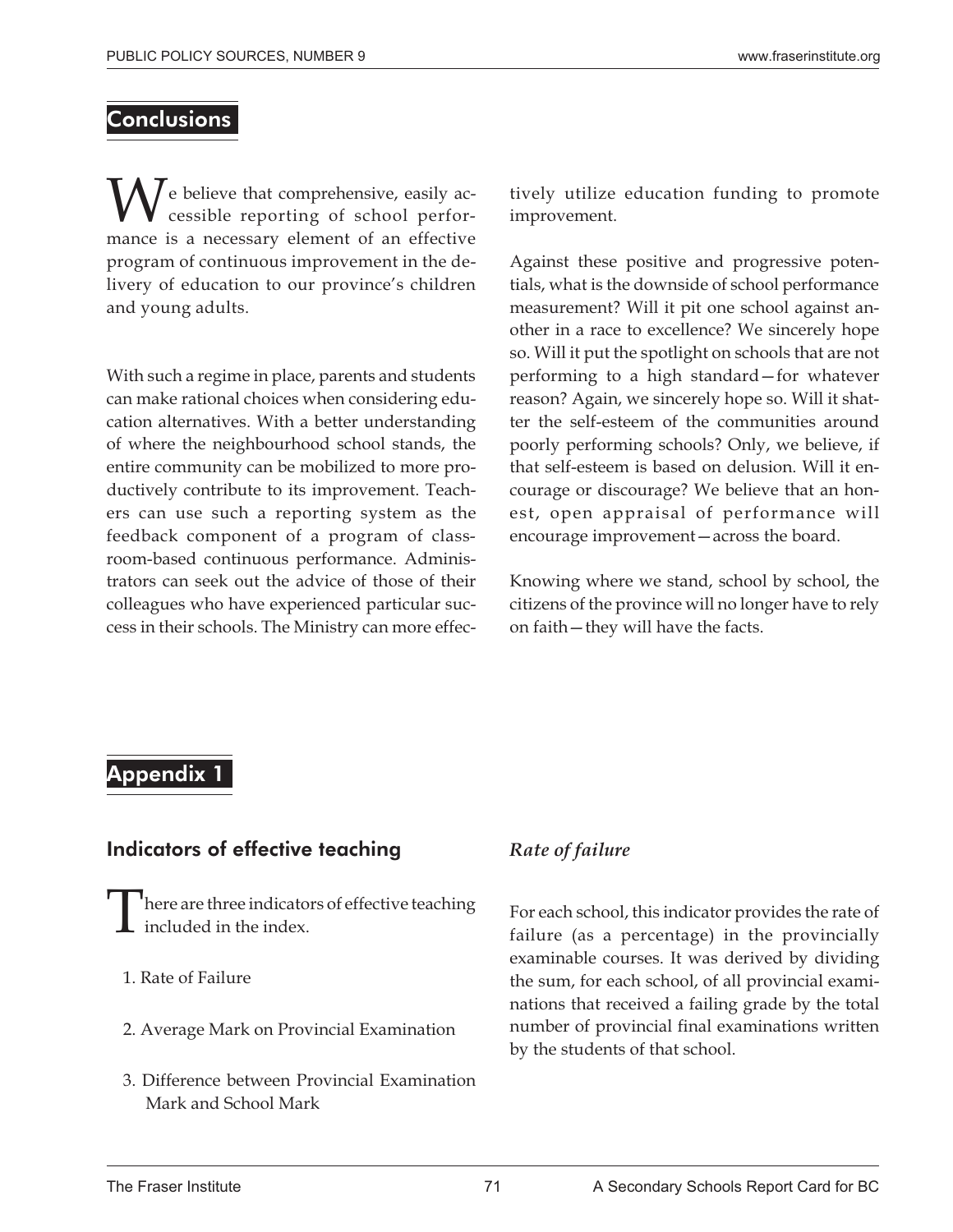#### **Rationale for inclusion**

Effective teaching can be measured, in part, by the ability of the students to pass any standardized examination that is a requirement for successful completion of a course. During the period studied, there are 17 provincially examinable grade 12 courses in British Columbia $<sup>6</sup>$  and the</sup> schools have the responsibility of preparing their students to pass these final examinations. Since the Ministry has no other provincially examinable courses, it is virtually impossible to assess or compare the effectiveness of teaching in different schools in the junior grades.

There is a compelling reason to have confidence in this indicator as a measure of effective teaching: with a single exception, the courses for which a provincial examination must be written are not required for graduation. A student who is doing poorly at school can graduate without writing any of these examinations; such a student's course of study may not include the prerequisites for post-secondary study but it will be sufficient for graduation from secondary school. Thus, students enroll in the provincially examinable courses because they want to take them. Further, these courses usually require a prescribed minimum grade in a prerequisite lower-level course. Students entering these courses have been judged by a teacher to be ready to undertake the study involved.

In addition, the Rate of Failure reflects how well students have been prepared in the lower grades. Of the nineteen provincially examinable courses, all but three—Geology, Geography, and History—have prerequisite courses in the same subject. Success at the senior level will, thus, reflect effective preparation in the prerequisite program and the Rate of Failure is, for this reason, a particularly important indicator.

Since, therefore, the decision to take examinable courses is voluntary and requires demonstrated success in previous courses, it seems reasonable to use the Rate of Failure in these courses to judge the effectiveness of the teaching in secondary schools. Whatever their socio-economic status, students enter these senior courses with ambitions and qualifications that should make their gaining a passing grade a reasonable expectation.

#### *Average mark on provincial examinations*

This indicator is the average mark (a percentage) achieved by a school's students on the provincial final examinations in all of the provincially examinable grade 12 courses. Since all students are expected to have access to the same curriculum and, with one exception, students take provincially examinable subjects voluntarily, this average mark reflects how well they were prepared for the provincial examinations. The degree to which they are prepared is both their responsibility and that of their teachers and, more generally, the school. Since there is little reason to believe that the distribution of inate ability and desire amongst students is anything but random, we attribute variation in average mark to the school.

For each school, the indicator is the average of the average scores achieved by the school's students in all sittings during the year of each of the provincial examinations, weighted by the relative number of writers of each of the examinations.<sup>7</sup>

<sup>6</sup> Provincially examinable courses during the period 1992 to 1997: Biology 12, Chemistry 12, Communications 12, English 12, English Literature 12, French 12, Français Langue 12, Geography 12, Geology 12, German 12, History 12, Japanese 12, Latin 12, Mandarin 12, Mathematics 12, Physics 12, Spanish 12.

<sup>7</sup> Under Ministry policy on re-writing examinations, it is possible for a student to write an examination in a given course more than once. In 1996/1997, approximately 5.5 percent of all the examinations written were re-writes. Since this option is available to any student wishing to improve his mark, we do not think that re-writes effect the legitimacy of this indicator.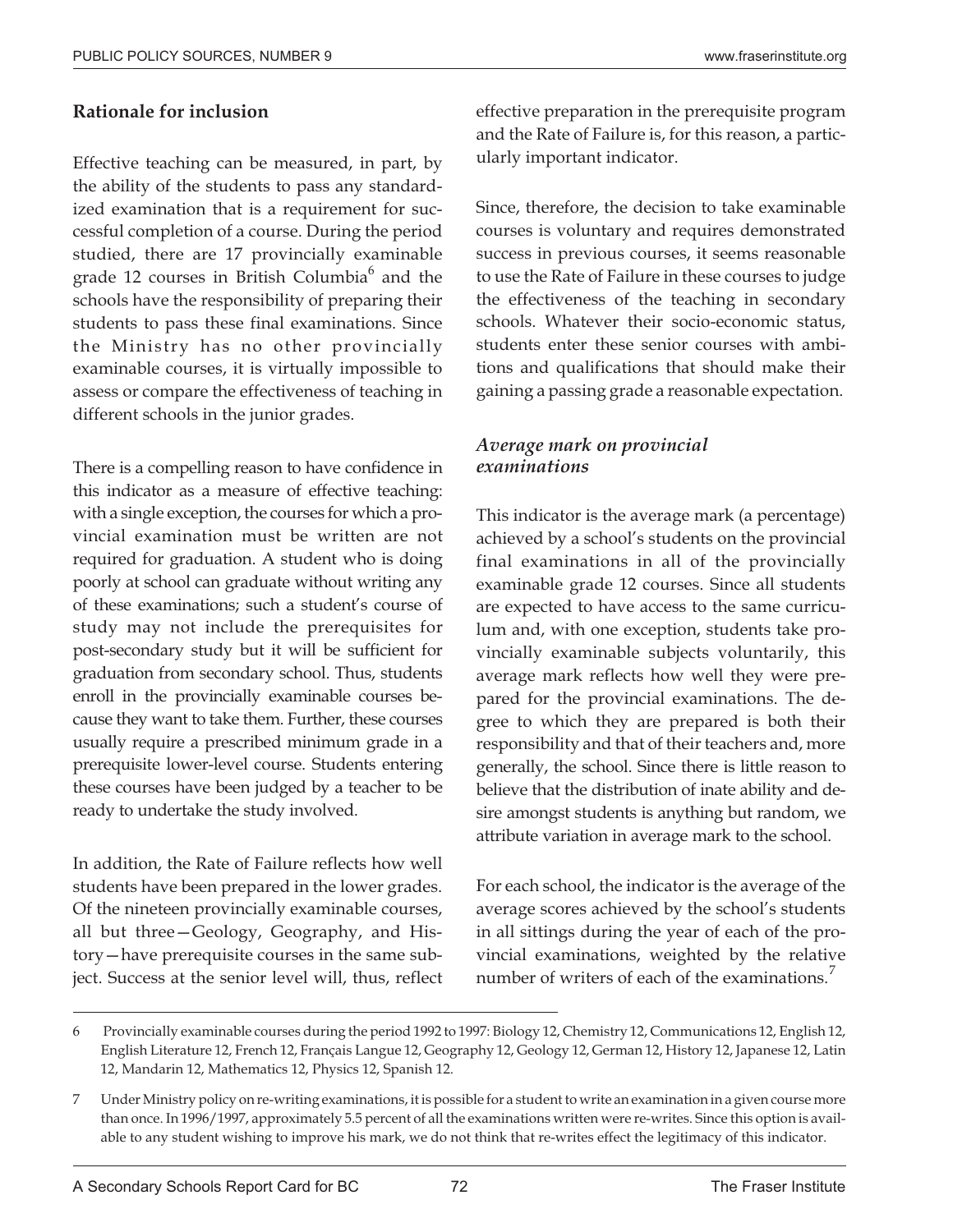#### **Rationale for inclusion**

Whereas it can be forcefully argued that all students taking the provincially examinable courses should, through adequate preparation in the lower-level courses, careful selection of their grade 12 courses, and effective instruction, pass the examinations, it cannot so easily be argued that they should all get a mark of 100 percent. Examinations are designed to achieve a distribution of results reflecting the inevitable differences in students' mastery of the course work. Individual differences in the interest, ability, motivation, and work habits of students will inevitably have some impact upon the final results. Further, the Ministry is at liberty to adjust examination results in order to achieve a desired distribution of marks.

It is also true, however, that there are recognizable differences from school to school within a district in the average results on the provincial examinations. Despite a similar population, there is variation from school to school in the results obtained in different subject areas and outstanding results in one subject is most likely a sign of effective teaching of that subject in the school. Clearly, there are differences in outcomes that cannot be explained solely by the characteristics of the student body. It seems reasonable, therefore, to include the average examination mark for each school as an indicator of effective teaching.

### *Difference between provincial examination mark and school mark*

This indicator gives the average, for each school, of the absolute value of the difference between the average mark obtained on the provincial examinations and the final "school" marks—*i.e.*, the average of all the results from tests, essays, quizzes and so on given in class—for all the provincially examinable grade 12 courses.

## **Rationale for inclusion**

Frequent and regular assessment of students' progress throughout the school year is a fundamental part of effective teaching. It is an integral component of teaching to test students' knowledge and provide clear feedback so that they may be aware of their progress.

For assessment to be useful, it must accurately reflect the student's understanding of the course material. While awarding marks that do not reflect actual understanding may encourage a student to try harder on a particular assignment, as a systematic policy over a term, such inflating of grades will be counterproductive. Students who believe they are already successful when they are not will be less likely to invest the extra effort needed to master the course material. In the end, they will be poorer for not having achieved the level of understanding which they could have achieved through additional study.

Inaccurate assessment also affects students' academic credentials. The marks given by the school for courses are used in the lower grades as a gauge of whether or not the students are ready for further study and, at the senior level, as a gauge of whether students are to graduate. In the examinable grade 12 courses, the mark granted by the school accounts for 60 percent of the combined final mark in a course. It weakens the credibility of the provincial graduation certificate and the transcript of final marks if the marks upon which they are based reflect erroneous assessments of students' understanding and abilities.

There does exist, however, a measure by which teachers can monitor the accuracy of their assessments. The provincial final examination is administered by the same authority that designed the course and we must assume, therefore, that this examination will effectively test whether students have gained the knowledge that it was anticipated they would gain from a course. If the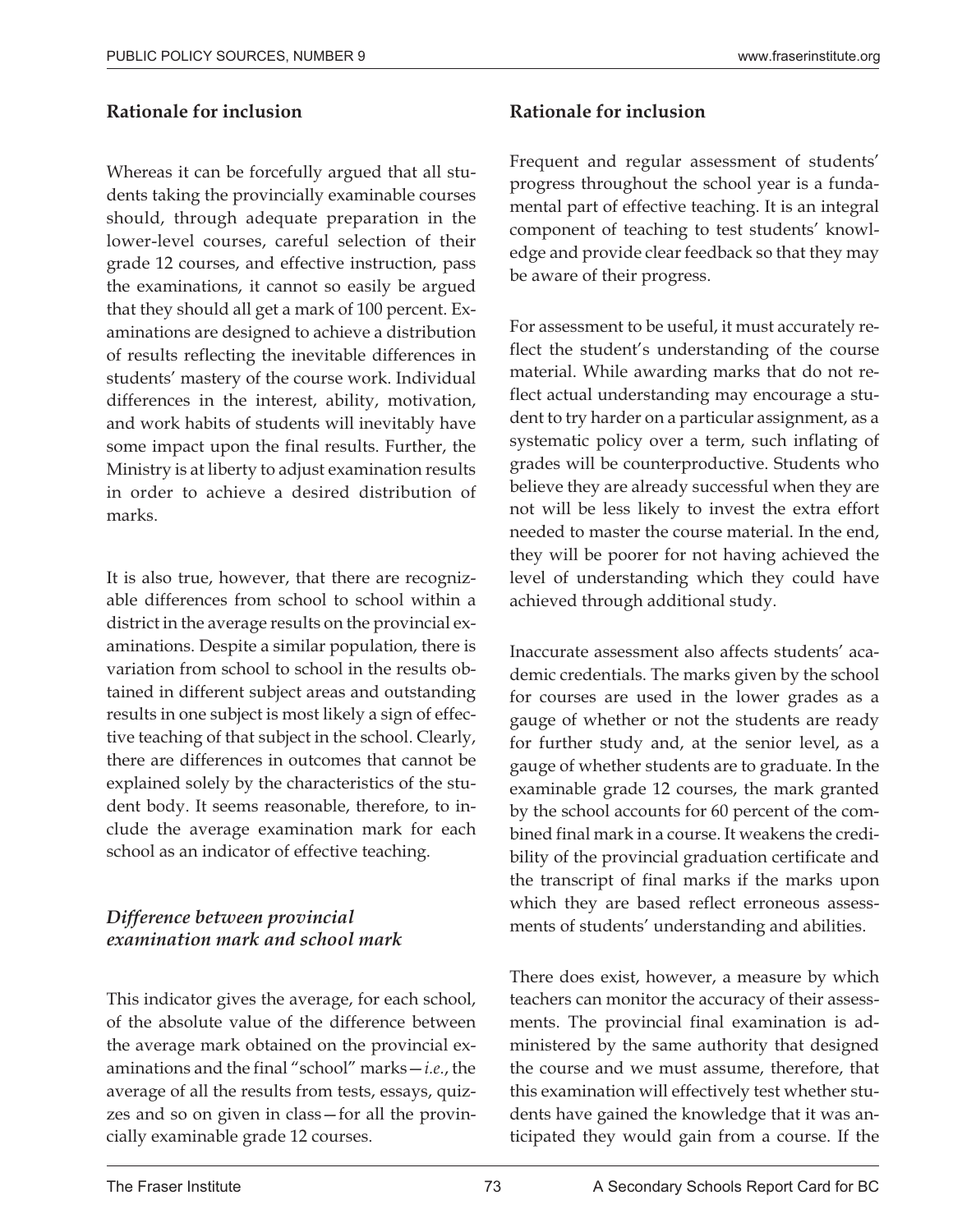marks assigned by the school are an accurate reflection of students' understanding, they should be roughly the same as the mark gained on the provincial examination. Thus, if a school has accurately assessed a student as consistently working at a C+ level, the student's examination result will be at a similar level. If, however, a school is consistently granting marks higher than those achieved by its students on the final examinations, then, given the importance of accuracy in student assessments, both to the student and to others relying on those assessments, the school should re-evaluate its policy of assessment to make the marks it grants reflect actual student achievement.

# Indicators of practical, well-informed counselling

There are two indicators of counselling.

- 1. Graduation Rate
- 2. Number of Examinable Courses Taken

During the high school years, students must make a number of decisions of considerable significance about their education. As early as grade 8, they may be required to choose between different streams in Mathematics and English. Soon after, they will decide whether or not to continue learning a second language. A year or two later, they may face the choice of completing secondary school or abandoning it in favour of full-time work.

Will these 13- or 14-year-old students make good decisions? While it is no doubt true that high-school students are primarily responsible for the decisions they make about their education, it is unrealistic to presume that they can or should make them without advice. What practical, well-informed counselling can they call upon? While parents, in the main, are willing to help, many lack the information they need to be

able to provide good advice. It falls, therefore, to the schools to shoulder some responsibility for advising students about their educational choices.

Indicators of well-informed counselling assess the counsel given by the schools by measuring the quality of the decisions taken by the students about their education. Of course, wise students will seek guidance not only from the counsellors designated by the schools, but also from those professionals—teachers, counsellors, and administrators—with whom they come in contact, and from parents, siblings, relatives, and others who can offer a point of view. It is, therefore, true that where students have strong support from family and community, the school's responsibility for counselling may be lighter; where students do not have strong support at home and from the community, the school's role may be more challenging. These indicators measure the school's success in using the tools at its disposal to help students make good decisions about their education.

The primary decisions that students must make are:

- 1. Shall I take a number of academically challenging, provincially examinable courses? (These courses enable students to keep the maximum number of options for post-secondary education.)
- 2. Shall I, having made it through school to the end of September in grade 12, stick it out, do the work, and graduate with my class?

Note that a negative answer to either question would be comfortable for a student, especially one who lacks the kind of support that we are trying to measure. Students can quite easily rationalize taking less rigorous courses in grade 12 on the basis that these courses more closely parallel their present interests. Likewise, there are all sorts of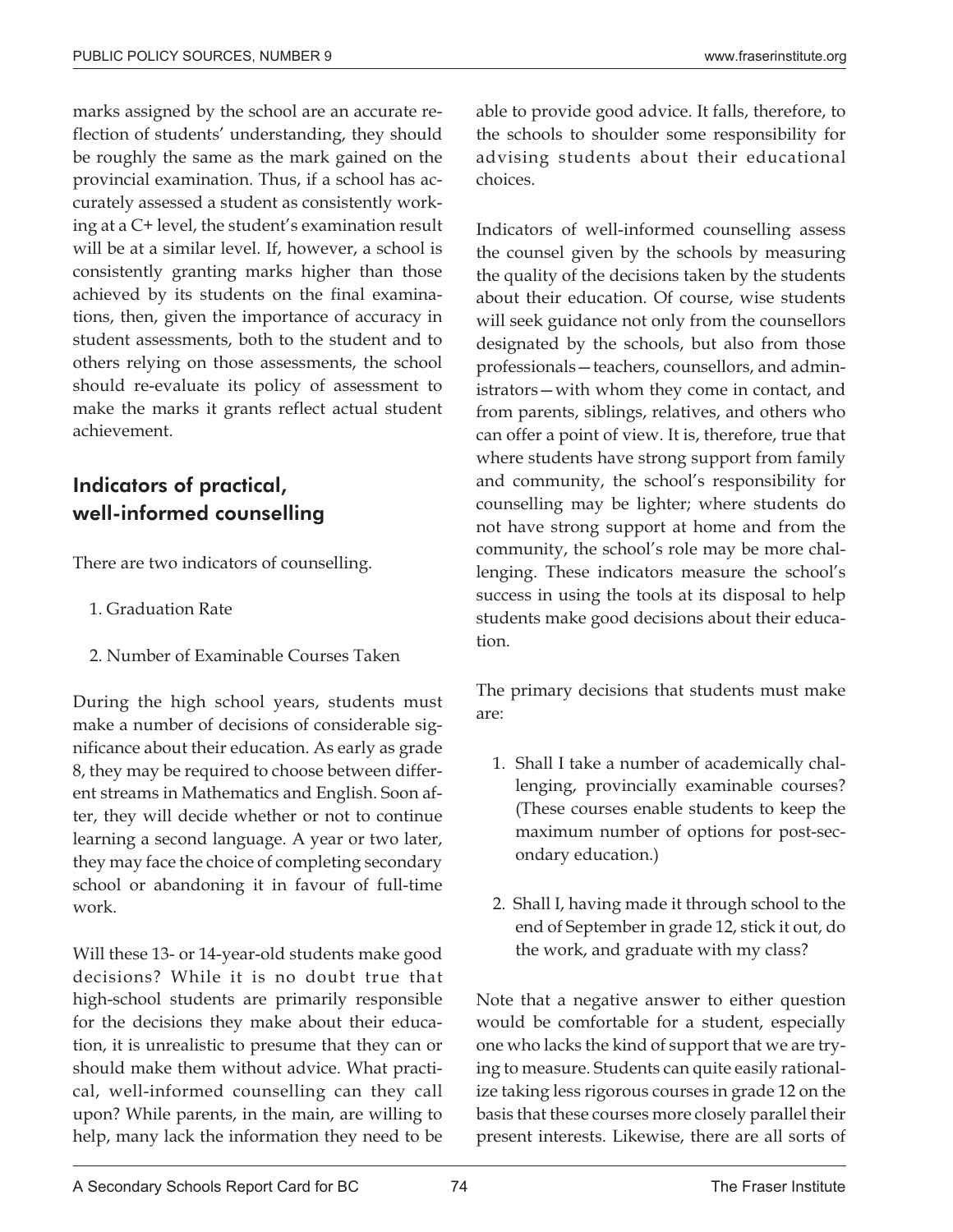reasons that can be advanced for deferring graduation—the few courses needed can be picked up later; I'm going to fail anyway, so why try?; there's a job that pays \$15.82 an hour available right now, so I can't afford to graduate—the list is conveniently long. The decisions to be measured have been chosen because students without well-informed counsel may well give the more comfortable, negative answers.

### *Graduation rate*

This indicator measures the percentage of grade 12 students in a position to graduate who actually graduate by the end of August of the current school year. The Ministry of Education provides an estimate of the number of grade 12 students in each school who, by virtue of their successful completion of lower-level courses and their enrollment in a sufficient number of courses to enable them to graduate, can, provided that they pass the appropriate courses during the current year, graduate with their class. It then measures the number of those who actually graduate.<sup>8</sup>

### **Rationale for inclusion**

The Graduation Rate measures the percentage of students in their last year of high-school who decide to do the work necessary to complete the year. These students have successfully completed courses at the junior level and have enrolled in courses that, if successfully completed, will enable them to meet or exceed the minimum requirements for graduation.

Graduation from secondary school retains considerable value as it substantially increases options for post-secondary education. Further, graduates from secondary school who decide to enter the work-force immediately will find more job opportunities than those who have not graduated. It is reasonable, then, to conclude that the right choice is for a student to complete the last year of secondary school.

The decision to graduate is very much the student's. By completing the 11 years of schooling in preparation for the final year of secondary school and graduation, students demonstrate a reasonable ability to handle the basic courses offered by the school. Moreover, the requirements for graduation are not onerous. Thus, the chance that students will not graduate solely because of poor academic performance is very small.

Nevertheless, the graduation rate varies quite widely from school to school throughout the province. While there are factors not related to education—emigration from the province, sickness, death, and the like—that can affect the data, there is no reason to expect these factors to influence particular schools systematically. Accordingly, we take variations in the graduation rate to be an indicator of the extent to which children are being well "coached" in their educational choices.

### *Number of examinable courses taken*

This indicator measures the average number of provincially examinable courses taken by the students at a school. It is derived by first summing the number of students at each school who wrote the provincial examination in each examinable course and then dividing that sum by the grade 12 enrollment in that school on September 30th.

### **Rationale for inclusion**

In their senior years, students—especially in the public schools—have freedom to choose from a considerable variety of courses. Their choices will have considerable impact upon their literacy, nu-

<sup>8</sup> Note that students in their final year who leave one school after September 30th and subsequently graduate at another are counted in the percentage of graduates of the school in which they began the year.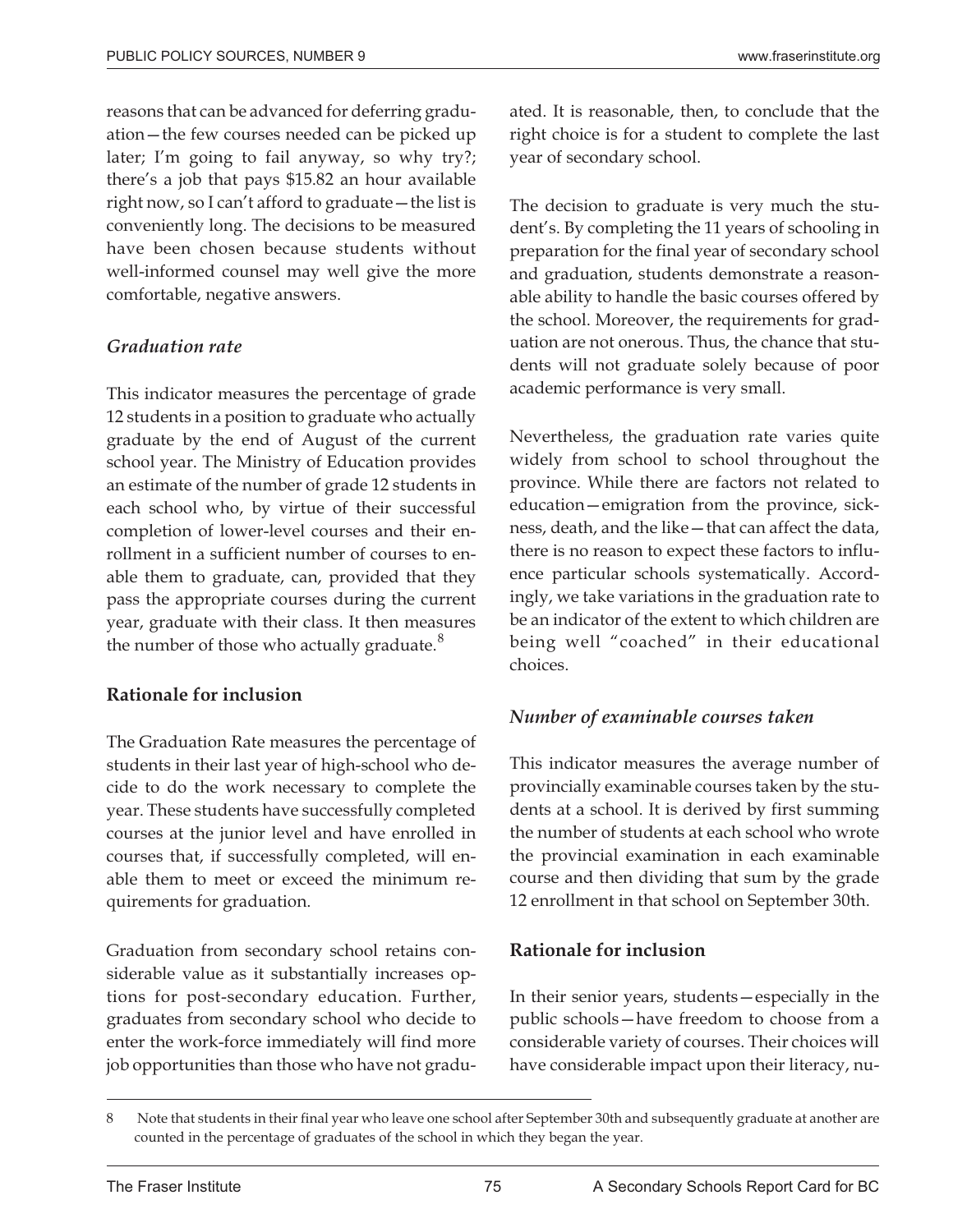meracy, and analytical skills upon graduation; it will also affect the variety of options open to them for post-secondary study.

Provincially examinable courses offer study at the senior level in a variety of core disciplines: English language arts, the sciences, Mathematics, History, and other languages. Far from being courses for the university-bound elite, these courses teach skills and knowledge that will benefit students no matter what they plan to do after graduation. Further, it is the marks obtained in these courses that are commonly used by post-secondary institutions—institutes and community colleges as well as universities—to assess the applicant's readiness for further study and for admission to programs with limited enrollment. Thus, a decision to take advantage of these courses is a good one for most students and a school that is successful in encouraging students to take these courses shows that it offers practical, well-informed counselling.

# Fraser Institute rating and 1997 overall rating

To facilitate the comparison of a school's current performance with that of previous years—as well as comparisons between schools—two derivative ratings have been developed.

First, the results for all the years were converted into a grade out of ten. This was accomplished using the following procedure. The base-year (1992/93) results were sorted from highest to lowest. They were then divided into 10 ranges and each range was assigned a grade between 10 and 1. The range that included the highest scores was given a 10; the next range, a 9; and so on. The results from all years where then assigned the number grade corresponding to the range of values into which each fell. The resulting Fraser Institute (FI) indices track school performance versus a constant (base-year) value.

The five FI indices were then averaged to produce the annual overall rating for each school. This overall school performance index answers the question, "Overall, how is the school doing, academically?"